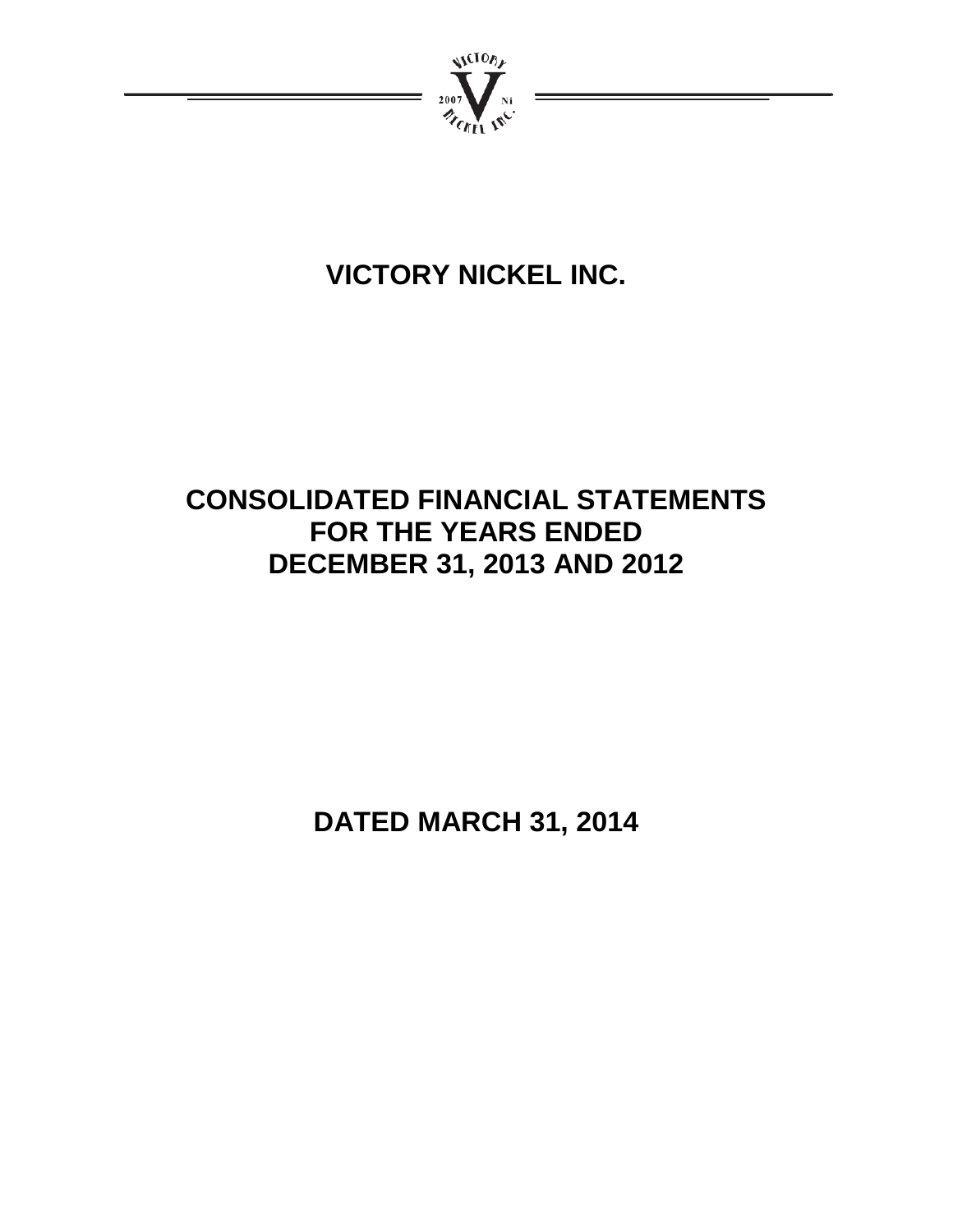#### **MANAGEMENT'S RESPONSIBILITY FOR CONSOLIDATED FINANCIAL STATEMENTS**

All of the information in the annual report and accompanying consolidated financial statements of Victory Nickel Inc. is the responsibility of management. The consolidated financial statements have been prepared by management in accordance with Canadian generally accepted accounting principles for public companies, being international financial reporting standards. Where necessary, management has made judgements and estimates in preparing the consolidated financial statements and such statements have been prepared within acceptable limits of materiality. The financial information contained elsewhere in the annual report has been reviewed to ensure that it is consistent with the consolidated financial statements.

Management maintains appropriate systems of internal control to give reasonable assurance that its assets are safeguarded, and the financial records are properly maintained.

The Board of Directors is responsible for ensuring that management fulfils its responsibilities for financial reporting and internal control and exercises this responsibility principally through the Audit Committee. The Audit Committee, which is comprised of Directors, none of whom are employees or officers of the Company, meets with management and the external auditors to review the auditors' report and the consolidated financial statements to satisfy itself that management is properly discharging its responsibilities to the Directors, who approve the consolidated financial statements.

A firm of independent Chartered Accountants, appointed by the shareholders, audits the consolidated financial statements in accordance with Canadian generally accepted auditing standards and provides an independent professional opinion thereon. The external auditors have free and full access to the Audit Committee with respect to their findings regarding the fairness of financial reporting and the adequacy of internal controls.

René R. Galipeau **Alison J. Sutcliffe** March 31, 2014 March 31, 2014

Vice-Chairman and CEO Vice-President, Finance & CFO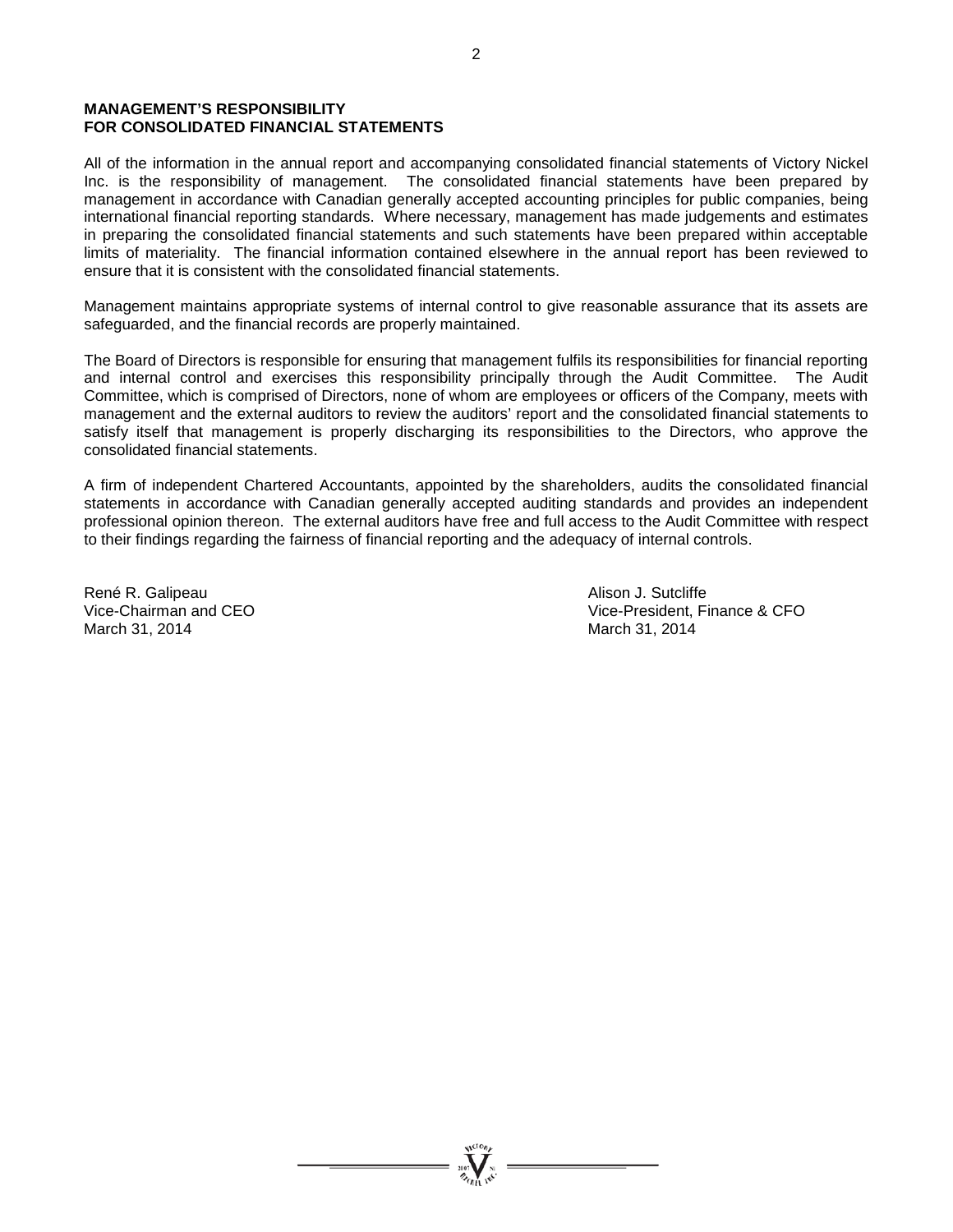#### **INDEPENDENT AUDITOR'S REPORT TO THE SHAREHOLDERS OF VICTORY NICKEL INC.**

We have audited the accompanying consolidated financial statements of Victory Nickel Inc. which comprise the consolidated balance sheets as at December 31, 2013 and December 31, 2012, and the consolidated statements of operations, comprehensive loss, shareholders' equity and cash flows for the years ended December 31, 2013 and December 31, 2012 and a summary of significant accounting policies and other explanatory information.

#### **Management's Responsibility for the Financial Statements**

Management is responsible for the preparation and fair presentation of these consolidated financial statements in accordance with International Financial Reporting Standards and for such internal control as management determines is necessary to enable the preparation of financial statements that are free from material misstatement, whether due to fraud or error.

#### **Auditor's Responsibility**

Our responsibility is to express an opinion on these consolidated financial statements based on our audits. We conducted our audits in accordance with Canadian generally accepted auditing standards. Those standards require that we comply with ethical requirements and plan and perform the audit to obtain reasonable assurance about whether the financial statements are free from material misstatement.

An audit involves performing procedures to obtain audit evidence about the amounts and disclosures in the financial statements. The procedures selected depend on the auditor's judgement, including the assessment of the risks of material misstatement of the financial statements, whether due to fraud or error. In making those risk assessments, the auditor considers internal control relevant to the entity's preparation and fair presentation of the consolidated financial statements in order to design audit procedures that are appropriate in the circumstances, but not for the purpose of expressing an opinion on the effectiveness of the entity's internal control. An audit also includes evaluating the appropriateness of accounting policies used and the reasonableness of accounting estimates made by management, as well as evaluating the overall presentation of the consolidated financial statements.

We believe that the audit evidence we have obtained is sufficient and appropriate to provide a basis for our audit opinion.

#### **Opinion**

In our opinion, the consolidated financial statements present fairly, in all material respects, the financial position of Victory Nickel Inc. as at December 31, 2013 and December 31, 2012, and its financial performance and its cash flows for the years ended December 31, 2013 and December 31, 2012 in accordance with International Financial Reporting Standards.

#### **Emphasis of Matter**

Without qualifying our opinion, we draw attention to Note 1 in the consolidated financial statements which indicates that the Company has not commenced commercial production and accordingly the Company is dependent upon debt or equity financing and the optioning and/or sale of resource or resource-related assets for its funding. These conditions, along with other matters as set forth in Note 1, indicate the existence of a material uncertainty that may cast significant doubt about the Company's ability to continue as a going concern.

(signed) BDO Canada LLP

Chartered Accountants, Licensed Public Accountants

Toronto, Ontario March 31, 2014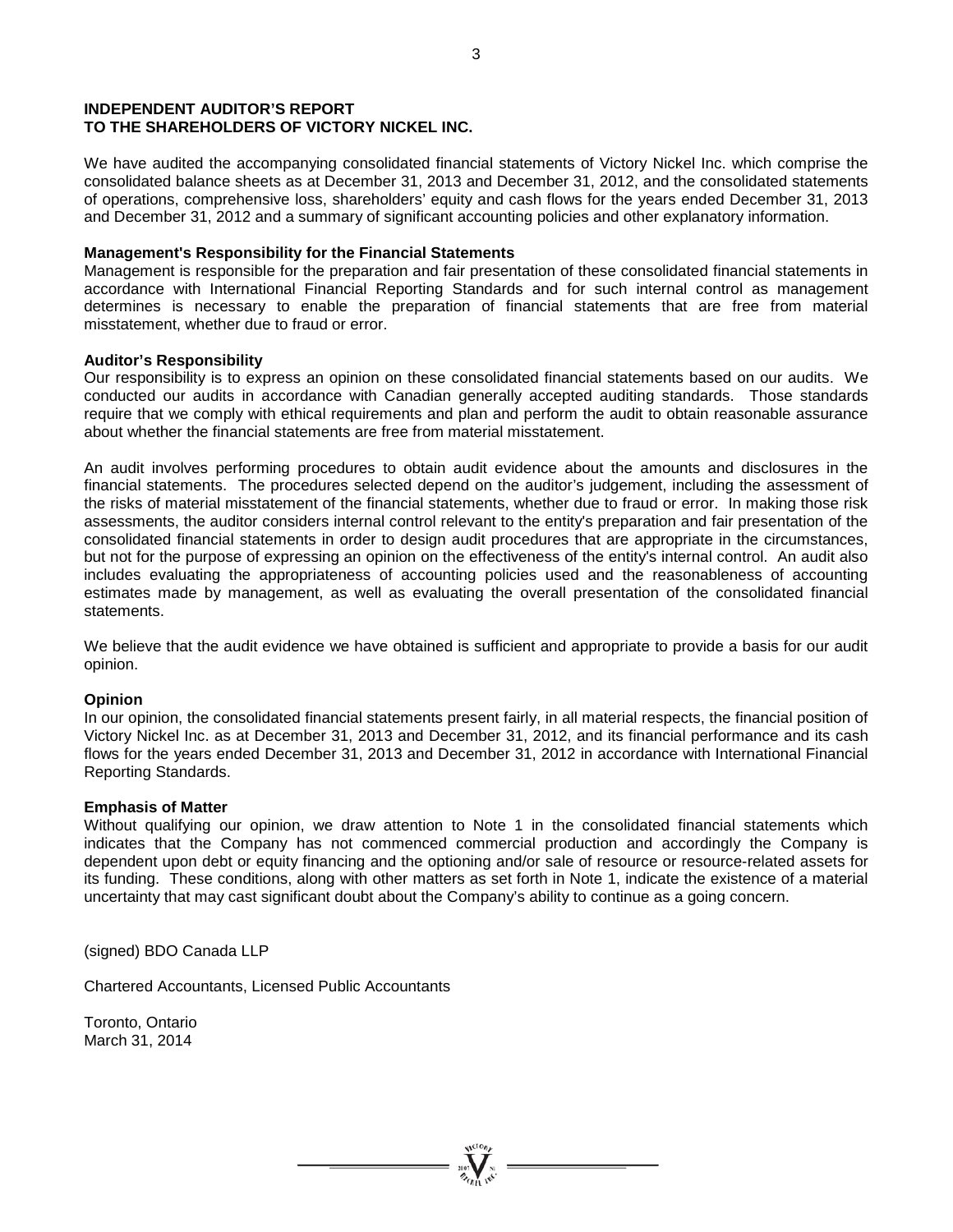## **Consolidated Balance Sheets**

| As at December 31,                                                                                    |              | 2013             | 2012         |
|-------------------------------------------------------------------------------------------------------|--------------|------------------|--------------|
| (in thousands of Canadian dollars)                                                                    | <b>Notes</b> |                  |              |
| <b>ASSETS</b>                                                                                         |              |                  |              |
| <b>Current assets</b>                                                                                 |              |                  |              |
| Cash and cash equivalents                                                                             | 6            | \$<br>$1,423$ \$ | 256          |
| Receivables and prepaids                                                                              | 7            | 381              | 155          |
| Marketable securities                                                                                 | 8            | 278              | 557          |
| <b>Total current assets</b>                                                                           |              | 2,082            | 968          |
| <b>Non-current assets</b>                                                                             |              |                  |              |
| Property and equipment                                                                                | 10           | 5,279            | 1,424        |
| Mine property and development project                                                                 | 11           | 38,668           | 37,897       |
| Exploration and evaluation projects                                                                   | 12           | 14,865           | 14,738       |
| <b>Total non-current assets</b>                                                                       |              | 58,812           | 54,059       |
| <b>Total Assets</b>                                                                                   |              | \$<br>60,894     | \$<br>55,027 |
| <b>LIABILITIES AND SHAREHOLDERS' EQUITY</b><br><b>Current liabilities</b><br>Trade and other payables | 13           | \$<br>$1,617$ \$ | 551          |
| Loans and borrowings - current portion                                                                | 14           |                  | 1,000        |
| <b>Total current liabilities</b>                                                                      |              | 1,617            | 1,551        |
| <b>Non-current liabilities</b>                                                                        |              |                  |              |
| Loans and borrowings - long-term portion                                                              | 14           | 6,379            | 8            |
| Lease obligations - long-term portion                                                                 | 15           | 408              |              |
| Deferred tax liability                                                                                | 16           | 1,521            | 2,473        |
| <b>Total non-current liabilities</b>                                                                  |              | 8,308            | 2,481        |
| <b>Total Liabilities</b>                                                                              |              | 9.925            | 4,032        |
| <b>Shareholders' equity</b>                                                                           |              |                  |              |
| Share capital                                                                                         | 17           | 51,907           | 47,683       |
| Contributed surplus                                                                                   |              | 5,441            | 4,397        |
| Accumulated other comprehensive income                                                                |              | 1,665            | 1,855        |
| Deficit                                                                                               |              | (8,044)          | (2,940)      |
| Total shareholders' equity                                                                            |              | 50,969           | 50,995       |
| <b>Total Liabilities and Shareholders' Equity</b>                                                     |              | \$<br>60,894     | \$<br>55,027 |

 $\sum_{\mathcal{H}_{\ell}}\sum_{n}$ 

#### **NATURE OF OPERATIONS (Note 1)**

The accompanying notes are an integral part of these consolidated financial statements

Approved by the Board of Directors

(signed) (signed) **Cynthia P. Thomas Roland Horst Roland Horst Roland Horst Roland Horst** *Roland Horst Roland Horst* Director Director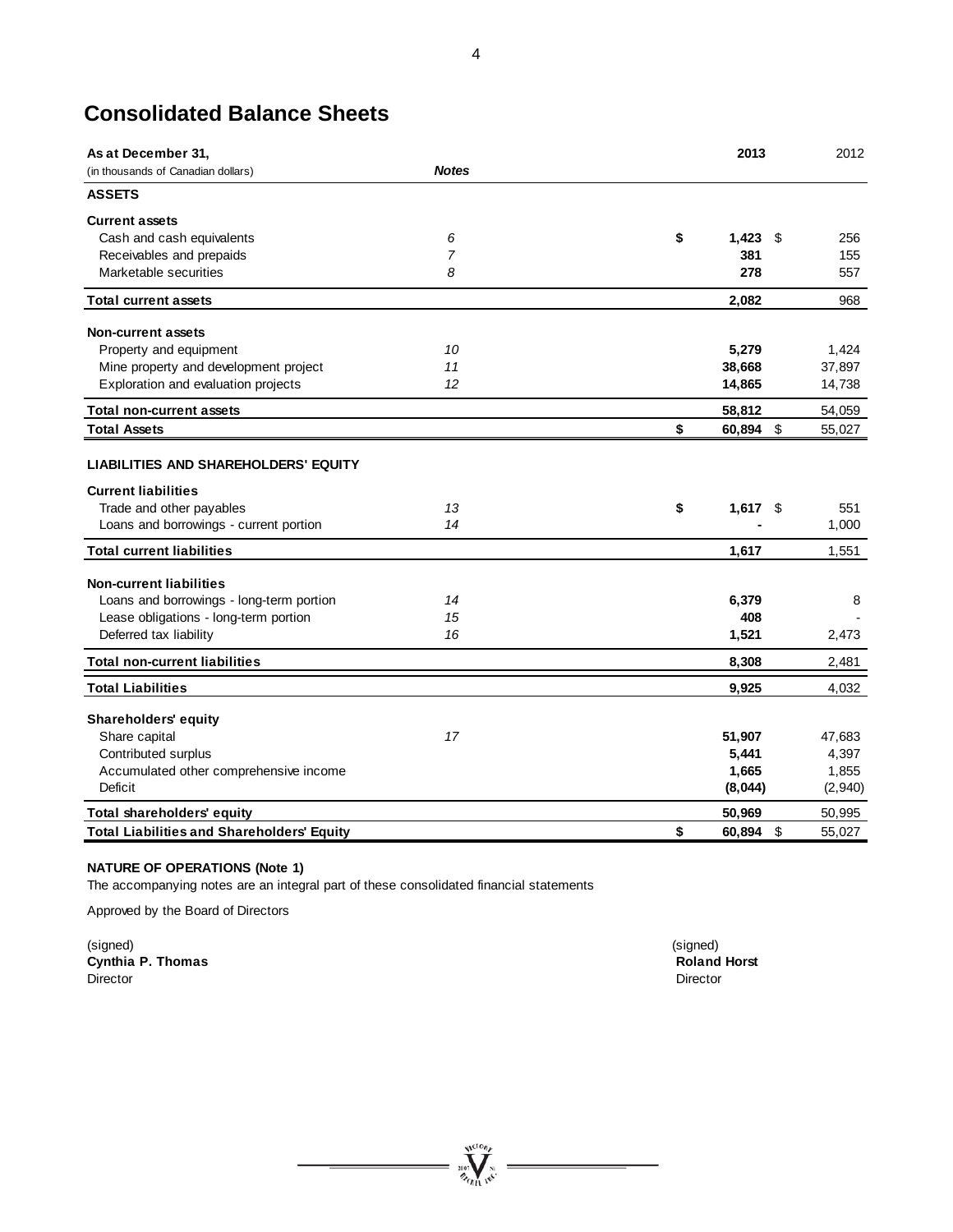### **Consolidated Statements of Operations**

| Years ended December 31,                                     |              | 2013                | 2012    |
|--------------------------------------------------------------|--------------|---------------------|---------|
| (in thousands of Canadian dollars, except per share amounts) | <b>Notes</b> |                     |         |
| <b>Operating expenses</b>                                    |              |                     |         |
| General and administrative                                   |              | \$<br>$(1,631)$ \$  | (1,321) |
| Share-based payments:                                        | 19           |                     |         |
| Options                                                      |              | (205)               | (263)   |
| Share Bonus Plan                                             |              | (43)                |         |
| Amortization of property and equipment                       | 10           | (27)                | (18)    |
| Recovery of exploration and evaluation project               | 12           | 392                 | 1,450   |
| Frac sand pre-operating costs                                |              | (605)               | (159)   |
| <b>Operating loss</b>                                        |              | (2, 119)            | (311)   |
| Finance income                                               | 20           | 13                  | 3       |
| Finance costs                                                | 20           | (3,808)             | (16)    |
| Net finance costs                                            |              | (3,795)             | (13)    |
| Loss before income taxes                                     |              | (5, 914)            | (324)   |
| Income tax recovery                                          | 21           | 810                 | 141     |
| Net Loss for the Year                                        |              | \$<br>$(5, 104)$ \$ | (183)   |
| (Loss) earnings per share                                    | 18           |                     |         |
| Basic (loss) earnings per share                              |              | \$<br>$(0.01)$ \$   | (0.00)  |
| Diluted (loss) earnings per share                            |              | \$<br>$(0.01)$ \$   | (0.00)  |
|                                                              |              |                     |         |

The accompanying notes are an integral part of these consolidated financial statements

## **Consolidated Statements of Comprehensive Loss**

| Years ended December 31,                     |              | 2013          | 2012  |
|----------------------------------------------|--------------|---------------|-------|
| (in thousands of Canadian dollars)           | <b>Notes</b> |               |       |
| Net loss for the year                        |              | $(5, 104)$ \$ | (183) |
| Other comprehensive loss ("OCI")             |              |               |       |
| Net change in fair value of financial assets | 9            | (220)         | (655) |
| Income tax recovery                          | 16           | 30            | 88    |
| Other comprehensive loss for the year        |              | (190)         | (567) |
| <b>Total Comprehensive Loss for the Year</b> |              | (5, 294)      | (750) |

 $\sum_{i=1}^{N^{(10)}p}$ 

The accompanying notes are an integral part of these consolidated financial statements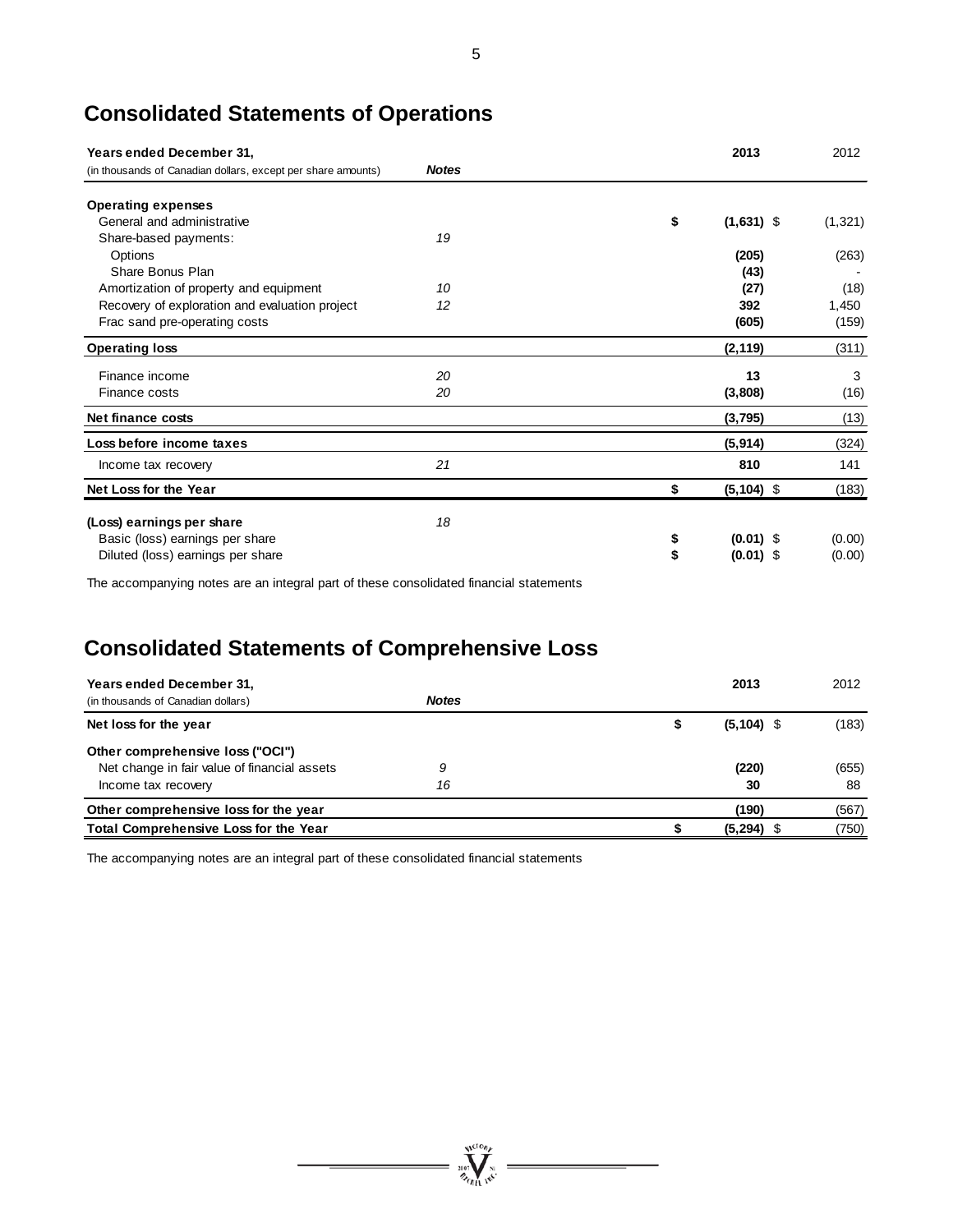# **Consolidated Statements of Shareholders' Equity**

|                                                           |              |              |           |    |                | Accumulated |                                           |    |                          |    |                     |
|-----------------------------------------------------------|--------------|--------------|-----------|----|----------------|-------------|-------------------------------------------|----|--------------------------|----|---------------------|
|                                                           |              | <b>Share</b> |           |    |                |             | Other<br><b>Contributed Comprehensive</b> |    |                          |    |                     |
| (in thousands of Canadian dollars)                        | <b>Notes</b> |              | Capital   |    | <b>Surplus</b> |             | Income / (Loss)                           |    | <b>Deficit</b>           |    | <b>Total Equity</b> |
| Balances as at January 1, 2012                            |              | \$           | 47,631    | \$ | 4,134          | \$          | 2,422                                     | \$ | (2,757)                  | \$ | 51,430              |
| Total comprehensive loss for the year                     |              |              |           |    |                |             |                                           |    |                          |    |                     |
| Net loss for the year                                     |              |              |           |    |                |             |                                           |    | (183)                    |    | (183)               |
| Other comprehensive loss                                  |              |              |           |    |                |             |                                           |    |                          |    |                     |
| Net change in fair value of financial assets              | 9            |              |           |    |                |             | (655)                                     |    |                          |    | (655)               |
| Income tax recovery                                       | 16           |              |           |    |                |             | 88                                        |    |                          |    | 88                  |
| Total other comprehensive loss                            |              |              |           |    |                |             | (567)                                     |    |                          |    | (567)               |
| Total comprehensive loss for the year                     |              |              |           |    |                |             |                                           |    |                          |    | (750)               |
| Transactions with owners, recorded directly in equity     |              |              |           |    |                |             |                                           |    |                          |    |                     |
| Contributions by owners in the year                       |              |              |           |    |                |             |                                           |    |                          |    |                     |
| Issue of common shares for settlement of liabilities      | 17           |              | 38        |    |                |             |                                           |    |                          |    | 38                  |
| Expiry of finder's unit warrants                          | 17           |              | 14        |    |                |             |                                           |    |                          |    | 14                  |
| Options granted and vesting or modified                   | 19           |              |           |    | 263            |             |                                           |    |                          |    | 263                 |
| <b>Total contributions by owners</b>                      |              |              | 52        |    | 263            |             | $\overline{a}$                            |    | ÷.                       |    | 315                 |
| <b>Total transactions with owners</b>                     |              |              | 52        |    | 263            |             |                                           |    |                          |    | 315                 |
| Balances as at December 31, 2012                          |              | \$           | 47,683    | \$ | 4,397 \$       |             | 1,855                                     | \$ | $(2,940)$ \$             |    | 50,995              |
| Balances as at January 1, 2013                            |              | \$           | 47,683    | \$ | 4,397 \$       |             | 1,855                                     | \$ | $(2,940)$ \$             |    | 50,995              |
| Total comprehensive loss for the year                     |              |              |           |    |                |             |                                           |    |                          |    |                     |
| Net loss for the year                                     |              |              |           |    |                |             |                                           |    | (5, 104)                 |    | (5, 104)            |
| Other comprehensive loss                                  |              |              |           |    |                |             |                                           |    |                          |    |                     |
| Net change in fair value of financial assets              | 9            |              |           |    |                |             | (220)                                     |    |                          |    | (220)               |
| Income tax recovery                                       | 16           |              |           |    |                |             | 30                                        |    |                          |    | 30                  |
| Total other comprehensive loss                            |              |              |           |    |                |             | (190)                                     |    |                          |    | (190)               |
| Total comprehensive loss for the year                     |              |              |           |    |                |             |                                           |    |                          |    | (5, 294)            |
| Transactions with owners, recorded directly in equity     |              |              |           |    |                |             |                                           |    |                          |    |                     |
| Contributions by owners in the year                       |              |              |           |    |                |             |                                           |    |                          |    |                     |
| Issue of common shares for settlement of liabilities, net | 17           |              | 115       |    |                |             |                                           |    |                          |    | 115                 |
| Issue of common shares under private placement, net       | 17           |              | 2,200     |    |                |             |                                           |    |                          |    | 2.200               |
| Issue of common shares for loan fee                       | 17           |              | 271       |    |                |             |                                           |    |                          |    | 271                 |
| Issue of common shares and warrants                       |              |              |           |    |                |             |                                           |    |                          |    |                     |
| under private placement, net                              | 17           |              | 179       |    | 106            |             |                                           |    |                          |    | 285                 |
| Issue of common shares and warrants                       |              |              |           |    |                |             |                                           |    |                          |    |                     |
| under rights offering, net                                | 17           |              | 1,393     |    | 733            |             |                                           |    |                          |    | 2,126               |
| Issue of common shares under Share Bonus Plan             | 17           |              | 66        |    |                |             |                                           |    |                          |    | 66                  |
| Options granted and vesting or modified                   | 19           |              | ÷,        |    | 205            |             |                                           |    |                          |    | 205                 |
| <b>Total contributions by owners</b>                      |              |              | 4,224     |    | 1,044          |             |                                           |    |                          |    | 5,268               |
| <b>Total transactions with owners</b>                     |              |              | 4,224     |    | 1,044          |             | $\overline{\phantom{a}}$                  |    | $\overline{\phantom{a}}$ |    | 5,268               |
| Balances as at December 31, 2013                          |              | \$           | 51,907 \$ |    | 5,441          | \$          | $1,665$ \$                                |    | $(8,044)$ \$             |    | 50,969              |

=  $\sum_{y_0 \in \mathcal{Y}_{\text{out}}}^{y_0 \in \mathcal{Y}_{\text{out}}}$  =

The accompanying notes are an integral part of these consolidated financial statements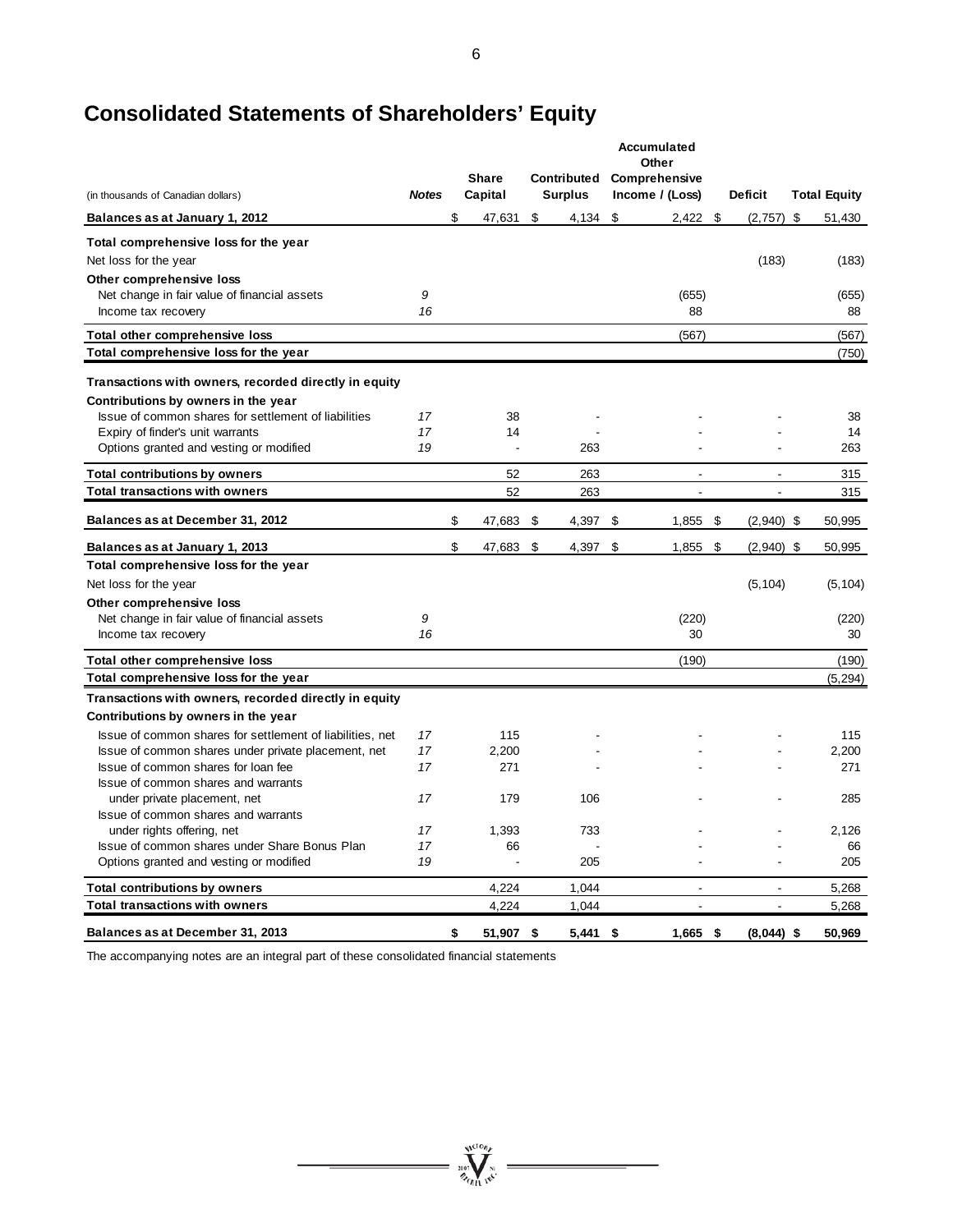### **Consolidated Statements of Cash Flows**

| Years ended December 31,                                      |              | 2013                | 2012     |
|---------------------------------------------------------------|--------------|---------------------|----------|
| (in thousands of Canadian dollars)                            | <b>Notes</b> |                     |          |
| Cash flows from operating activities                          |              |                     |          |
| Net loss for the year                                         |              | \$<br>$(5, 104)$ \$ | (183)    |
| Adjustments for:                                              |              |                     |          |
| Share-based payments                                          | 19           | 248                 | 263      |
| Expiry of finder's unit warrants                              | 17           |                     | 14       |
| Amortization of property and equipment                        | 10           | 27                  | 18       |
| Recovery of exploration and evaluation project                | 12           | (392)               | (1, 450) |
| Net finance costs                                             | 20           | 3,781               | 11       |
| Income tax recovery                                           | 21           | (810)               | (141)    |
| Net change in working capital:                                |              |                     |          |
| Change in receivables                                         |              | (227)               | 9        |
| Change in trade and other payables                            |              | 103                 | 164      |
| Net cash used by operating activities                         |              | (2, 374)            | (1, 295) |
| Cash flows from investing activities                          |              |                     |          |
| Expenditures on mine property and development project         | 11           | (973)               | (2,201)  |
| Expenditures on exploration and evaluation projects           | 12           | (138)               | (183)    |
| Proceeds on sale of marketable securities                     |              | 59                  | 1,168    |
| Proceeds from option of Lynn Lake                             | 12           | 400                 | 1,450    |
| Deposits on equipment                                         | 7,10         | (152)               | (200)    |
| Expenditures on 7P Plant                                      | 10           | (2,021)             |          |
| Net sale of furniture and equipment                           | 10           | 27                  |          |
| Net cash (used by) from investing activities                  |              | (2,798)             | 34       |
| Cash flows from financing activities                          |              |                     |          |
| Issue of common shares and warrants                           | 17           | 4,496               |          |
| Payments of interest                                          | 14           | (173)               |          |
| Payments under leases                                         | 15           | (100)               |          |
| Net proceeds of loans                                         | 14           | 2,096               | 1,000    |
| Net cash from financing activities                            |              | 6,319               | 1,000    |
| Net increase (decrease) in cash and cash equivalents          |              | 1,147               | (261)    |
| Unrealized foreign exchange gain on cash and cash equivalents |              | 20                  |          |
| Cash and Cash Equivalents, Beginning of the Year              |              | 256                 | 517      |
| Cash and Cash Equivalents, End of the Year                    |              | \$<br>1,423<br>\$   | 256      |

 $\sum_{\substack{\mathfrak{N}\in\mathcal{N} \\ \mathfrak{N}'\in\mathcal{N} \\ \mathfrak{N}'\in\mathcal{N}'}}\frac{\mathfrak{N}^{(10\mathfrak{N}_p)}}{\mathfrak{N}^{(1)}\mathfrak{N}^{(1)}}$ 

 $\overline{\phantom{0}}$ 

The accompanying notes are an integral part of these consolidated financial statements

7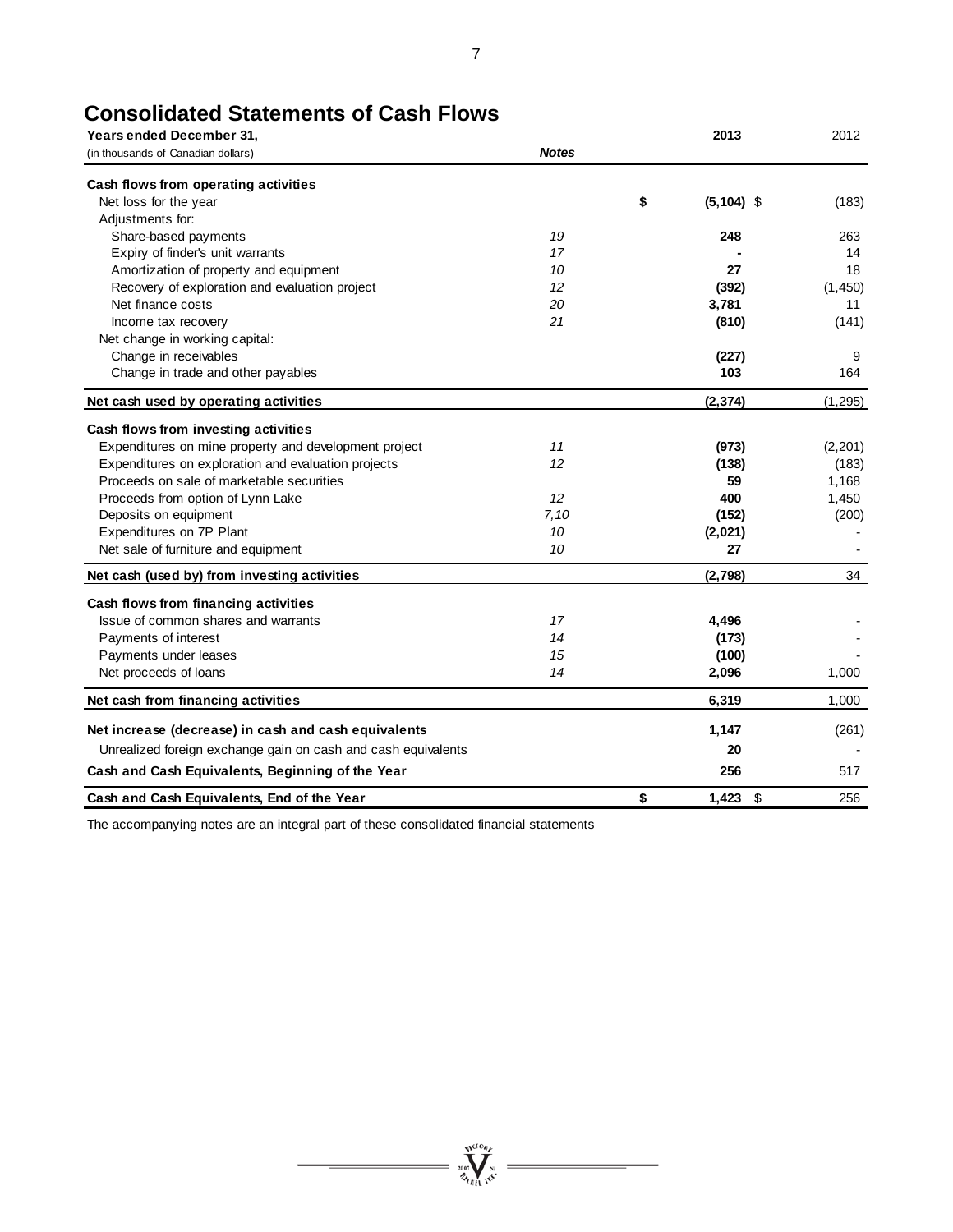*(all tabular amounts in thousands of Canadian dollars, except common share and per share information)*

#### **1. NATURE OF OPERATIONS**

#### **Nature of Operations**

Victory Nickel Inc. ("Victory Nickel" or the "Company") is a company domiciled in Canada. The address of the Company's registered office is 80 Richmond St. West, Suite 1802, Toronto, Ontario, M5H 2A4. The consolidated financial statements as at and for the years ended December 31, 2013 and 2012 comprise the Company and its subsidiary Victory Silica Ltd. ("VSL" or "Victory Silica") together referred to as "Victory Nickel" and individually as "Victory Nickel entities". Victory Nickel is primarily engaged in the acquisition, exploration and development of nickel properties and associated products in Canada and is preparing to enter the oilfield services market via the sale of frac sand. The Company was formed on February 1, 2007 pursuant to a plan of arrangement.

The Company is listed on the Toronto Stock Exchange ("TSX") under the symbol NI.

#### **Going Concern**

These consolidated financial statements have been prepared using Generally Accepted Accounting Principles ("GAAP") applicable to a going concern, which contemplates the realization of assets and settlement of liabilities in the normal course of business as they come due. As at December 31, 2013, the Company had working capital of \$465,000, (December 31, 2012 – working capital deficiency of \$583,000 which included approximately \$176,000 of voluntary deferrals owing to directors and senior management and \$118,000 of accounts payable subsequently settled through issuing shares). Working capital is defined as current assets less current liabilities. The Company has initiatives underway to improve working capital which are expected to be announced shortly as well as the convertible promissory notes described in Note 26.

The Company is subject to the risks and challenges experienced by other companies at a comparable stage. These risks include, but are not limited to, continuing losses, dependence on key individuals and the ability to secure adequate financing or to complete corporate transactions to meet the minimum capital required to successfully complete its projects and fund other operating expenses. Development of the Company's current projects to the production stage will require significant financing. Given the current economic climate, the ability to raise funds may prove difficult.

None of the Company's projects has commenced commercial production and, accordingly, the Company is dependent upon debt or equity financings and the optioning and/or sale of resource or resource-related assets for its funding. Plans to enter the frac sand business and generate cash flow are significantly advanced with expected production in early 2014. The recoverability of the carrying value of exploration and evaluation projects and the mine property and development project, and ultimately the Company's ability to continue as a going concern, is dependent upon exploration results which have the potential for the discovery of economically-recoverable reserves and resources, the Company's ability to finance exploitation of its projects through debt or equity financings and the optioning and/or sale of resource or resource-related assets such as royalty interests for its funding.

Should the Company not be able to continue to achieve favourable exploration results, obtain the necessary financing, achieve profitable operations on the frac sand business or achieve future profitable production or sale of properties, the carrying value of the Company's assets could be subject to material adjustment and, in addition, other adjustments may be necessary to these financial statements should such adverse events impair the Company's ability to continue as a going concern as contemplated under GAAP. There is no certainty, especially in the present environment, that the Company's initiatives to improve working capital will be successful or that working capital generated thereby will be sufficient to fund the Company's activities including project expenditures and corporate costs. These conditions indicate the existence of a material uncertainty that may cast significant doubt about the Company's ability to continue as a going concern.

#### **2. BASIS OF PREPARATION**

#### **(a) Statement of Compliance**

The consolidated financial statements have been prepared using accounting policies consistent with International Financial Reporting Standards ("IFRS") and its interpretations adopted by the International Accounting Standards Board ("IASB"). This is GAAP for a Canadian public company.

The management of Victory Nickel prepare the consolidated financial statements which are then reviewed by the  $\frac{W_{\text{N}}}{W_{\text{N}}}\frac{W_{\text{N}}}{W_{\text{N}}}\frac{W_{\text{N}}}{W_{\text{N}}}\frac{W_{\text{N}}}{W_{\text{N}}}\frac{W_{\text{N}}}{W_{\text{N}}}\frac{W_{\text{N}}}{W_{\text{N}}}\frac$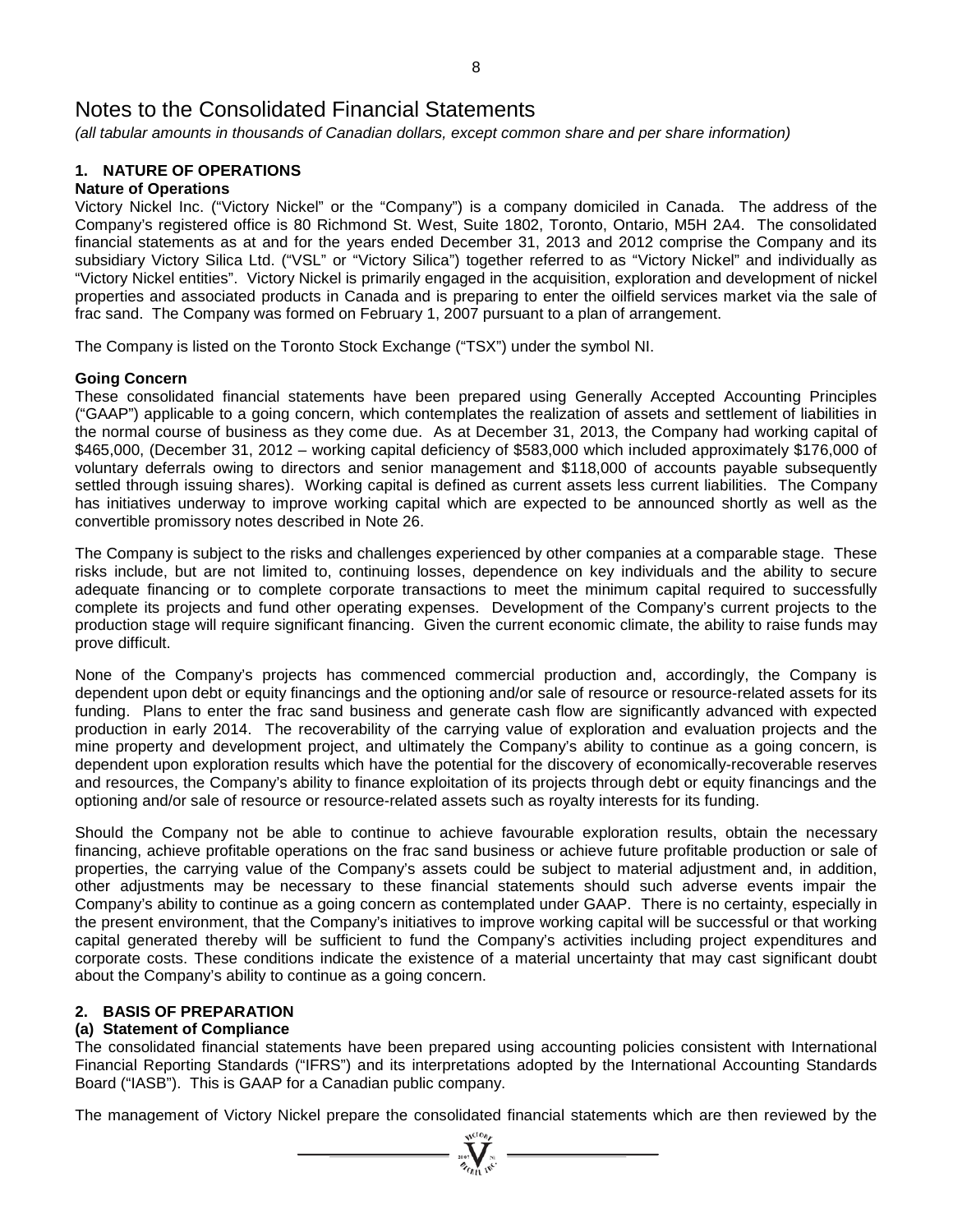*(all tabular amounts in thousands of Canadian dollars, except common share and per share information)*

Audit Committee and the Board of Directors. The consolidated financial statements were authorized for issue by the Board of Directors on March 31, 2014 and are made available to shareholders and others through filing on SEDAR shortly thereafter.

#### **(b) Basis of Measurement**

The financial statements have been prepared on the historic cost basis except for derivative financial instruments such as warrants which are measured at fair value with changes through operations and financial assets such as marketable securities which are measured at fair value with changes recorded through other comprehensive income or loss ("OCI").

#### **(c) Functional and Presentation Currency**

These financial statements are presented in Canadian dollars, which is the Company's functional currency. All financial information is expressed in Canadian dollars unless otherwise stated; tabular amounts are stated in thousands of dollars.

#### **(d) Use of Estimates and Judgements**

The preparation of financial statements in conformity with IFRS requires management to make estimates, judgements and assumptions that affect the application of accounting policies and the reported amounts of assets, liabilities, income and expenses. Actual results may differ from these estimates.

It is reasonably possible that, on the basis of existing knowledge, outcomes in the next financial year that are different from the assumptions used could require a material adjustment to the carrying amount of the asset or liability affected.

The accompanying consolidated financial statements include all adjustments that are, in the opinion of management, necessary for fair presentation.

#### *Significant estimates and assumptions*

Estimates and underlying assumptions are reviewed on an ongoing basis. Revisions to accounting estimates are recognized in the period in which the estimates are revised and in any future periods affected.

Information regarding significant areas of estimation uncertainty made in applying accounting policies that have the most significant effect on the amounts recognized in the financial statements is included in the following notes:

- Note 9 valuation of financial assets at fair value through operations and OCI;
- Note 11 measurement of the recoverable amount of mine property and development project;
- Note 12 measurement of the recoverable amount of exploration and evaluation projects;
- Note 14 measurement and valuation of the loan payable;
- Note 14 measurement and valuation of the embedded options in convertible notes; and
- Note 19 measurement of share-based payments.

#### *Significant judgements*

Judgements are reviewed on an ongoing basis. Changes resulting from the effects of amended judgements are recognized in the period in which the circumstance giving rise to the change occurs and in any future periods presented.

Information regarding significant areas of critical judgements made in applying accounting policies that have the most significant effect on the amounts recognized in the financial statements is included in the following notes:

- Note 1 going concern assessment;
- Note 11 classification of expenditures as mine property and development project or operating expenses;

 $\sum_{\substack{i=1\\i\neq j}}^{N^{(10)}h_{j}}$ 

- Note 12 classification of expenditures as exploration and evaluation projects or operating expenses;
- Note 11 impairment of mine property and development project;
- Note 12 impairment of exploration and evaluation projects;
- Note 16 recoverability of deferred tax assets.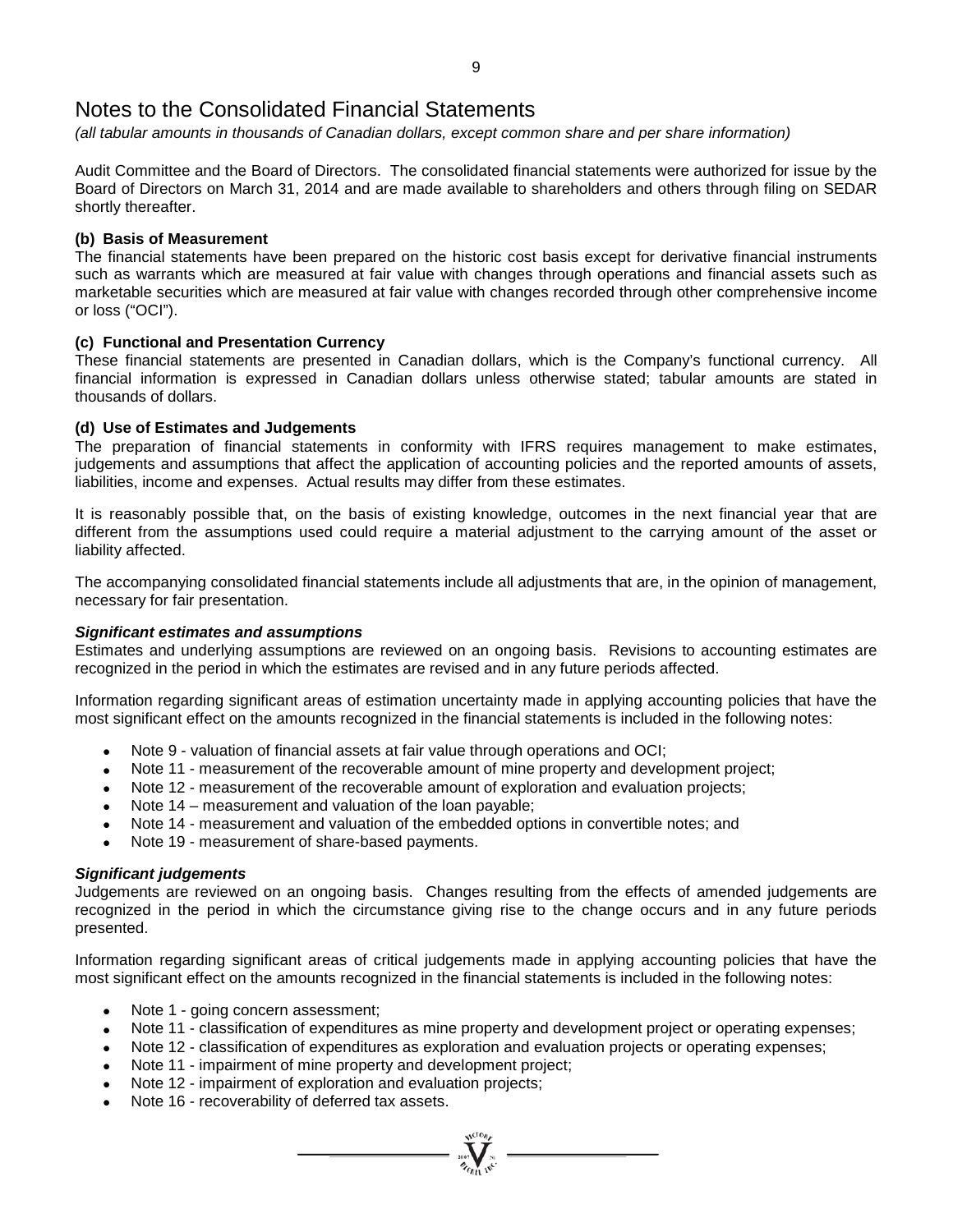*(all tabular amounts in thousands of Canadian dollars, except common share and per share information)*

#### **3. SIGNIFICANT ACCOUNTING POLICIES**

The accounting policies of the Company are set out in detail below. Such policies have been applied consistently to all periods presented in these consolidated financial statements, and have been applied consistently by Victory Nickel entities.

#### **(a) New Accounting Policies**

There have been no new accounting policies adopted by the Company.

#### **(b) Basis of Consolidation**

#### *Subsidiary*

A subsidiary is an entity controlled by Victory Nickel. Control exists when Victory Nickel has the power to govern the financial and operating policies of an entity so as to obtain benefits from its activities. In assessing control, potential voting rights that currently are exercisable are taken into account. The financial statements of subsidiaries are included in the consolidated financial statements from the date that control commences until the date that control ceases. The accounting policies of subsidiaries align with the policies adopted by Victory Nickel. Significant Company entities are listed in Note 24.

#### *(i) Transactions eliminated on consolidation*

Intercompany balances and transactions, and any unrealized income and expenses arising from intercompany transactions, are eliminated in preparing the consolidated financial statements. Unrealized gains arising from transactions with equity-accounted investees are eliminated against the investment to the extent of Victory Nickel's interest in the investee. Unrealized losses are eliminated in the same way as unrealized gains, but only to the extent that there is no evidence of impairment.

#### **(c) Foreign Currency**

#### *(i) Foreign currency transactions*

Transactions in foreign currencies are translated to the respective functional currency of Victory Nickel at exchange rates at the dates of the transactions. Monetary assets and liabilities denominated in foreign currencies at the reporting date are retranslated to the functional currency at the exchange rate at that date. The foreign currency gain or loss on monetary items is the difference between amortized cost in the functional currency at the beginning of the period, adjusted for effective interest and payments during the period, and the amortized cost in foreign currency translated at the exchange rate at the end of the period. Non-monetary assets and liabilities denominated in foreign currencies that are measured at fair value are retranslated to the functional currency at the exchange rate at the date that the fair value was determined. Foreign currency differences arising on retranslation are recognized through operations, except for differences arising on the retranslation of marketable securities, which are recognized directly in OCI. Non-monetary items that are measured in terms of historic cost in a foreign currency are translated using the exchange rate at the date of the transaction.

#### **(d) Financial Instruments**

#### **IFRS 9 Financial Instruments**

IFRS 9 Financial Instruments ("IFRS 9"), which impacts the classification and measurement of financial assets, has been adopted by the Company.

#### *(i) Non-derivative financial instruments*

Non-derivative financial instruments comprise investments in equity securities, receivables, cash and cash equivalents and trade and other payables.

Non-derivative financial instruments, with the exception of financial assets and liabilities at fair value through OCI, are recognized initially at fair value plus, for instruments not at fair value through operations, any directly attributable transaction costs. Subsequent to initial recognition, non-derivative financial instruments are measured as described below.

Cash and cash equivalents comprise cash balances and call deposits.

Loans, receivables and borrowings are financial assets with fixed or determinable payments that are not quoted in

 $\sum_{2007}$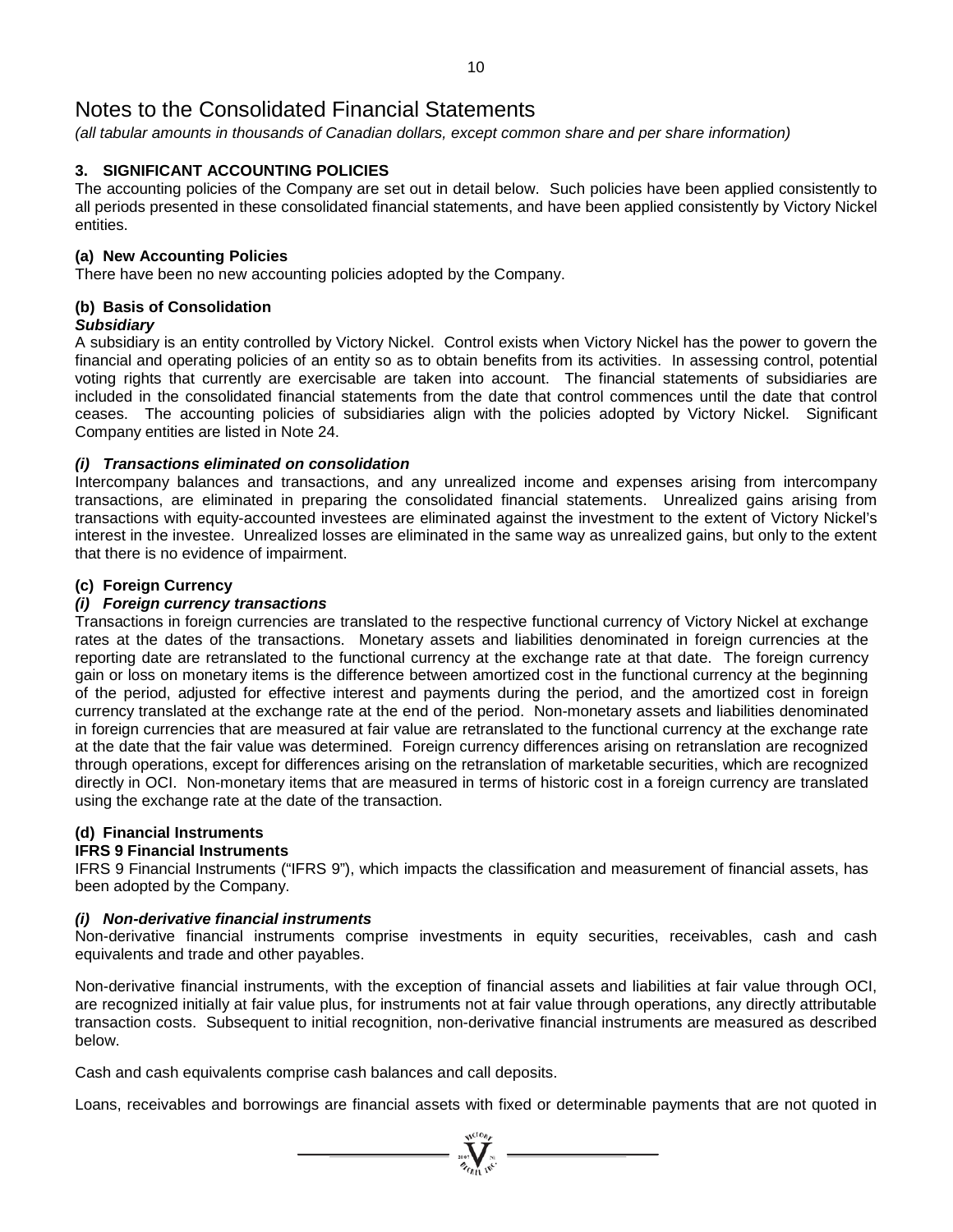*(all tabular amounts in thousands of Canadian dollars, except common share and per share information)*

an active market. Such assets and liabilities are recognized initially at fair value plus any directly attributable transaction costs. Subsequent to initial recognition, loans, receivables and borrowings are measured at amortized cost using the effective interest method, less any impairment losses. Loans, receivables and borrowings comprise receivables or payables.

Accounting for finance income and expenses is discussed in Note 3(n).

#### *Financial assets at fair value through OCI*

Victory Nickel's investments in equity securities are measured at fair value and changes therein, as well as foreign currency differences on monetary items (which do not include equity investments), are recognized directly in OCI.

#### *Financial instruments at amortized cost*

Other non-derivative financial instruments are measured at amortized cost using the effective interest method, less any impairment losses.

#### *(ii) Derivative financial instruments*

Victory Nickel may periodically hold warrants as part of its portfolio of marketable securities which are financial assets at fair value through operations. Convertible promissory notes contain embedded derivatives which are separated from the financial instrument measured at amortized cost.

Derivatives are recognized initially at fair value; attributable transaction costs are recognized through operations when incurred. Subsequent to initial recognition, derivatives are measured at fair value and changes therein are recognized immediately through operations.

#### **(e) Property and Equipment**

#### *(i) Recognition and measurement*

Items of property and equipment are measured at cost less accumulated depreciation and accumulated impairment losses. Cost includes any expenditure that is directly attributable to the acquisition of the asset.

When parts of an item of property and equipment have different useful lives, they are accounted for as separate items (major components) of property and equipment. Gains and losses on disposal of an item of property and equipment are determined by comparing the proceeds from disposal with the carrying amount of property and equipment and are recognized net within *Other income* in the consolidated statement of operations.

#### *(ii) Depreciation*

Depreciation is calculated as a function of the depreciable amount, which is the cost of an asset less its residual value. Depreciation is recognized through operations as follows over the estimated useful lives of each part of an item of property and equipment. Land is not depreciated. Depreciation commences when an asset is placed into service. The plant at Seven Persons, near Medicine Hat, Alberta (the "7P Plant") has not yet been commissioned and is not being depreciated.

The estimated useful lives for the current and comparative periods are as follows:

| <b>Item</b>                   | <b>Method</b>     | 2013 | 2012       |
|-------------------------------|-------------------|------|------------|
| <b>Building</b>               | Declining-balance | 5%   | 5%         |
| Equipment and Furniture       | Declining-balance | 20%  | <b>20%</b> |
| Vehicles and Mobile Equipment | Declining-balance | 30%  | 30%        |

Depreciation methods, useful lives and residual values are reviewed at each financial year end and adjusted if appropriate.

#### **(f) Exploration and Evaluation Projects**

#### *(i) Exploration and Evaluation expenditures*

Exploration and Evaluation ("E&E") expenditures relate to costs incurred on the exploration for and evaluation of potential mineral reserves and includes costs related to the following: acquisition of exploration rights; conducting

 $\sum_{\alpha}$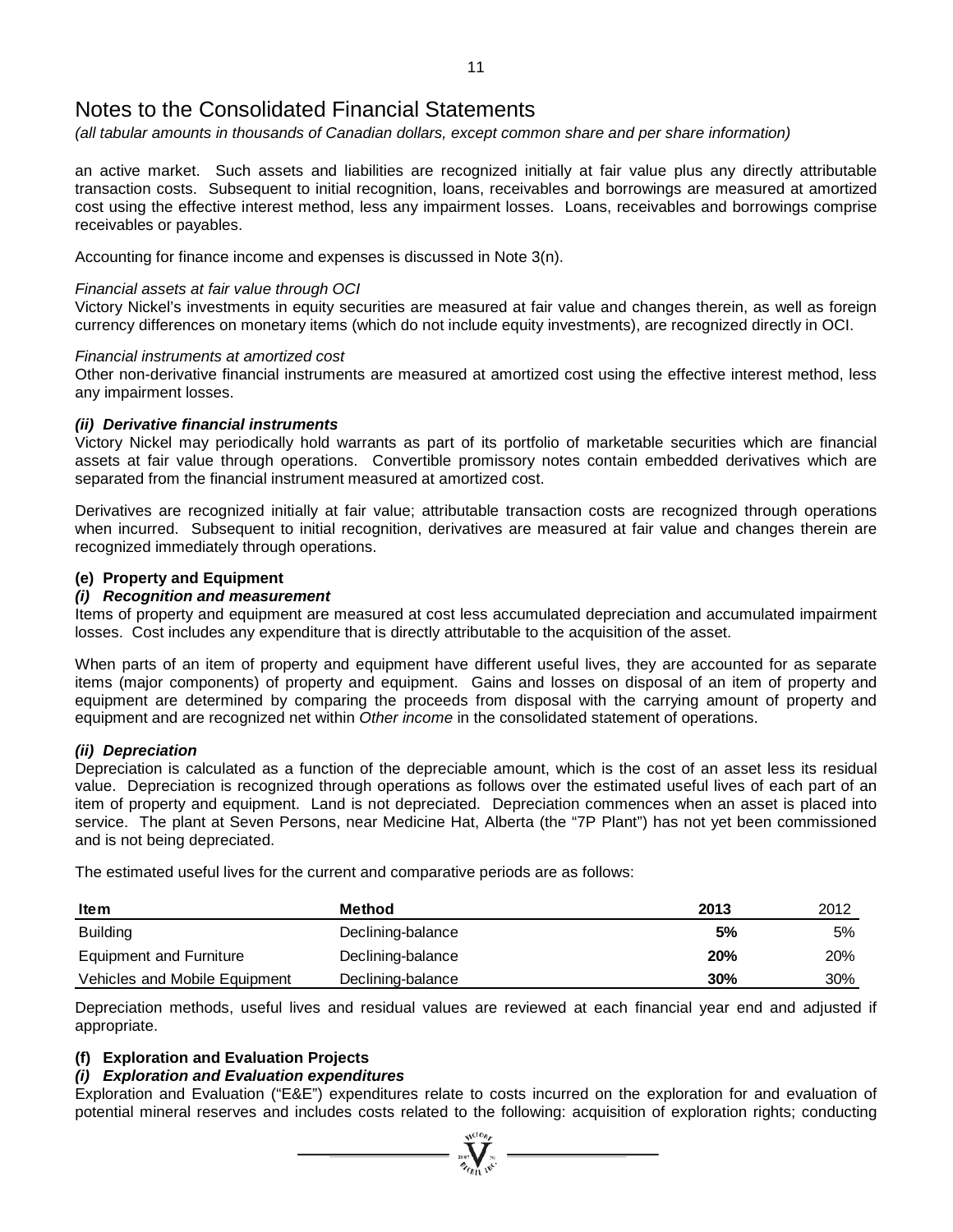*(all tabular amounts in thousands of Canadian dollars, except common share and per share information)*

geological studies; exploratory drilling and sampling and evaluating the technical feasibility and commercial viability of extracting a mineral resource.

E&E expenditures, including costs of acquiring licenses, are capitalized as E&E assets on an "area of interest basis" which generally is defined as a project. The Company considers a project to be an individual geological area whereby the presence of a mineral deposit is considered favourable or has been proved to exist and, in most cases, comprises a single mine or deposit.

E&E assets are recognized if the rights to the project are current and either:

- the expenditures are expected to be recouped through successful development and exploitation of the project, or alternatively by its sale; or
- activities on the project have not, at the reporting date, reached a stage which permits a reasonable assessment of the existence or otherwise of economically recoverable reserves and active and significant operations in, or in relation to, the project are continuing.

E&E expenditures are initially capitalized as intangible E&E assets. Such E&E expenditures may include costs of licence acquisition, technical services and studies, seismic acquisition, exploration drilling and testing, materials and fuels used, rentals and payments made to contractors and consultants. To the extent that a tangible asset is consumed in developing an intangible E&E asset, the amount reflecting that consumption is recorded as part of the cost of the intangible asset.

Once the technical feasibility and commercial viability of the extraction of mineral reserves in a project are demonstrable, permitted and development is approved by the Board, E&E assets attributable to that project are first tested for impairment and then reclassified to *Mine property and development projects* on the consolidated balance sheet.

#### *(ii) Pre-E&E expenditures*

Pre-E&E expenditures are incurred on activities that precede exploration for an evaluation of mineral resources, being all expenditures incurred prior to securing the legal rights to explore an area. Pre-E&E expenditures are expensed immediately as *Pre-exploration write-offs* through the consolidated statement of operations.

#### *(iii) Impairment*

E&E assets are assessed for impairment when facts and circumstances suggest that the carrying amount of an E&E asset may exceed its recoverable amount and any impairment loss is recognized as *Writedown of exploration and evaluation projects* through the consolidated statement of operations. The following facts and circumstances, among other things, indicate that E&E assets must be tested for impairment:

- the term of exploration license for the project has expired during the reporting period or will expire in the near future, and is not expected to be renewed;
- substantive expenditure on further exploration for and evaluation of mineral resources in the project area is neither budgeted nor planned;
- exploration for and evaluation of mineral resources in the project area have not led to the discovery of commercially viable quantities of mineral resources and the Company plans to discontinue activities in the specific area; or
- sufficient data exists to indicate that while development activity is likely to proceed, the carrying amount of the E&E asset is unlikely to be recovered in full through such activity.

E&E assets are tested for impairment on an individual project (area of interest) basis. As noted above, a project would also be tested for impairment before being transferred to *Mine property and development projects* on the consolidated balance sheet.

#### **(g) Mine Property and Development Project**

#### *(i) Pre-production development expenditures*

The Company considers a project to be in the development phase when an identified mineral reserve is being prepared for production as approved by the Board, for example when there is construction of access to the mineral

 $\sum_{\alpha}$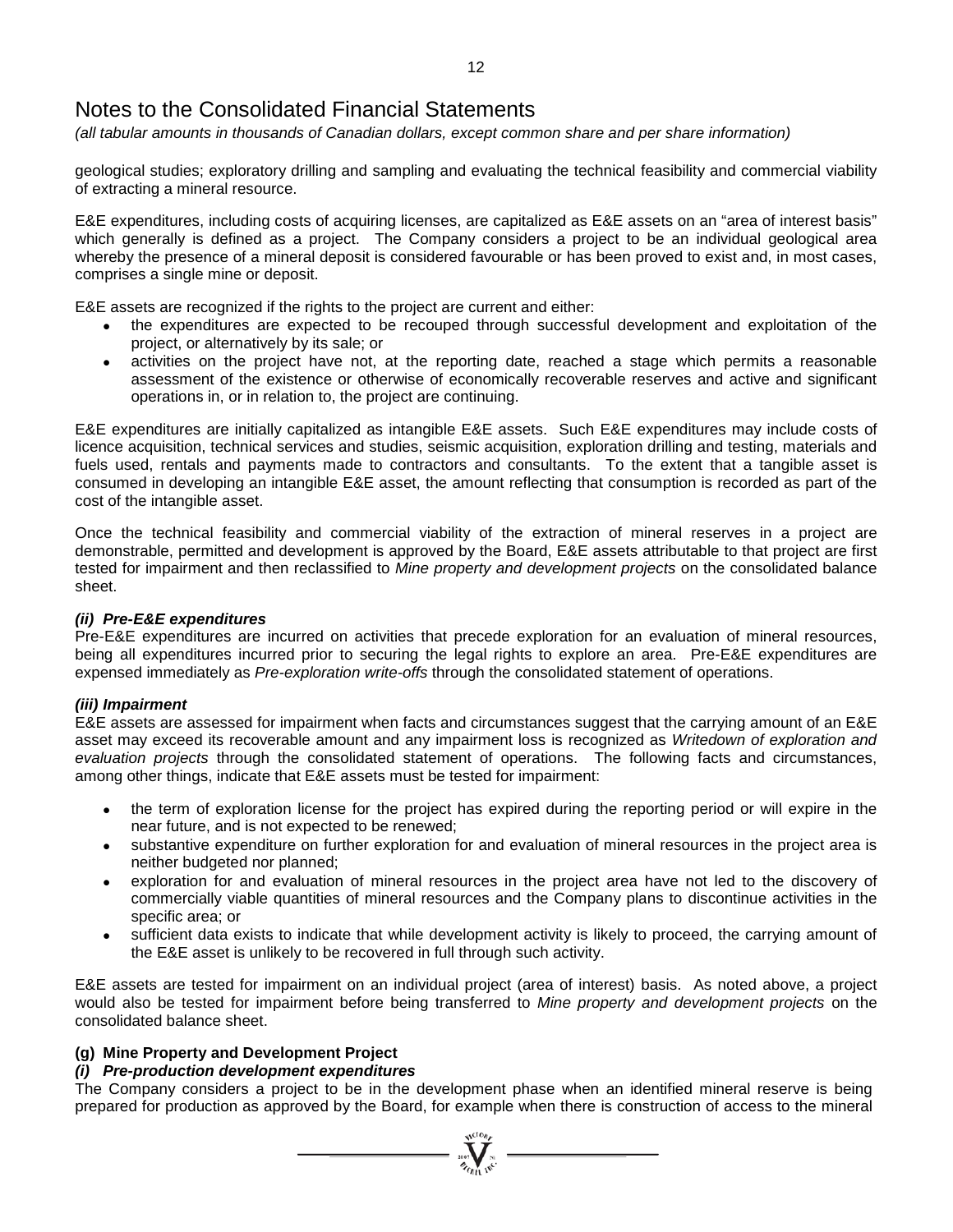*(all tabular amounts in thousands of Canadian dollars, except common share and per share information)*

reserves upon determination that there is economic viability of the project under a successful feasibility study and is permitted for development. As such, project development activities are related to the construction of an asset to be used in production or preparation for extraction of a specific mineral resource.

The costs of mining properties, which include the costs of acquiring and developing mining properties and mineral rights, are capitalized in the same manner as property and equipment under *Mine property and development project* ("MP&D") assets on the consolidated balance sheet in the period in which they are incurred or transferred from E&E assets upon determination of economic viability. At that point, all further pre-production primary development expenditure other than land, buildings, plant and equipment, etc. is capitalized as part of the cost of the project until the project is capable of commercial production. This includes costs incurred in preparing the site for mining operations, including pre-stripping costs.

Presently, the Company's sole project classified as *Mine property and development project* on the consolidated balance sheet is the Minago project; it continues to be in the pre-production phase and costs continue to be capitalized without depreciation.

#### *(ii) Impairment*

If a property were to be abandoned, there is little likelihood of a mineral right being exploited, or the value of the exploitable mineral right has diminished below cost, the cumulative capitalized cost relating to the property is written off to its recoverable amount through operations.

#### **(h) Borrowing Costs**

The Company's policy is to capitalize project-related borrowing costs related to qualifying assets as incurred. A qualifying asset is an asset that necessarily takes a substantial period of time to get ready for its intended use or sale. The Company presently does not have any project-related borrowings on qualifying assets.

#### **(i) Government Grants**

Government grants that compensate Victory Nickel for expenses incurred are recognized through operations on a systematic basis in the same periods in which the expenses are recognized. Grants that compensate Victory Nickel for the cost of an asset are recognized through operations on a systematic basis over the useful life of the asset. For assets which are not being amortized, such as E&E assets or MP&D assets, the government grant is deducted from the related asset.

#### **(j) Investment Tax Credits ("ITCs")**

Investment tax credits may be claimed by the Company on qualifying expenditures. The Company accounts for these when such qualifying expenditures have been made by reducing the deferred tax liability and recording an income tax recovery through the consolidated statement of operations.

#### **(k) Impairment**

#### *(i) Financial assets*

A financial asset is assessed at each reporting date to determine whether there is any objective evidence that it is impaired. A financial asset is considered to be impaired if objective evidence indicates that one or more events have had a negative effect on the estimated future cash flows of that asset.

An impairment loss in respect of a financial asset measured at amortized cost is calculated as the difference between its carrying amount and the present value of the estimated future cash flows discounted at the original effective interest rate. Individually significant financial assets are tested for impairment on an individual basis. The remaining financial assets are assessed collectively in groups that share similar credit risk characteristics.

An impairment loss is reversed if the reversal can be related objectively to an event occurring after the impairment loss was recognized. For financial assets measured at amortized cost, the reversal is recognized through operations.

#### *(ii) Non-financial assets*

The carrying amounts of Victory Nickel's non-financial assets, other than deferred tax assets, are reviewed at each

 $\sum_{\substack{300\\ \text{odd }n}}^{\text{Nato}_{n}} =$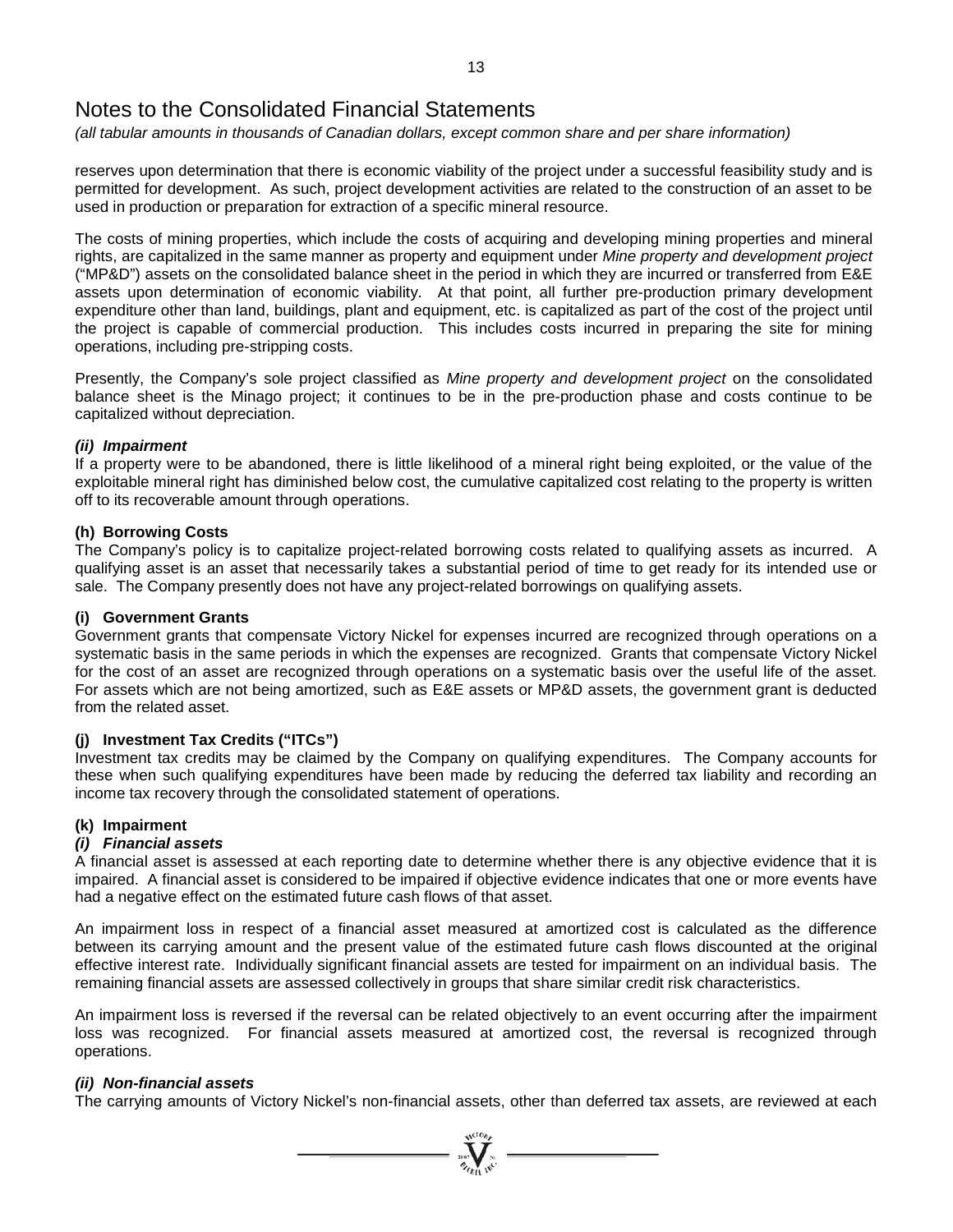*(all tabular amounts in thousands of Canadian dollars, except common share and per share information)*

reporting date to determine whether there is any indication of impairment. If any such indication exists, then the asset's recoverable amount is estimated. For goodwill and intangible assets that have indefinite lives or that are not yet available for use, the recoverable amount is estimated each year at the same time.

The recoverable amount of an asset or cash-generating unit ("CGU") (see definition below) is the greater of its value in use and its fair value less costs to sell. In assessing value in use, the estimated future cash flows are discounted to their present value using a pre-tax discount rate that reflects current market assessments of the time value of money and the risks specific to the asset. For the purpose of impairment testing, assets are grouped together into the smallest group of assets that generates, or has the potential to generate, cash inflows from continuing use that are largely independent of the cash inflows of other assets or groups of assets. Generally, a CGU is analogous to an individual project. The goodwill acquired in a business combination, for the purpose of impairment testing, is allocated to CGUs that are expected to benefit from the synergies of the combination.

An impairment loss is recognized if the carrying amount of an asset or a CGU exceeds its estimated recoverable amount. Impairment losses are recognized through operations. Impairment losses recognized in respect of CGUs are allocated first to reduce the carrying amount of any goodwill allocated to the units and then to reduce the carrying amounts of the other assets in the unit (group of units) on a pro rata basis.

Impairment losses recognized in prior periods are assessed at each reporting date for any indications that the loss has decreased or no longer exists. An impairment loss is reversed if there has been a change in the estimates used to determine the recoverable amount. An impairment loss is reversed only to the extent that the asset's carrying amount does not exceed the carrying amount that would have been determined, net of depreciation or amortization, if no impairment loss had been recognized.

#### **(l) Employee Benefits**

#### *(i) Termination benefits*

Termination benefits are recognized as an expense when Victory Nickel is demonstrably committed, without realistic possibility of withdrawal, to a formal detailed plan to either terminate employment before the normal retirement date, or to provide termination benefits as a result of an offer made to encourage voluntary redundancy. Termination benefits for voluntary redundancies are recognized as an expense if Victory Nickel has made an offer of voluntary redundancy, it is probable that the offer will be accepted and the number of acceptances can be reliably estimated.

#### *(ii) Short-term benefits*

Short-term employee benefit obligations are measured on an undiscounted basis and are expensed as the related service is provided. A liability is recognized for the amount expected to be paid under short-term cash bonus plans if Victory Nickel has a present legal or constructive obligation to pay this amount as a result of past service provided by the employee and the obligation can be reliably estimated.

#### *(iii) Share-based payment transactions*

The grant-date fair value of options granted to employees, directors and consultants is recognized as an employee expense, with a corresponding increase in equity, over the period that the individuals become unconditionally entitled to the options. The amount recognized as an expense is adjusted to reflect the actual number of share options for which the related service and non-market vesting conditions are met.

Share-based payment arrangements in which the Company receives properties, goods or services as consideration for its own equity instruments are accounted for as equity-settled share-based payment transactions, regardless of how the equity instruments are obtained by Victory Nickel.

#### **(m) Provisions**

A provision is recognized if, as a result of a past event, the Company has a present legal or constructive obligation that can be reliably estimated and it is probable that an outflow of economic benefits will be required to settle the obligation. Provisions are determined by discounting the expected future cash flows at a pre-tax rate that reflects current market assessments of the time value of money and the risks specific to the liability. The unwinding of the discount is recognized as a finance cost.

 $\sum_{\substack{\omega \in \mathcal{N} \\ \text{val}(\omega) \\ \text{val}}} \mathbb{E}$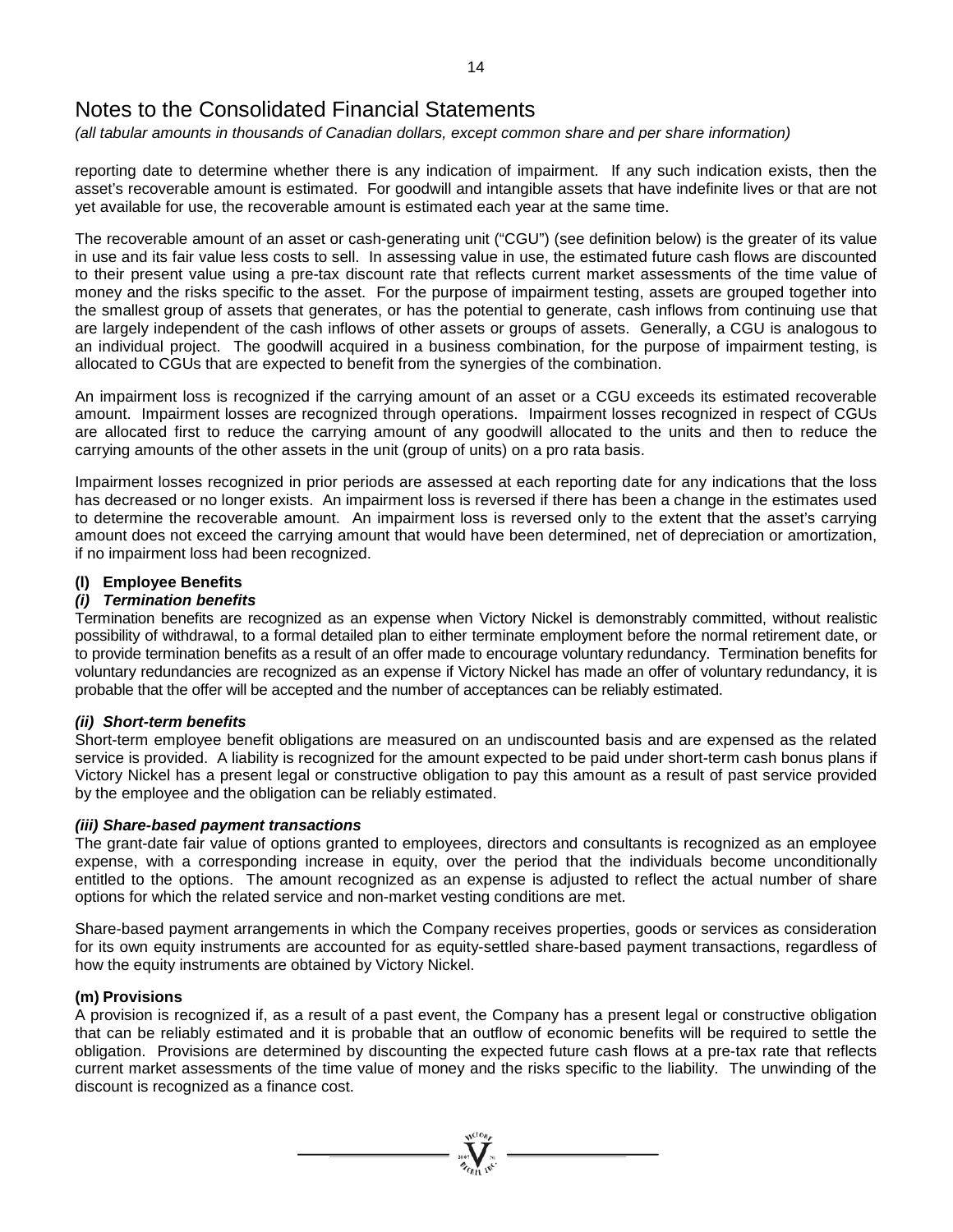*(all tabular amounts in thousands of Canadian dollars, except common share and per share information)*

In accordance with the Company's environmental policy and applicable legal requirements, a provision for site restoration or decommissioning in respect of land restoration, and the related expense, is recognized when the land is contaminated and there is a legal obligation to restore the site. The Company presently has no decommissioning liabilities.

#### **(n) Finance Income and Finance Costs**

Finance income comprises interest income on funds invested (including financial assets at fair value through operations), dividend income, gains on the disposal of financial assets at fair value through operations, amortization of flow-through premiums and changes in the fair value of financial assets (warrants) at fair value through operations. Interest income is recognized as it accrues through operations, using the effective interest method. Dividend income is recognized through operations on the date that the Company's right to receive payment is established, which in the case of quoted securities is the ex-dividend date. Gains on the disposal of financial assets are recognized on the settlement date.

Finance costs comprise interest expense on borrowings, unwinding of the discount on provisions, dividends on preferred shares classified as liabilities, changes in the fair value of financial assets and liabilities at fair value through operations and losses recognized on financial assets that are recognized through operations. All borrowing costs are recognized through operations using the effective interest method, except for those amounts capitalized as part of the cost of qualifying assets.

Foreign currency gains and losses are reported on a net basis.

#### **(o) Income Taxes**

Income tax expense comprises current and deferred tax. Income tax expense is recognized through operations except to the extent that it relates to items recognized either in OCI or directly in equity, in which case it is recognized in OCI or in equity respectively.

Current tax is the expected tax payable on the taxable income for the period, using tax rates enacted or substantively enacted at the reporting date and any adjustment to tax payable in respect of previous years.

Deferred tax is recognized using the balance sheet method, providing for temporary differences between the carrying amounts of assets and liabilities for financial reporting purposes and the amounts used for taxation purposes. Deferred tax is not recognized for the following temporary differences: the initial recognition of assets or liabilities in a transaction that is not a business combination and that affects neither accounting nor taxable profit or loss, and differences relating to investments in subsidiaries and jointly-controlled entities to the extent that it is probable that they will not reverse in the foreseeable future. In addition, deferred tax is not recognized for taxable temporary differences arising on the initial recognition of goodwill. Deferred tax is measured at the tax rates that are expected to be applied to temporary differences when they reverse, based on the laws that have been enacted or substantively enacted by the reporting date. Deferred tax assets and liabilities are offset if there is a legally enforceable right to offset current tax liabilities and assets, and they relate to income taxes levied by the same tax authority on the same taxable entity, or on different tax entities, but they intend to settle current tax liabilities and assets on a net basis or their tax assets and liabilities will be realized simultaneously.

A deferred tax asset is recognized to the extent that it is probable that future taxable profits will be available against which the temporary difference can be utilized. Deferred tax assets are reviewed at each reporting date and are reduced to the extent that it is no longer probable that the related tax benefit will be realized.

In 2009, pursuant to the receipt of a positive feasibility study for the Minago project, Victory Nickel determined that it was probable that it would be able to realize the benefit associated with its losses and costs prior to their expiry. Accordingly, the Company recognized the deferred tax assets (to the extent of the deferred tax liability) at that time. Victory Nickel continues to believe it is probable that the benefit of its losses and other costs will be realized prior to their expiry. The frac sand business represents a new venture for the Company; as the plant is not yet in operation and sales have not yet been generated, the Company has not recognized any deferred tax assets relating to Victory Silica.

 $\sum_{\substack{\omega \in \mathcal{N}^{\text{out}}} \omega}}^{\omega \text{out}} =$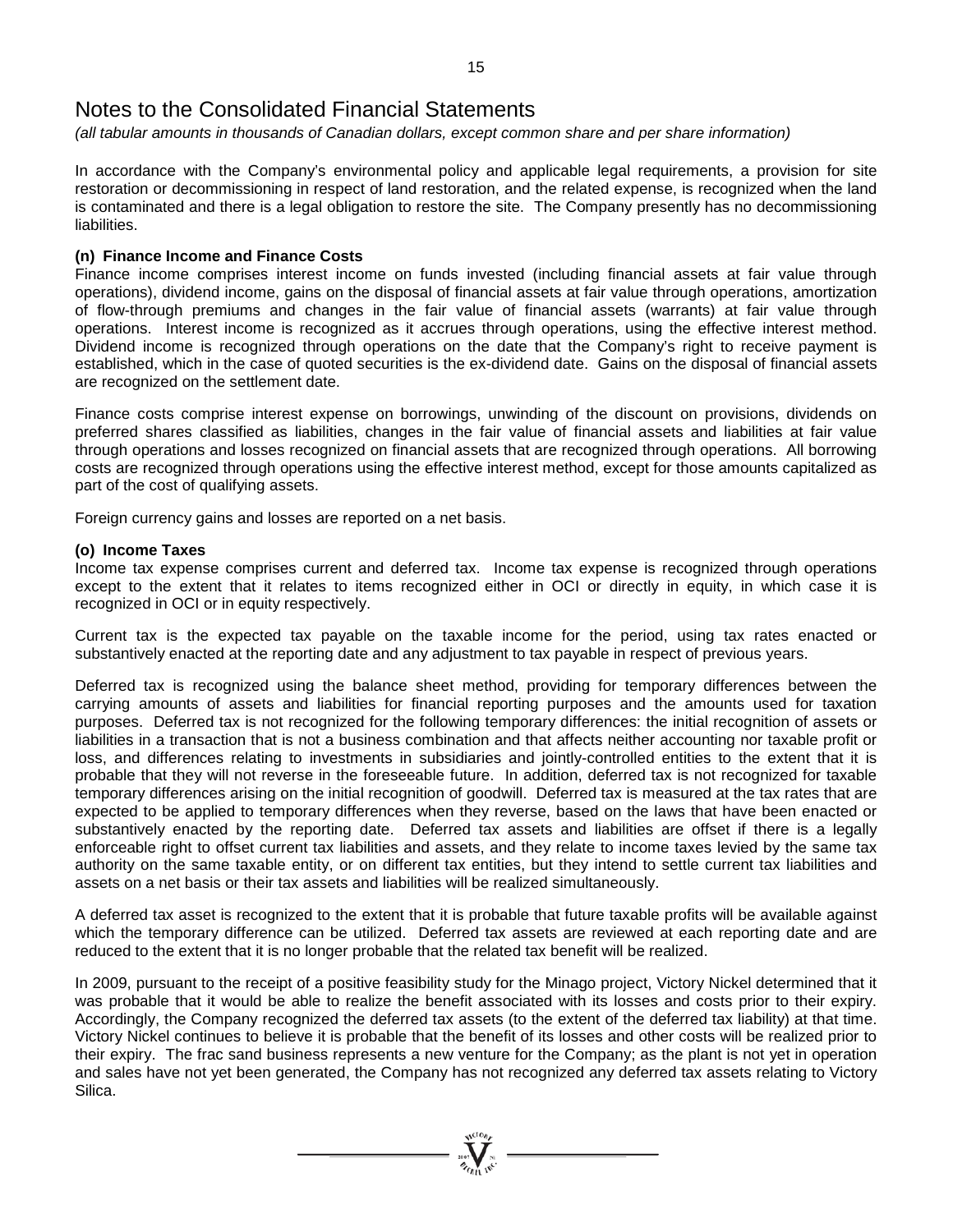*(all tabular amounts in thousands of Canadian dollars, except common share and per share information)*

#### **(p) Share Capital**

#### *(i) Common shares*

Common shares are classified as equity. Incremental costs directly attributable to the issue of common shares and share options are recognized as a deduction from equity, net of any tax effects.

The Company has financed a portion of its E&E activities through the issue of flow-through shares. Under the terms of these share issues, the tax attributes of the related expenditures are renounced to subscribers. Common shares issued on a flow-through basis typically include a premium because of the tax benefits associated therewith ("flowthrough premium"). Flow-through shares may also be issued with a warrant feature. At the time of issue, the Company estimates the proportion of proceeds attributable to the flow-through premium, the common share and the warrant with reference to closing market prices and such techniques as the Black-Scholes option-pricing model. The flow-through premium is estimated as the excess of the subscription price over the market value of the share and is recorded as a liability in *Trade and other payables* on the consolidated balance sheet (Note 13). The proceeds attributable to the warrants is also treated as equity and recorded in *Contributed surplus* on the consolidated balance sheet until exercise, when the associated proportion is transferred to share capital along with the cash proceeds received on exercise.

The effect of renunciation of the tax benefits to holders of such shares is recognized pro rata with the associated expenditures being incurred by the Company. This could occur either before or after the formal renunciation of expenditures to the tax authorities have been made. When the eligible expenditures are incurred, the tax value of the renunciation is recorded as a deferred tax liability and charged against operations as a deferred tax provision.

Furthermore, as eligible expenditures are incurred, the Company recognises a pro rata amount of the flow-through premium through *Finance income* in the consolidated statement of operations (Note 20) with a decrement to the liability in *Trade and other payables* on the consolidated balance sheet.

#### *(ii) Share-based payment arrangements*

#### *Stock Option Plan*

The Company has a stock option plan (the "Stock Option Plan") which is described in Note 19. Awards to nonemployees are measured at the fair value of the goods or services received. Awards made to employees are measured at the grant date. All stock-based awards made to employees and non-employees are recognized at the date of grant using a fair-value-based method to calculate the share-based payment. The share-based payment is charged to operations over the vesting period of the options or service period, whichever is shorter. Stock options vest either immediately or over a 12-month period.

#### *Share Incentive Plan*

The Company has a share incentive plan (the "Share Incentive Plan"), which includes both a share purchase plan (the "Share Purchase Plan") and a share bonus plan (the "Share Bonus Plan"). The Share Incentive Plan is administered by the directors of the Company. The Share Incentive Plan provides that eligible persons thereunder include directors, senior officers and employees of the Company and its designated affiliates and consultants who are primarily responsible for the management and profitable growth of the business.

The Share Incentive Plan is described in Note 17. The Company uses the fair value method of accounting for, and to recognize as compensation expense, its share-based payments for employees. Shares issued under the Share Incentive Plan are valued based on the quoted market price on the date of the award. This amount is expensed over the vesting period.

#### **(q) Earnings (Loss) per Share**

The Company presents basic and diluted earnings (loss) per share ("EPS") data for its common shares. Basic EPS is calculated by dividing the results of operations attributable to ordinary shareholders of the Company by the weighted average number of common shares outstanding during the period. Diluted EPS is determined by adjusting the results of operations attributable to common shareholders and the weighted average number of common shares outstanding for the effects of all dilutive potential common shares, which comprise warrants and share options.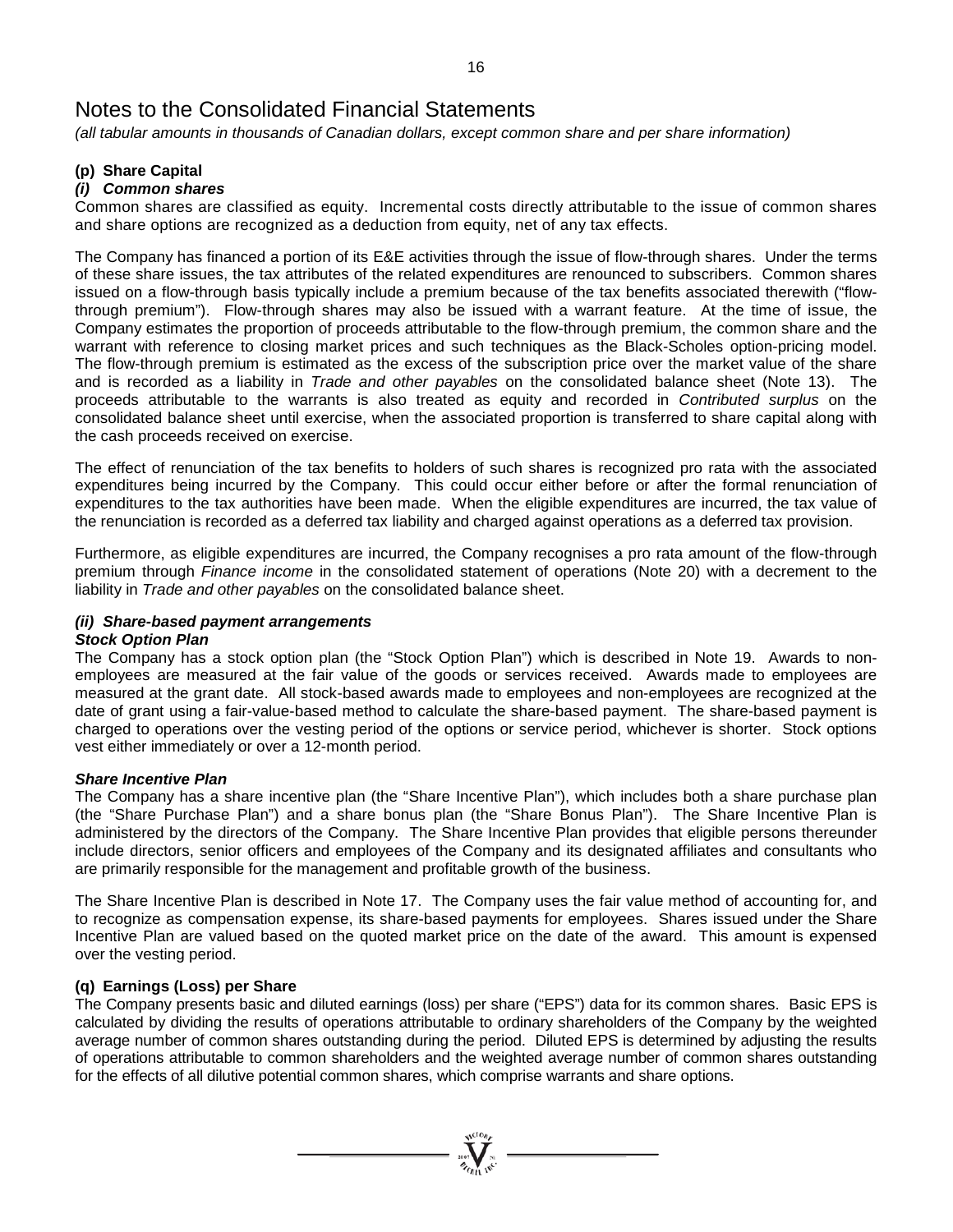*(all tabular amounts in thousands of Canadian dollars, except common share and per share information)*

#### **(r) New Standards and Interpretations Not Yet Adopted**

The IASB and International Financial Reporting Interpretations Committee ("IFRIC") have issued several new and revised standards and interpretations which are not yet effective for the year ended December 31, 2013 and have not been applied in preparing these consolidated financial statements unless stated otherwise. However, the revised standards and interpretations are either not applicable to the Company or are expected to have minimal impact.

#### **4. FINANCIAL RISK MANAGEMENT AND CAPITAL MANAGEMENT DISCLOSURES**

#### **Overview**

The Company has exposure to the following risks from its use of financial instruments:

- credit risk;
- liquidity risk;
- market risk; and
- operational risk.

This note presents information about the Company's exposure to each of the above risks, the Company's objectives, policies and processes for measuring and managing risk, and the Company's management of capital. Further quantitative disclosures are included throughout these consolidated financial statements.

#### **Risk Management Framework**

The Board of Directors has overall responsibility for the establishment and oversight of the Company's risk management framework. The Board fulfils its responsibility through the Audit Committee which is responsible for overseeing the Company's risk management policies.

The Company's risk management policies are established to identify and analyze the risks faced by the Company, to set appropriate risk limits and controls, and to monitor risks and adherence to limits. Risk management practices are reviewed regularly to reflect changes in market conditions and the Company's activities including entry into new operations such as the frac sand business. The Company has an established code of conduct which sets out the control environment within which framework all directors' and employees' roles and obligations are outlined. The Company's risk and control framework is facilitated by the small-sized and hands-on executive team.

#### **Credit Risk**

Credit risk is the risk of an unexpected financial loss to the Company if a customer or third party to a financial instrument fails to meet its contractual obligations and arises principally from the Company's cash and cash equivalents, receivables and marketable securities.

#### *Cash and cash equivalents*

The Company's cash and cash equivalents are held through large Canadian financial institutions. The Company has a corporate policy of investing its available cash in Canadian government instruments and certificates of deposit or other direct obligations of major Canadian banks, unless otherwise specifically approved by the Board.

#### *Receivables*

The Company's receivables presently consist primarily of amounts due from federal and provincial governments. Amounts due from other parties are settled on a regular basis. The Company will increase its exposure to credit risk upon commencement of sales of frac sand.

When necessary, the Company establishes an allowance for impairment that represents its estimate of incurred losses in respect of receivables. The main component of this allowance is a specific loss component that relates to individually significant exposures.

Further, when the Company engages in corporate transactions, it seeks to manage its exposure by ensuring that appropriate recourse is included in such agreements upon the counterparty's failure to meet contractual obligations.

**WCIOF**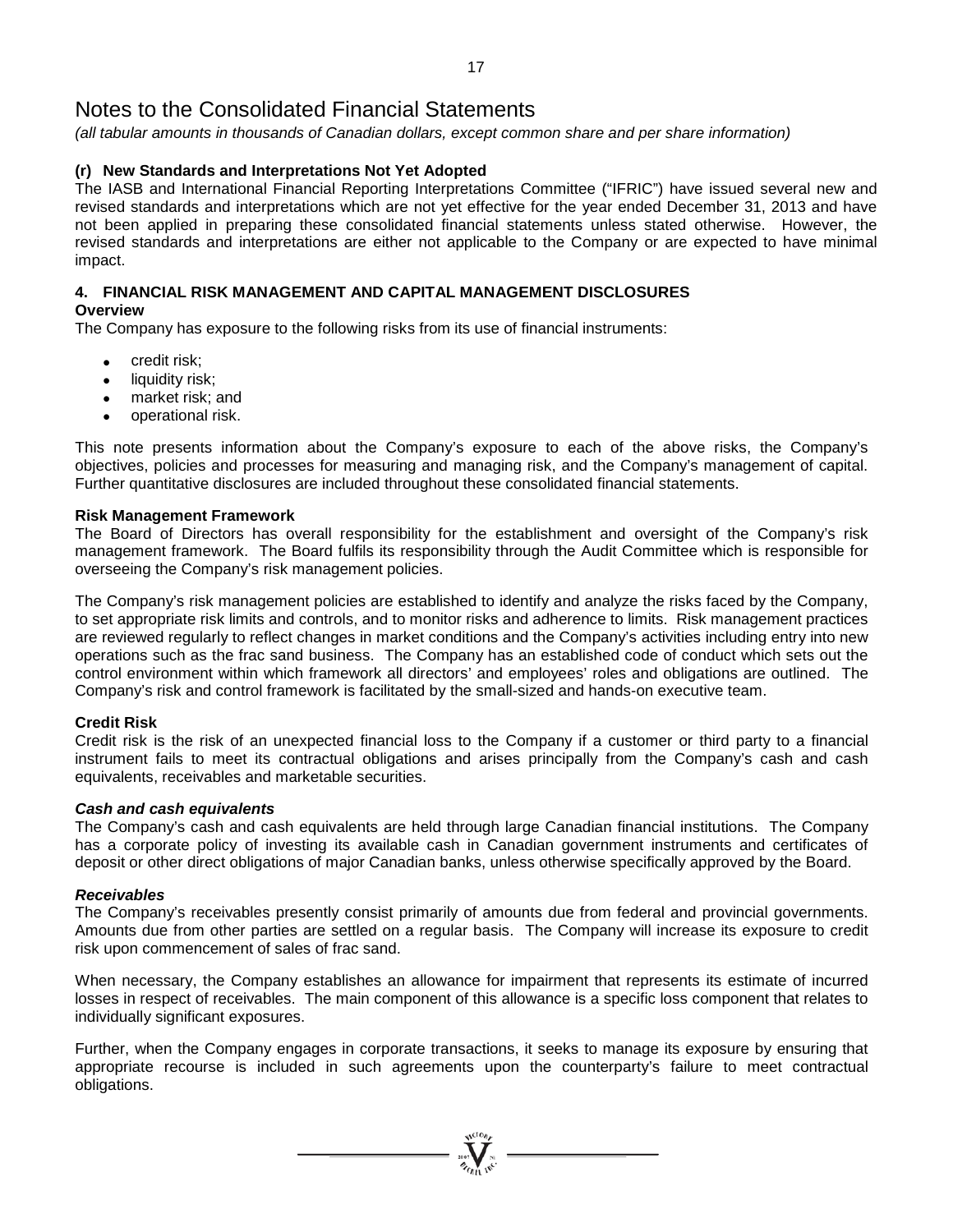*(all tabular amounts in thousands of Canadian dollars, except common share and per share information)*

#### *Marketable securities*

The Company limits its exposure to credit risk by investing only in securities which are listed on public stock exchanges. Such strategic investments are approved by the Board of Directors of the Company. Management actively monitors changes in the markets and management does not expect any counterparty to fail to meet its obligations. The Company's investments are generally in the junior natural resources sector and these companies are subject to similar areas of risk as the Company itself.

#### *Guarantees*

The Company's policy is to provide financial guarantees only to wholly-owned subsidiaries or under business arrangements where the benefit of the guarantee will enure to the Company. As at December 31, 2013, the Company had \$nil in third party guarantees outstanding (2012 - \$nil).

#### **Liquidity Risk**

Liquidity risk is the risk that the Company will encounter difficulty in meeting the obligations associated with its financial liabilities that are settled by delivering cash or another financial asset. The Company's approach to managing liquidity is to ensure, as far as possible, that it will always have sufficient liquidity to meet its liabilities when due without incurring unacceptable losses or risking undue damage to the Company's reputation.

The Company's objective is to maintain sufficient capital in order to meet short-term business requirements, after taking into account cash flows from operations and the Company's holdings of cash and cash equivalents and marketable securities. This is accomplished by budgets and forecasts which are updated on a periodic basis to understand future cash needs and sources. When possible, spending plans are adjusted accordingly to provide for liquidity.

The Company manages its liquidity risk through the mechanisms described above and as part of Capital Disclosures below. The Company has historically relied on issuances of shares to develop projects and to finance day-to-day operations and may do so again in the future. However, the frac sand business is expected to provide liquidity to the Company shortly after it has commenced operation.

The Company has several long-term liabilities including its deferred tax liability and long-term obligations relating to equipment financing, loan with Nuinsco Resources Limited ("Nuinsco") and other promissory notes. All other contractually-obligated cash flows are payable within the next fiscal year. It is expected that operating funds from frac sand activity will significantly assist in servicing and repaying such long-term obligations. In addition, certain loan obligations are convertible into equity and successful implementation of the frac sand business could improve the attractiveness of conversion.

#### **Market Risk**

Market risk is the risk that changes in market prices, such as foreign exchange rates, interest rates, commodity prices and equity prices, will affect the Company's income, the value of its E&E and MP&D properties or the value of its holdings of financial instruments. The objective of market risk management is to manage and control market risk exposures within acceptable parameters, while optimizing the return. The frac sand market is relatively new to the Company and is subject to market forces affecting oil and natural gas pricing and related demand for frac sand.

#### *Currency risk*

The Company is exposed to currency risk on purchases and other payables that are denominated in a currency other than the functional currency of the Company; the Canadian dollar. The primary currency in which these transactions are denominated is the United States dollar ("US\$"). The Company does not actively hedge its foreign currency exposure. Frac sand sales are expected to be denominated in the US\$; presently, many of the costs of that business are expected also to be denominated in the US\$ therefore providing a natural hedge.

#### *Interest rate risk*

Interest rate risk is the risk that the fair value or future cash flows of a financial instrument will fluctuate because of changes in market interest rates. The Company's cash equivalents earn interest at variable short-term rates. The Company's debt bears interest at fixed rates (Note 14). Accordingly, the estimated effect of a 50bps change in interest rate would not have a material effect on the Company's results of operations. None of the Company's

 $\sum_{n=1}^{\text{NLOB}}$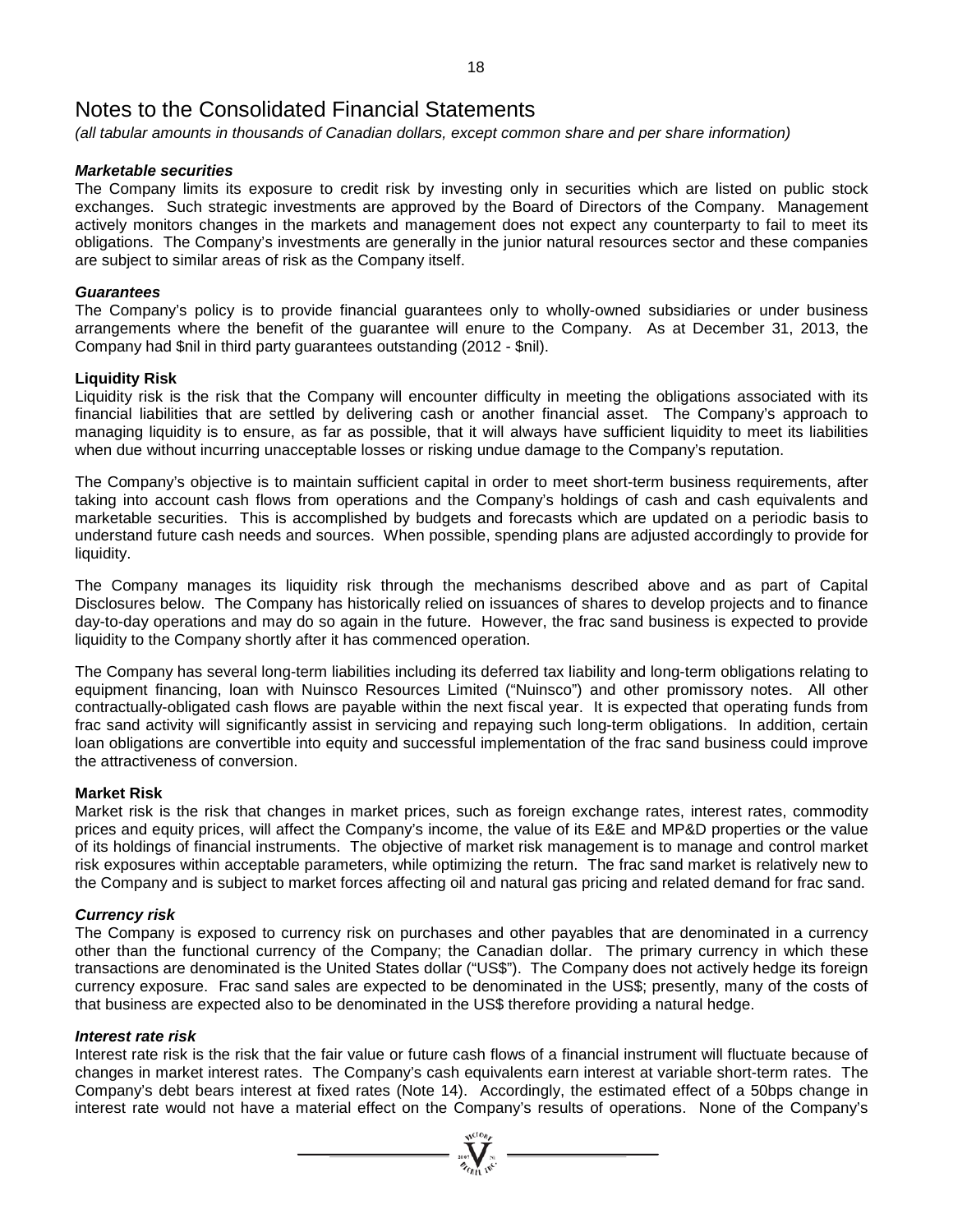*(all tabular amounts in thousands of Canadian dollars, except common share and per share information)*

other financial instruments are interest-bearing. Consequently, the Company is not presently exposed to any significant interest rate risk which could be caused by a sudden change in market interest rates. The Company is in the process of securing working capital financing to support the short-term requirements of the frac sand business; this financing may have variable interest rates.

#### *Other market price risk*

The Company's marketable securities and strategic investments are subject to equity price risk. The values of these investments will fluctuate as a result of changes in market prices, the price of metals or other factors affecting the value of the investments.

Commodity price risk is the potential adverse impact on earnings and economic value due to commodity price movements and volatilities. The value of the Company's mineral resource properties is related to the price of, and outlook for, base and precious metals. Historically, such prices have fluctuated and are affected by numerous factors outside of the Company's control, including, but not limited to: industrial and retail demand, central bank lending, forward sales by producers and speculators, levels of worldwide production, short-term changes in supply and demand because of speculative hedging activities and other factors such as significant mine closures.

The Company does not have any hedging or other commodity-based risks respecting its operations. The value of the Company's strategic investments is also related to the price of, and outlook for, base and precious metals and other minerals. The future prices of frac sand sales are also subject to similar risks.

#### **Operational Risk**

Operational risk is the risk of direct or indirect loss arising from a wide variety of causes associated with the Company's processes, personnel, technology and infrastructure, and from external factors other than credit, market and liquidity risks such as those arising from legal and regulatory requirements and generally accepted standards of corporate behaviour. Operational risks arise from all of the Company's operations.

The Company's objective is to manage operational risk so as to balance the avoidance of financial losses and damage to the Company's reputation with overall cost effectiveness and to avoid control procedures that restrict initiative and creativity.

The primary responsibility for the development and implementation of controls to address operational risk is assigned to senior management. The Company has a small but hands-on and experienced executive team which facilitates communication across the Company. This expertise is supplemented, when necessary, by the use of experienced consultants in legal, compliance and industry-related specialties. The Company also has standards for the management of operational risk in the following areas:

- requirements for appropriate segregation of duties, including the independent authorization of transactions;
- requirements for the reconciliation and monitoring of transactions;
- compliance with regulatory and other legal requirements, including the Occupational Health and Safety Act and related regulations and codes, and the Railway Safety Act and requirements of the Canadian Transportation Agency;
- documentation of controls and procedures, including quality control and plant maintenance;
- development of contingency plans;
- ethical and business standards; and
- risk mitigation, including insurance when this is effective and available.

Compliance with Company standards is supported by a code of conduct which is provided to employees, officers and directors. The Company requires sign-off of compliance with the code of conduct.

#### **Capital Management Disclosures**

The Company's objective when managing capital is to safeguard its accumulated capital in order to provide an adequate return to shareholders by maintaining a sufficient level of funds to support continued project development and corporate activities. Capital is defined by the Company as the aggregate of its shareholders' equity as well as any long-term debt, equipment-based and/or project-based financing.

 $\sum_{\substack{\mathbf{307}}{q \times 10^{h_{\mathbf{y}}}}}}$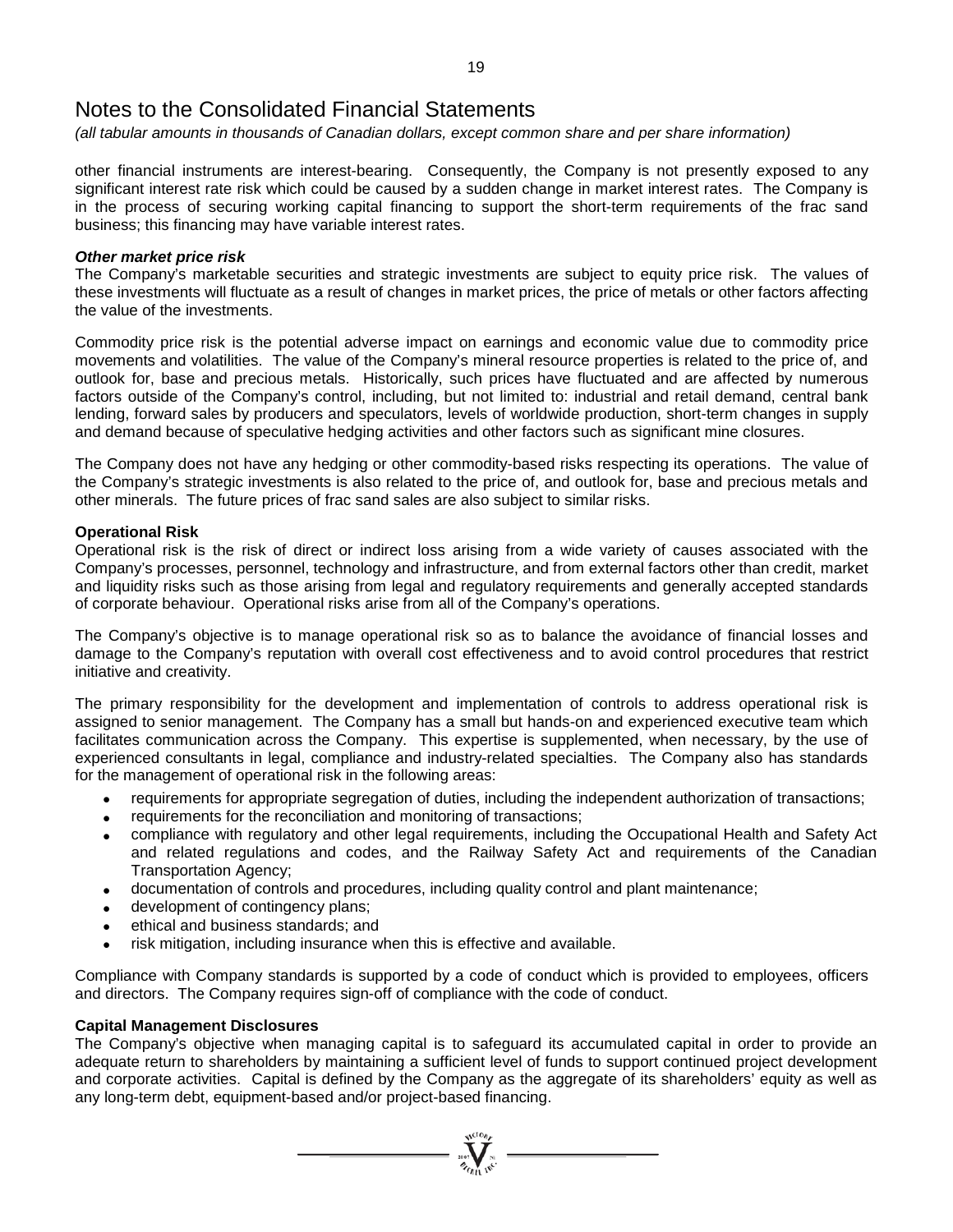*(all tabular amounts in thousands of Canadian dollars, except common share and per share information)*

|                                          | December 31,<br>2013 | December 31,<br>2012 |
|------------------------------------------|----------------------|----------------------|
| Shareholders' equity                     | 50,969               | 50,995               |
| Loans and borrowings - long-term portion | 6,379                | 8                    |
| Lease obligations - long-term portion    | 408                  |                      |
| Loans and borrowings - available         | 500                  |                      |
|                                          | 58,256               | 51,003               |

The Company manages its capital structure and makes adjustments to it based on the level of funds available to the Company to manage its operations. In order to maintain or adjust the capital structure, the Company expects that it will be able to obtain equity, long-term debt, equipment-based, working capital and/or project-based financing sufficient to maintain and expand its operations. There are no assurances that these initiatives will be successful. In order to achieve these objectives, the Company invests its unexpended cash in highly-liquid, rated financial instruments. Refer to Note 26 for financings closed subsequent to December 31, 2013.

Neither the Company, nor its subsidiary, are subject to externally-imposed capital requirements. There were no changes in the Company's approach to capital management during the year.

#### **5. DETERMINATION OF FAIR VALUES**

A number of the Company's accounting policies and disclosures require the determination of fair value for both financial and non-financial assets and liabilities. Fair values have been determined for measurement and/or disclosure purposes based on the methods described below. When applicable, further information about the assumptions made in determining fair values is disclosed in the notes specific to that asset or liability.

#### **(a) Property and Equipment**

The fair value of property and equipment recognized as a result of a business combination is based on the amount for which a property could be exchanged on the date of valuation between knowledgeable, willing parties in an arm's length transaction.

#### **(b) Intangible Assets**

The fair value of other intangible assets is based on the discounted cash flows expected to be derived from the use and eventual sale of the assets.

#### **(c) Marketable Securities**

The fair value of financial assets at fair value through operations or OCI is determined by reference to their quoted closing bid price at the reporting date.

#### *Fair value hierarchy*

The different levels of valuation are defined as follows:

- Level 1: Quoted prices (unadjusted) in active markets for identical assets or liabilities;
- Level 2: Inputs other than quoted prices included within Level 1 that are observable for the asset or liability, either directly (i.e. as prices) or indirectly (i.e. derived from prices); and
- Level 3: Inputs for the asset or liability are not based on observable market data (unobservable inputs).

#### **(d) Receivables**

The fair value of receivables is estimated as the present value of future cash flows, discounted at the market rate of interest at the reporting date. This fair value is determined for disclosure purposes only.

#### **(e) Warrants**

The fair values of warrants included in either financial assets at fair value through operations or in equity are based upon the Black-Scholes option-pricing model. Measurement inputs include: share price on measurement date, exercise price of the instrument, expected volatility (based on weighted average historic volatility adjusted for changes expected due to publicly-available information), weighted average expected life of the instruments (based

 $\sum_{\alpha}$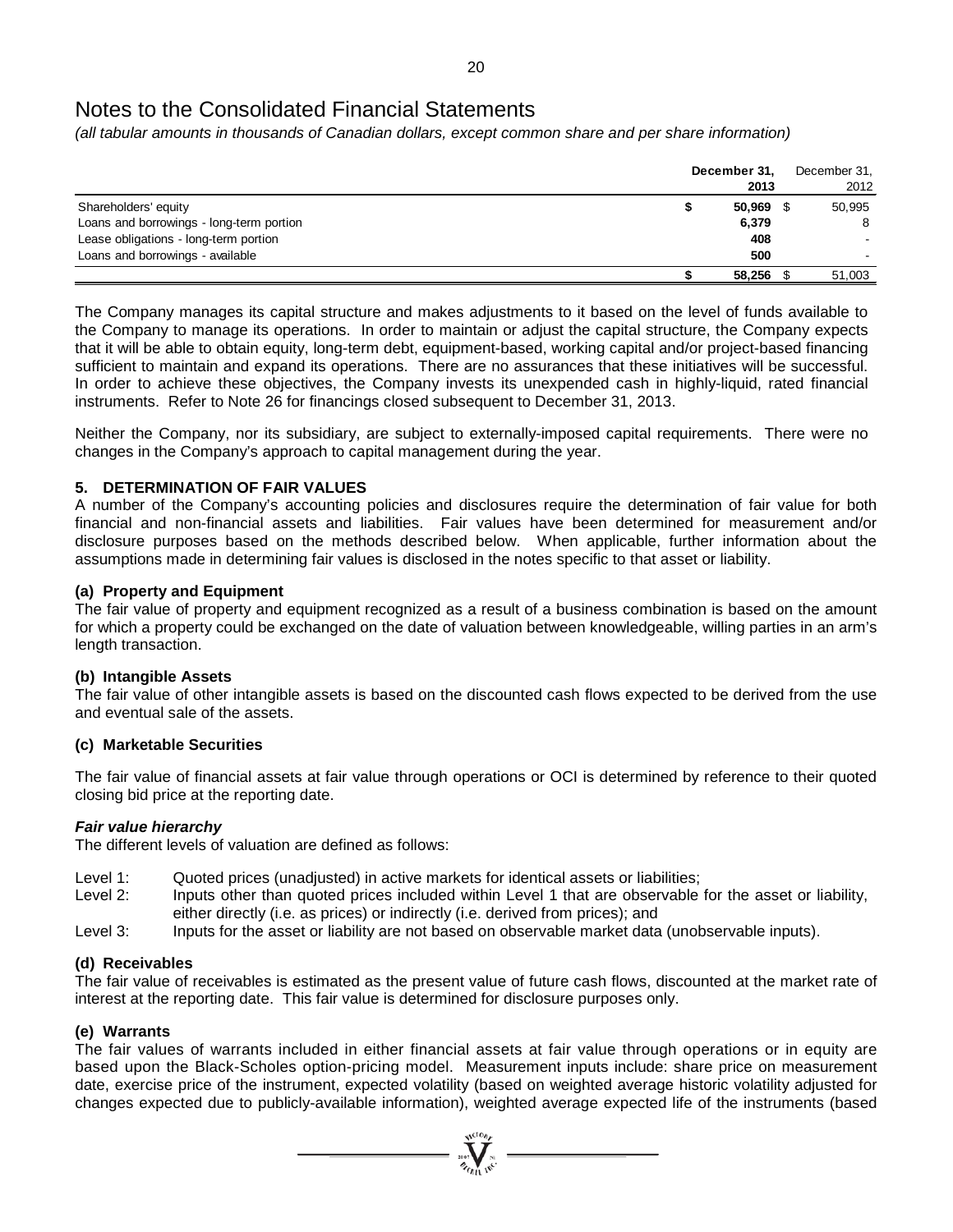*(all tabular amounts in thousands of Canadian dollars, except common share and per share information)*

on historic experience and general option-holder behaviour), expected dividends and the risk-free interest rate (based on government bonds).

#### **(f) Non-derivative Financial Liabilities**

Fair value, which is determined for disclosure purposes, is calculated based on the present value of future principal and interest cash flows, discounted at the market rate of interest at the reporting date.

#### **(g) Share-based Payment Transactions**

The fair value of share options is measured using the Black-Scholes option-pricing model. The measurement inputs are described above under Note 5(e). Any service and non-market performance conditions attached to the transactions are not taken into account in determining fair value.

#### **6. CASH AND CASH EQUIVALENTS**

|                                               | December 31, | December 31, |
|-----------------------------------------------|--------------|--------------|
|                                               | 2013         | 2012         |
| Bank balances                                 | 1.418        | 256<br>- \$  |
| Short-term deposits                           |              |              |
| Cash and Cash Equivalents in the Statement of |              |              |
| <b>Cash Flows</b>                             | 1.423        | 256          |

#### **7. RECEIVABLES AND PREPAIDS**

|                                    |             | December 31, |                | December 31, |
|------------------------------------|-------------|--------------|----------------|--------------|
|                                    | <b>Note</b> |              | 2013           | 2012         |
| <b>Receivables</b>                 |             |              | 231            | 68           |
| Prepaid expenses and deposits      |             |              | 150            | 50           |
| Due from Nuinsco Resources Limited | 23          |              | $\blacksquare$ | 37           |
|                                    |             |              | 381            | 155          |

#### **8. MARKETABLE SECURITIES**

| December 31, |
|--------------|
| 2012         |
|              |
| 557          |
| 557          |
|              |

The Company records its portfolio of shares at available market prices with any difference in fair value compared with acquisition cost being recorded as gain or loss on financial assets at fair value through OCI.

#### **Sensitivity Analysis – Equity Price Risk**

All of the Company's financial assets at fair value through OCI are listed on public stock exchanges, including the TSX and the TSX-V. Recently, the markets have experienced extreme volatility; therefore the sensitivity analysis is performed using 15%. For such investments, a 15% increase in the equity prices at the reporting date would have increased equity by \$36,000, after tax effects of \$6,000 (as at December 31, 2012 - an increase of \$72,000, after tax effects of \$11,000); an equal change in the opposite direction would have had the equal but opposite effect on the amounts shown above.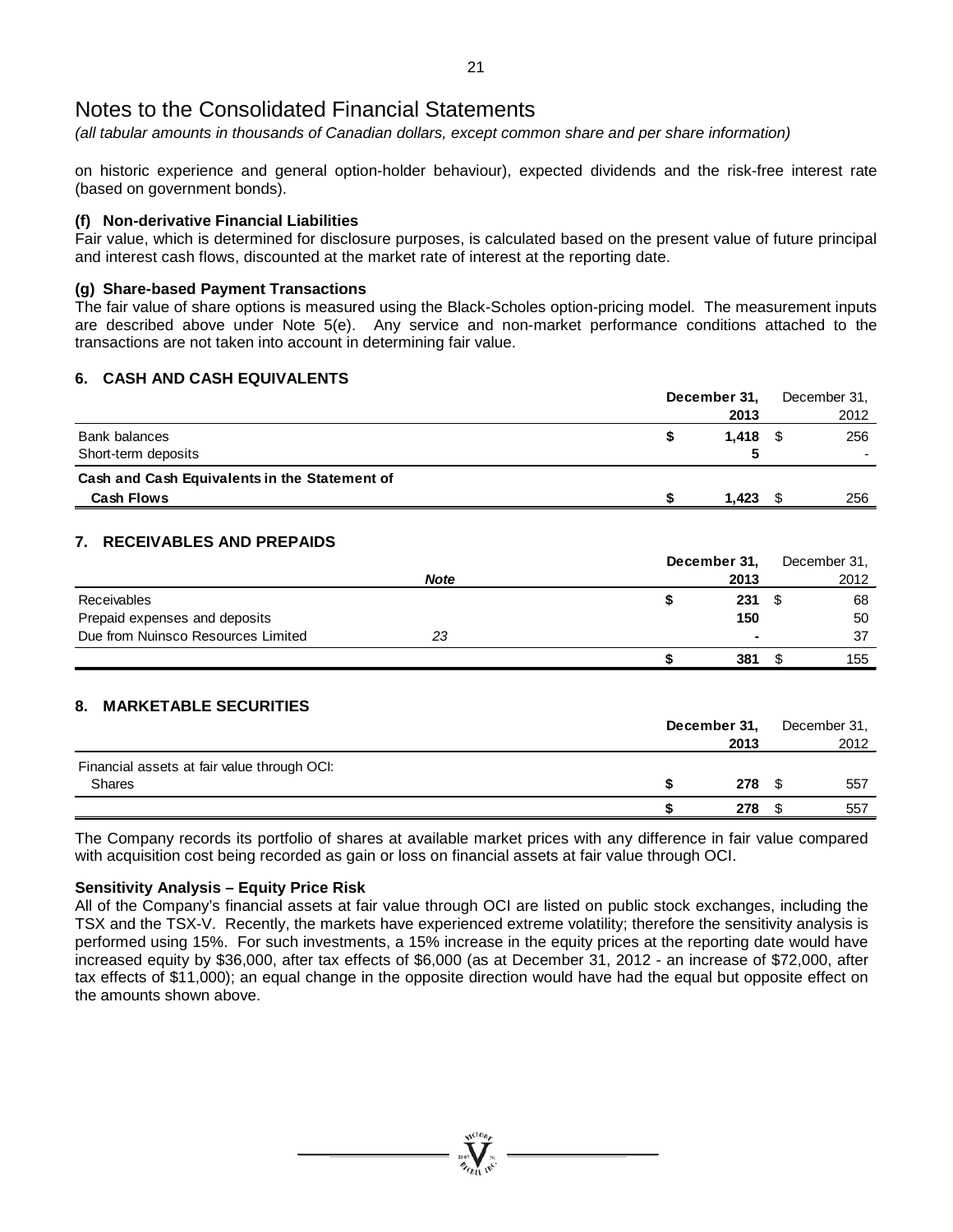*(all tabular amounts in thousands of Canadian dollars, except common share and per share information)*

#### **9. FINANCIAL INSTRUMENTS Credit Risk**

### *Exposure to credit risk*

The carrying amount of financial assets represents the maximum credit exposure. All amounts are held in Canada.

The maximum exposure to credit risk at the reporting date was:

|                                            |              | December 31, |     |      | December 31, |
|--------------------------------------------|--------------|--------------|-----|------|--------------|
|                                            | <b>Notes</b> | 2013         |     |      | 2012         |
| <b>Carrying amount</b>                     |              |              |     |      |              |
| Cash and cash equivalents                  | 6            | 1,423        |     | - \$ | 256          |
| <b>Receivables</b>                         |              |              | 381 |      | 155          |
| Financial assets at fair value through OCI | 8            |              | 278 |      | 557          |
|                                            |              | 2,082        |     |      | 968          |

#### **Liquidity Risk**

The following table shows the contractual maturities of financial liabilities including estimated interest payments.

|                         | Non-derivative financial liabilities |                                  |     |                                         |  |                                                   |  |       |
|-------------------------|--------------------------------------|----------------------------------|-----|-----------------------------------------|--|---------------------------------------------------|--|-------|
|                         |                                      | Leases<br>payable <sup>(1)</sup> |     | Long-term<br>liabilities <sup>(2)</sup> |  | <b>Trade and other</b><br>payables <sup>(1)</sup> |  | Total |
| As at December 31, 2013 |                                      |                                  |     |                                         |  |                                                   |  |       |
| Carrying amount         | \$                                   | 567                              | \$  | $6,379$ \$                              |  | $1,446$ \$                                        |  | 8,392 |
| Contractual cash flows  |                                      | 637                              |     | 3,844                                   |  | 1,446                                             |  | 5,927 |
| 6 months or less        |                                      | 112                              |     | 216                                     |  | 1,446                                             |  | 1,774 |
| $6 - 12$ months         |                                      | 78                               |     | 219                                     |  |                                                   |  | 297   |
| $1 - 2$ years           |                                      | 157                              |     | 3,409                                   |  |                                                   |  | 3,566 |
| $2 - 5$ years           |                                      | 290                              |     | $\overline{\phantom{a}}$                |  |                                                   |  | 290   |
| As at December 31, 2012 |                                      |                                  |     |                                         |  |                                                   |  |       |
| Carrying amount         | \$                                   | $\sim$                           | -\$ | $1,008$ \$                              |  | 551 \$                                            |  | 1,559 |
| Contractual cash flows  |                                      |                                  |     | 1,250                                   |  | 551                                               |  | 1,801 |
| 6 months or less        |                                      |                                  |     | 60                                      |  | 551                                               |  | 611   |
| $6 - 12$ months         |                                      |                                  |     | 60                                      |  |                                                   |  | 60    |
| $1 - 2$ years           |                                      |                                  |     | 120                                     |  |                                                   |  | 120   |
| $2 - 5$ years           |                                      |                                  |     | 1,010                                   |  |                                                   |  | 1,010 |

(1) Balances reflect \$160,000 current leases payable as Leases payable; these are disclosed within Trade and other payables (Note 13) on the consolidated balance sheet.

(2) Note that the long-term loan to Nuinsco is contractually payable on January 31, 2015, however up to \$nil (December 31, 2012 - \$1,000,000) of option payments may be diverted to the lender as prepayment, that amount is classified as a current liability on the consolidated balance sheet (See Notes 12 and 14).

#### **Currency Risk** *Exposure to currency risk*

| As at December 31, 2013            |             |
|------------------------------------|-------------|
| (in thousands of Canadian dollars) | US\$        |
| Cash and cash equivalents          | \$<br>1,356 |
| Receivables                        | 143         |
| Marketable securities              |             |
| Trade and other payables           | (118)       |
| Loans and borrowings               | (2, 127)    |
|                                    | (746)       |

The Company's exposure to foreign currency risk as at and for the year ended December 31, 2012 was immaterial; refer also to Note 25 for commitment.

 $\sum_{\mathcal{U}_{\ell}}\sum_{\mathbf{r}}\mathbf{v}_{\mathbf{r}}$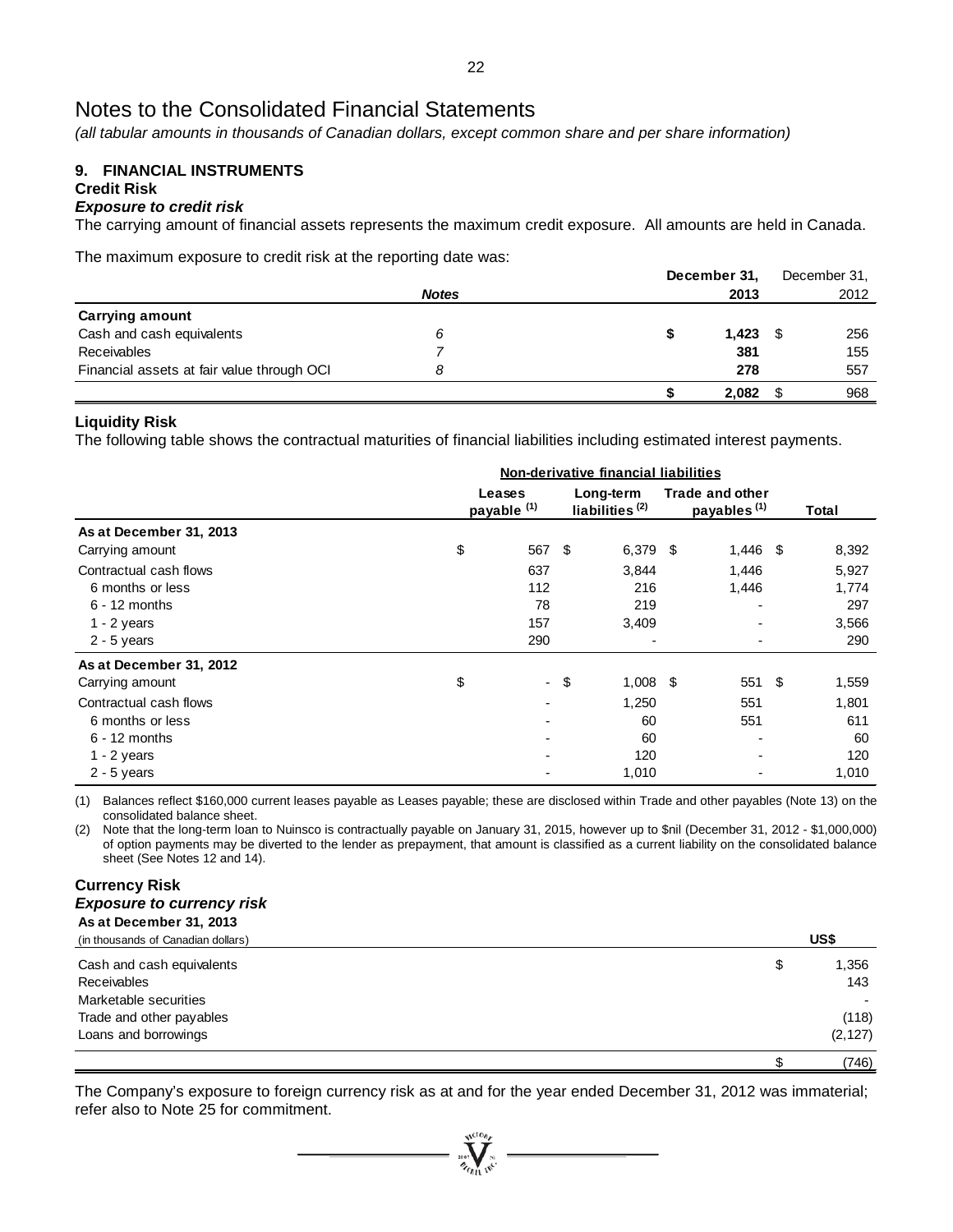*(all tabular amounts in thousands of Canadian dollars, except common share and per share information)*

#### *Sensitivity analysis*

A 10% weakening of the Canadian dollar would have an approximate effect on the Company's equity or profit or loss of \$75,000 on balances denominated in US\$ as at December 31, 2013. The analysis assumes that all other variables, in particular interest rates, remain constant. There would have been an immaterial impact on balances as at December 31, 2012.

#### **Fair Value**

#### *Fair values versus carrying amounts*

The fair values of the Company's financial assets and liabilities equal their carrying amounts shown in the consolidated balance sheets. The Company has not made any reclassifications between assets recorded at cost or amortized cost and fair value.

The table below analyses financial instruments carried at fair value by valuation method:

|                                            | Level 1          | Level 2 |                          | Level 3                  |      | Total |
|--------------------------------------------|------------------|---------|--------------------------|--------------------------|------|-------|
| As at December 31, 2013                    |                  |         |                          |                          |      |       |
| Financial assets at fair value through OCI | 278 <sup>5</sup> |         | - 5                      |                          | - \$ | 278   |
|                                            | 278              |         |                          |                          |      | 278   |
| As at December 31, 2012                    |                  |         |                          |                          |      |       |
| Financial assets at fair value through OCI | 557 \$           |         |                          |                          |      | 557   |
|                                            | 557              |         | $\overline{\phantom{a}}$ | $\overline{\phantom{a}}$ |      | 557   |

There have been no transfers between Level 1 and Level 2 during the current and prior reporting periods. All of the shares owned by the Company are valued using Level 1 methodologies.

#### **10. PROPERTY AND EQUIPMENT**

|                                      |    | Land and        |                                |                          | <b>Mobile Equipment and</b> |       |
|--------------------------------------|----|-----------------|--------------------------------|--------------------------|-----------------------------|-------|
| Balance as at January 1, 2012        |    | <b>Building</b> | <b>7P Plant</b>                | Equipment                | <b>Furniture</b>            | Total |
| Cost                                 | \$ | \$<br>83        | \$<br>$\overline{\phantom{a}}$ | \$<br>32                 | \$<br>1,211                 | 1,326 |
| <b>Accumulated Amortization</b>      |    | (6)             |                                | (11)                     | (32)                        | (49)  |
| <b>Carrying Amount</b>               |    | 77              |                                | 21                       | 1,179                       | 1,277 |
| <b>Additions</b>                     |    |                 |                                |                          | 200                         | 200   |
| Disposals - cost                     |    |                 |                                |                          | (52)                        | (52)  |
| Disposals - accumulated amortization |    |                 |                                | $\overline{\phantom{a}}$ | (17)                        | (17)  |
| Amortization                         |    | (2)             |                                | (6)                      | (10)                        | (18)  |
| Balance as at December 31, 2012      |    |                 |                                |                          |                             |       |
| Cost                                 |    | 83              |                                | 32                       | 1,359                       | 1,474 |
| <b>Accumulated Amortization</b>      |    | (8)             |                                | (17)                     | (25)                        | (50)  |
| <b>Carrying Amount</b>               |    | 75              |                                | 15                       | 1,334                       | 1,424 |
| Additions                            |    |                 | 3,086                          | 636                      | 160                         | 3,882 |
| Amortization                         |    | (1)             |                                | (23)                     | (3)                         | (27)  |
| Balance as at December 31, 2013      |    |                 |                                |                          |                             |       |
| Cost                                 |    | 83              | 3,086                          | 668                      | 1,519                       | 5,356 |
| <b>Accumulated Amortization</b>      |    | (9)             |                                | (40)                     | (28)                        | (77)  |
| <b>Carrying Amount</b>               | \$ | 74<br>\$        | 3,086<br>\$                    | 628<br>\$                | 1,491<br>\$                 | 5,279 |

Equipment and furniture includes deposits of \$1,485,000 related to the purchase of transformers and other electrical equipment; the equipment is not available for use and is not being depreciated. Property and equipment also includes assets amounting to \$2,288,000 at the 7P Plant which has not yet been commissioned, accordingly, neither it nor the cost to acquire the 7P Plant of \$800,000 is being depreciated. On May 10, 2010, the Company entered into an agreement to purchase the transformers and other electrical equipment for the Minago project. The total price is US\$2,840,000 (Note 25). Vehicles and Mobile Equipment include \$636,000 (2012 - \$nil) of equipment acquired under leases (Note 15).

**Wellon**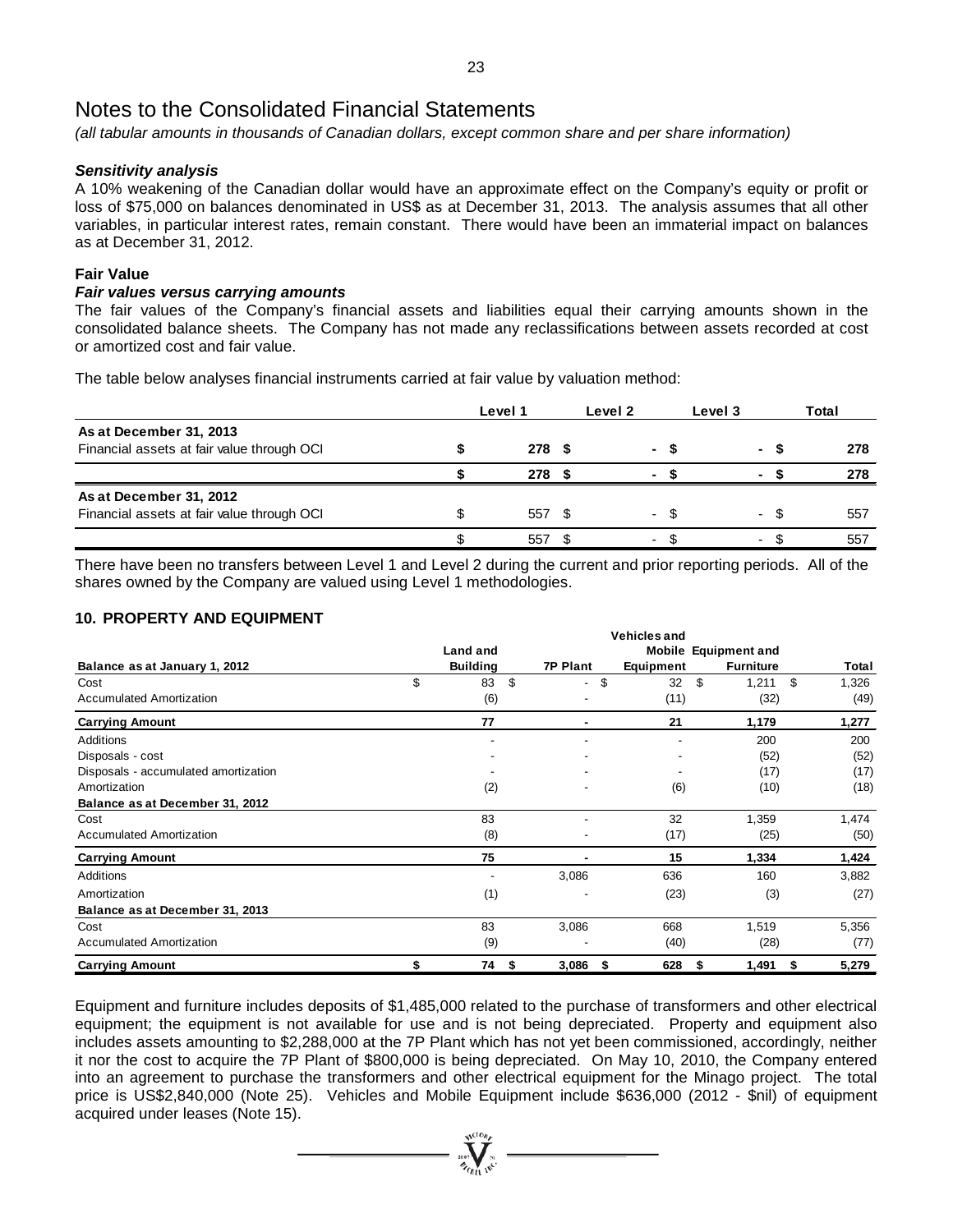*(all tabular amounts in thousands of Canadian dollars, except common share and per share information)*

#### **11. MINE PROPERTY AND DEVELOPMENT PROJECT**

|        | January 1,      |     | Current      |            | December 31, |
|--------|-----------------|-----|--------------|------------|--------------|
|        | 2013            |     | Expenditures | Recoveries | 2013         |
| Minago | \$<br>37,897 \$ |     | 843 \$       | $(72)$ \$  | 38,668       |
|        | 37,897          | S   | 843 \$       | (72) \$    | 38,668       |
|        | January 1,      |     | Current      |            | December 31, |
|        | 2012            |     | Expenditures | Recoveries | 2012         |
| Minago | \$<br>35,571 \$ |     | $2,376$ \$   | $(50)$ \$  | 37,897       |
|        | 35,571          | \$. | $2,376$ \$   | $(50)$ \$  | 37,897       |

Recoveries in 2013 and 2012 represent grants from the Manitoba Government.

#### **Minago**

The 100%-owned Minago project covers approximately 28,928 ha, through a combination of mining claims, mineral leases and a mineral exploration licence, on Manitoba's Thompson Nickel Belt. The property encompasses the Nose Deposit, which contains the entire current nickel mineral resource, and the North Limb, a zone of nickel mineralization with a known strike length of 1.5 kilometres located to the north of the Nose Deposit.

From 2006 to date, considerable work has been performed, including diamond drilling, metallurgical testing and engineering studies and all the studies required to complete the Environmental Impact Study which was filed in May 2010. As a result, in August 2011, the Company received its Environmental Act Licence. The results of the Minago Feasibility Study ("FS") were announced in December 2009 and improvements thereto announced in June 2010 and July 2011.

Five mineral claims totalling 691 ha located at the north end of the Company's existing Minago property package are subject to a maximum 2% net smelter return royalty with a 50% back-in right; these claims represent approximately 2.4% of the total Minago project.

The Minago project is not in production. Accordingly, the Minago project is not being depreciated. On September 19, 2011, the Company announced that the Board of Directors had approved the development of Minago and directed management to proceed with securing financing arrangements.

As at December 31, 2013, the Company tested the Minago project for impairment. The economic model in the FS was re-run using a range of prices derived from forecasts from US\$7.18 to US\$8.75 for nickel and an exchange rate of US\$0.8978:C\$1.00. Identified cost savings from subsequent evaluation relating to costs of overburden removal and transformers and electrical equipment were reflected. A discount rate of 12% was used in the analysis. These factors resulted in an NPV in excess of the book value of Minago.

#### **12. EXPLORATION AND EVALUATION PROJECTS**

Cumulative costs relating to the acquisition of mineral properties and E&E expenditures have been incurred on the following projects:

|            | January 1,               |      | Current      |      |                          |      | Excess                   |   | December 31,   |
|------------|--------------------------|------|--------------|------|--------------------------|------|--------------------------|---|----------------|
|            | 2013                     |      | Expenditures |      | Recoveries               |      | Proceeds                 |   | 2013           |
| Lac Rocher | \$<br>7,317              | - \$ | 71           | - \$ | ۰                        | - \$ | ٠                        | ъ | 7,388          |
| Mel        | 7,421                    |      | 52           |      | -                        |      | $\overline{\phantom{a}}$ |   | 7,473          |
| Lynn Lake  | ٠                        |      | 8            |      | (400)                    |      | 392                      |   | $\blacksquare$ |
| Other      | $\overline{\phantom{a}}$ |      | 4            |      | $\overline{\phantom{0}}$ |      | $\overline{\phantom{0}}$ |   | 4              |
|            | 14,738                   | \$   | 135          |      | (400)                    | \$   | 392                      |   | 14,865         |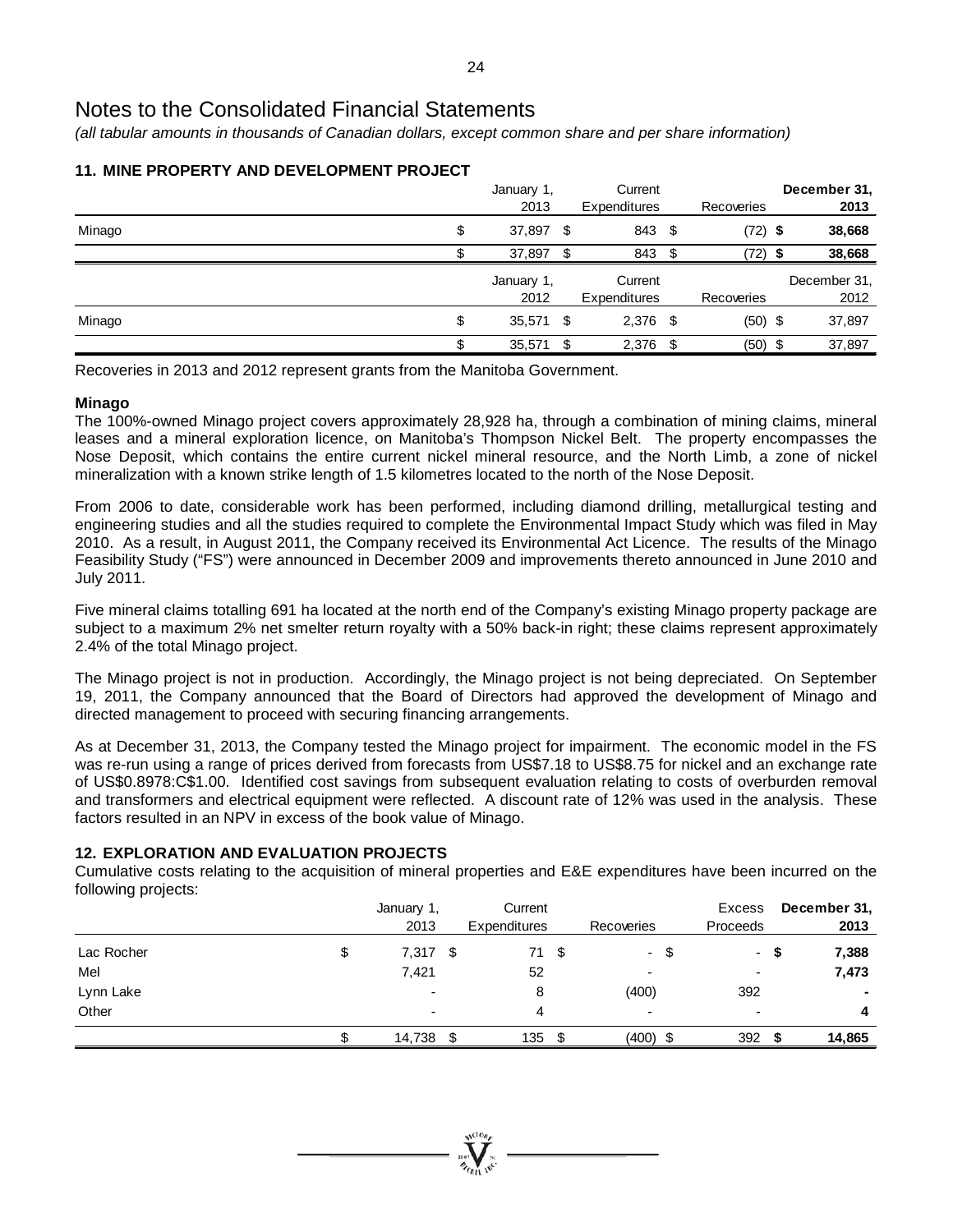*(all tabular amounts in thousands of Canadian dollars, except common share and per share information)*

|            | January 1,<br>2012       |     | Current<br><b>Expenditures</b> |    | Recoveries               |      | <b>Excess</b><br>Proceeds |      | December 31,<br>2012 |
|------------|--------------------------|-----|--------------------------------|----|--------------------------|------|---------------------------|------|----------------------|
| Lac Rocher | \$<br>7,254              | \$. | 63                             | S  | $\overline{\phantom{a}}$ | - \$ | $\sim$                    | - \$ | 7,317                |
| Mel        | 7,323                    |     | 98                             |    | $\overline{\phantom{a}}$ |      | ٠                         |      | 7,421                |
| Lynn Lake  | $\overline{\phantom{a}}$ |     | $\overline{\phantom{a}}$       |    | (1,450)                  |      | 1,450                     |      |                      |
|            | 14,577                   |     | 161                            | \$ | (1, 450)                 | \$   | 1,450                     | S    | 14,738               |

The expenditures on the Lynn Lake property are shown net of cumulative option payments received which include \$400,000 in 2013 and \$1,450,000 in 2012. The excess proceeds of \$392,000 and \$1,450,000 for the years ended December 31, 2013 and 2012, respectively, represent the excess of consideration received under the option agreement above carrying value and are reflected in *Recovery of exploration and evaluation project* through operations.

#### **Lac Rocher**

The Lac Rocher project, which is 100%-owned, is located 140 kilometres northeast of Matagami in northwestern Québec. The project is subject to a royalty of \$0.50 per ton on any ores mined and milled from the property and a 2% NSR described below.

In 2007, the Company began environmental work in support of obtaining a permit for the Lac Rocher deposit in order to extract and direct-ship mineralized material to an offsite mill for processing. A 12-hole, 1,500 metre drill program was also completed to test for extensions to the nickel sulphide mineralization and to provide metallurgical samples for the Preliminary Economic Assessment ("PEA") to determine the near-term production and cash generation potential of the project.

Metallurgical testing of the massive sulphide mineralization from the deposit was completed in December, 2007. In February, 2008, the Company announced the results from metallurgical testing of the disseminated sulphide zone and they were incorporated into the PEA completed in November 2008. The Company completed the construction of an access road in the third quarter of 2009 and performed diamond drilling to provide geotechnical data for portal and ramp development.

The Lac Rocher property is subject to a discovery incentive plan (the "DIP") to reward certain individuals involved in the discovery of Lac Rocher with a 2% NSR for mines that were discovered on certain properties prior to the expiry of the DIP. The NSR is payable only on revenues earned after recovery of all development costs for any mine on the property. The terms of the DIP provide the Company with a right of first refusal on any proposed disposition of the NSR. In addition, the DIP contains put/call provisions under which the Company may be required to purchase, or may exercise an option to purchase, the NSR at the value of its discounted cash flows, as defined therein. The Lac Rocher property is the only property subject to the DIP. As the Lac Rocher property is not yet in production, no royalties are currently payable.

#### **Mel**

Effective August 27, 1999, Nuinsco Resources Limited ("Nuinsco") (the predecessor entity of Victory Nickel) entered into an option agreement (the "Agreement") with Inco Limited (predecessor to CVRD Inco Limited, now Vale) for the exploration and development of Vale's Mel properties (the "Mel Properties") located in the Thompson area of northern Manitoba. Pursuant to the Agreement, sufficient expenditures have been incurred to earn a 100% interest in the Mel Properties, and in 2007 the Company exercised its option to acquire such interest. Vale had the right to earn back a 51% interest by incurring expenditures of \$6,000,000 over a four-year period. On September 14, 2010, Vale notified the Company that it would not exercise this back-in right. In accordance with the terms of the agreement with Vale, they now are entitled to a 10% royalty on "distributable earnings" as defined in the agreement. Distributable earnings is defined as net revenue less operating expenses, before federal and provincial income taxes, after provincial mining taxes and less aggregate pre-production capital but before depreciation.

Also under the Agreement, Vale has a contractual obligation to mill ore mined from the Mel deposit at its cash cost plus 5% (provided that the product meets Vale specifications and that Vale has sufficient mill capacity).

Ongoing updating of Mel data is being conducted and applies to both the drilling data on the Mel deposit/lease as

 $\sum_{n=1}^{\infty} \sum_{k=1}^{\infty}$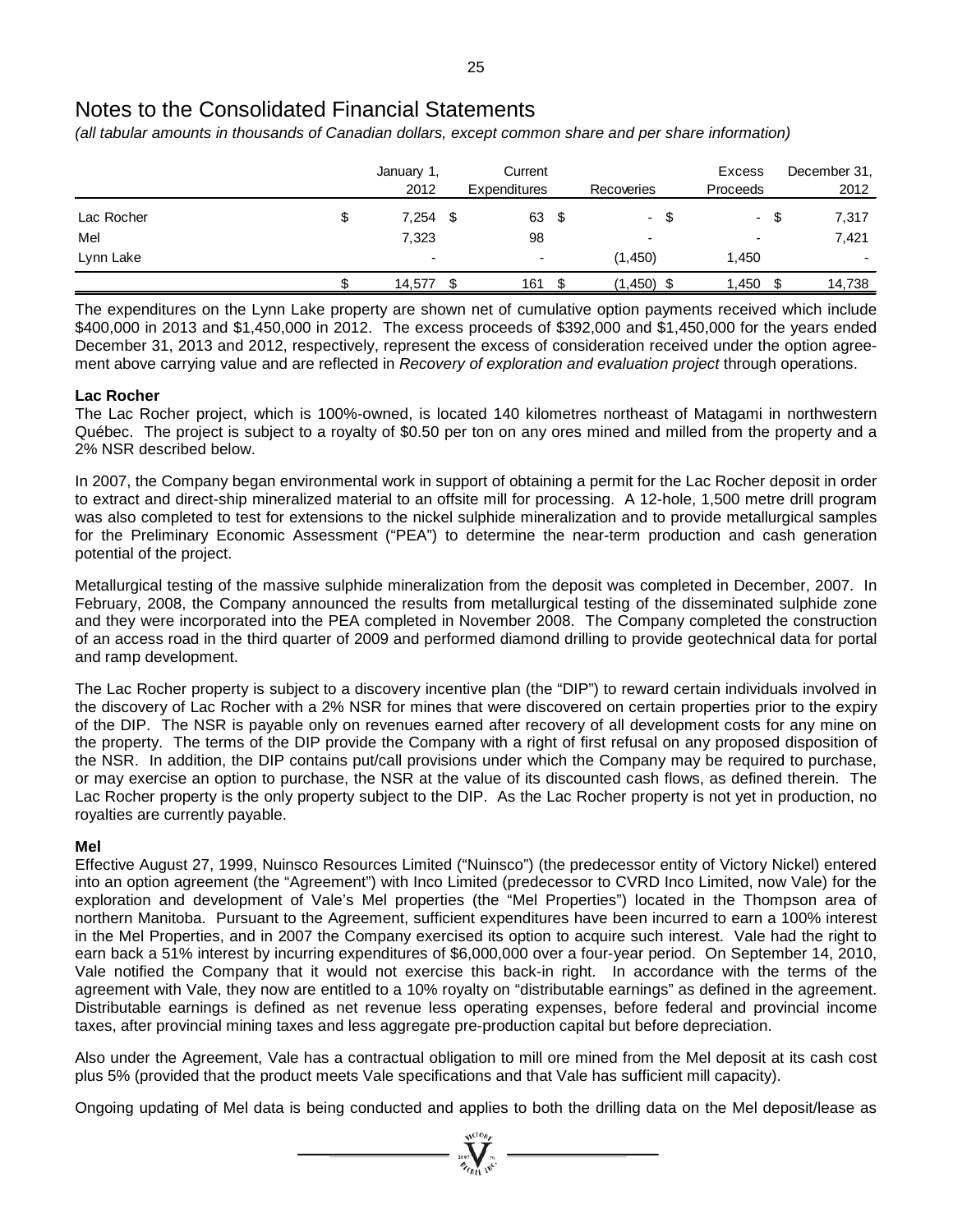*(all tabular amounts in thousands of Canadian dollars, except common share and per share information)*

well as the 111 drill holes collared on the claims portion of the property. When completed, additional modelling of the resource will be continued. No fieldwork has been conducted during 2013.

#### **Lynn Lake**

The Company owns a 100% right, title and interest in the Lynn Lake nickel property ("Lynn Lake"), covering approximately 600 ha in northern Manitoba. As at December 31, 2013, the Lynn Lake property was subject to an option agreement with Wellgreen Platinum Ltd. ("Wellgreen") (formerly Prophecy Platinum Corp.). The Company received \$1,000,000 in February 2012; on August 8, 2012, the Company received \$450,000 from Wellgreen in consideration for removal of the exploration expenditure condition from the Lynn Lake option agreement and had received all payments scheduled under the option agreement to December 31, 2012. Accordingly, under the original agreement, the sole remaining condition for the Lynn Lake property to transfer to Wellgreen was the \$1,000,000 option payment which was originally due from Wellgreen by March 1, 2013.

On March 1, 2013, the Company agreed to an additional amendment to the option agreement which allowed Wellgreen to make a series of payments through 2013 and 2014 aggregating \$1,125,000 in satisfaction of the remaining option conditions. On March 1, 2013, the Company received the first payment of \$125,000; \$125,000 was received in May 2013 and \$150,000 in September 2013; \$175,000 was due in December 2013 with a further \$550,000 being payable by August 29, 2014.

On March 17, 2014, Wellgreen formally confirmed to the Company that it was relinquishing the Lynn Lake option and is presently in the process of fulfilling the termination conditions within the option agreement which includes vacating the option properties in good condition and returning all exploration materials and data to the Company.

In 2013, \$392,000 excess of proceeds under the option agreement above the book value of the property had been received and accordingly was recorded through the consolidated statement of operations as a recovery of exploration and evaluation project in respect of Lynn Lake (December 31, 2012 - \$1,450,000).

#### **Other Projects**

The Company has incurred minimal expenditures on other properties in 2013 and 2012.

#### **Impairment and Pre-exploration Costs**

Costs relating to discontinued projects in the amounts of \$nil were provided for through operations as *Writedown of exploration and evaluation projects* in the consolidated statement of operations during the years ended December 31, 2013 and 2012.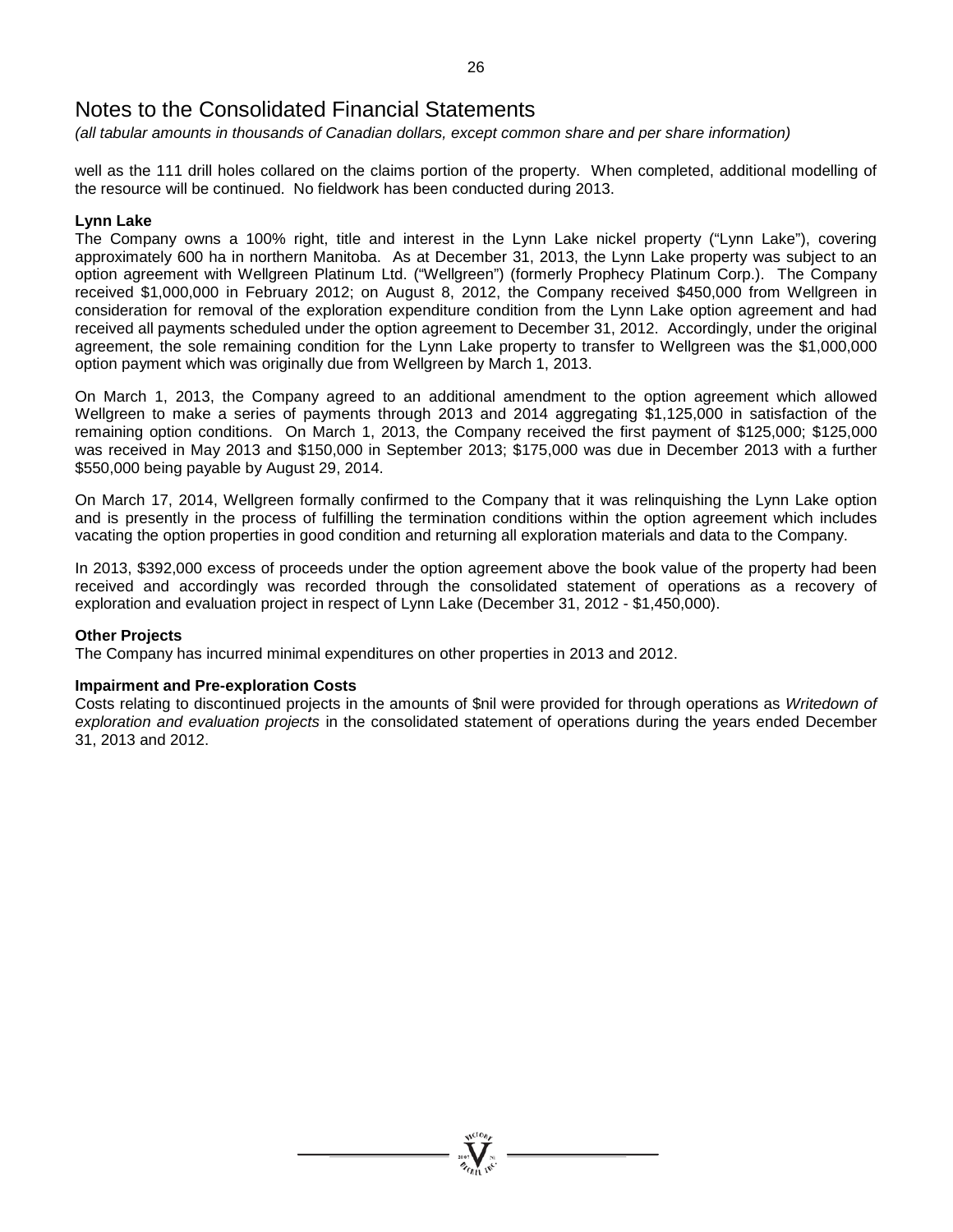*(all tabular amounts in thousands of Canadian dollars, except common share and per share information)*

#### **13. TRADE AND OTHER PAYABLES**

|                                       |              | December 31, |      | December 31, |  |
|---------------------------------------|--------------|--------------|------|--------------|--|
|                                       | <b>Notes</b> |              | 2013 | 2012         |  |
| Trade payables                        |              |              |      |              |  |
| Mine property and development project |              | \$           | 25   | -\$<br>293   |  |
| Exploration and evaluation projects   |              |              |      | 3            |  |
| Property and equipment                |              |              | 742  |              |  |
| Non-project related                   |              |              | 116  | 84           |  |
| <b>Accrued liabilities</b>            |              |              |      |              |  |
| Mine property and development project |              |              | 28   | 2            |  |
| Exploration and evaluation projects   |              |              |      |              |  |
| Property and equipment                |              |              | 325  |              |  |
| Non-project related                   |              |              | 153  | 160          |  |
| Other payables                        |              |              |      | 8            |  |
| Lease obligations - current portion   | 15           |              | 160  |              |  |
| Due to Nuinsco Resources Limited      |              |              |      |              |  |
| Under the Management Agreement        | 23           |              | 56   |              |  |
| Commitment fees                       | 14           |              | 11   |              |  |
|                                       |              | 1,617<br>\$  |      | \$<br>551    |  |

#### **14. LOANS AND BORROWINGS**

|                                                               | December 31, |       | December 31, |  |
|---------------------------------------------------------------|--------------|-------|--------------|--|
|                                                               |              | 2013  | 2012         |  |
| Loan payable to Nuinsco Resources Limited - long-term portion |              | 4.100 | 8            |  |
| Promissory note                                               |              | 2,279 |              |  |
|                                                               |              | 6.379 |              |  |

|                                                   |              | December 31, | December 31, |      |         |
|---------------------------------------------------|--------------|--------------|--------------|------|---------|
| Loan payable to Nuinsco Resources Limited         | <b>Notes</b> |              | 2013         |      | 2012    |
| Advance for working capital                       |              | \$           | 1,000        | - \$ | 1,000   |
| Advance under Amended Loan for standby commitment |              |              | 1,207        |      |         |
| Aggregate advances                                |              |              | 2,207        |      | 1,000   |
| Accrued interest payable                          |              |              |              |      | 9       |
|                                                   |              |              | 2,207        |      | 1,009   |
| Less: settled in Units of Victory Nickel          | 17           |              | (1, 207)     |      |         |
| Less: unamortized loan fees                       |              |              | (189)        |      | (1)     |
|                                                   |              |              | 811          |      | 1.008   |
| Less: loans and borrowings - current portion      |              |              |              |      | (1,000) |
| Change in fair value of loan                      | 20           |              | 3,289        |      |         |
| Loans and borrowings - long-term portion          |              | S            | 4,100        | S    | 8       |

In 2012, the Company entered into a loan agreement for \$1,000,000 with Nuinsco (the "Lender"). The loan was amended and restated on March 25, 2013 (the "Amended Loan") to up to \$3,000,000 with the additional amount being available to fund capital expenditures relating to the 7P Plant. The Amended Loan bears interest at 12% per annum and matures on January 31, 2015; the loan is secured by equipment and a general security agreement over the equipment of the Company. At the option of the Lender, and under certain circumstances, the Lender can elect to receive prepayment of the loan from up to \$1,000,000 of the proceeds of the Lynn Lake option payments originally due by March 1, 2013. As at December 31, 2012, this amounted to \$1,000,000 and, accordingly,

> $ACIOB$  $\sum_{\mathcal{D}_{f}}$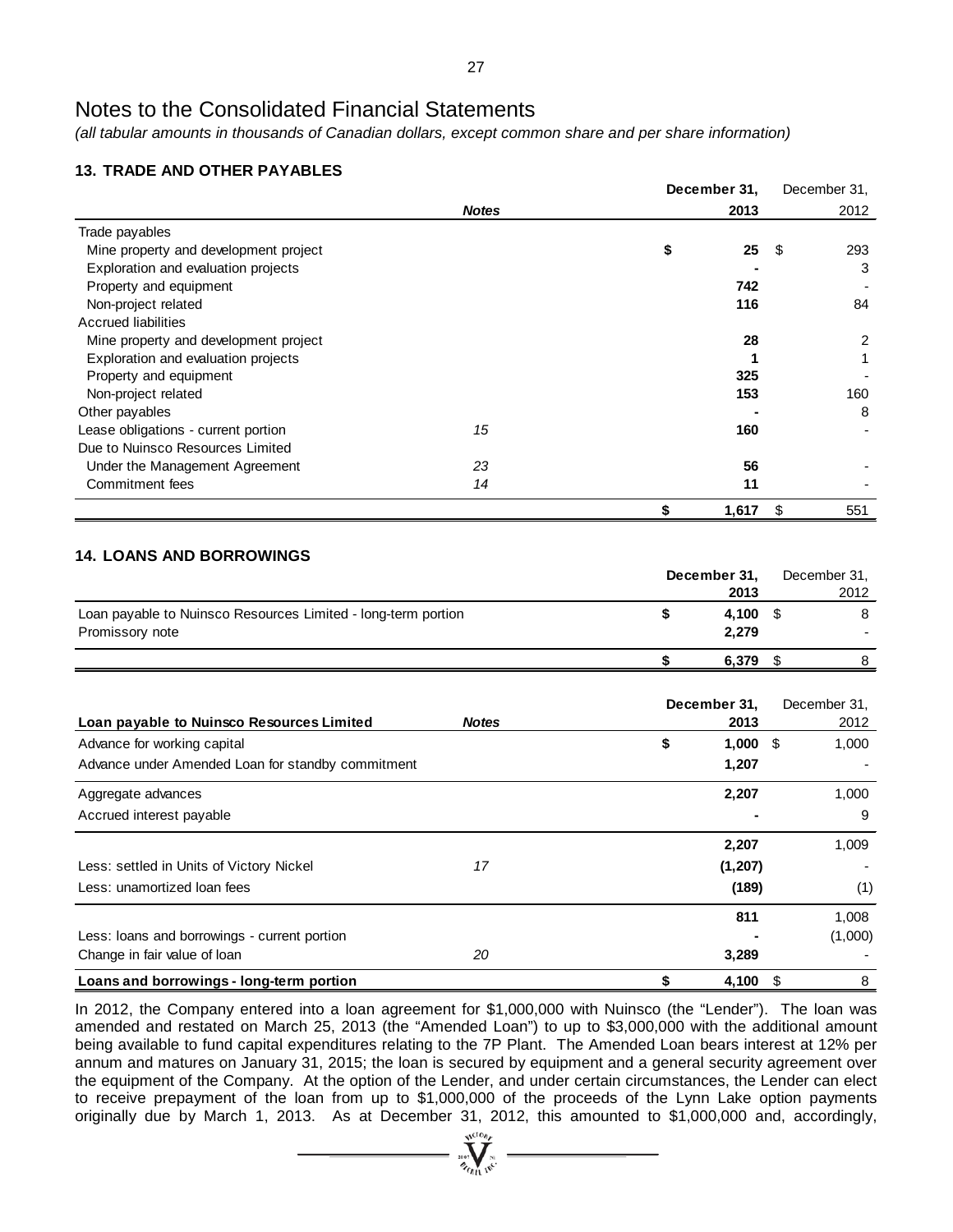*(all tabular amounts in thousands of Canadian dollars, except common share and per share information)*

\$1,000,000 of the loan has been classified as a current liability due within one year effective that date. As described in Note 12, Wellgreen has relinquished the option and no further option payments are due therefore the whole of the amount due to Nuinsco is classified as long-term.

Prior to June 1, 2014, the Lender has the right to convert the outstanding balance of the Amended Loan into a limited participating interest (the "Conversion") whereby the Lender is entitled to receive a share of cash flows earned from the sale of frac sand from the 7P Plant. The Lender's participation is capped at \$10,000,000, with a minimum of \$7,500,000, and is subject to adjustment under certain circumstances. On Conversion, the Amended Loan would be considered paid in full. The Lender had also agreed to backstop an equity issue, if any was announced, with cash or by converting a portion of the Amended Loan into shares, at the Lender's option, to an amount up to \$1,500,000 under certain circumstances. On June 14, 2013, the Company announced a rights offering for existing shareholders to raise gross proceeds of up to approximately \$2,700,000 (see Note 17). The rights offering closed on July 30, 2013 and raised gross proceeds of \$2,400,000 which included the backstop provided by the Lender in cash of \$1,207,584. This has capped the Amended Loan at \$2,707,584 and reduced the amount available to be drawn down to \$500,000. Upon exercise of the backstop, Nuinsco increased its shareholding in the Company to approximately 12.24%, thereby becoming a related party of the Company.

The Company was to pay, with shares, an arrangement fee of up to \$300,000 plus a commitment fee of 1.5% per annum on unutilized balances. Commitment fees of \$11,000 have been accrued to December 31, 2013 and are included in *Finance costs* in Note 20; shares will be issued upon the final advance under the loan terms. Effective March 2013, the Company issued 5,681,818 shares in satisfaction of the arrangement fee at that time of \$250,000; an additional 789,294 shares with a stated value of \$20,758 were issued in August 2013 under the loan terms related to the backstop of the rights offering; this satisfies the arrangement fee in full. These amounts, along with other loan fees, are being amortized as interest expense using the effective interest rate method; in the year ended December 31, 2013, \$134,000 was amortized as interest expense and \$129,000 interest was paid to the Lender in cash. The payment in the first quarter included \$9,000 which was accrued in 2012.

On February 4, 2014, both Nuinsco and Victory Nickel agreed to cancel the amount that remained available to be drawn down under the Amended Loan. This fixed the commitment fee to be paid in shares at \$12,000 and also amended the range of the Company's participation in the net cash flows earned from the sale of frac sand to a maximum of \$10,222,831 with a minimum of \$7,667,124. This range could be decreased should Victory Nickel repay some or all of the \$1,000,000 balance outstanding before Conversion.

The loan is classified as a financial liability carried at amortized cost. From recognition until the fourth quarter of 2013, the Company considered that there were no changes in estimated cash flows since Nuinsco has not converted its loan and the 7P Plant was not built and there were other significant uncertainties. During the fourth quarter, the plant construction was well underway and the probability of Conversion has increased substantially. Accordingly, the Company has revised the estimated future cash flows and discounted these cash flows at the loan's original effective interest rate of 22%. The estimated future cash flows were determined using a probability-weighted estimation of future expected cash flow scenarios from the frac sand business based on current expectations of business results, capital costs and pre-operating expenditures. These cash flows were on the basis of Phase 1 completion only. The Company also included probability weightings of 34%, 16% and 50% as risk factors applied to varying levels of expected cash flows – being zero, 50% and 100% of the ceiling maximum of \$10,222,831.

As described earlier, the percentage participation in net cash flows is 52.16% and the applicable ceiling for Phase 1 is \$10,222,831. Based on the estimated cash flows described above, payments could commence as early as mid-2015. These assumptions resulted in revised amortized cost carrying amount of the loan of \$4,100,000 and, accordingly \$3,289,000 was recorded as a *loss on adjustment of estimated cash flows* through the statement of operations. This is a Level 3 methodology and is subject to the highest level of uncertainty. The Company will review and revise its estimates of expected future cash flows as the expectations of payments of the participating interest change. Changes in that estimate will be recorded through operations with appropriate adjustment for actual cash flows paid.

**WEIGAL**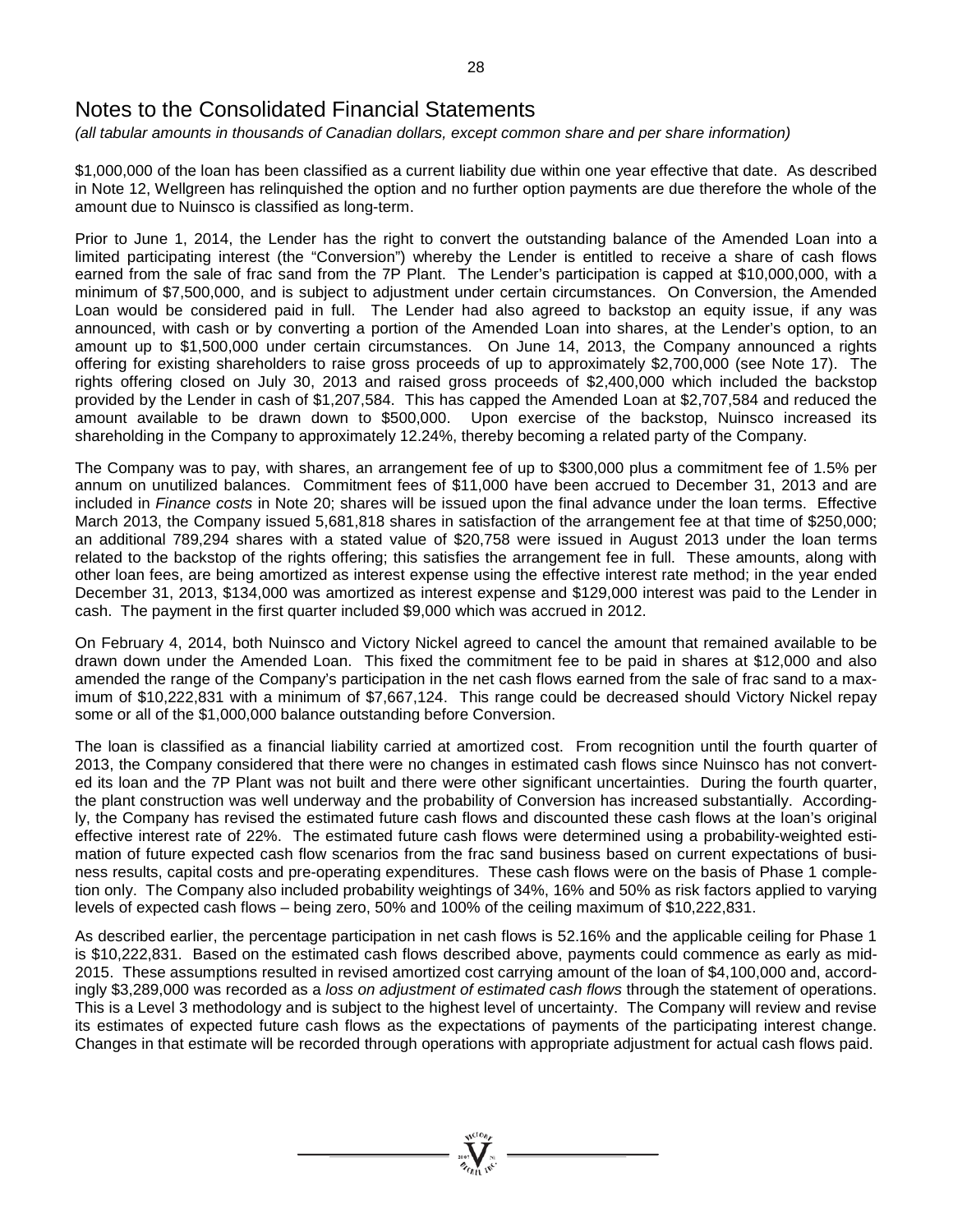*(all tabular amounts in thousands of Canadian dollars, except common share and per share information)*

|                                               |              |           | December 31, |
|-----------------------------------------------|--------------|-----------|--------------|
| <b>Promissory Note</b>                        | <b>Notes</b> |           | 2013         |
| Advance in US\$                               |              | \$        | 2,000        |
| Add: effect of foreign exchange               |              |           | 127          |
|                                               |              |           | 2,127        |
| Embedded option derivative at inception       |              | \$<br>168 |              |
| Less: amortization                            | 20           | (12)      |              |
|                                               |              | 156       | (156)        |
| Less: unamortized loan fees                   |              |           | (33)         |
| Net promissory note                           |              |           | 1,938        |
| Embedded option derivative at inception       |              | 168       |              |
| Change in value of embedded option derivative | 20           | 173       |              |
|                                               |              |           | 341          |
| Loans and borrowings - long-term portion      |              | \$        | 2,279        |

On November 11, 2013, the Company entered into an unsecured convertible promissory note by way of a private placement (the "Convertible Note"). The Convertible Note is denominated in US\$, bears interest calculated and payable quarterly at 14.8% and is convertible at the option of the holder into the Company's shares at \$0.10. The Convertible Note has a two-year term. The Company paid US\$41,000 (\$44,000) for interest in cash and amortized \$2,000 for loan fees and \$12,000 for the embedded option derivative at inception using the effective interest rate method during the year.

The embedded option derivatives have been calculated using the Black-Scholes option-pricing model using the following parameters:

|                                  | November 11, |                |      | December 31, |
|----------------------------------|--------------|----------------|------|--------------|
|                                  |              | 2013           |      | 2013         |
|                                  |              | (At inception) |      |              |
| Fair values                      | \$           | $0.008$ \$     |      | 0.016        |
| Share prices at valuation date   | \$           | $0.030$ \$     |      | 0.045        |
| <b>Assumptions</b>               |              |                |      |              |
| Exercise price                   | \$           | 0.10           | - \$ | 0.10         |
| Expected volatilities            |              | 103%           |      | 109%         |
| Expected remaining terms (years) |              | 2.00           |      | 1.87         |
| <b>Expected dividends</b>        |              |                |      |              |
| Risk-free interest rates         |              | 1.20%          |      | 1.20%        |

#### **15. LEASE OBLIGATIONS**

|                                                         |             | December 31, |       | December 31. |
|---------------------------------------------------------|-------------|--------------|-------|--------------|
|                                                         | <b>Note</b> |              | 2013  | 2012         |
| Vehicles and Mobile Equipment:                          |             |              |       |              |
| Total present value of minimum lease payments           |             |              | 668   |              |
| Principal payments                                      |             |              | (100) |              |
| Total present value of minimum lease payments remaining |             |              | 568   |              |
| Lease obligations - current portion                     | 13          |              | (160) |              |
| Lease obligations - long-term                           |             |              | 408   |              |

The Company has finance lease obligations for equipment in use at the 7P Plant. At the end of the lease obligations, ownership is transferred to the Company for all leases except one, whereby an election is to be made<br>  $\frac{N_{\text{tot}}^{(\text{10})}N_{\text{tot}}^{(\text{10})}}{N_{\text{tot}}^{(\text{10})}N_{\text{tot}}^{(\text{10})}}$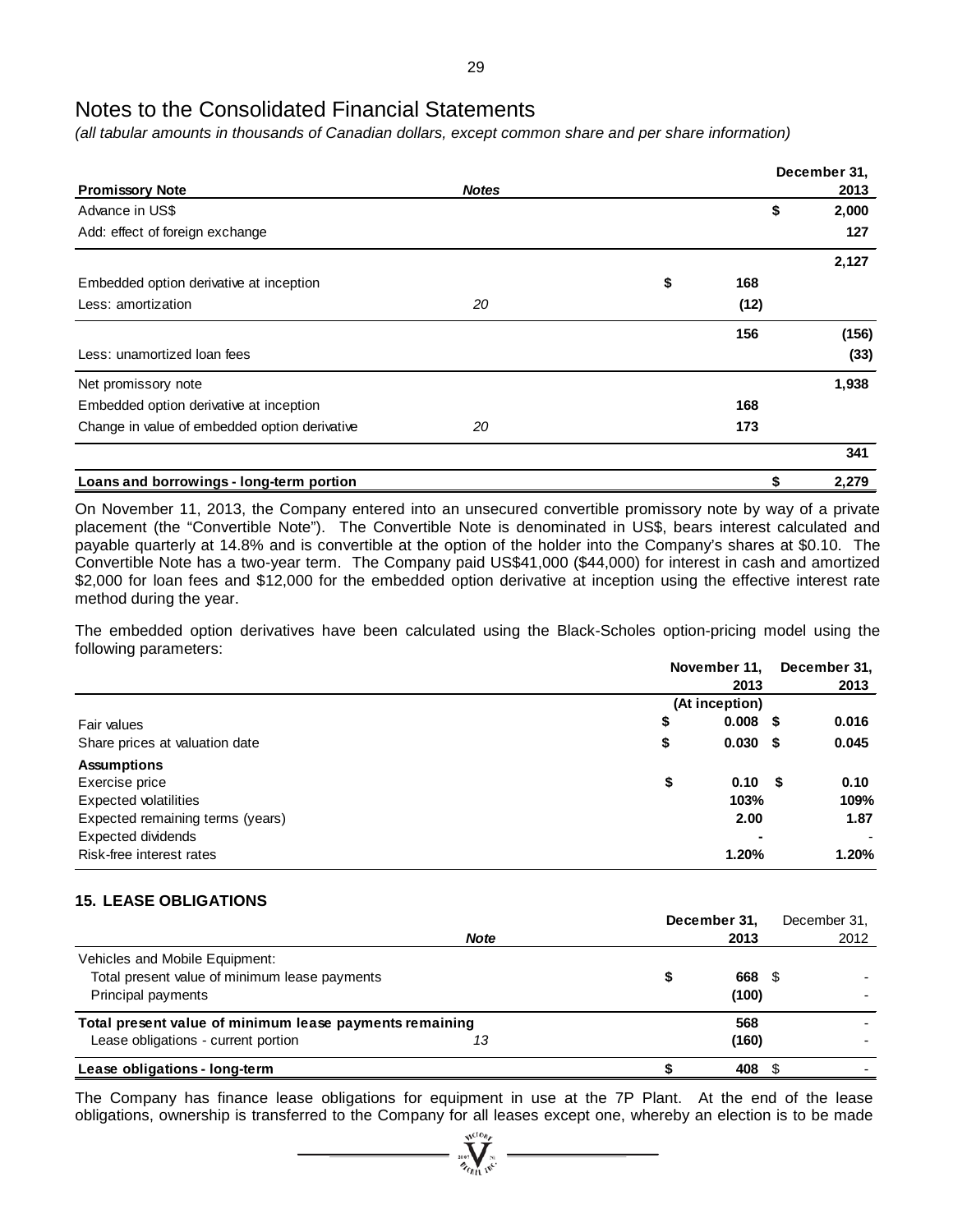*(all tabular amounts in thousands of Canadian dollars, except common share and per share information)*

60 days prior to the end of the lease term at the purchase option price of \$1. The future minimum lease payments (also reflected in the liquidity analysis in Note 9) are as follows:

|                                                  | December 31, |      |  | December 31. |
|--------------------------------------------------|--------------|------|--|--------------|
|                                                  |              | 2013 |  | 2012         |
| Less than 1 year                                 |              | 190  |  |              |
| Between 1 and 5 years                            |              | 447  |  |              |
| Total minimum lease payments payable             |              | 637  |  |              |
| Future finance charges on minimum lease payments |              | 69   |  |              |
| Present value of minimum lease payments          |              | 568  |  |              |

#### **16. DEFERRED TAX LIABILITY**

Deferred income tax assets and liabilities are recognized for temporary differences between the carrying value of the balance sheet items and their corresponding tax values as well as for the benefit of losses available to be carried forward to future years for tax purposes that are considered probable to be realized.

Significant components of the Company's deferred tax assets and liability, after applying enacted corporate income tax rates, are as follows:

|                                                  | December 31, | December 31. |              |
|--------------------------------------------------|--------------|--------------|--------------|
|                                                  |              | 2013         | 2012         |
| <b>Temporary differences</b>                     |              |              |              |
| Property and equipment                           | \$           | $(11)$ \$    | (24)         |
| Exploration, evaluation and development projects |              | 5,831        | 6,345        |
| Share issue and other costs                      |              | (704)        | (193)        |
| Non-capital tax losses carried forward           |              | (4, 108)     | (3, 569)     |
| Capital losses carried forward                   |              |              | (63)         |
| Capital losses unrealized                        |              | (76)         | (65)         |
|                                                  |              | 932          | 2,431        |
| Unrecognized deferred tax assets                 |              | 589          | 42           |
|                                                  |              | 1,521        | 2,473<br>\$. |

The income tax recovery represents the recognition of deferred income tax assets (to the extent of the deferred tax liability) since the Company currently believes that it is probable that the benefit associated with these losses and costs will be realized prior to their expiry. It also includes the effect of enacted rate changes.

Non-capital losses, on which a deferred tax asset was recorded, expire as follows:

| 2014 | \$ | 367    |
|------|----|--------|
| 2015 |    | 636    |
| 2026 |    | 1,092  |
| 2027 |    | 2,312  |
| 2028 |    | 2,491  |
| 2029 |    | 1,801  |
| 2030 |    | 1,947  |
| 2031 |    | 1,134  |
| 2032 |    | 1,529  |
| 2033 |    | 2,253  |
|      | э  | 15,562 |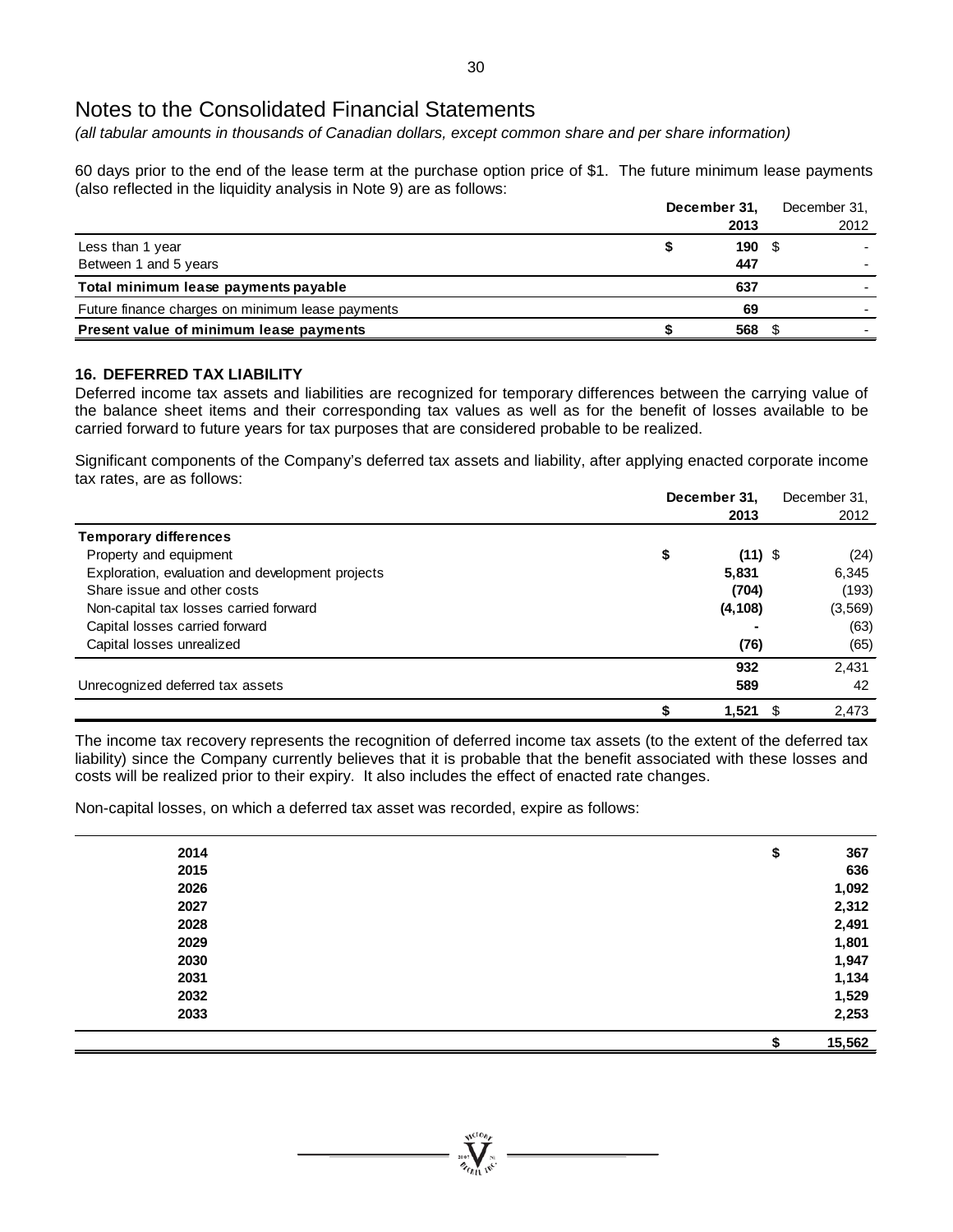*(all tabular amounts in thousands of Canadian dollars, except common share and per share information)*

Non-capital losses on which a deferred tax asset was not recorded expire as follows:

| 2032<br>2033 | 155<br>519 |
|--------------|------------|
|              | 674        |

As at December 31, 2013, the Company had estimated capital losses of \$nil available for carryforward (December 31, 2012 - \$467,000).

#### **Movement in Deferred Tax Assets and Liability during the Year**

|                                     | January 1, 2013 | As at Recognized in<br>operations |     | Recognized<br>in OCI | Recognized in    | As at<br>share capital December 31, 2013 |
|-------------------------------------|-----------------|-----------------------------------|-----|----------------------|------------------|------------------------------------------|
| Property and equipment              | \$<br>$(24)$ \$ | 13                                | -\$ | - \$                 | $\sim$           | (11)                                     |
| Exploration and evaluation projects | 6.345           | (514)                             |     |                      |                  | 5,831                                    |
| Share issue and other costs         | (193)           | (399)                             |     |                      | (112)            | (704)                                    |
| Net tax losses carried forward      | (3, 569)        | (457)                             |     | (82)                 |                  | (4, 108)                                 |
| Capital losses (net)                | (63)            | $\overline{\phantom{0}}$          |     | 63                   |                  |                                          |
| Capital losses unrealized           | (65)            | $\overline{\phantom{0}}$          |     | (11)                 |                  | (76)                                     |
|                                     | 2,431           | (1, 357)                          |     | (30)                 | (112)            | 932                                      |
| Unrecognized deferred tax assets    | 42              | 547                               |     |                      |                  | 589                                      |
| Deferred tax liability, net         | $2,473$ \$      | $(810)$ \$                        |     | (30)                 | (112) \$<br>- \$ | 1,521                                    |

|                                     | January 1, 2012 | As at Recognized in<br>operations | Recognized<br>in OCI | Recognized in        | As at<br>share capital December 31, 2012 |
|-------------------------------------|-----------------|-----------------------------------|----------------------|----------------------|------------------------------------------|
| Property and equipment              | \$<br>$(26)$ \$ | $\overline{2}$                    | \$<br>$\sim$         | \$<br>$\blacksquare$ | (24)                                     |
| Exploration and evaluation projects | 6.179           | 166                               |                      |                      | 6,345                                    |
| Share issue and other costs         | (247)           | 54                                |                      |                      | (193)                                    |
| Net tax losses carried forward      | (3, 147)        | (317)                             | (105)                |                      | (3, 569)                                 |
| Capital losses (net)                |                 | (63)                              |                      |                      | (63)                                     |
| Capital losses unrealized           | (57)            | (25)                              | 17                   |                      | (65)                                     |
|                                     | 2,702           | (183)                             | (88)                 |                      | 2,431                                    |
| Unrecognized deferred tax assets    |                 | 42                                |                      |                      | 42                                       |
| Deferred tax liability, net         | $2,702$ \$      | $(141)$ \$                        | (88)                 |                      | 2,473                                    |

### **17. CAPITAL AND OTHER COMPONENTS OF EQUITY**

#### **Share Capital**

#### *Authorized*

The Company is authorized to issue an unlimited number of common shares with no par value.

#### *Number of shares issued and outstanding*

The issued and outstanding common shares for 2013 and 2012 are as follows:

|                                                            | <b>Notes</b> | Number of<br><b>Shares</b>     | Gross<br>Proceeds/<br>Consideration | Non-cash<br>Items | Share<br><b>Issue Costs</b>           | Income<br>Taxes                  | Finder's<br>Unit<br>Warrants | Other<br>Warrants<br>and<br>Options | <b>Share</b><br>Capital |
|------------------------------------------------------------|--------------|--------------------------------|-------------------------------------|-------------------|---------------------------------------|----------------------------------|------------------------------|-------------------------------------|-------------------------|
| Balance as at January 1, 2012                              |              | 395,807,042                    |                                     |                   |                                       |                                  |                              |                                     | 47,631                  |
| Issue of common shares<br>Expiry of finder's unit warrants | (a)<br>(b)   | 1,540,000 \$<br>$\blacksquare$ | ۰                                   | 38<br>- \$        | -\$<br>۰.<br>$\overline{\phantom{a}}$ | $\overline{\phantom{a}}$<br>$\,$ | $\sim$<br>14                 | $\overline{\phantom{a}}$            | 38<br>14                |
| Balance as at December 31, 2012                            |              | 397.347.042 \$                 | $\sim$                              | 38                |                                       |                                  | 14                           |                                     | 47,683                  |

**WEIGHT** NI

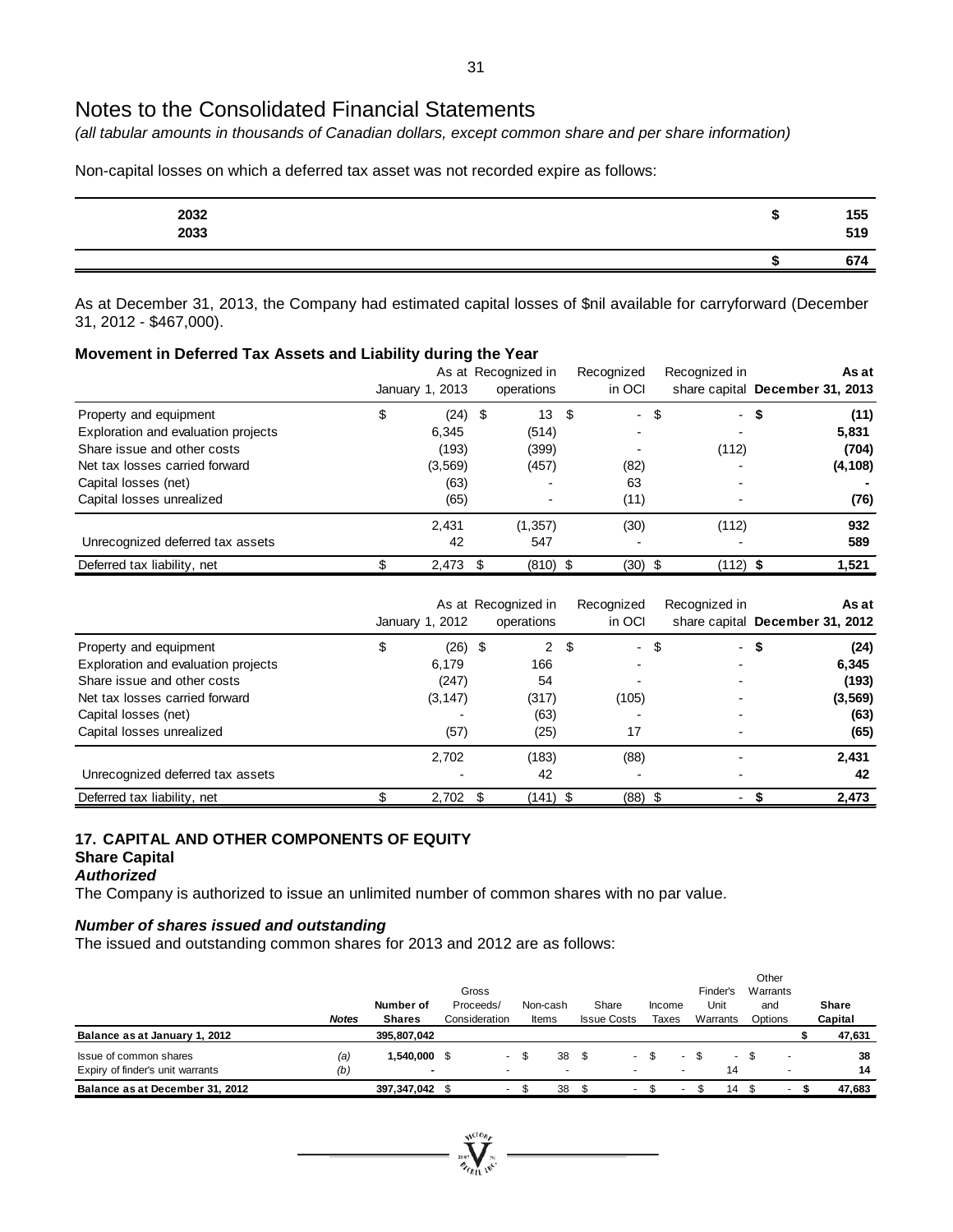*(all tabular amounts in thousands of Canadian dollars, except common share and per share information)*

|                                        |              |               |   |               |      |          |     |                    |      |                |     |          |      | Other    |    |         |
|----------------------------------------|--------------|---------------|---|---------------|------|----------|-----|--------------------|------|----------------|-----|----------|------|----------|----|---------|
|                                        |              |               |   | Gross         |      |          |     |                    |      |                |     | Finder's |      | Warrants |    |         |
|                                        |              | Number of     |   | Proceeds/     |      | Non-cash |     | Share              |      | Income         |     | Unit     |      | and      |    | Share   |
|                                        | <b>Notes</b> | <b>Shares</b> |   | Consideration |      | Items    |     | <b>Issue Costs</b> |      | Taxes          |     | Warrants |      | Options  |    | Capital |
| Balance as at January 1, 2013          |              | 397,347,042   |   |               |      |          |     |                    |      |                |     |          |      |          |    | 47,683  |
| Issue of common shares for liabilities | (c)          | 4,720,000 \$  |   |               | - \$ | 118S     |     | $(5)$ \$           |      | 2 <sup>5</sup> |     |          | - \$ |          |    | 115     |
| Issue of common shares for cash        | (d)          | 44,178,500    |   | 2,209         |      |          |     | (12)               |      | 3              |     |          |      |          |    | 2,200   |
| Issue of common shares for loan fee    | (e)          | 5,681,818     |   | ٠             |      | 250      |     |                    |      |                |     |          |      |          |    | 250     |
| Issue of shares under Share Bonus Plan | (f)          | 367,500       |   | $\sim$        |      | 17       |     | ۰                  |      |                |     |          |      |          |    | 17      |
| Issue of shares under Share Bonus Plan | (g)          | 1,180,000     |   | ۰             |      | 41       |     | ۰                  |      |                |     |          |      |          |    | 41      |
| Issue of common shares and warrants    |              |               |   |               |      |          |     |                    |      |                |     |          |      |          |    |         |
| under rights offering                  | (h)          | 100,000,000   |   | 2,400         |      |          |     | (375)              |      | 101            |     |          |      | (733)    |    | 1,393   |
| Issue of common shares for loan fee    | (i)          | 789,294       |   | ٠             |      | 21       |     |                    |      |                |     |          |      |          |    | 21      |
| Issue of shares under Share Bonus Plan | (j)          | 266,666       |   | ٠             |      | 8        |     |                    |      |                |     |          |      |          |    | 8       |
| Issue of common shares and warrants    |              |               |   |               |      |          |     |                    |      |                |     |          |      |          |    |         |
| under private placement                | (k)          | 12,500,000    |   | 300           |      |          |     | (21)               |      | 6              |     | ۰        |      | (106)    |    | 179     |
| Balance as at December 31, 2013        |              | 567,030,820   | S | 4,909         | \$.  | 455      | \$. | (413)              | - \$ | 112            | \$. |          | S    | (839)    | 55 | 51,907  |

(a) In December, 2012, the Company issued common shares to a vendor for settlement of outstanding amounts owed by the Company.

(b) On May 25, 2011 the Company completed a private placement on a flow-through basis which included finder's warrants which also included finder's unit warrants. The finder's unit warrants were recorded at a fair value of \$14,000 in accrued liabilities. The finder's warrants expired unexercised; accordingly, the finder's unit warrants expired and related costs were reversed in 2012.

- (c) In January 2013, the Company issued 4,720,000 shares to satisfy \$118,000 in accounts payable owing to a vendor for settlement of outstanding amounts owed by the Company.
- (d) In March 2013, the Company entered into a private placement with a key investor and issued 44,178,500 shares at \$0.05 per share generating gross proceeds of approximately \$2,209,000.
- (e) Effective March 2013, the Company issued 5,681,818 shares to satisfy \$250,000 of the arrangement fee then outstanding on the Amended Loan.
- (f) In April 2013, the Company issued 367,500 shares under the Share Bonus Plan to an employee.
- (g) In July 2013, the Company issued 1,180,000 shares under the Share Bonus Plan to senior officers of the Company.
- (h) On June 14, 2013, the Company announced the terms of a rights offering to existing shareholders to raise gross proceeds of up to approximately \$2,700,000. The offering closed on July 30, 2013 and raised gross proceeds of \$2,400,000 (excluding any potential proceeds from the exercise of the warrants). Accordingly, the Company issued 100,000,000 shares and 100,000,000 share purchase warrants. Each warrant entitles the holder to purchase one common share at a price of \$0.035 during the 12-month period beginning July 31, 2014.
- (i) In August 2013, the Company issued 789,294 shares with a stated value of \$20,758 for the arrangement fee under the terms related to the backstop of the rights offering (Note 14).
- (j) In September 2013, the Company issued 266,666 shares under the Share Bonus Plan to an officer and employee of the Company.
- (k) In September 2013, the Company entered into a private placement and issued 12,500,000 shares and 12,500,000 share purchase warrants at \$0.024 per share generating gross proceeds of \$300,000. Each warrant entitles the holder to purchase one common share at a price of \$0.035 for two years from issue date.

#### **Share Incentive Plan**

The Company has a Share Incentive Plan which includes a Share Purchase Plan and a Share Bonus Plan. The purpose of the Share Incentive Plan is to encourage ownership of common shares by directors, senior officers and employees of the Company and its designated affiliates and consultants who are primarily responsible for the management and profitable growth of its business, to advance the interests of the Company by providing additional incentive for superior performance by such persons and to enable the Company and its designated affiliates to attract and retain valued directors, officers, employees and consultants.

 $\sum_{1007}$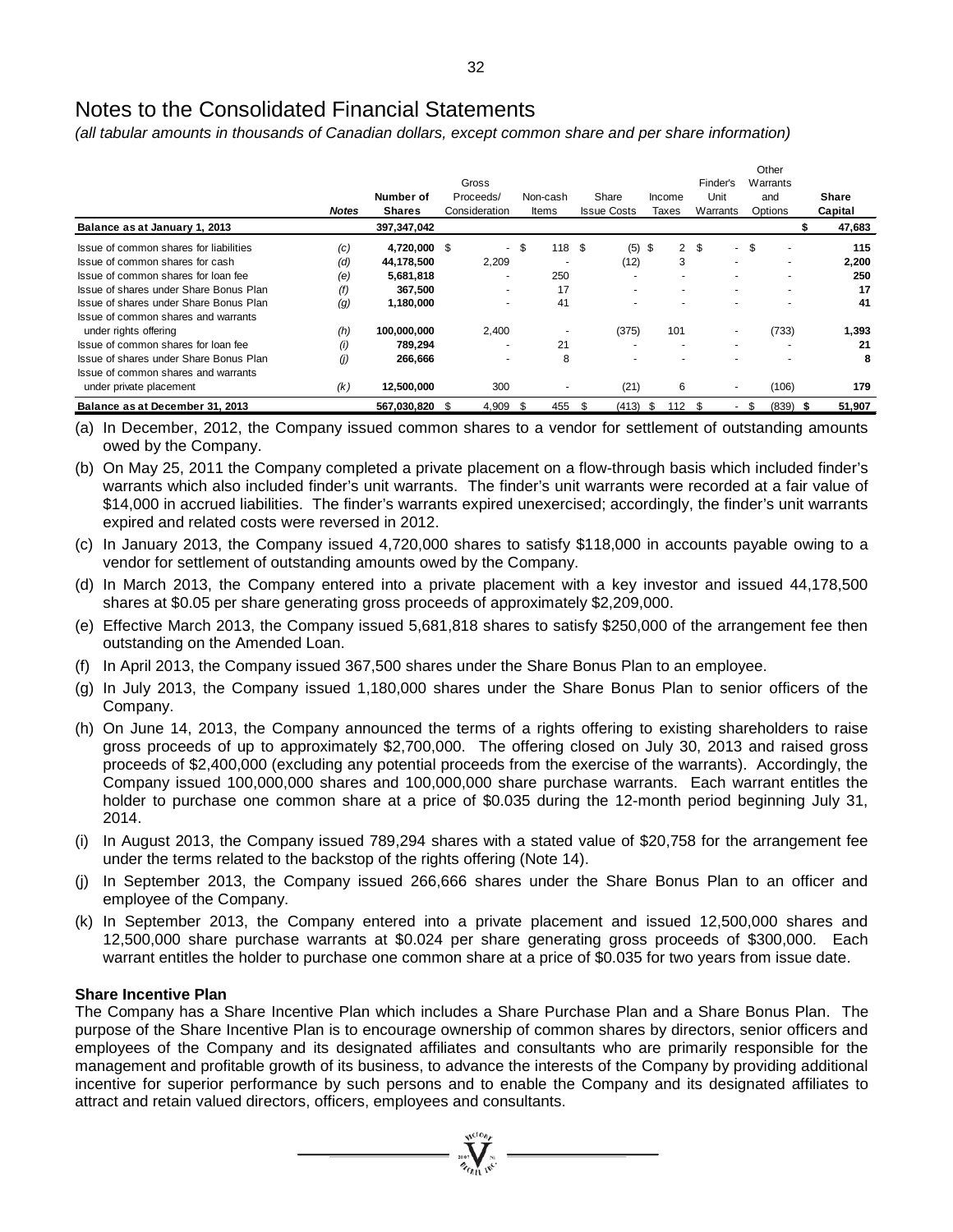*(all tabular amounts in thousands of Canadian dollars, except common share and per share information)*

#### *Share Purchase Plan*

Under the Share Purchase Plan, eligible directors, senior officers and employees of the Company and its designated affiliates and consultants can contribute up to 10% of their annual basic salary before deductions to purchase common shares. The Company matches each participant's contribution. The purchase price per common share is the volume-weighted average of the trading prices of the common shares on the TSX for the calendar quarter in respect of which the common shares are issued. Common shares acquired are held in safekeeping and delivered to employees as soon as practicable following March 31, June 30, September 30 and December 31 in each calendar year. No common shares have yet been issued pursuant to the Share Purchase Plan. The maximum number of common shares issuable under the Share Purchase Plan is the lesser of: (i) that number of common shares that can be purchased with a dollar amount equal to 20% of the gross annual salary of the Participants (as defined in the Share Incentive Plan); and (ii) 1% of the aggregate number of issued and outstanding common shares (calculated on a non-diluted basis) from time to time.

#### *Share Bonus Plan*

The Share Bonus Plan permits common shares to be issued as a discretionary bonus to eligible directors, senior officers and employees of the Company and its designated affiliates, and consultants from time to time. At the Company's Annual and Special Meeting of Shareholders held on June 26, 2012, shareholders approved an increase in the maximum number of common shares issuable under the Share Bonus Plan to 10,000,000.

In 2013, 1,814,166 shares were issued under the Share Bonus Plan (2012 – nil). The entitlement to shares issued under the Share Bonus Plan in 2013 vested immediately. The fair value of common share entitlements granted under the Share Bonus Plan is determined using the quoted market value on the date of grant for an aggregate fair value of \$66,000 in 2013, which was charged immediately.

#### **Shareholder Rights Plan**

In March, 2009, the Board of Directors approved the adoption of a shareholder rights plan (the "Shareholder Rights Plan") which was subsequently confirmed by its shareholders at the Company's Annual and Special Meeting held on June 3, 2009 (the "ASM"). At the ASM, shareholders approved the extension of this plan to the termination of the annual meeting of shareholders in 2012, at which meeting this plan was further extended to the termination of the annual meeting of shareholders in 2015.

In order to implement the adoption of the Shareholder Rights Plan, the Board of Directors authorized the issuance of one right (a "Right") in respect of each common share outstanding at the close of business on April 17, 2009 (the "Record Time"). In addition, the Board authorized the issuance of one Right in respect of each additional common share issued after the Record Time. Rights trade with and are represented by common share certificates, including certificates issued prior to the Record Time. Until such time as the Rights separate from the common shares and become exercisable, Rights certificates will not be distributed to shareholders.

If a person, or a group acting in concert, acquires (other than pursuant to an exemption available under the Shareholder Rights Plan) beneficial ownership of 20% or more of the common shares, Rights (other than those held by such acquiring person which will become void) will separate from the common shares and permit the holder thereof to purchase common shares at a 50% discount to their market price. A person, or a group acting in concert, who is the beneficial owner of 20% or more of the outstanding common shares as of the Record Time is exempt from the dilutive effects of the Shareholder Rights Plan provided such person (or persons) does not increase its beneficial ownership by more than 1% (other than in accordance with the terms of the Shareholder Rights Plan). At any time prior to the Rights becoming exercisable, the Board may waive the operation of the Shareholder Rights Plan with respect to certain events before they occur.

The issuance of the Rights is not dilutive until the Rights separate from the underlying common shares and become exercisable or until the exercise of the Rights. The issuance of the Rights will not change the manner in which shareholders currently trade their common shares.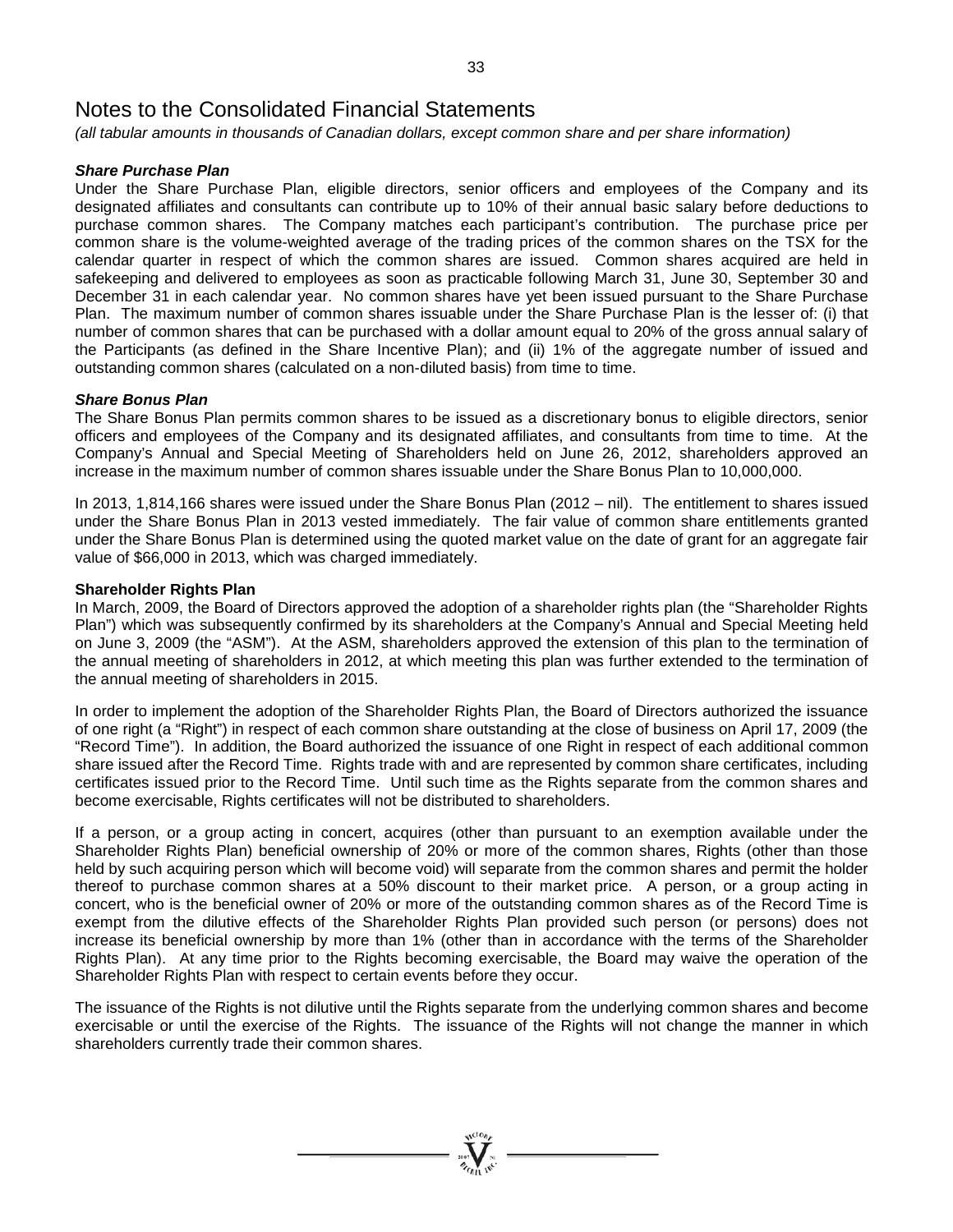*(all tabular amounts in thousands of Canadian dollars, except common share and per share information)*

#### **Accumulated Other Comprehensive Income or (Loss) ("AOCI")**

AOCI is comprised of the following separate components of equity:

#### *Net change of financial assets at fair value through OCI*

This comprises the cumulative net change in the fair value of financial assets at fair value through OCI.

#### *Income tax on other comprehensive income*

This comprises the amount of income tax determined to be required on the cumulative net change in the fair value of financial assets at fair value through OCI.

#### **18. EARNINGS (LOSS) PER SHARE**

The calculation of basic and diluted EPS for the years ended December 31, 2013 and 2012 was based on the information in the table below.

| <b>Years ended December 31.</b>                                                                                                                                                           | 2013                                               | 2012             |
|-------------------------------------------------------------------------------------------------------------------------------------------------------------------------------------------|----------------------------------------------------|------------------|
| Balance as at beginning of year                                                                                                                                                           | 397,347,000                                        | 395,807,000      |
| Effect of shares issued to settle liabilities<br>Effect of shares issued for private placements<br>Effect of shares issued for loan fees<br>Effect of shares issued under rights offering | 4,526,000<br>38,057,000<br>4,725,000<br>42,466,000 | 55,000           |
| Effect of shares issued under Share Bonus Plan                                                                                                                                            | 962,000                                            |                  |
| Weighted average number of common shares<br>as at end of year - Basic                                                                                                                     | 488,083,000                                        | 395,862,000      |
| Effect of options granted and outstanding<br>Effect of warrants issued and outstanding<br>Effect of convertible promissory note                                                           | 590,000                                            | 19,000           |
| Weighted average number of common shares<br>as at end of year - Diluted                                                                                                                   | 488,673,000                                        | 395,881,000      |
| Number of options excluded<br>Number of warrants excluded<br>Number of shares from conversion of promissory note excluded                                                                 | 31,451,000<br>112,500,000<br>21,272,000            | 28,632,500       |
| Net loss attributable to shareholders - Basic<br>Net loss attributable to shareholders - Diluted                                                                                          | $(5, 104)$ \$<br>$(5, 104)$ \$                     | (183)<br>(183)   |
| Basic (loss) earnings per share<br>Diluted (loss) earnings per share                                                                                                                      | $(0.01)$ \$<br>$(0.01)$ \$                         | (0.00)<br>(0.00) |

The effect of adjustments to the weighted average number of common shares would be anti-dilutive when the Company incurs losses. The table above provides the weighted average number of shares on a diluted basis for periods where losses are incurred for information only. The average market value of the Company's shares for purposes of calculating the dilutive effect of share options is based on quoted market prices for the respective periods during which the options were outstanding.

There have been no share issuances subsequent to the end of the year which would have had a significant effect on the EPS; however, the Company has issued convertible promissory notes (Note 26).

#### **19. SHARE-BASED PAYMENTS**

#### **Description of the Share-based Payment Arrangements**

The Company's share-based payment arrangements are described below.

#### *Stock Option Plan (equity-settled)*

The Company has a Stock Option Plan to encourage ownership of its shares by key management personnel (directors and executive management), employees and consultants, and to provide compensation for certain services. The terms of the Stock Option Plan provide that the directors have the right to grant options to acquire common shares of the Company at not less than the closing market price of the shares on the day preceding the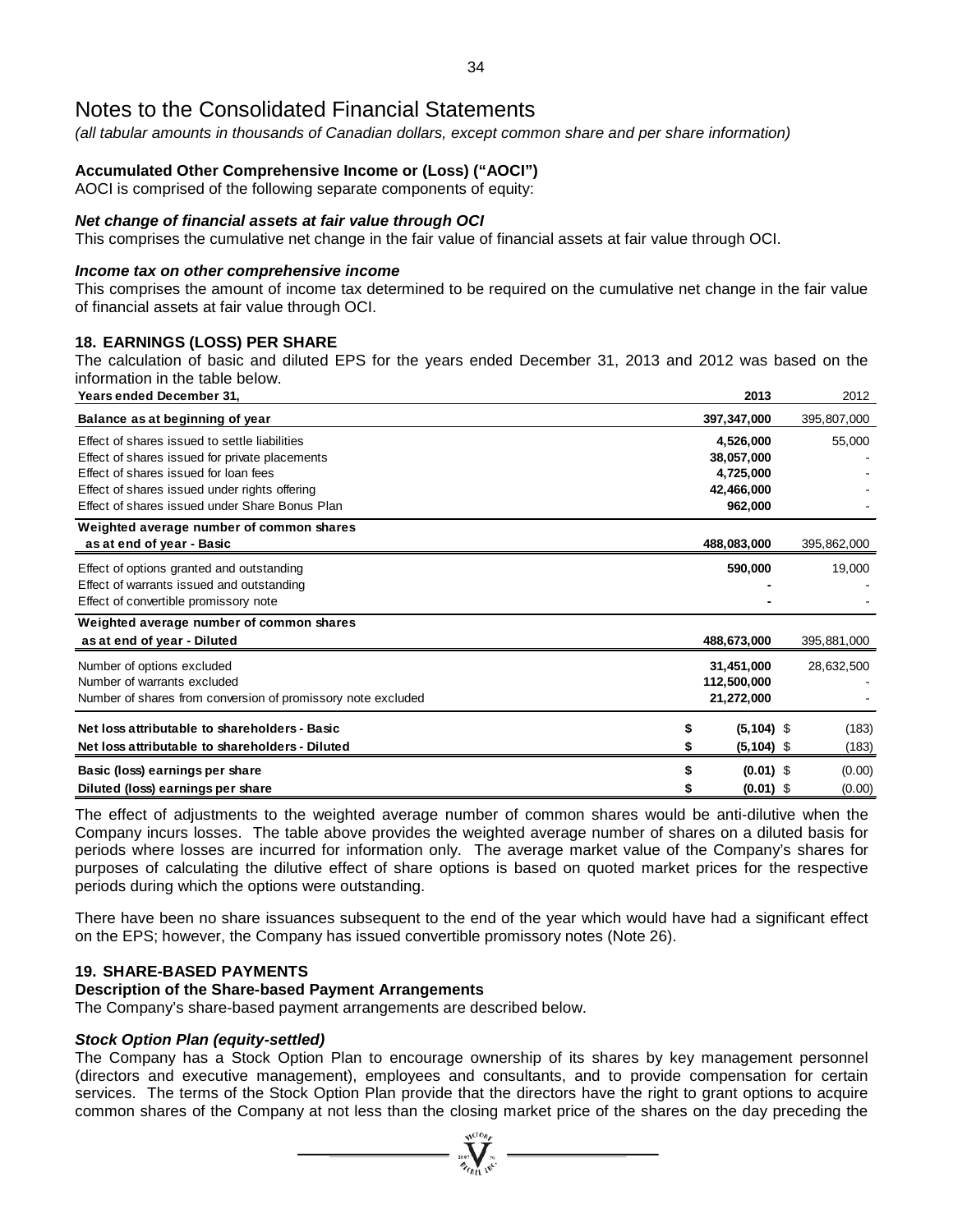*(all tabular amounts in thousands of Canadian dollars, except common share and per share information)*

grant. No compensation is recognized when options are exercised. The number of shares reserved for issuance is not to exceed 15% of the aggregate number of common shares issued and outstanding (calculated on a nondiluted basis) from time to time

As at December 31, 2013, the Company had 53,013,373 common shares available for the granting of future options (December 31, 2012 – 30,951,000 common shares). Options are exercisable at the closing market price of the shares at the date prior to grant. The Company does not have any cash-settled transactions.

#### *Share purchase warrants (equity-settled)*

Pursuant to the rights offering which closed on July 30, 2013, the Company issued 100,000,000 warrants. The Company also issued 12,500,000 warrants pursuant to a private placement on September 19, 2013. The Company does not have any cash-settled transactions.

#### *Share Bonus Plan*

The terms of the Share Bonus Plan are set out in Note 17.

#### **Terms and Conditions of Share-based Payment Arrangements**

The terms and conditions relating to the grants of the Stock Option Plan are as follows:

- Options issued during the year and granted to executive management, consultants and employees have a maximum term of five years and are equity-settled. Of the options granted, 50% vest immediately, while the remaining options are exercisable after one year.
- Options issued during the year and granted to directors have a maximum term of five years and are equity-settled. All options granted vest immediately.
- Certain options issued upon formation of the Company under a plan of arrangement had terms of up to 10 years.
- All options are to be settled by physical delivery of shares.

#### *Share purchase warrants*

The terms and conditions relating to the grants of the share purchase warrants are as follows: all warrants are to be settled by physical delivery of shares and as such, are equity-settled. Warrants issued are generally exercisable for a period of 12 to 18 months from issue date; the warrants issued under the rights offering in 2013 are exercisable on July 31, 2014 and expire on July 31, 2015. The Company's share purchase warrants issued pursuant to the private placement are exercisable on issue and expire on September 19, 2015.

#### **Disclosure of Share-based Payment Arrangements**

#### *Stock Option Plan*

The number and weighted average exercise prices of options are as follows:

| $\cdot$                             |              |                          |                 | Weighted               |  |  |
|-------------------------------------|--------------|--------------------------|-----------------|------------------------|--|--|
|                                     |              | <b>Number of options</b> |                 | average exercise price |  |  |
|                                     | December 31. | December 31.             | December 31.    | December 31.           |  |  |
| As at and for the years ended       | 2013         | 2012                     | 2013            | 2012                   |  |  |
| Outstanding as at beginning of year | 28,651,500   | 27,074,736               | $0.13$ \$       | 0.28                   |  |  |
| Granted                             | 9,370,000    | $8.050.000$ \$           | $0.03 \quad$ \$ | 0.05                   |  |  |
| Expired or forfeit                  | (5,980,250)  | $(6,473,236)$ \$         | 0.24            | 0.65<br>- \$           |  |  |
| Outstanding as at end of year       | 32,041,250   | 28,651,500               | 0.08            | 0.13                   |  |  |
| Exercisable as at end of year       | 29,456,250   | 26,426,500               | 0.08            | 0.15<br>-S             |  |  |

There were no options exercised during 2013 or 2012.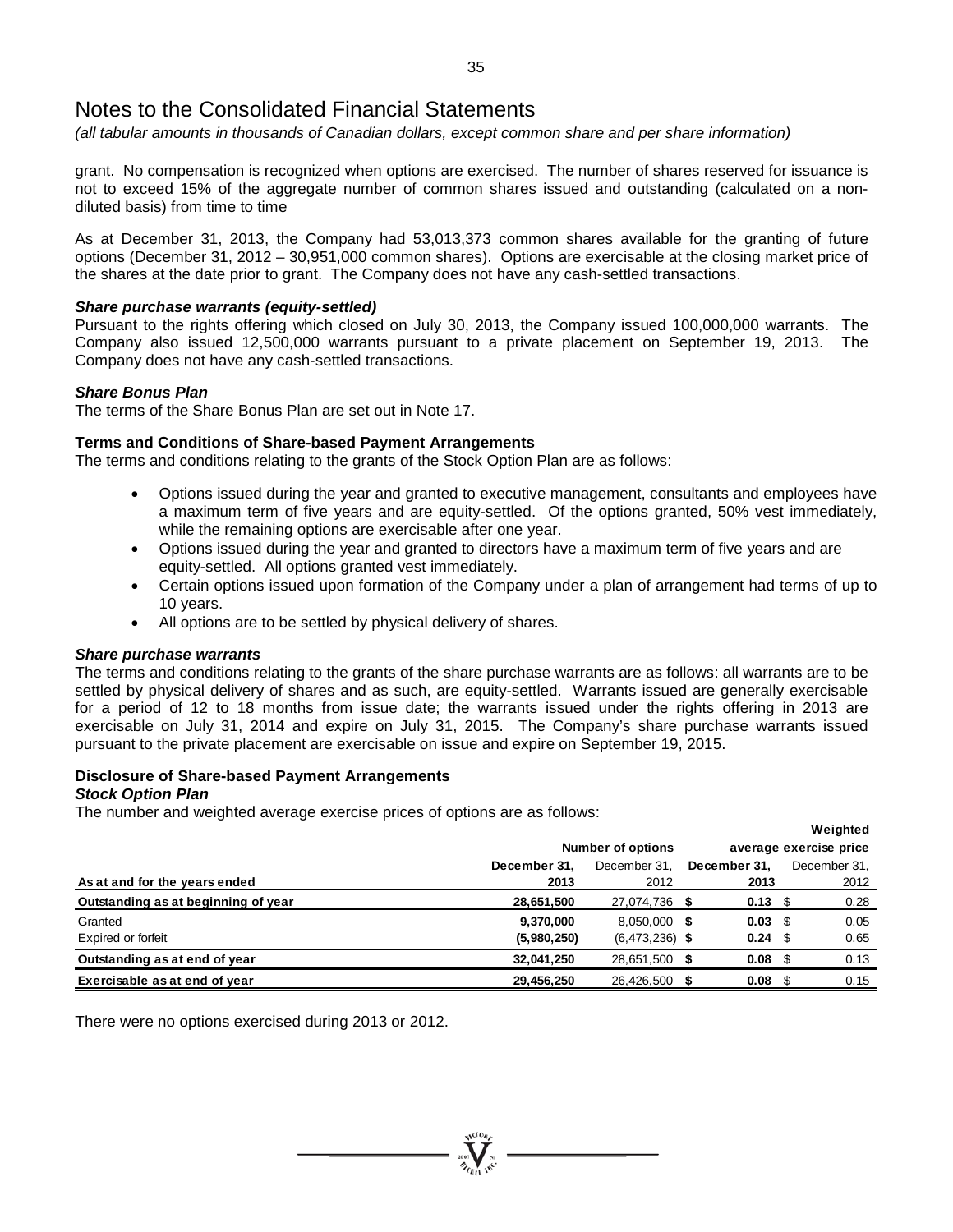*(all tabular amounts in thousands of Canadian dollars, except common share and per share information)*

|                          | Weighted average remaining<br>contractual life (years) |                               |      |      |  |  |  |  |
|--------------------------|--------------------------------------------------------|-------------------------------|------|------|--|--|--|--|
|                          |                                                        | Number of options outstanding |      |      |  |  |  |  |
| As at December 31,       | 2013                                                   | 2012                          | 2013 | 2012 |  |  |  |  |
| Range of exercise prices |                                                        |                               |      |      |  |  |  |  |
| \$0.025 to \$0.05        | 21,010,000                                             | 12,315,000                    | 3.19 | 3.31 |  |  |  |  |
| \$0.06 to \$0.14         | 4,247,500                                              | 5,322,500                     | 2.33 | 2.86 |  |  |  |  |
| \$0.15 to \$0.16         | 5,190,000                                              | 5.490.000                     | 1.01 | 2.01 |  |  |  |  |
| \$0.17 to \$0.25         | 1,593,750                                              | 1,593,750                     | 0.07 | 1.07 |  |  |  |  |
| \$0.26 to \$0.32         | $\blacksquare$                                         | 2,956,250                     | -    | 0.34 |  |  |  |  |
| \$0.33 to \$0.50         | $\blacksquare$                                         | 974.000                       | -    | 0.40 |  |  |  |  |
|                          | 32,041,250                                             | 28,651,500                    | 2.57 | 2.45 |  |  |  |  |

Additional disclosures relating to the Company's options are as follows:

| As at and for the years ended December 31,                   | 2013       |      | 2012      |
|--------------------------------------------------------------|------------|------|-----------|
| Number of options granted during the year                    | 9.370.000  |      | 8.050.000 |
| Weighted average fair value of options granted at grant date | $0.018$ \$ |      | 0.035     |
| Number of options subject to vesting as at end of year       | 2.585.000  |      | 2,225,000 |
| Share-based payment expense - vesting options                | 184        |      | 263       |
| Share-based payment expense - extended options               | 21         | - \$ |           |
| Unvested options not yet charged to operations               | 26         | -S   | 38        |

#### *Share purchase warrants*

The number and weighted average exercise prices of warrants are as follows:

|                                       |                  |            |                    |                |      |                        |      | Weighted |
|---------------------------------------|------------------|------------|--------------------|----------------|------|------------------------|------|----------|
| As at and for the years ended         |                  |            | Number of warrants |                |      | average exercise price |      |          |
| December 31,                          | Date Issued      | Life       | 2013               | 2012           |      | 2013                   |      | 2012     |
| Issued pursuant to rights offering    |                  |            |                    |                |      |                        |      |          |
| Unit warrants                         | July 30, 2013    | $12^{(a)}$ | 100,000,000        |                | - \$ | $0.035$ \$             |      |          |
| Issued pursuant to private placements |                  |            |                    |                |      |                        |      |          |
|                                       | September 19,    |            |                    |                |      |                        |      |          |
| Unit warrants                         | 2013             | 24         | 12,500,000         | $\blacksquare$ | \$   | 0.035                  | - \$ |          |
| Unit warrants                         | January 10, 2011 | 12         |                    | 2,500,000      |      |                        | \$   | 0.140    |
| Expired                               |                  |            |                    | (2,500,000)    |      |                        |      |          |
| Unit warrants                         | May 25, 2011     | 18         |                    | 4,347,826      |      |                        | \$   | 0.150    |
| Expired                               |                  |            |                    | (4,347,826)    |      |                        |      |          |
| Finder's warrants                     | May 25, 2011     | 18         |                    | 456,960        |      |                        | \$   | 0.150    |
| Expired                               |                  |            |                    | (456,960)      |      |                        |      |          |
| Outstanding as at end of year         |                  |            | 112,500,000        | $\blacksquare$ |      | 0.035                  | \$   |          |

(a) The life of warrants is shown in number of months from issue date, except for those issued pursuant to the rights offering which became exercisable 12 months from issue.

#### **Inputs for Measurement of Grant-Date Fair Values**

The grant-date fair values of share-based payments were measured based on the Black-Scholes option-pricing model. Expected volatility is estimated by considering historic average share price volatility.

**WEIGHT**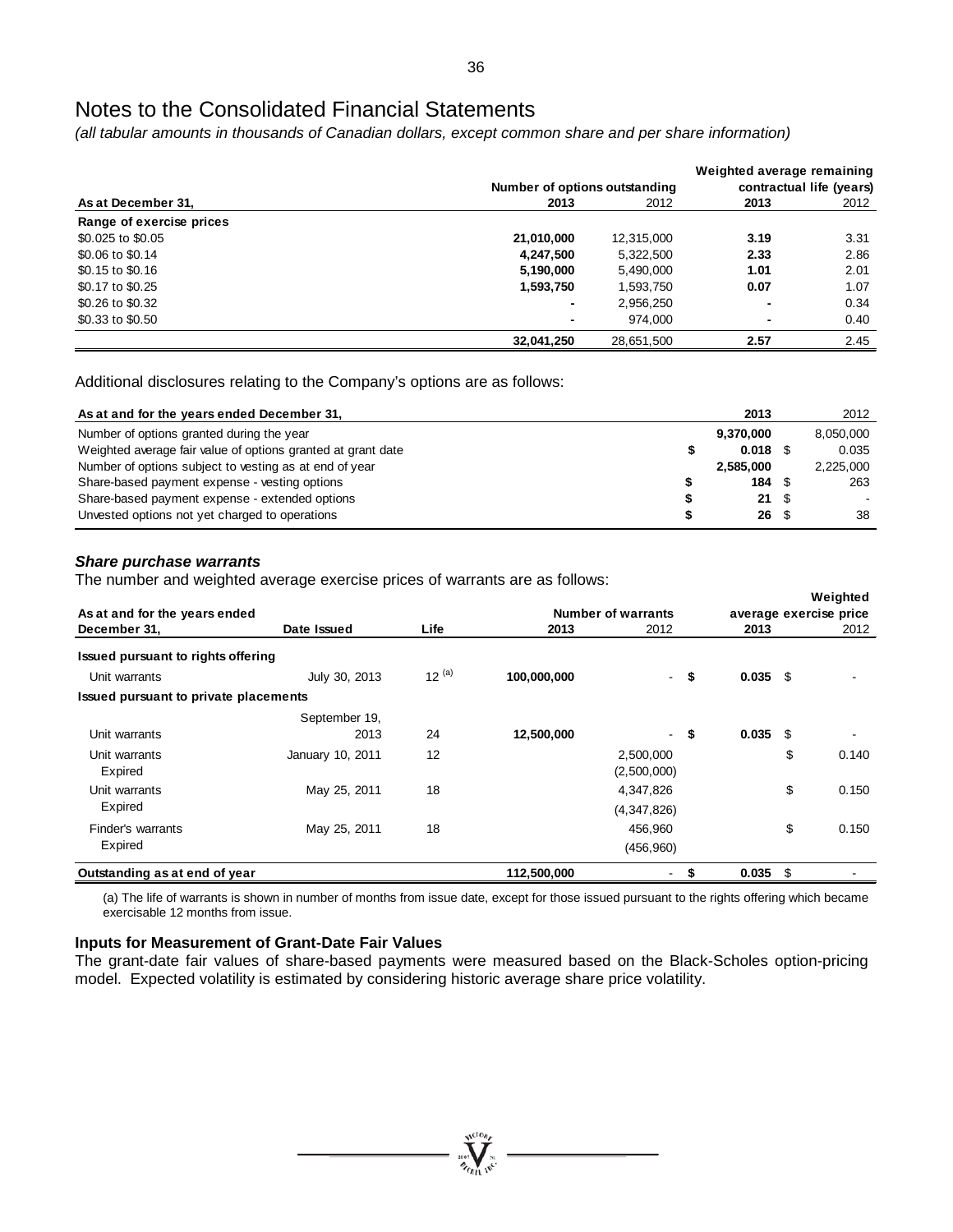*(all tabular amounts in thousands of Canadian dollars, except common share and per share information)*

The inputs used in the measurement of the fair values at grant date of the share-based payments granted, modified or issued during the years are as follows:

|                                              | <b>Options</b>                         |            | Warrants              |      |  |
|----------------------------------------------|----------------------------------------|------------|-----------------------|------|--|
| Years ended December 31.                     | 2013                                   | 2012       | 2013                  | 2012 |  |
|                                              |                                        |            | \$0.011 and           |      |  |
| Fair values at grant dates                   | $$0.012 \text{ to } $0.019 \text{ } $$ | 0.035      | \$0.019               | n/a  |  |
| Fair values of options modified              | \$0.004 to \$0.023                     | n/a        | n/a                   | n/a  |  |
|                                              | \$0.025 and                            |            |                       |      |  |
| Share prices at grant and modification dates | \$0.03\$                               | $0.050$ \$ | 0.025                 | n/a  |  |
| <b>Assumptions</b>                           |                                        |            |                       |      |  |
| Exercise prices                              | $$0.025$ to $$0.16$ \ \$               | $0.050$ \$ | 0.035                 | n/a  |  |
| <b>Expected volatilities</b>                 | 88%to 111%                             | 104%       | 101% and 107%         | n/a  |  |
| Life (years)                                 | 0.5 to 4.9                             | 4          | 2                     | n/a  |  |
| <b>Expected dividends</b>                    |                                        |            |                       | n/a  |  |
| Risk-free interest rates                     | 0.78% to 1.63%                         |            | 1.18% 1.15% and 1.22% | n/a  |  |

# **20. FINANCE INCOME AND FINANCE COSTS**

| Years ended December 31,                                        | <b>Notes</b> | 2013         |      | 2012 |
|-----------------------------------------------------------------|--------------|--------------|------|------|
| Interest income on bank deposits                                |              | \$<br>13     | - \$ | 3    |
| <b>Finance income</b>                                           |              | 13           |      | 3    |
| Interest expense on loans                                       |              |              |      |      |
| Cash settled                                                    |              | 168          |      | 9    |
| Amortization of loan fees                                       |              | 136          |      |      |
| Amortization of embedded derivative                             | 14           | 12           |      |      |
| Commitment fee                                                  |              | 11           |      |      |
| Loss on adjustment of estimated cash flows                      | 14           | 3,289        |      |      |
| Net change in fair value of financial liabilities at fair value |              |              |      |      |
| through operations                                              | 14           | 173          |      |      |
| Net change in fair value of financial assets at fair value      |              |              |      |      |
| through operations                                              |              |              |      | 3    |
| Net foreign exchange loss                                       |              | 19           |      | 4    |
| <b>Finance costs</b>                                            |              | 3,808        |      | 16   |
| <b>Net Finance Costs</b>                                        |              | $(3,795)$ \$ |      | (13) |

state receive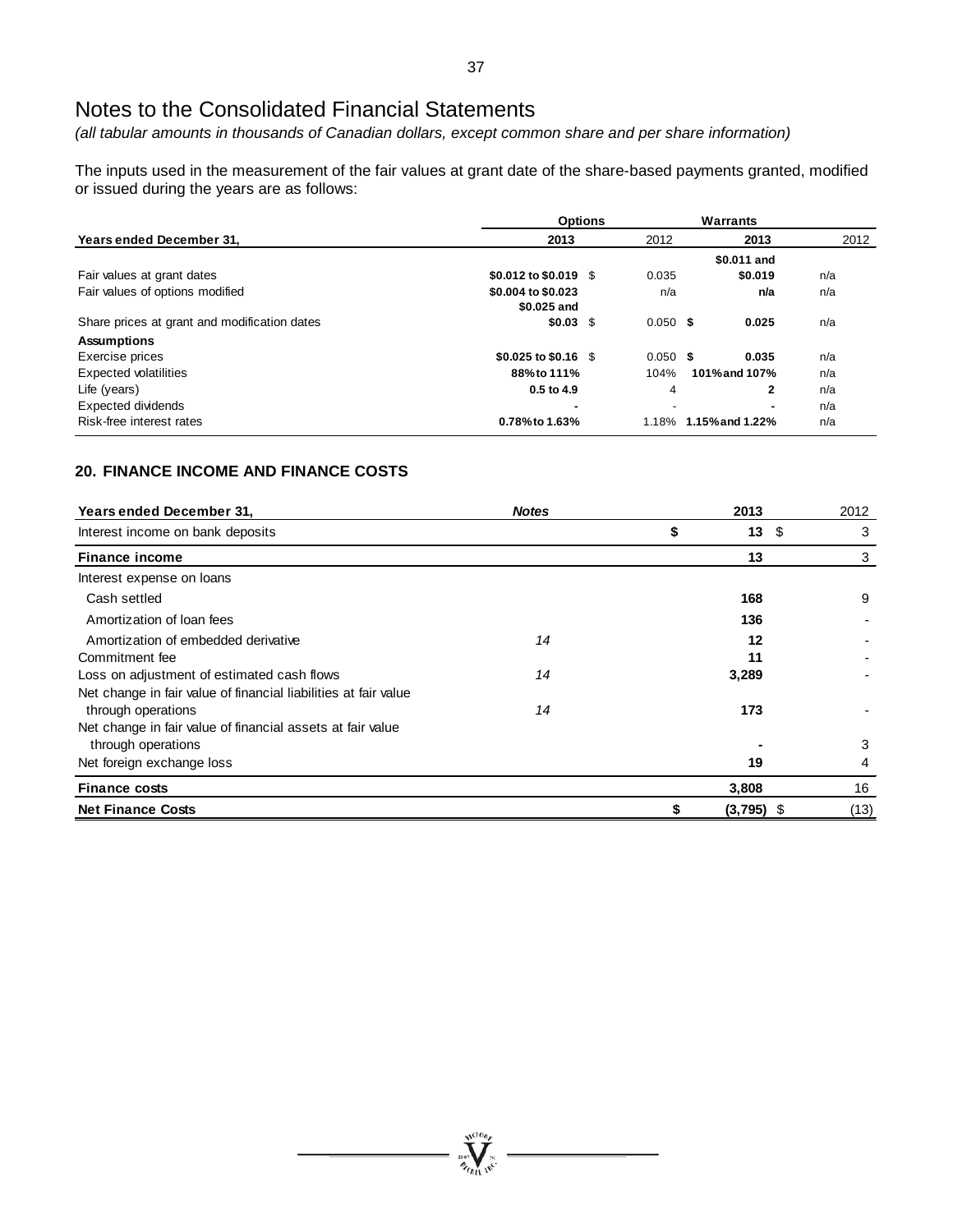*(all tabular amounts in thousands of Canadian dollars, except common share and per share information)*

# **21. INCOME TAXES**

The income tax amount in 2013 is a recovery of \$810,000 (2012 – recovery of \$141,000).

The income tax recovery differs from the amount computed by applying the statutory federal and provincial income tax rates for 2013 of 26.5% and 2012 of 26.5%, to the loss before income taxes. The differences are summarized as follows:

| Years ended December 31,                                       |   | 2013         | 2012  |
|----------------------------------------------------------------|---|--------------|-------|
| Statutory rate applied to loss before income taxes             | S | $(1,567)$ \$ | (86)  |
| Effect of investment tax credits, net                          |   | (34)         | (182) |
| Non-deductible items, net                                      |   | 67           | 78    |
| Non-taxable portion of capital loss on                         |   |              |       |
| financial liabilities through operations                       |   | 411          |       |
| Effect of change in expected future income tax rates and other |   | (234)        |       |
| Unrecognized deferred tax assets                               |   | 547          | 42    |
| <b>Income Tax Recovery</b>                                     |   | (810)        | (141) |

# **22. OPERATING SEGMENT**

#### **Reporting Segment**

The Company is engaged in the exploration, evaluation and development of properties for the mining and production of nickel and associated products. The Company is about to enter the frac sand market and will have formal operating segments in 2014 when it expects to have operating revenues, products, processes and customers. Accordingly, the Company will commence reporting on a segmented basis in 2014. The Company expects to have three reporting segments: Corporate, Exploration and Development, and Frac Sand.

The Corporate segment will operate to support the Company's activities, including exploration and development projects and the frac sand business. The Company will continue to receive administrative support from Nuinsco (Note 23) to do so.

Senior management makes decisions with respect to Exploration and Development by considering exploration and development potential and results on a project basis. The exploration and development projects are all located in Canada. Any applicable amounts relating to such projects will continue to be capitalized to the relevant project as either *Exploration and evaluation projects* or *Mine property and development project* on the consolidated balance sheets.

The Frac Sand segment is managed and operated by Victory Silica's executives and employees although the business and operating assets are part of Victory Nickel (refer also to Note 24). The segment is located in Canada although sand purchases are expected to be sourced from the US.

| <b>Geographic Information</b> |             |      |        |
|-------------------------------|-------------|------|--------|
| As at December 31,            | 2013        |      | 2012   |
| Canada                        |             |      |        |
| Corporate                     | \$<br>7,365 | - \$ | 2,392  |
| Minago                        | 38,668      |      | 37,897 |
| Lac Rocher                    | 7,388       |      | 7,317  |
| Mel                           | 7,473       |      | 7.421  |
| <b>Total Assets</b>           | 60,894      | \$   | 55,027 |

Any revenues in each year are presently wholly attributable to the corporate office. There have been no changes in the reportable segment or the treatment of segmented assets and revenues year over year.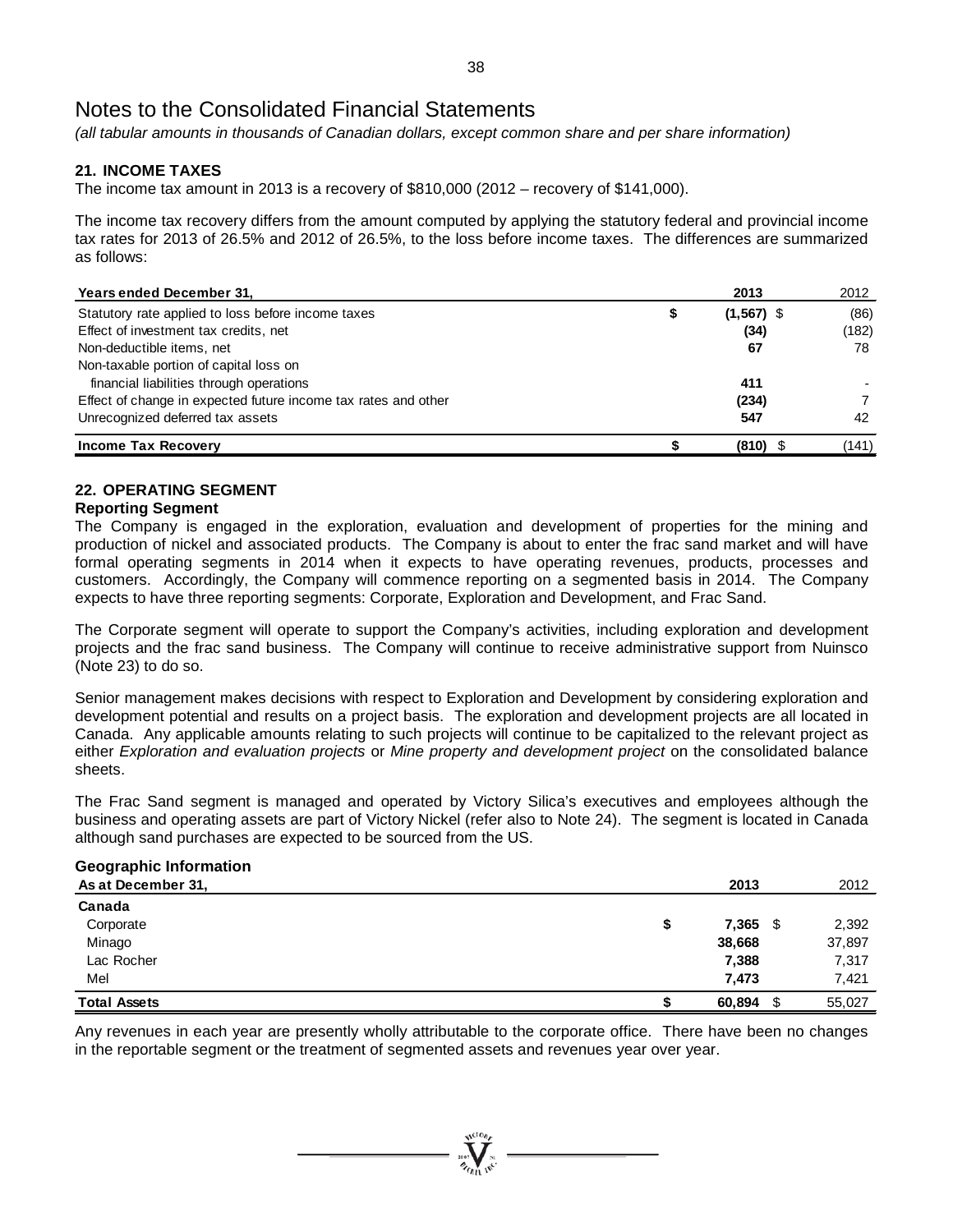*(all tabular amounts in thousands of Canadian dollars, except common share and per share information)*

In order to assist in understanding the Company's transition, the following tables provide information on the Company's segments in accordance with expected reporting for 2014 onwards.

| As at December 31,                 | 2013         |
|------------------------------------|--------------|
| Canada                             |              |
| Corporate                          | \$<br>1,952  |
| <b>Exploration and Development</b> | 55,056       |
| Frac Sand                          | 3,886        |
| <b>Total Assets</b>                | \$<br>60,894 |
|                                    |              |
| Year ended December 31,            | 2013         |
| Canada                             |              |
| Corporate                          | \$<br>324    |
| <b>Exploration and Development</b> |              |
| Frac Sand                          |              |
| Inter segment elimination          | (324)        |
| <b>Total Revenues</b>              | \$           |

# **23. RELATED PARTIES AND MANAGEMENT AGREEMENT**

# **Related Party Balances and Transactions**

Short-term employee benefits provided by the Company to key management personnel include salaries, directors' fees, statutory benefit contributions, paid annual vacation and paid sick leave as well as non-monetary benefits such as medical care. The Company's non-monetary benefit package for key management personnel is the same as that available to all full-time employees. In addition to short-term employee benefits, the Company may also issue options and shares as part of the Stock Option Plan and Share Bonus Plan (Notes 17 and 19).

Balances and transactions with related parties as at and for the years ended December 31, 2013 and 2012 are shown in the following tables:

| As at December 31,                  | 2013 | 2012 |
|-------------------------------------|------|------|
| <b>Balances Outstanding</b>         |      |      |
| Payable to key management personnel | 119  | 157  |

Key management personnel compensation comprises:

| Years ended December 31,                | 2013  | 2012  |
|-----------------------------------------|-------|-------|
| Short-term employee benefits            | 952   | 807   |
| Share-based payments - options          | 118   | 217   |
| Share-based payments - Share Bonus Plan | 66    |       |
|                                         | l.136 | 1.024 |

# **Balances and Transactions with Nuinsco Resources Limited under the Management Agreement**

The Company shares management, administrative assistance and facilities with Nuinsco pursuant to a management agreement; management operates under the supervision of the respective board of directors of each respective company; there is only one common director, Mr. René Galipeau. As described in Note 14, Nuinsco became a related party of the Company effective July 30, 2013. The costs charged by Nuinsco are recorded at the cost to Nuinsco of such services plus 10 per cent. The management agreement commenced February 1, 2007 and is terminable by the Company upon 180 days' notice and by Nuinsco upon 90 days' notice.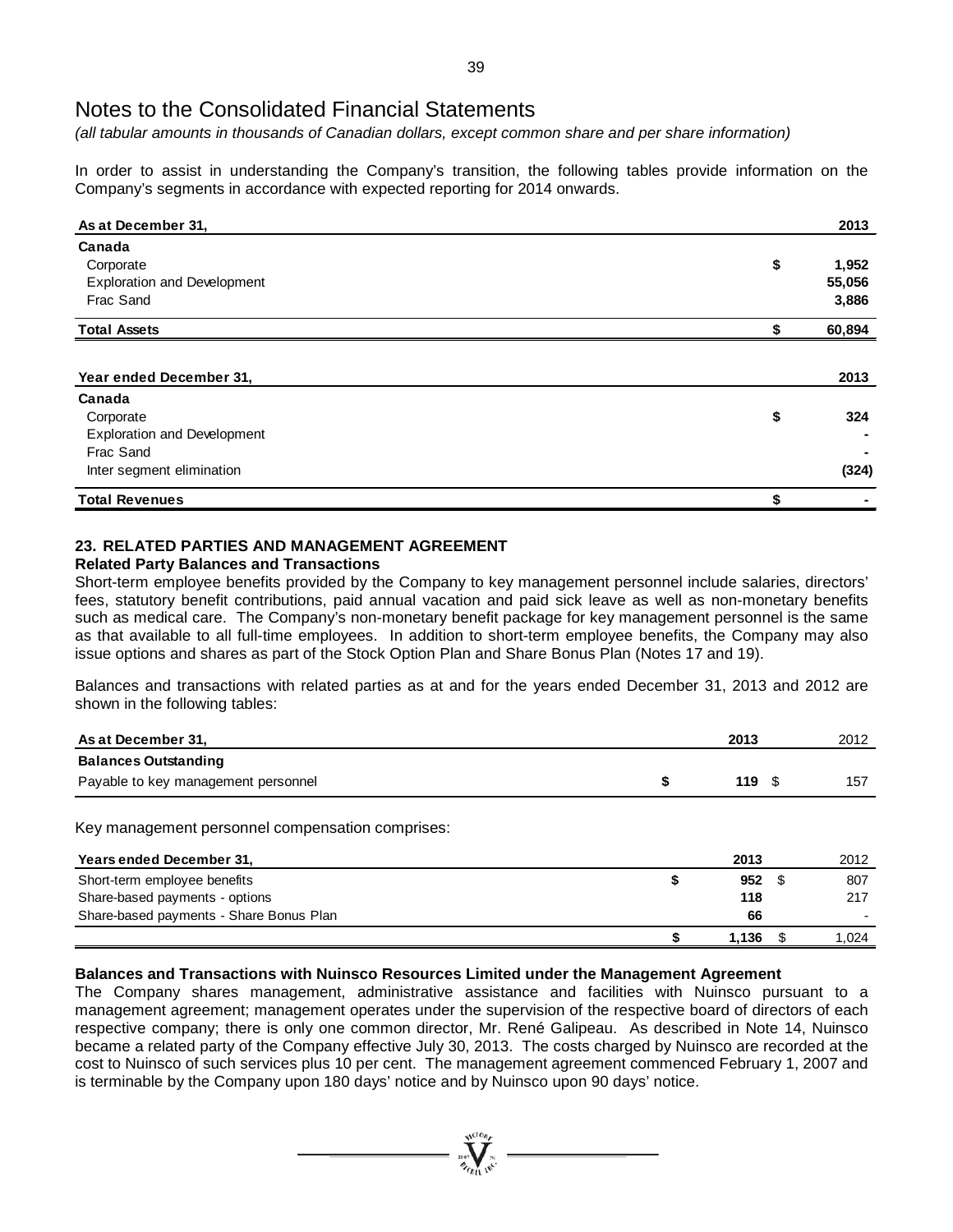*(all tabular amounts in thousands of Canadian dollars, except common share and per share information)*

Balances and transactions with Nuinsco under the management agreement as at and for the years ended December 31, 2013 and 2012 are shown in the following tables:

| As at December 31,                                         |   | 2013                     |      | 2012 |
|------------------------------------------------------------|---|--------------------------|------|------|
| <b>Balances Outstanding under the Management Agreement</b> |   |                          |      |      |
| Payable to Nuinsco Resources Limited                       |   | 56                       | - \$ |      |
| Receivable from Nuinsco Resources Limited                  |   | $\sim$                   | - \$ | 37   |
| Years ended December 31,                                   |   | 2013                     |      | 2012 |
| <b>Transaction Values under the Management Agreement</b>   |   |                          |      |      |
| Overhead charges from Nuinsco Resources Limited            | S | 755 \$                   |      | 654  |
| Overhead charges to Nuinsco Resources Limited              |   | $18 \quad$ $\frac{6}{3}$ |      | 27   |
| Project costs charged to Nuinsco Resources Limited         |   | 37S                      |      | 22   |
| Project recoveries charged by Nuinsco Resources Limited    |   | 30                       |      | 31   |

Amounts due to or from Nuinsco under the management agreement are unsecured, non-interest bearing and due on demand. Amounts due to or from Nuinsco thereby are settled on a regular basis. Payables to key management personnel generally relate to directors' fees, consulting fees and expense reimbursements.

# **Balances and Transactions with Nuinsco Resources Limited under the Amended Loan**

The terms of the Amended Loan with Nuinsco and the balances and transactions related thereto are described in Note 14.

# **24. COMPANY ENTITY**

#### **Significant Subsidiary - Victory Silica**

On June 19, 2012, the Company announced a new initiative through the hiring of Ken Murdock as the CEO and the creation of Victory Silica. The objective is to establish the Company as a supplier of premium frac sand prior to commencing frac sand sales from the Minago project. Victory Silica's executives and employees will manage the frac sand business on behalf of the Company. Presently, costs of the frac sand business relate either to preoperating costs which have been expensed through operations or to plant commissioning and mobile equipment which have been capitalized. Refer also to Note 22.

| As at and for the years ended December 31, |   | 2013 |      | 2012                     |
|--------------------------------------------|---|------|------|--------------------------|
| Victory Silica Ltd.                        |   |      |      |                          |
| Current assets                             |   | 81   | - S  | $\overline{\phantom{a}}$ |
| <b>Current liabilities</b>                 | S | 277  | - \$ |                          |
| Pre-operating costs                        |   | 520  |      | 159                      |

# **25. COMMITMENT**

#### **Transformer Equipment**

On May 10, 2010, the Company entered into an agreement to purchase equipment for the Minago project. The total price is US\$2,840,000. The Company has made aggregate deposits of \$1,485,000 as at December 31, 2013.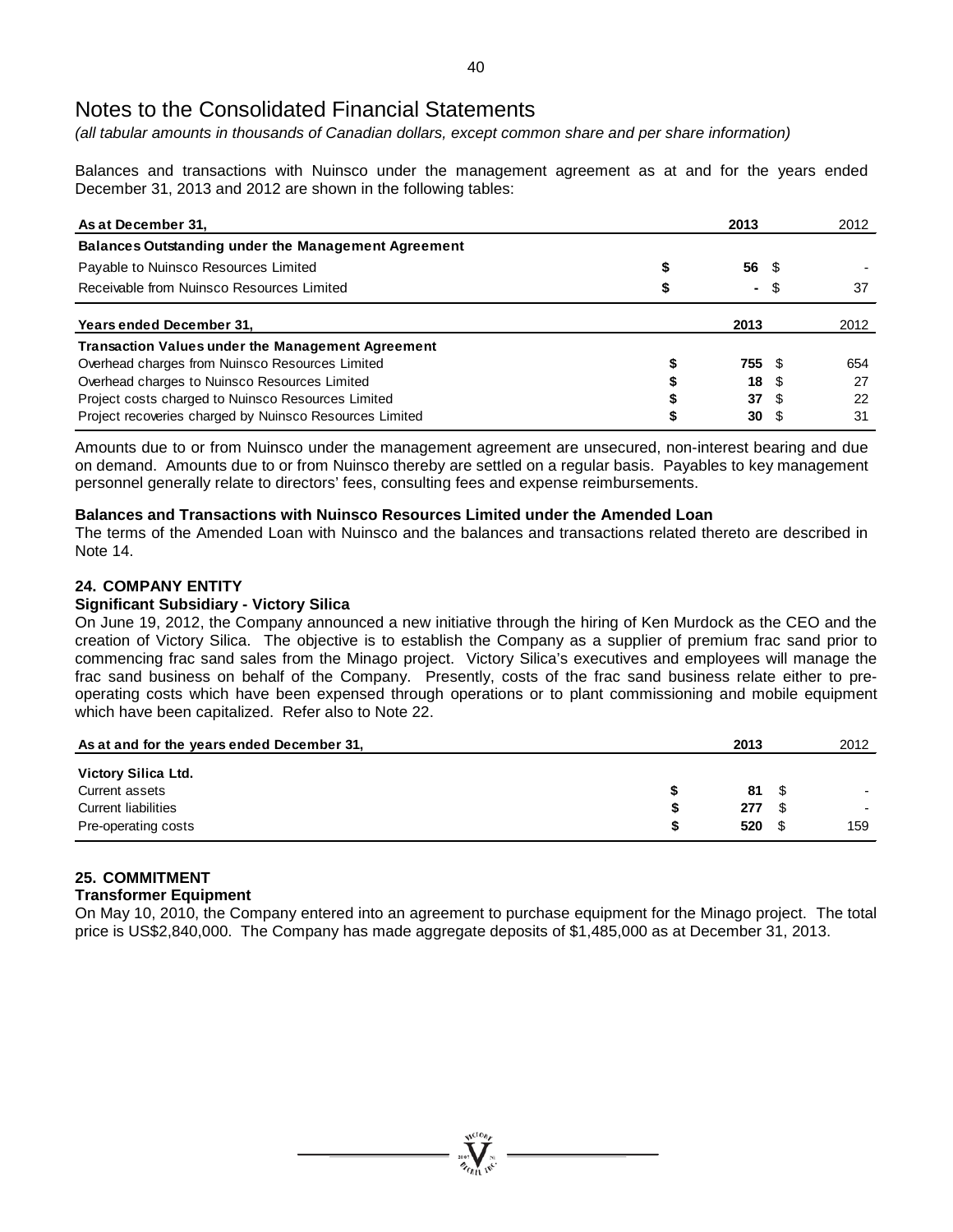*(all tabular amounts in thousands of Canadian dollars, except common share and per share information)*

#### **26. SUBSEQUENT EVENTS Private Placements**

In January and March, 2014, the Company issued promissory notes under private placements, generating gross proceeds of approximately \$265,000. The promissory notes bear interest at a rate of 14.8% payable quarterly, have terms of two years and are convertible into the Company's common shares at the holder's option at \$0.10 per share.

In February and March, 2014, the Company issued promissory notes under private placements, generating gross proceeds of approximately US\$1,750,000. The promissory notes bear interest at a rate of 14.8% payable quarterly, have terms of two years and are convertible into the Company's common shares at the holder's option at \$0.10 per share.

# **Stock Options**

In January and February, 2014, 4,630,000 options were exercised generating aggregate gross proceeds of \$220,000.

On February 4, 2014, the Company granted 2,630,000 options to officers, employees and consultants at an exercise price of \$0.055. Of these options, 1,465,000 vest immediately and 1,165,000 vest over one year.

# **Other**

There have been no other additional developments not already discussed elsewhere in these consolidated financial statements.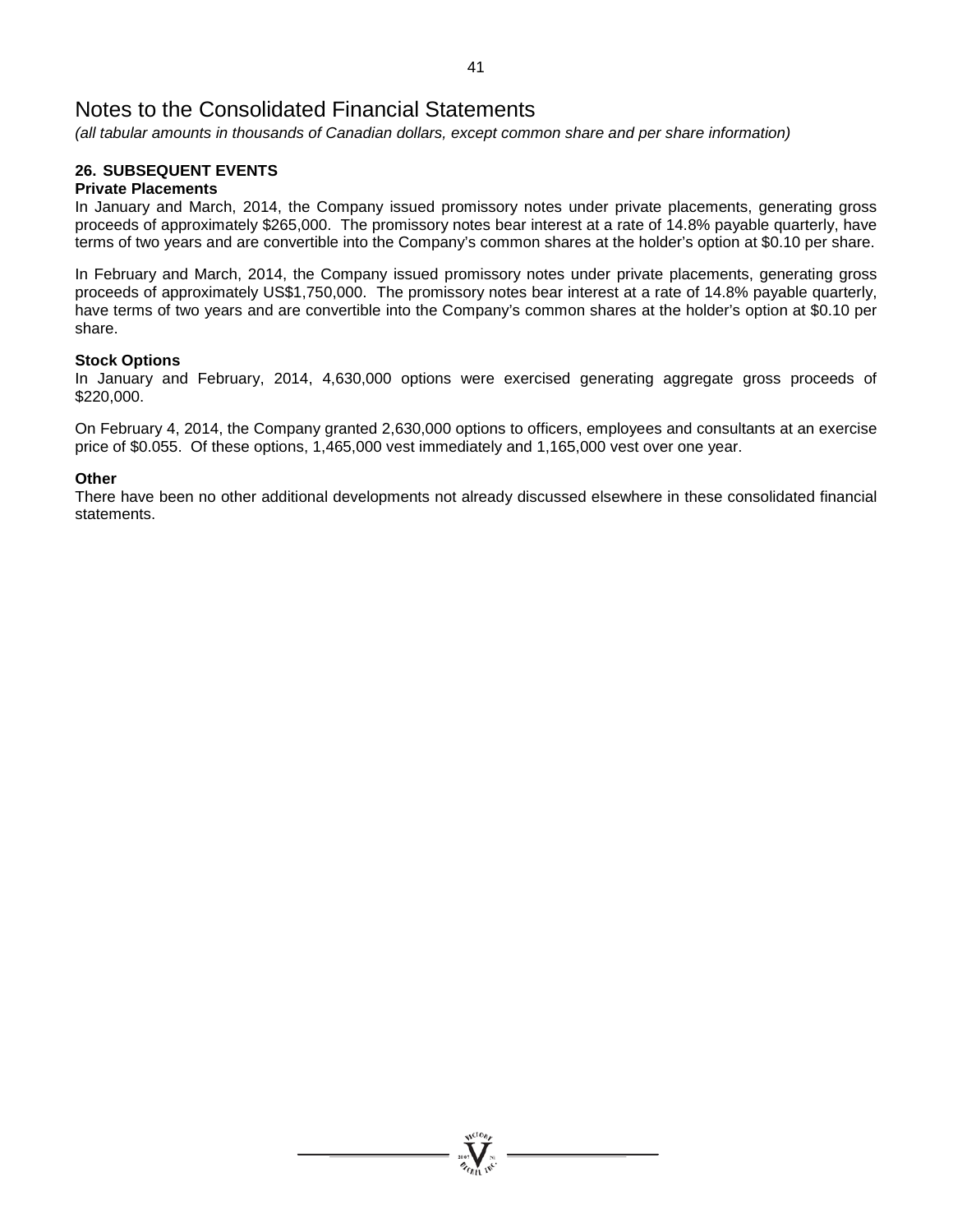

# **VICTORY NICKEL INC.**

# **MANAGEMENT'S DISCUSSION AND ANALYSIS FOR THE YEARS ENDED DECEMBER 31, 2013 AND 2012**

**DATED MARCH 31, 2014**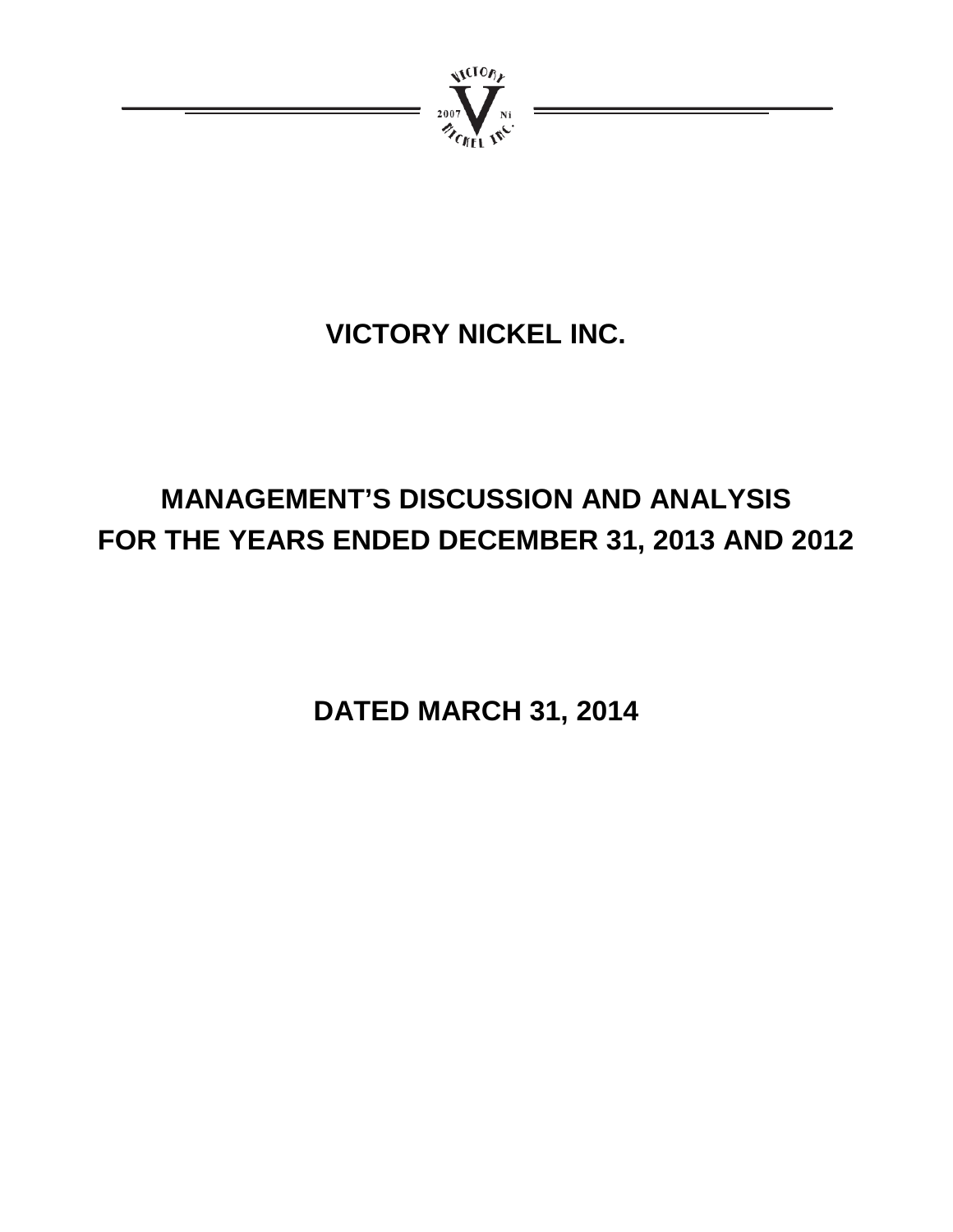# **VICTORY NICKEL INC.**

# **MANAGEMENT'S DISCUSSION AND ANALYSIS**

# **For the Years ended December 31, 2013 and December 31, 2012**

The following discussion of the results of operations, financial condition and cash flows of Victory Nickel Inc. ("Victory Nickel" or the "Company") prepared as of March 31, 2014 consolidates management's review of the factors that affected the Company's financial and operating performance for the years ended December 31, 2013 and 2012, and factors reasonably expected to impact on future operations and results. This discussion is intended to supplement and complement the Company's audited consolidated financial statements for the years ended December 31, 2013 and 2012 ("2013 Audited Consolidated Financial Statements") and the notes thereto which were prepared in accordance with International Financial Reporting Standards ("IFRS" or "GAAP").

Certain information and discussion included in this management's discussion and analysis ("MD&A") constitutes forwardlooking information. Readers are encouraged to refer to the cautionary notes contained in the section Forward-Looking Statements at the end of this MD&A.

The 2013 Audited Consolidated Financial Statements are available at www.sedar.com and at the Company's website www.victorynickel.ca. All amounts disclosed are in Canadian dollars unless otherwise stated. All tabular amounts are in thousands of Canadian dollars.

# **COMPANY OVERVIEW**

Victory Nickel is a Canadian exploration and development mineral resource company and is primarily engaged in the acquisition, exploration, evaluation and development of nickel projects and associated products in Canada and is preparing to enter the oilfield services market via the sale of frac sand.

Formed on February 1, 2007, Victory Nickel owns 100% of four advanced sulphide nickel projects: the Minago, Lynn Lake (under option with Wellgreen Platinum Ltd. ("Wellgreen" – formerly Prophecy Platinum Corp. "Prophecy Platinum") and Mel projects in Manitoba and the Lac Rocher project in Québec. The results of a feasibility study on the Minago Project ("FS") were announced in December 2009, the Environmental Impact Study ("EIS") was filed in May 2010 with subsequent improvements to the project announced in June 2010 and July 2011. Receipt of the Environmental Act Licence ("EAL") was announced in August 2011. A preliminary economic assessment of Lac Rocher ("PEA") was announced in November 2008. At the Mel project, now 100%-owned, ongoing updating of data is being conducted; when completed, additional modelling of the resource will be continued.

A significant product of the Minago project is frac sand. Frac sand is a silica sand meeting certain specifications and is used in drilling for oil and gas. On June 19, 2012, the Company announced the creation of Victory Silica Ltd. ("VSL" or "Victory Silica") a wholly-owned subsidiary that has been established to manage the Company's entry into and future operation of the frac sand distribution and sales market. The Company expects to establish itself as a frac sand provider by acquiring concentrated sand in Wisconsin, US and processing it into finished frac sand product at its 500,000 ton per annum ("tpa") frac sand processing plant at Seven Persons near Medicine Hat, Alberta (the "7P Plant"), for sale initially in the Alberta, Saskatchewan, Manitoba and North Dakota markets. If successful, this strategy is expected to generate significant cash flow for Victory Nickel prior to development and sale of frac sand from its Minago project. The 7P Plant processed its first sand for delivery during the week commencing March, 24, 2014.

# **Option of Lynn Lake Property**

On October 21, 2009, the Company announced that it had optioned its Lynn Lake property ("Lynn Lake") to Prophecy Coal Corp. In 2011, the agreement, with the consent of Victory Nickel, was assigned to Prophecy Platinum pursuant to a corporate transaction between Prophecy Coal and Prophecy Platinum. As at December 31, 2012, the sole remaining term of the original agreement wherein Prophecy Platinum, now Wellgreen, could acquire a 100% interest in Lynn Lake was the payment of \$1,000,000 due on or before March 1, 2013.

On March 1, 2013, the Company agreed to an additional amendment to the option agreement which allows Wellgreen to make a series of payments through 2013 and 2014 aggregating \$1,125,000 in satisfaction of the remaining option conditions (the "Amended Option"). On March 1, 2013, the Company received the first payment of \$125,000; a further \$125,000 was received in May, \$150,000 in September and \$175,000 remained due by the end of 2013 with an additional \$550,000 being payable by August 29, 2014. On March 18, 2014, Wellgreen formally confirmed it had terminated the option agreement and has vacated the Lynn Lake property. It is in the process of returning exploration data and various associated materials to the Company.

 $\sum_{\alpha}$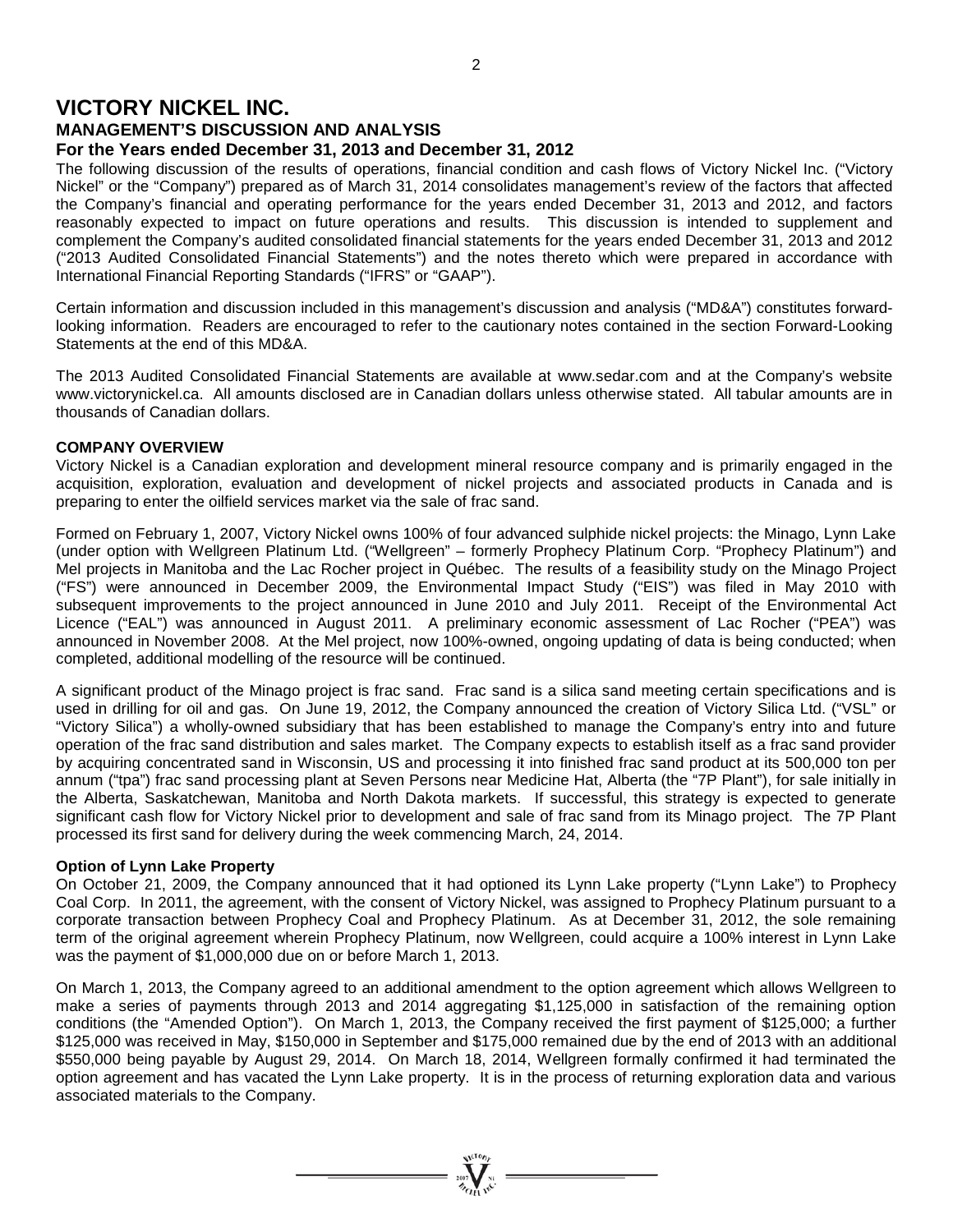Prior to that time, because of the stage of the option agreement, the Company had ceased to consider Lynn Lake to be a material project.

On June 14, 2013, the Company announced the terms of a rights offering to existing shareholders to raise gross proceeds of up to approximately \$2,700,000. The rights offering closed on July 30, 2013 and raised gross proceeds of \$2,400,000 (excluding any potential proceeds from the exercise of the warrants). Accordingly, the Company issued 100,000,000 shares and 100,000,000 share purchase warrants. Each warrant entitles the holder to purchase one common share at a price of \$0.035 during the 12-month period beginning July 31, 2014.

The proceeds of the rights offering included the exercise of the backstop contemplated in the Amended Loan described below. Upon exercise of the backstop and exercise of existing rights, Nuinsco Resources Limited ("Nuinsco" or the "Lender") increased its shareholding in the Company to approximately 12.24%, thereby becoming a related party of the Company.

In September, 2013, the Company closed a private placement which raised gross proceeds of \$300,000 through the issuance of 12,500,000 common shares and 12,500,000 share purchase warrants which entitle the holder to purchase one common share at a price of \$0.035 for a two-year period.

On November 11, 2013, the Company issued an unsecured convertible promissory note for US\$2,000,000 (the "Convertible Note"). The Convertible Note has a term of two years, bears interest at 14.8% calculated on a monthly basis and settled quarterly and may be converted in whole or in part, at any time, at the option of the holder into Victory Nickel shares at a conversion price of \$0.10 per share.

#### **Going Concern**

The Company is subject to the risks and challenges experienced by other companies at a comparable stage. These risks include, but are not limited to, continuing losses, dependence on key individuals and the ability to secure adequate financing or to complete corporate transactions to meet the minimum capital required to successfully complete its projects and fund other operating expenses. Advancing the Company's projects through exploration and development to the production stage will require significant financing. Refer to the Risks and Uncertainties and Liquidity and Capital Resources sections for additional information.

None of the Company's exploration and development projects has commenced commercial production and, accordingly, the Company is presently dependent upon debt and/or equity financings and the optioning and/or sale of resource or resource-related assets for its funding. The recoverability of the carrying value of the Company's mine property and development project and exploration and evaluation projects, and ultimately the Company's ability to continue as a going concern, is dependent upon factors including exploration results which indicate the potential for the discovery of economically recoverable reserves and resources, the Company's ability to finance exploration and development of its projects through debt or equity financings and the optioning and/or sale of resource or resource-related assets such as royalty interests for its funding. As at the date of this report, the Company has begun commissioning the 7P Plant and anticipates generating cash flow from the Frac Sand segment in 2014. The Company is at the cusp of having an operating activity being the Frac Sand segment which is expected to generate significant cash flows for the Company.

The Company's 2013 Audited Consolidated Financial Statements have been prepared using the going concern assumption which contemplates the realization of assets and settlement of liabilities in the normal course of business as they come due. As at December 31, 2013, the Company had working capital of \$465,000, (December 31, 2012 – working capital deficiency of \$583,000; this included approximately \$176,000 of agreed-upon deferrals owing to directors and senior management and accounts payable of \$118,000 subsequently settled in the Company's common shares post yearend). Working capital is defined as current assets less current liabilities. Effective December 31, 2012, GAAP required the Company to treat \$1,000,000 of the long-term loan due January 31, 2015 as current since the Lender had the right to require prepayment from the Lynn Lake option receipts to be received in the future. Given the termination of the option agreement, this reclassification is no longer applicable. The Company considers that working capital, combined with funds remaining from the convertible promissory notes entered into in 2014 to date and other financing initiatives underway should be sufficient to fund the Company's activities. However, should the Company not be able to continue to obtain the necessary financing, achieve future profitable production or sale of properties, the carrying value of the Company's assets could be subject to material adjustment and, in addition, other adjustments may be necessary to these financial statements should such adverse events impair the Company's ability to continue as a going concern as contemplated under GAAP. These conditions indicate the existence of a material uncertainty that may cast significant doubt about the Company's ability to continue as a going concern.

=  $\sum_{n=1}^{\infty} \frac{1}{n!}$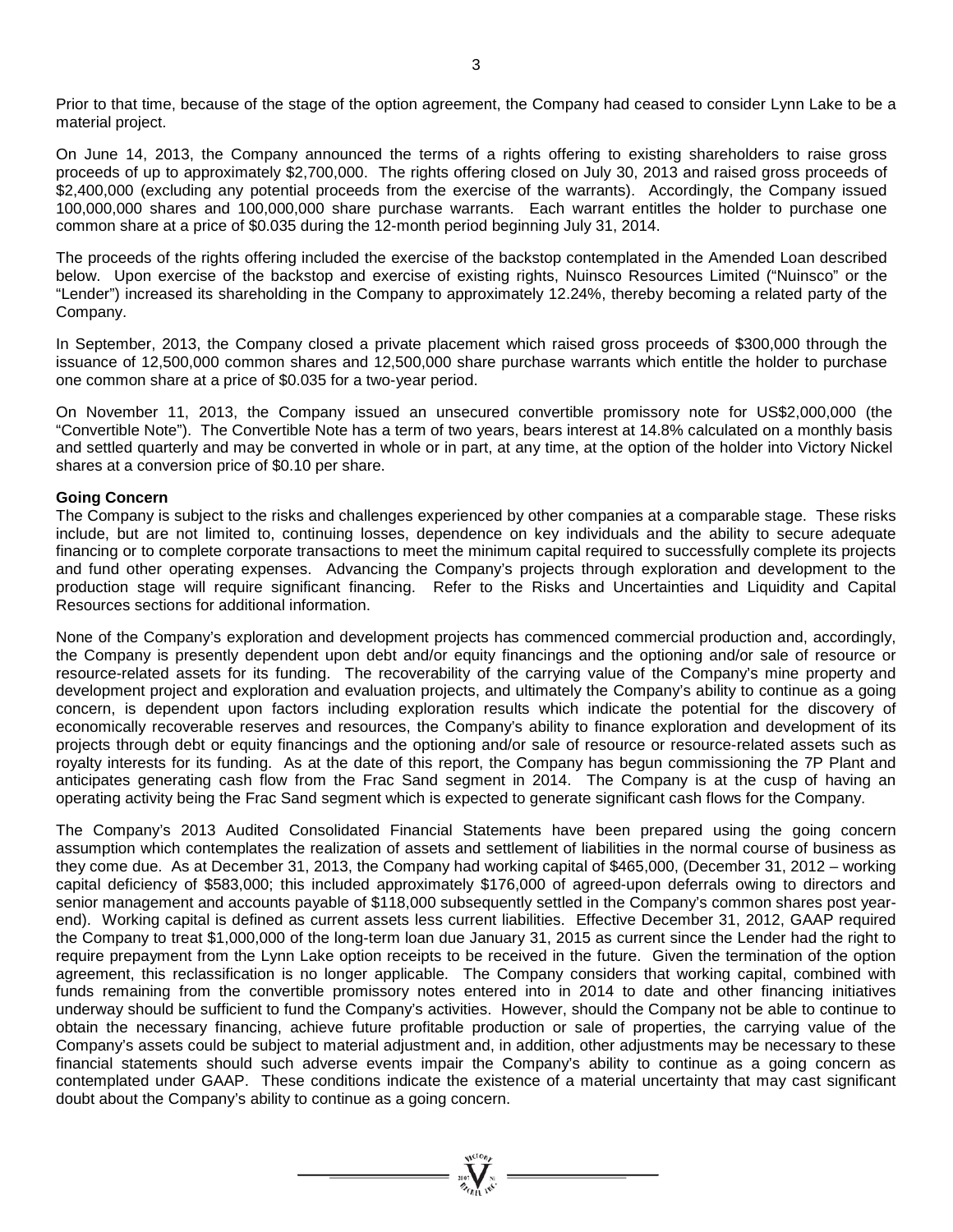# **HIGHLIGHTS**

During and subsequent to the year ended December 31, 2013, the Company:

# **Corporate**

- Completed:
	- o a loan agreement for \$1,000,000 (the "Facility") with Nuinsco which was subsequently increased by up to \$2,000,000 (the "Amended Loan") to be used for capital expenditures related to the 7P Plant.
	- o private placement financings aggregating approximately \$2,509,000.<br>  $\circ$  a rights offering to existing shareholders which closed on July 30.
	- a rights offering to existing shareholders which closed on July 30, 2013 and raised gross proceeds of \$2,400,000.
	- $\circ$  the Convertible Note for US\$\$2,000,000 part of an umbrella \$5 million approval; and.
	- o additional financing under the umbrella of \$2,190,000.
- Announced the retirement of Mr. Howard Stockford from the Board of Directors.

# **Frac Sand and Victory Silica**

- Completed an asset purchase agreement to acquire the 7P Plant, subject to certain conditions and made the initial payment of \$300,000.
- Filed a reclamation plan with the Alberta Energy Regulator (the "AER", the successor to Energy Resources Conservation Board) to convert the 7P Plant site to a frac sand plant from a sand recycling facility; such plan was approved on July 11, 2013.
- Completed the restoration work and filed the final remediation report with the AER on November 2, 2013.
- Filled three senior management positions the General Manager, the VP Marketing and the Plant Manager.
- Commenced conversion of the 7P Plant to a 400,000 tpa frac sand plant.
- Achieved numerous milestones, including:
	- o Completed key agreements for: sand purchase, sand washing, transload in Winona, rail transport, rail siding, railcar leasing, Seven Persons trucking, mobile equipment leasing.
	- o Upgraded the design and build of the 7P Plant to accommodate 500,000 tpa.
	- o Completed plant construction.
	- o Received final clearance from the AER on the recycling plant remediation.
	- o Commenced sand shipments to 7P Plant.
	- o Began 7P Plant commissioning.

# **Minago and Mel**

- Extended the Minago and Mel mining leases for 21 years.
- Received a permit from the Manitoba government to drill 12 water wells to be used for the dewatering of the Minago open pit.
- Advanced the compilation of exploration information that is required to submit an environmental impact statement for the Mel project.
- Completed a study to relocate the tailings impoundment area at Minago.

# **OUTLOOK**

Victory Nickel is a development stage nickel company with four sulphide nickel projects in Canada; three in Manitoba and one in Québec. The Minago Project, the most significant and advanced of the four projects has shown its value on completion of a FS in late 2009 and then was permitted for production in 2011, at a time when the price of nickel was in the US\$11-US\$13 per pound range and projections were for long term pricing of US\$10-US\$12 per pound. With a FS projected IRR exceeding 22%, the Company set off to finance the development of the Minago Project. A significant part of the value of the Minago Project is frac sand. The frac sand overlies the nickel deposit and will be removed as overburden during the first three years of development and production. The FS assumed that the frac sand will only be sold over a ten-year period at a rate of approximately 1 million tonnes per year. The recent growth in the frac sand market suggests that this assumption is very conservative.

Initially frac sand was considered a by-product but it is actually a co-product if we consider the value. The cost to produce a pound of nickel is reduced by US\$2.90 per pound of nickel for the value of frac sand and brings the cost to produce a pound of nickel down to US\$2.20 per pound making Minago one of the lowest cost producers in the world. However, the frac sand industry is fairly young and not yet well understood and it has been difficult to demonstrate its value to the Minago Project. Until early 2012, the industry was entirely privately held and very little public information was available.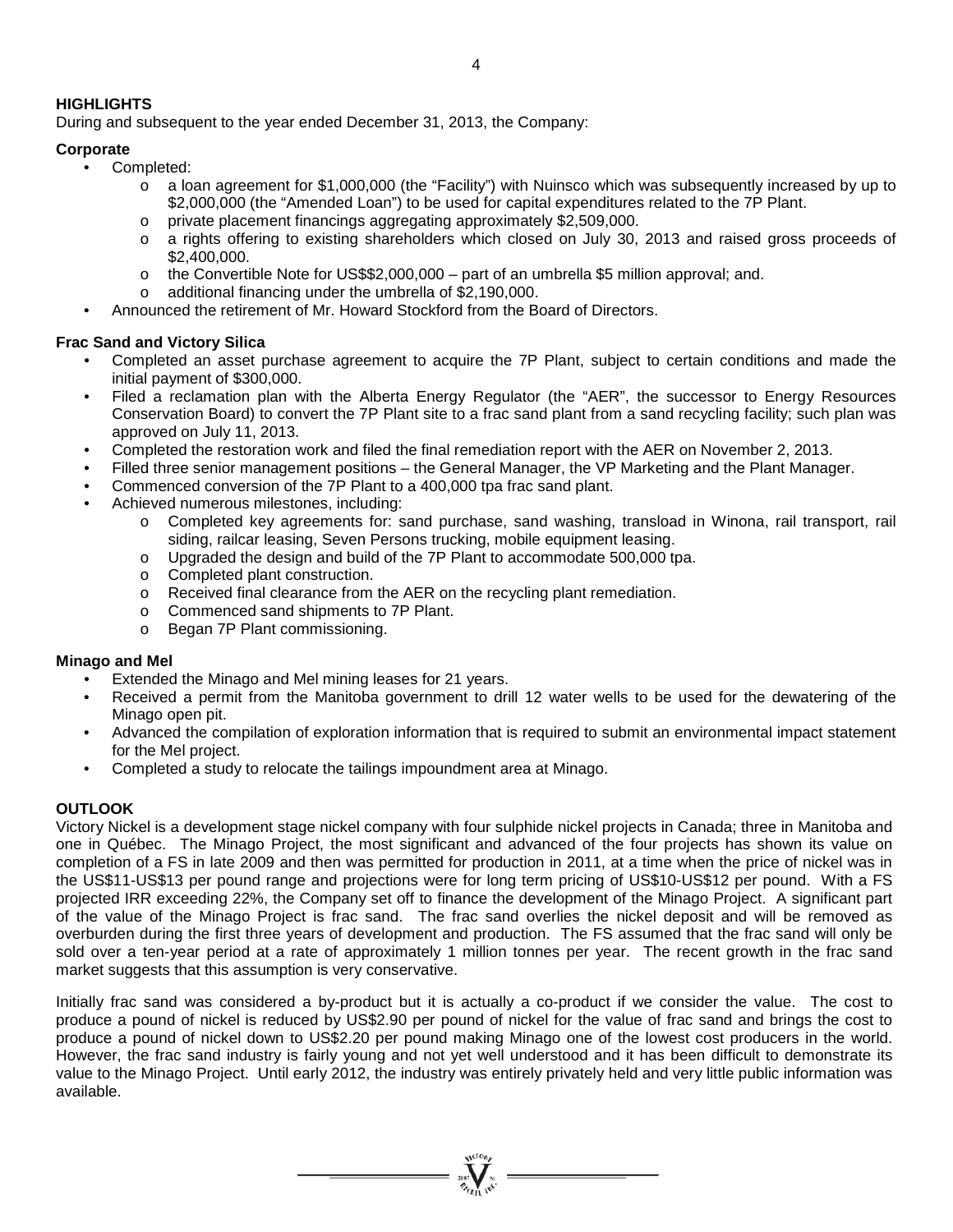This all changed starting in early 2012 when public transactions were announced which gave support to the valuation for frac sand reflected in the Minago FS. Preferred Sands LLC purchased the assets of Winn Bay Sand, including its Hanson Lake frac sand mine in Saskatchewan, for \$200,000,000. Winn Bay is on the same geological structure as Minago, just a bit farther north and west. US Silica Holdings Inc. took its frac sand business public in February 2012 by completing an initial public offering ("IPO") raising US\$200,000,000. Later in the year, Hi-Crush Partners LP completed an IPO and raised US\$225,000,000. More recently, in 2013, Emerge Energy Services LP completed an IPO and raised US\$140,000,000. The total market capitalization of these three companies is in excess of US\$2,000,000,000. To Victory Nickel, these transactions are an indication of the attractiveness and value of its Minago sand deposit and its potential in the frac sand business.

Before going any further in this discussion, we should understand frac sand.

#### *What is Fracking?*

Fracking or hydraulic fracturing is a process whereby a mixture of proppant (such as frac sand), additives and water is injected down oil and gas wells under pressure. This causes the rock layer to crack. The sand particles then enter the fissures to hold them open so that oil and natural gas can more freely flow up the well opening created by drilling.

The development of horizontal drilling has resulted in the tremendous growth of the fracking process over the last few years. According to market researcher the Freedonia Group, the quantity of sand used in North America for fracking has increased from 12.3 billion pounds in 1997 to 53.6 billion pounds in 2012. The forecast is for consumption to grow to 93.9 billion pounds by 2017. The highest annual growth rate will be in Canada at 16.3% per year.

#### *How significant is Fracking?*

According to recent news articles, fracking of shale oil and natural gas have allowed the US to rise to become the number one energy producer with the ability to be self-sufficient for the first time in history and is on the verge of energy independence. Other articles claim that last year, hydraulic fracking has been the biggest driver of employment in the US and it has lowered utility bills. Others suggest that, by lowering the cost of energy, fracking is creating a manufacturing renaissance in the US and attracting manufacturing back to that country.

#### *Why is Victory Nickel so interested in frac sand?*

In Canada, there are basically three qualities of sand available which meet the specifications for frac sand. Specs include: roundness and sphericity, crush resistance and sands must be free of debris or clean. The highest quality sands are imported into Canada from the old, in geological age, deposits around the US great lakes, and more specifically from sands in Wisconsin. At times, this sand is only available to service companies in the US. The second highest quality is domestic sand derived from sandstone deposits which is our Minago sand. The lowest quality sands are younger and more angular dune sands.

Victory Nickel's Minago Project in central Manitoba has sufficient sand from the footprint of the open pit alone to produce 11 million tonnes of frac sand and, at the same time, produce nickel for nine years or more as described in the FS. On the surrounding property, there is potentially enough of a deposit to supply frac sand for many years to come.

In June 2012, while waiting for the general market malaise to improve, including the price of nickel, the Company made the decision to be pro-active and established a three-phase plan to enter into the frac sand business prior to development of the Minago Project. The objectives were not only to generate cash flow but at the same time enhance the profile of Minago within the frac sand industry.

To this end, Ken Murdock joined the Company as Chief Executive Officer of Victory Silica, a wholly-owned subsidiary created for this purpose. We first met Ken when he was hired by Wardrop Engineering to complete the frac sand portion of the Minago FS. The business plan is a three-phase approach with the first phase being the acquisition or construction of a plant in Canada to process wet sand concentrate purchased from Wisconsin. This sand will be initially sold into the Alberta, Saskatchewan, Manitoba and North Dakota markets.

Phase 1 of the three-phase plan has been implemented. Phase 1 was achieved by acquiring the sand recycling facility in Seven Persons, 18km south of Medicine Hat, Alberta. The plant required reclamation, upgrading and conversion from a sand recycling facility to a sand processing facility capable of producing various grades of frac sand at the rate of 500,000 tons per annum. The 7P Plant is completed and being commissioned; concentrated washed sand has been received from Wisconsin for final processing; high quality frac sand is being produced and sales of finished sand have been made.

To start production at the new 7P Plant, the Company is purchasing high quality washed concentrated sand from a producer in Wisconsin. As part of the sand purchase agreement, the Company has the ability to enter into a joint venture

=  $\sum_{v \in V} \sum_{v \in V} \sum_{v \in V}$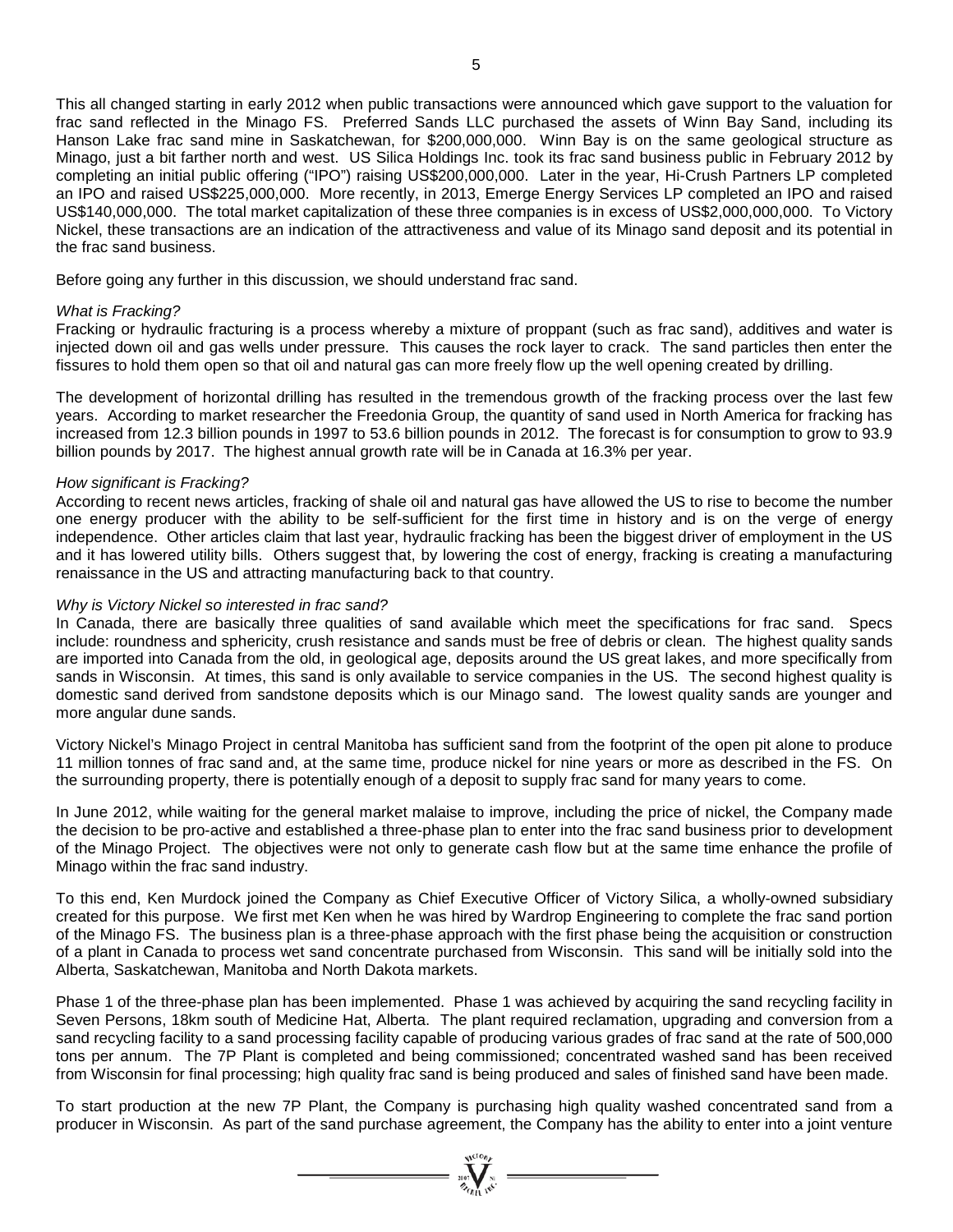with the supplier. The joint venture would be created by Victory Silica constructing a sand wash plant at the mine site as its contribution to the joint venture. The partner would contribute its sand properties. This would not only generate additional cash flow but it would give Victory Silica a guaranteed supply of high quality sand. Due diligence has started on the sand deposits. Building the wash plant in Wisconsin is Phase 2 of the three-phase business plan.

Phase 3 is to build a second facility in Winnipeg, Manitoba to produce an additional 1 million tons of frac sand per annum. This facility will be used to accommodate sand delivered from Minago once the mine is developed. In the interim, concentrated sand will be purchased in Wisconsin for final processing in Winnipeg. Construction of the Winnipeg plant will take approximately 18 months from commencement.

It has been almost two years since we announced that we planned to enter the frac sand business. Since then a lot has happened:

- Initial financing had to be obtained;
- Senior management positions had to be filled with individuals knowledgeable about the production and sale of frac sand;
- Supply contracts had to be negotiated including:
	- o Sand Purchase Agreement,
	- o Sand Washing Agreement,
	- o Transload Agreement,
	- o Rail Shipping Agreement,
	- o Rail Siding Agreement,
	- o Rail Car Lease Agreement and
	- o Equipment Leasing Agreements.

With these agreements in place, approximately 90% of the costs are fixed.

- The restoration of the original Seven Persons recycling plant site had to be completed with final closure approval necessary to begin production;
- Plant commissioning had to be completed; and
- A work force had to be hired.

This is now behind us as we enter the final stage to become a producer of 500,000 tons of frac sand annually.

The next step is to grow and maximize our presence in the frac sand industry.

Since we began our phased entry into the frac sand business, there have been numerous reorganizations and acquisitions of frac sand deposits in Canada and the US. This is another indication that the frac sand business is booming. Everybody wants in. We are already in.

The Company's plan for a three-phase entry into the frac sand business is a pivotal event and deserves a summary once again. Initially, wet sand concentrate will be purchased to feed the 7P Plant which will produce high-grade finished product of various grades. As Victory Silica's presence becomes established, phase 2 will be to partially replace purchased sand with sand from a mine in Wisconsin operated by Victory Silica. Phase 3 provides for building a second dry plant in Winnipeg to process both sand from Wisconsin and Minago. The plan is to eventually produce approximately 1.5 million tons of imported (from Wisconsin) and domestic (from Minago) frac sand annually.

The 500,000 tpa 7P Plant is expected to generate profit margins of \$25 per ton or in excess of \$12,000,000 per year. Phases 2 and 3, will bring the eventual production target to 1.5 million tons of frac sand per annum and are expected to improve these margins. At full production, expected cash flow is expected to exceed \$40,000,000 per annum.

#### **General:**

On August 23, 2011, the Manitoba Government issued Victory Nickel's final EAL for the Minago project. The licence expires on August 22, 2014 unless the Company completes a certain amount of work to move the project forward. During 2013, the Company has complied with the conditions of the EAL and, in December, filed an Environmental Act Proposal ("EAP") to amend the EAL to relocate the proposed tailings and waste rock management facility. The construction of drainage ditches installed to lower down the water table within the pit shell limits, the installation of Flow Gauging and Telemetry systems and the implementation of a comprehensive environmental monitoring program are considered part of the site development necessary to maintain the EAL which would otherwise expire in August, 2014.

Signs of improvement in the nickel market are appearing as the price of nickel recently moved up to US\$7.30 per pound from the low US\$6.00 range. In addition, the Canada/US exchange rate makes the price in Canadian dollars even more

=  $\sum_{i=1}^{\infty} \sum_{j=1}^{\infty} \sum_{j=1}^{n}$  =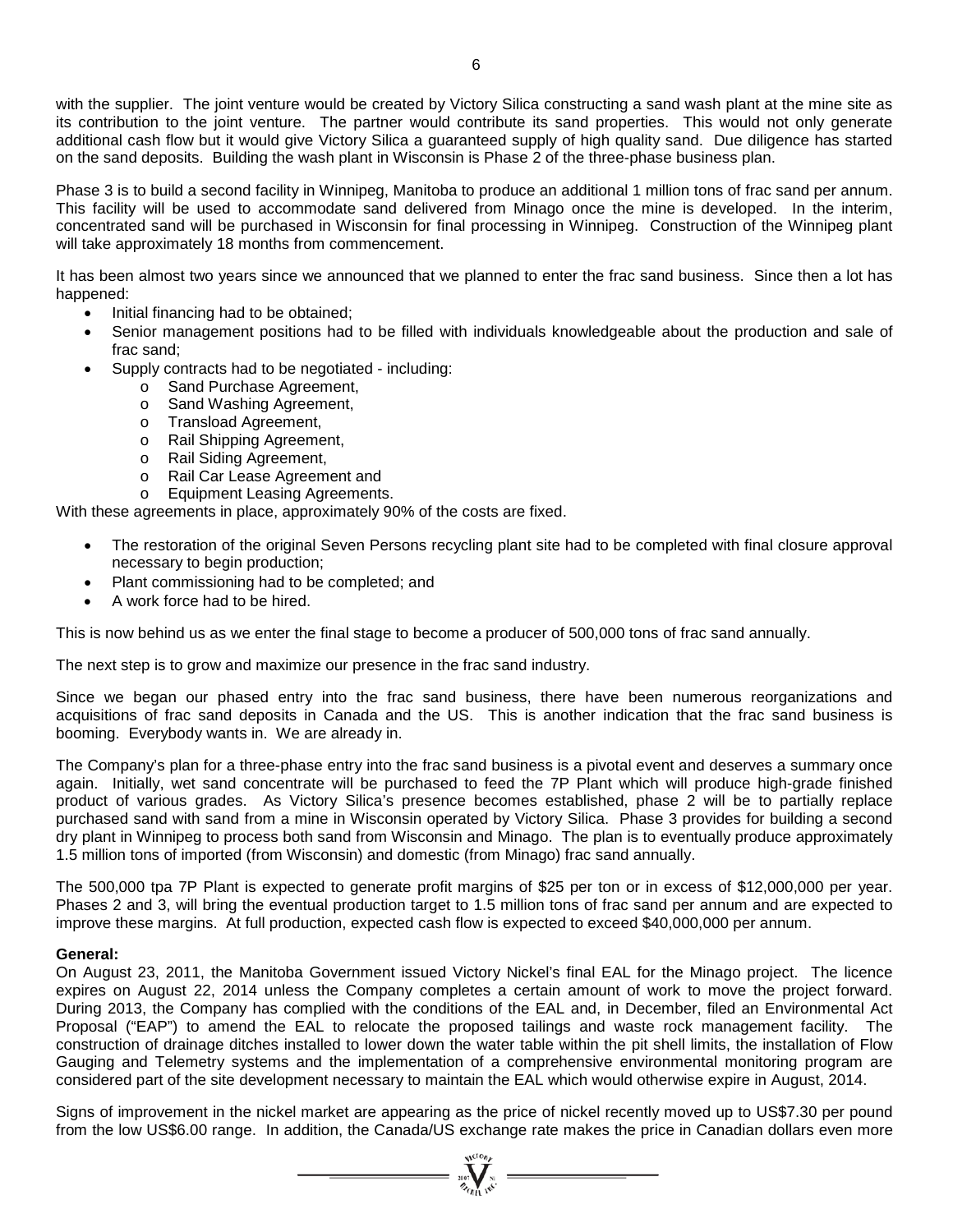attractive. Tsingshan Holding Group is currently constructing the world's first integrated nickel pig iron plant to use nickel sulphide concentrate as part of the stainless steel production process. Minago's nickel concentrate is one of the highest grade nickel concentrates in the world and could be suitable for this process.

Management recognizes that liquidity is a luxury due to the lack of other cash available from the equity markets. This situation is not unique to Victory Nickel, as valuations and trading volumes of junior exploration and development companies are generally low at the present time.

The expected cash flow from the entry into the frac sand business is a game changer. Victory Nickel will now be positioned to advance and grow its businesses and generate significant valuations for its shareholders. Victory Nickel will soon be a cash flowing company with a very significant warrant on nickel.

# **SELECTED CONSOLIDATED FINANCIAL INFORMATION**

| As at and for the years ended December 31,<br>(in thousands of Canadian dollars, except per share amounts) | 2013        | 2012        | 2011        |
|------------------------------------------------------------------------------------------------------------|-------------|-------------|-------------|
| <b>Summary Operating Results Data</b>                                                                      |             |             |             |
| General and administrative expenses                                                                        | \$<br>1,631 | \$<br>1,321 | \$<br>1,575 |
| Share-based payments                                                                                       | 248         | 263         | 366         |
| Recovery of exploration and evaluation projects                                                            | 392         | 1,450       | 597         |
| Frac sand pre-operating costs                                                                              | 605         | 159         |             |
| Net finance costs                                                                                          | 3,795       | 13          | 121         |
| Income tax recovery                                                                                        | 810         | 141         | 340         |
| Net loss                                                                                                   | 5,104       | 183         | 1,137       |
| Total comprehensive loss                                                                                   | 5,294       | 750         | 2,834       |
| Loss per share                                                                                             | (0.01)      | (0.00)      | (0.00)      |
| <b>Summary Balance Sheet Data</b>                                                                          |             |             |             |
| Cash and cash equivalents                                                                                  | \$<br>1,423 | \$<br>256   | \$<br>517   |
| Marketable securities                                                                                      | 278         | 557         | 2,383       |
| Other current assets                                                                                       | 381         | 155         | 129         |
| Property, plant and equipment                                                                              | 5,279       | 1,424       | 1,277       |
| Exploration and evaluation projects                                                                        | 14,865      | 14,738      | 14,577      |
| Mine property and development project                                                                      | 38,668      | 37,897      | 35,571      |
| Total assets                                                                                               | 60,894      | 55,027      | 54,454      |
| Trade and other payables                                                                                   | 1,617       | 551         | 322         |
| Loans and borrowings                                                                                       | 6,787       | 1,008       |             |
| Deferred tax liability                                                                                     | 1,521       | 2,473       | 2,702       |
| Total shareholders' equity                                                                                 | 50,969      | 50,995      | 51,430      |

# **RESULTS OF OPERATIONS**

#### *Year Ended December 31, 2013 Compared with Year Ended December 31, 2012*

For the year ended December 31, 2013, the Company had a net loss of \$5,104,000, or \$0.01 per share, (December 31, 2012 – net loss of \$183,000, or \$0.00 per share).

The results are mainly a function of general and administrative expenses of \$1,631,000 (2012 - \$1,321,000), aggregate share-based payment expenses of \$248,000 (2012 - \$263,000), net finance costs of \$3,795,000 (2012 – \$13,000) and pre-operating costs related to Victory Silica of \$605,000 (2012 - \$159,000); these costs were offset by a \$392,000 recovery (2012 - \$1,450,000) with respect to the Lynn Lake property as a result of option amounts received in excess of the recorded value of the property. Results in the year also include an income tax recovery of \$810,000 (2012 – income tax recovery of \$141,000).

General and administrative expenses increased by \$310,000, to \$1,631,000 from \$1,321,000, for the years ended December 31, 2013 and 2012, respectively. The main reason for the increase is because of activity creating the frac sand business. Costs under the management agreement with Nuinsco alone have increased by approximately \$100,000 due to that activity. There were finance consulting and due diligence fees of approximately \$60,000 and increases in directors fees and meeting expenses because of a higher number of meetings, increases in investor relations expenses because of

 $\sum_{n=1}^{\text{NLOB}} \sum_{n=1}^{\text{NLOB}}$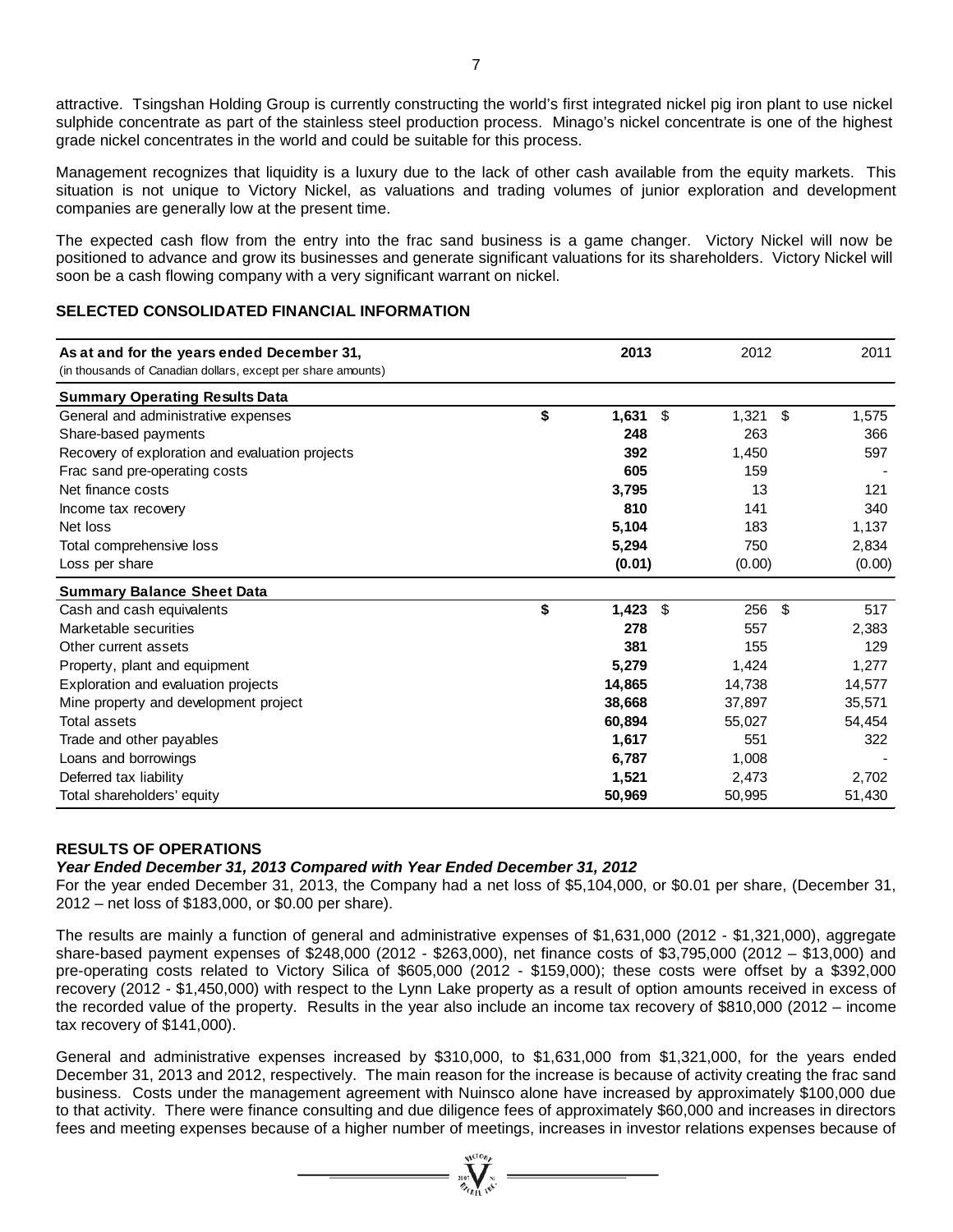the new business as well as increased legal and insurance costs also for the new business. Costs include a bonus to senior officers which was partly paid in cash and partly in shares in July, 2013. In 2012, the Company incurred travel and legal costs associated with securing financing.

As mentioned above, general and administrative expenses include costs charged by Nuinsco for administrative services, partly offset by costs charged to Nuinsco by Victory Nickel as described under Transactions with Related Parties and Management Agreement with Nuinsco Resources Limited below; these amounted to \$755,000 and \$18,000 (2012 - \$654,000 and \$27,000 respectively). Costs allocated from Nuinsco pursuant to the management agreement are activity related; the increase in costs is primarily a result of increased people costs allocated under the agreement due to activity at Victory Silica and on the frac sand business. This arrangement with Nuinsco allows the Company to have access to disciplines which would otherwise be cost-prohibitive to a junior company.

The costs of public company compliance for Victory Nickel for the year ended December 31, 2013 are estimated to be approximately \$848,000, compared with \$730,000 in the year ended December 31, 2012, calculated on a comparable basis. As described above, investor relations costs have increased because of the frac sand business.

The share-based payment expense for options in the year ended December 31, 2013 reflects the grant and partial vesting of 9,370,000 options with a weighted average fair value at grant date of \$0.018. In addition, 1,814,166 shares were issued under the Share Bonus Plan with a closing price on grant date of between \$0.03 to \$0.045 in consideration for bonuses which were declared in 2013. The expense in 2012 reflects the grant and partial vesting of 8,050,000 options with a weighted average fair value at grant date of \$0.035. The value assigned to the stock options was calculated using the Black-Scholes option-pricing model as explained in Note 19 to the Company's 2013 Audited Consolidated Financial Statements.

There were no write-downs necessary for impairment of projects in 2013 or 2012. Furthermore, there were no preexploration expenditures incurred in either period. In the year ended December 31, 2013, the Company received an aggregate of \$400,000 in receipts under the Lynn Lake option; net of expenditures, \$392,000 was recorded as recovery of exploration and evaluation project. As described earlier, the Company agreed to schedule out the previously-agreed option payment, along with an additional amount of \$125,000. In 2012, the full option receipt of \$1,000,000 was received in the first quarter of that year and another \$450,000 was received in the third quarter. Also as described above, Wellgreen has relinquished the Lynn Lake option and no further option payments will be received.

In 2012, the Company announced the creation of Victory Silica as described earlier; VSL's executive and staff are responsible for managing the frac sand business. Pre-operating costs of \$605,000 expensed in 2013 comprise start-up consulting fees and related expenses, overhead allocations, additional staff costs, and repairs and maintenance of the 7P Plant during the period. In 2012, pre-operating costs of \$159,000 consists mainly of start-up consulting fees and related expenses only. The 7P Plant commenced operations in March, 2014 at which point expenses will be classified in accordance with their nature and amortization of plant assets will commence.

For the year ended December 31, 2013, net finance costs were \$3,795,000 (for the year ended December 31, 2012 – \$13,000). Finance costs increased to \$3,808,000 from \$16,000 in the years ended December 31, 2013 and 2012, respectively, mainly due to the interest expense on the loans and related items; in particular, given the potential conversion to a participating interest by Nuinsco, the Company recorded an increase in the fair value of the loan of \$3,289,000 effective December 31, 2013.

The Conversion feature requires the classification of the loan as a financial liability at fair value through operations. From recognition until the fourth quarter of 2013, the Company considered that there were no changes in estimated cash flows since Nuinsco has not converted its loan and the 7P Plant was not built and there were other significant uncertainties. During the fourth quarter, the plant construction was well underway and the probability of Conversion has increased substantially. Accordingly, the Company has revised the estimated future cash flows and discounted these cash flows at the loan's original effective interest rate of 22%. The estimated future cash flows were determined using a probabilityweighted estimation of future expected cash flow scenarios from the frac sand business based on current expectations of business results, capital costs and pre-operating expenditures. These cash flows were on the basis of Phase 1 completion only. The Company also included probability weightings of 34%, 16% and 50% as risk factors applied to varying levels of expected cash flows – being zero, 50% and 100% of the ceiling maximum of \$10,222,831.

As described earlier, the percentage participation in net cash flows is 52.16% and the applicable ceiling for Phase 1 is \$10,222,831. Based on the estimated cash flows described above, payments could commence as early as mid-2015. These assumptions resulted in revised amortized cost carrying amount of the loan of \$4,100,000 and, accordingly \$3,289,000 was recorded as a *loss on adjustment of estimated cash flows* through the statement of operations. This is a

 $\sum_{i=1}^{n} \sum_{i=1}^{n} \sum_{j=1}^{n}$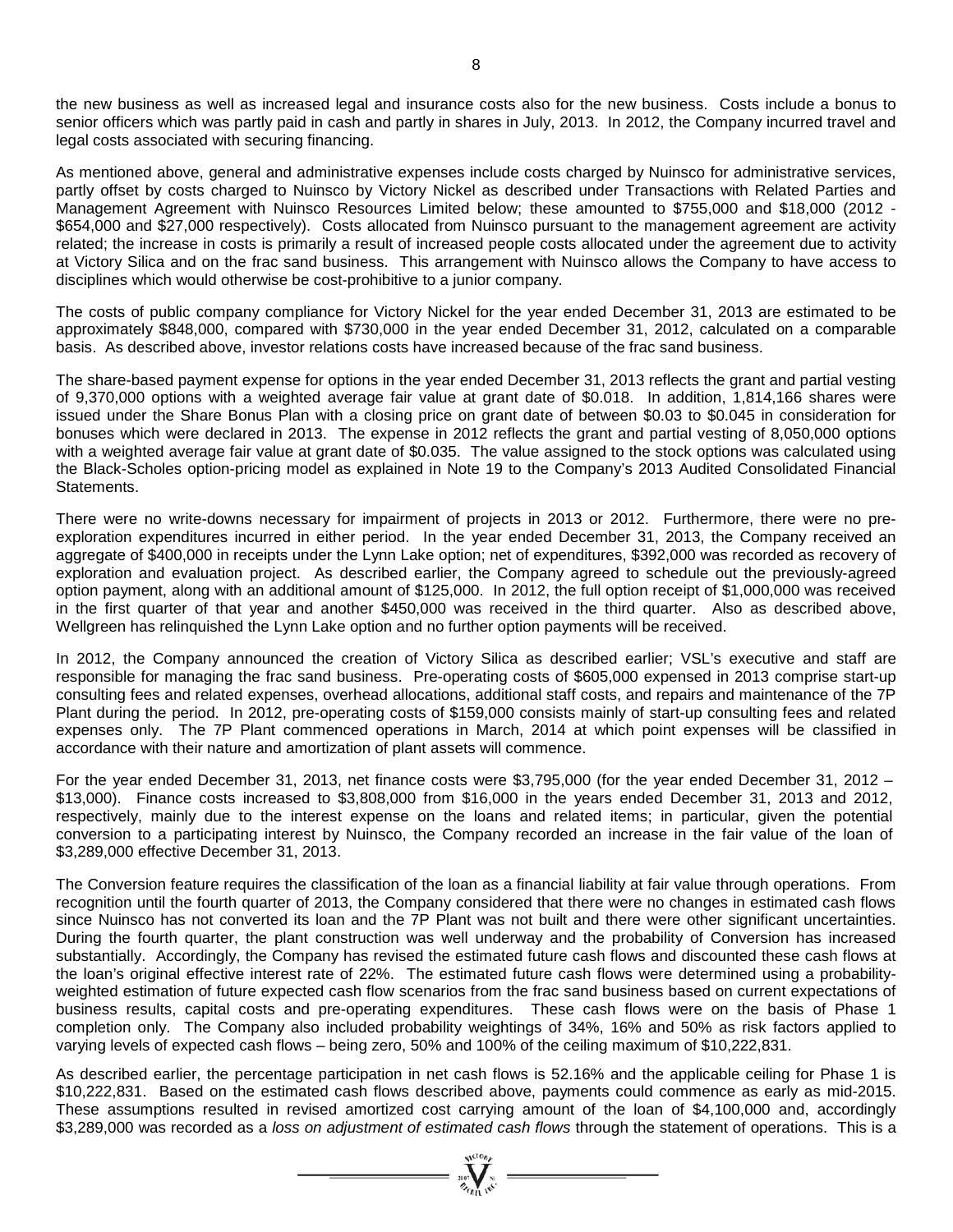Level 3 methodology and is subject to the highest level of uncertainty. The Company will review and revise its estimates of expected future cash flows as the expectations of payments of the participating interest change. Changes in that estimate will be recorded through operations with appropriate adjustment for actual cash flows paid.

In the fourth quarter of 2013, the Company entered into the Convertible Note. There are several elements of finance expense associated with this: cash-settled interest expense paid on a calendar quarter basis, non-cash amortization of loan fees, non-cash amortization of the embedded derivative related to the value of the convertibility feature at inception and the change in the value of that embedded derivative at the end of a reporting period. All amortizable elements are calculated using the effective interest rate method.

Aggregate interest settled in cash for the year ended December 31, 2013 amounted to \$173,000, approximately \$120,000 was on account of the Amended Loan (\$9,000 was paid in 2013 relating to 2012) and \$44,000 was on account of the Convertible Note. Amortization of loan fees in the period amounted to \$134,000 and \$12,000 represented amortization of a portion of the embedded derivative in the Convertible Note of \$168,000 calculated at inception. The value of the embedded derivative increased to \$341,000 as at December 31, 2013 and, accordingly, \$173,000 was charged through operations.

The embedded derivative is calculated using the Black-Scholes option-pricing methodology and is a function of share price, the \$0.10 conversion price, risk-free interest rate, length of time to expiry and share price volatility as well as the US dollar exchange rate since the loan is denominated in US dollars but convertible using a Canadian price. Ceteris paribus, one would expect the value of the option to decline as time approaches the expiry date. However, because of the volatility of exchange rates and the Company's share price, the value increased from inception mid-November to December 31, 2013. Whether this will continue is speculative, but what is certain is that it can cause a significant amount of variability in the finance income and finance costs in the statement of operations.

In the year ended December 31, 2013, the Company recorded an income tax recovery of \$810,000 (2012 – income tax recovery of \$141,000). This is primarily a function of higher taxable losses partly offset by the tax effect of non-capital losses of \$195,000 which expired in 2013. Furthermore, because of the frac sand business activity expected to be in place when the losses are utilized, the income tax rate in place is expected to be 25%; this reduced the required future income tax liability by \$302,000 which is recorded in the income tax recovery. The Company has estimated it has \$183,000 in unrecognized deferred tax assets in relation to Victory Silica; given this is a new venture which has not yet started operation, it is not currently assessed as more-likely-than-not that losses and costs incurred in Victory Silica will be realized prior to their expiry.

Other comprehensive income ("OCI") in the year ended December 31, 2013 relates to a decrease of \$220,000 (December 31, 2012 – \$655,000) in the market value of the Company's financial assets at fair value through OCI along with income tax recoveries recorded through OCI of \$30,000 (December 31, 2012 – income tax recoveries of \$88,000). These changes are a result of net market value changes in the Company's marketable securities.

The changes in other balances not specifically addressed in other sections of this MD&A are as follows:

Receivables and prepaids as at December 31, 2013 include US\$110,000 in sand purchases prepaid in accordance with the purchase contract signed late December. Sand commenced being delivered to the 7P Plant in February, 2014.

Marketable securities as at December 31, 2013 consist of the Company's financial assets at fair value through OCI; the Company's investment in shares is at fair value through OCI; the Company no longer has any investment in warrants at fair value through operations. The Company's interest in warrants had a value of \$nil at the end of December 31, 2012 and the warrants expired unexercised in April 2013. Any volatility in the market value of shares will be recorded through OCI whether generated from sales or unrealized market changes. Marketable securities decreased by \$279,000 from December 31, 2012 as a result of sales and declines in market prices of shares. The Company generated \$59,000 in sales proceeds in the first quarter of 2013; there were no sales in the balance of 2013 (year ended December 31, 2012 - \$1,168,000).

Property and equipment increased to \$5,279,000 from \$1,424,000 as at December 31, 2012. The primary reason for the increase relates to expenditures on the 7P Plant and leased mobile equipment related thereto. The costs include acquisition costs as well as plant improvements. The mobile equipment is in use and is being depreciated; since the plant had not yet been commissioned as at December 31, 2013, it has not been depreciated. The first sand was processed through the 7P Plant in March, 2014.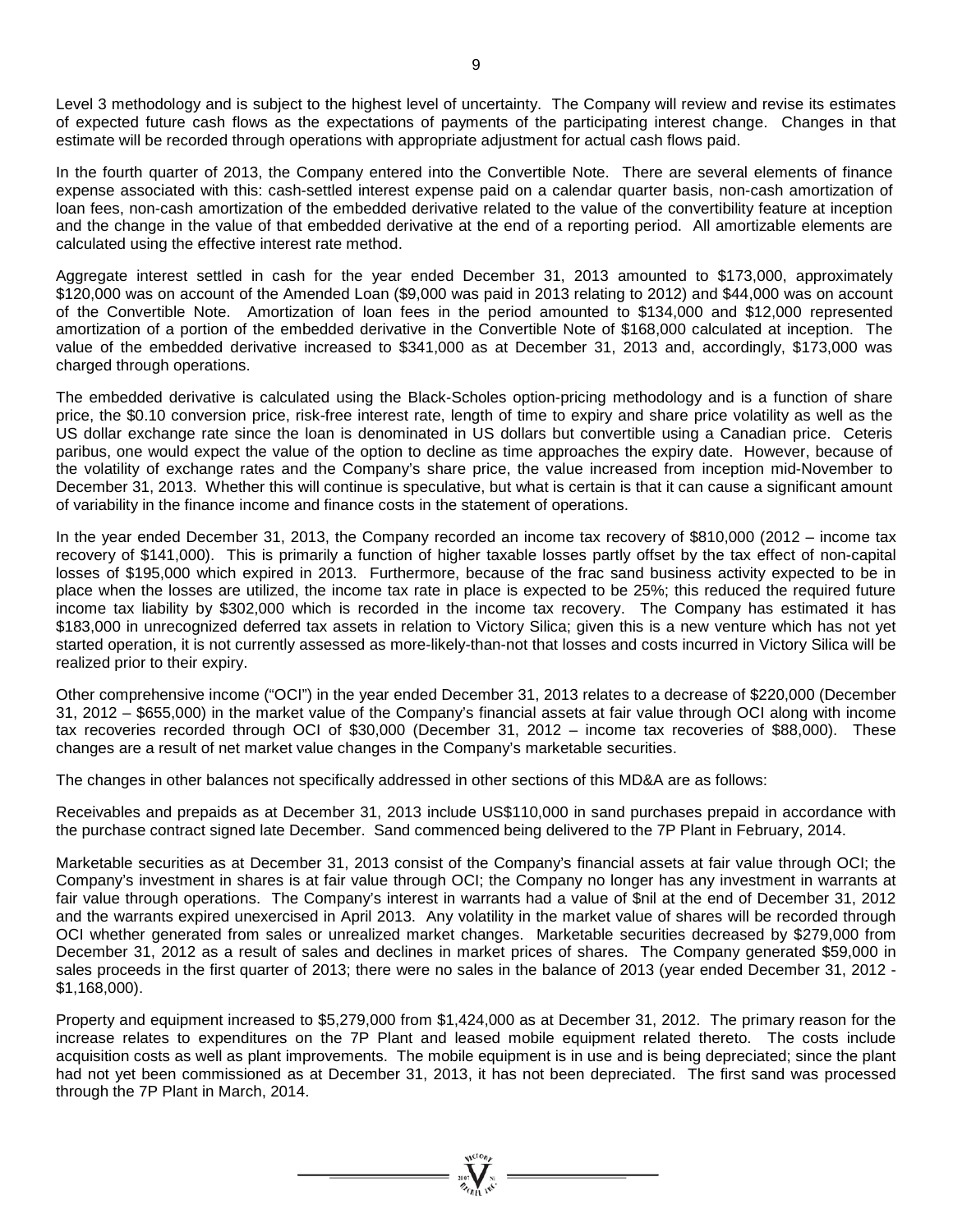Project expenditures are described below in Mine Property and Development Activities ("MP&D") and Exploration and Evaluation Activities ("E&E").

The increase in trade and other payables of \$1,066,000 relates primarily to an increase in trade payables of \$742,000 and accrued liabilities of \$325,000 pertaining to property and equipment at the frac sand business as well as \$160,000 increase in the current portion of lease obligations for mobile equipment because of the ramp up of activity at the 7P Plant. Such increases are partly offset by the settlement of 2012 balances being: deferred directors' fees of \$121,000 and settlement of \$118,000 of accounts payable in shares in the first quarter of 2013.

Victory Nickel entered into a loan agreement and \$1,000,000 was advanced prior to December 31, 2012. At the option of the Lender (Nuinsco), and under certain circumstances, the Lender can elect to receive prepayment of the loan from up to \$1,000,000 of the proceeds of the Lynn Lake option payments. Accordingly, under the option agreement in effect at December 31, 2012, \$1,000,000 of the loan was classified as a current liability since this matched the Lynn Lake option payments which were available to be diverted to the Lender at their option under agreements in place as at December 31, 2012. As described in Note 14 to the 2013 Audited Consolidated Financial Statements, the option has been relinquished by Wellgreen and no further option payments are due.

Therefore the loan is disclosed as a long-term liability and is shown net of unamortized loan costs which are accounted for under the effective interest rate method and also includes a loss on adjustment of estimated cash flows of \$3,289,000 calculated as described above. Note 14 to the 2013 Audited Consolidated Financial Statements includes an analysis of the loan balance.

The loan was amended and extended in the first quarter of 2013 to up to \$3,000,000 pursuant to certain conditions and is subject to conversion to a net profits interest in the frac sand business or repayment by January 31, 2015. With the closing of the rights offering on July 30, 2013, the Amended Loan was capped at \$2,707,584 with a remaining amount available to be advanced at that time of \$500,000. Refer to the Liquidity and Capital Resources section for additional discussion of the Amended Loan and the impact of the rights offering on its terms and its conversion.

On November 11, 2013, the Company entered into the Convertible Note for US\$2,000,000. This has a two-year term and is convertible into the Company's shares at a conversion price of \$0.10 at the holder's option in part or in whole at any time prior to due date. When converted to Canadian dollars, shown net of unamortized fees and including the value of the embedded option derivative as described above, the value of this financial liability is \$2,279,000 and comprises the lion's share of the long-term liability.

In the latter half of 2013, the Company entered into several finance leases to purchase mobile equipment with a total fair value of \$636,000 at acquisition date; the long-term portion is \$408,000 and the short-term lease obligation of \$160,000 is included in *Trade and other payables* as described above. Note 15 to the 2013 Audited Consolidated Financial Statements includes an analysis of the lease obligation.

The deferred tax liability balance amounts to \$1,521,000 as at December 31, 2013, compared with \$2,473,000 as at December 31, 2012. The main components of the balance relate to the tax effects of E&E projects and the MP&D project, partly offset by the tax value of net operating tax losses carried forward. In 2013, \$195,000 of available operating losses expired and \$53,000, the tax effect of that amount, reduced the income tax recovery in the year. Due to changes in the expected future income tax rate, the deferred tax liability amount was reduced by \$302,000 in the year ended December 31, 2013. The Company estimates that it has approximately \$183,000 (2012 - \$42,000) in unrecognized deferred tax assets in relation to Victory Silica.

The share capital balance has increased significantly year over year by \$4,224,000. Note 17 to the 2013 Audited Consolidated Financial Statements includes a detailed analysis of the account and the Liquidity and Capital Resources section describes the transactions more fully. The most significant transactions were as follows: \$2,509,000 in gross proceeds were generated from private placements and \$2,400,000 in gross proceeds were raised in the rights offering; share issue costs are applied against these balances and an apportionment of proceeds was also attributed to the warrants and recorded in *Contributed surplus* at an aggregate of \$839,000 which, combined with the issuance of options, accounts for the increase in that account of \$1,044,000.

# *Year Ended December 31, 2012 Compared with Year Ended December 31, 2011*

For the year ended December 31, 2012, the Company had a net loss of \$183,000, or \$0.00 per share, (December 31, 2011 – net loss of \$1,137,000, or \$0.00 per share).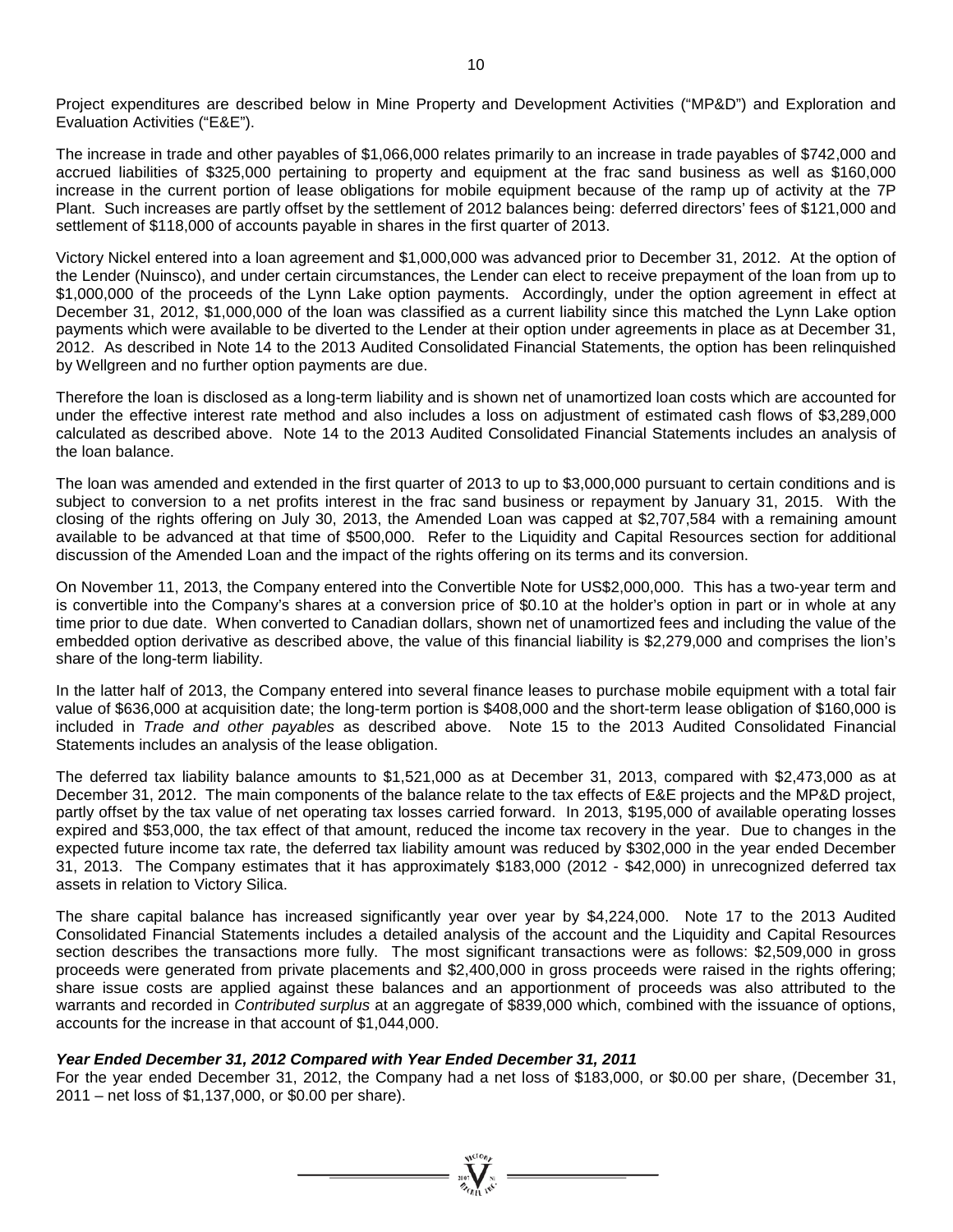The results are mainly a function of general and administrative expenses of \$1,321,000 (December 31, 2011 - \$1,575,000), share-based payment expenses of \$263,000 (December 31, 2011 - \$366,000), net finance costs of \$13,000 (December 31, 2011 – net finance costs of \$121,000) and pre-operating costs related to Victory Silica of \$159,000 (December 31, 2011 - \$nil); these costs were offset by a \$1,450,000 recovery (December 31, 2011 - \$597,000) with respect to the Lynn Lake property as a result of option amounts received in excess of the recorded value of the property. Results in the year ended December 31, 2012 also include an income tax recovery of \$141,000 (December 31, 2011 – a recovery of \$340,000).

General and administrative expenses decreased by \$254,000, to \$1,321,000 from \$1,575,000, for the years ended December 31, 2012 and 2011, respectively. Expenses that decreased in 2012 from 2011 include discretionary investor and public relations costs and allocated charges by Nuinsco as described below; these expense decreases were partially offset by increased staff costs, and legal fees and management travel expenses related to investigating financing opportunities. Furthermore, in 2011, bonuses were given to senior management to recognize the significant effort and accomplishment of successfully obtaining the Minago EAL and a refund for Part XII.6 tax was received in relation to flowthrough financing completed during 2008; no such bonuses or refund occurred in 2012. Effective August 1, 2012, senior management of Victory Nickel had accepted salary deferrals until better economic times prevail; Nuinsco has accepted deferral of payment by Victory Nickel for a portion of allocations of executive salaries charged under the management agreement, consistent with deferrals accepted by the Company's executive employees. These deferrals were settled in 2013.

General and administrative expenses include \$654,000 in costs charged by Nuinsco for administrative services, partly offset by \$27,000 charged to Nuinsco by Victory as described under Transactions with Related Parties and Management Agreement below (December 31, 2011 - \$829,000 and \$nil, respectively). Costs allocated from Nuinsco pursuant to the management agreement are activity related; the decrease in costs is primarily a result of decreased people costs allocated under the agreement along with the effects of a reduced proportion of fixed costs since Nuinsco entered into a further management agreement with a third party. This arrangement allows the Company to have access to disciplines which would otherwise be cost-prohibitive to a junior company.

The costs of public company compliance for Victory Nickel for the year ended December 31, 2012 are estimated to be approximately \$636,000, compared with \$815,000 in the year ended December 31, 2011 calculated on a comparable basis. The decrease is mainly due to lower costs allocated from Nuinsco and lower investor and public relations costs, partly offset by increases in legal fees. These costs are estimated; in 2013, a slightly different methodology was adopted which calculated the costs to be \$730,000 for 2012. The main difference in methodology related to the treatment of directors' fees.

The share-based payment expense of \$263,000 in the year ended December 31, 2012 mainly reflects the grant and partial vesting of 2,225,000 options and the grant and immediate vesting of 5,825,000 options with a fair value of \$0.035. The expense in 2011 reflected the grant and partial vesting of 742,500 options and the grant and immediate vesting of 1,692,500 options with a fair value of \$0.077, the grant and immediate vesting of 1,900,000 options with a fair value of \$0.07 and a modification expense relating to certain options issued to a retiring director that were approved by the Board to retain their original terms or would otherwise have expired. The value assigned to the stock options was calculated using the Black-Scholes option-pricing model as explained in Note 18 to the Company's 2012 Audited Consolidated Financial Statements.

In the year ended December 31, 2012, the Company received additional consideration from the Lynn Lake option with Wellgreen (formerly Prophecy Platinum) for an aggregate total of \$1,450,000 in cash (December 31, 2011 - \$600,000 in cash). Accordingly, the Company recorded a net recovery of \$1,450,000 through operations in the year ended December 31, 2012 (December 31, 2011 - \$597,000; net of expenditures of \$3,000).

There were no writedowns necessary for impairment of projects in 2012. The factors used in arriving at this conclusion are summarized under Impairment Analysis below.

In 2012, the Company announced the creation of Victory Silica as described earlier. Victory Silica pre-operating costs of \$159,000 expensed in 2012 comprise start-up consulting fees and related expenses incurred on the frac sand project to date; no such costs were incurred in 2011. As announced on January 9, 2013, the Company completed an asset purchase agreement for the 7P Plant.

For the year ended December 31, 2012, net finance costs were \$13,000 (December 31, 2011 – net finance costs were \$121,000). The decrease in finance income to \$3,000 in 2012 from \$96,000 in 2011 was mainly due to the reduction in the flow-through premium liability of \$87,000 that was amortized through finance income in 2011. There were no flow-

 $=$   $\sum_{i=1}^{N} \sum_{j=1}^{N}$  =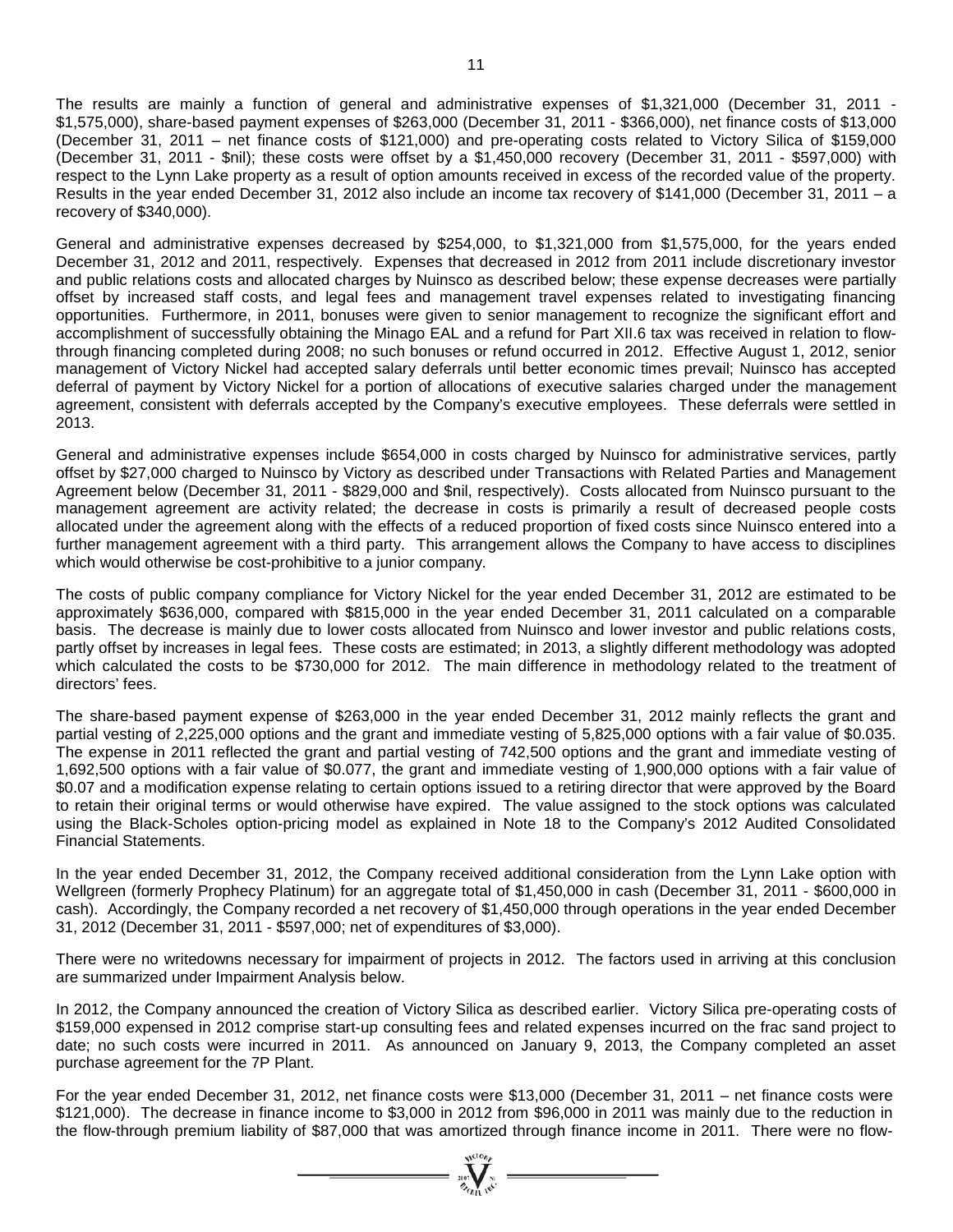through premium liabilities amortized or outstanding during 2012. See Liquidity and Capital Resources below for more details on flow-through financings. Finance costs decreased to \$16,000 from \$217,000 in the years ended December 31, 2012 and 2011, respectively, mainly due to the significant decline in the fair value of warrants of \$213,000 during 2011. The assumptions used in determining the fair value of the warrants as at December 31, 2012 are included in Note 9 to the 2012 Audited Consolidated Financial Statements.

The Company continues to believe that it is more-likely-than-not that the benefit associated with certain of the losses and costs creating future income tax assets will be realized prior to their expiry. Accordingly, the Company may record periodic future income tax recoveries. Note that the Company has not recognized any income tax recovery for its subsidiary company Victory Silica since it has not yet commenced operations.

In the year ended December 31, 2012, the Company recorded an income tax recovery of \$141,000 (December 31, 2011 – a recovery of \$340,000). The change in the income tax recovery is a function of decreased operating loss combined with a reduction in the availability of investment tax credits. Furthermore, the Company has estimated it has \$42,000 in unrecognized deferred tax assets in relation to the frac sand business contained in Victory Silica; given this is a new venture which had not yet started operation, it was not currently assessed as more-likely-than-not that losses and costs incurred in Victory Silica will be realized prior to their expiry.

OCI in the year ended December 31, 2012 relates to a decrease of \$655,000 (December 31, 2011 – \$1,962,000) in the market value of the Company's financial assets at fair value through OCI along with income tax recoveries recorded through OCI of \$88,000 (December 31, 2011 – \$265,000). These changes are a result of net market value decreases in marketable securities.

The changes in other balances not specifically addressed in other sections of this MD&A are as follows:

Marketable securities as at December 31, 2012 consist of the Company's financial assets at fair value through OCI and operations; the Company's investment in shares is at fair value through OCI and the investment in warrants is at fair value through operations. Accordingly, any volatility in the market price of warrants will impact the statement of operations but changes in the market value of shares will be recorded through OCI whether generated from sales or unrealized market changes. Marketable securities decreased by \$1,826,000 from December 31, 2011 as a result of sales and declines in market prices and value of warrants. The Company generated \$1,168,000 in sales proceeds in 2012 from sales of marketable securities (2011 - \$6,112,000).

Property and equipment increased from December 31, 2011 mainly as a result of deposits of \$200,000 made during the year ended December 31, 2012 relating to the purchase of transformers and other electrical equipment for the Minago project partly offset by some furniture sales.

The changes in trade and other payables relate primarily to the timing of project-related expenditures. The balance increased by \$229,000 when compared with December 31, 2011 and includes approximately \$176,000 of agreed-upon deferrals, mostly directors' fees and deferred salaries. Subsequent to December 31, 2012, \$118,000 in accounts payable were settled through the issuance of 4,720,000 of the Company's shares.

Victory Nickel entered into a loan agreement and \$1,000,000 was advanced prior to December 31, 2012. The loan bears interest at 12% per annum and matures on January 31, 2015. At the option of the lender (Nuinsco), and under certain circumstances, the lender can elect to receive prepayment of the loan from up to \$1,000,000 of the proceeds of the Lynn Lake option payments. Accordingly, under the option agreement in effect at December 31, 2012, \$1,000,000 of the loan has been classified as a current liability due within one year since this matches the Lynn Lake option payments which were available to be diverted to the lender at their option under agreements in place as at December 31, 2012.

The deferred tax liability balance amounts to \$2,473,000 as at December 31, 2012 compared with \$2,702,000 as at December 31, 2011. The main components of the balance relate to the tax effects of E&E projects and the MP&D project, partly offset by the tax value of net operating tax losses carried forward.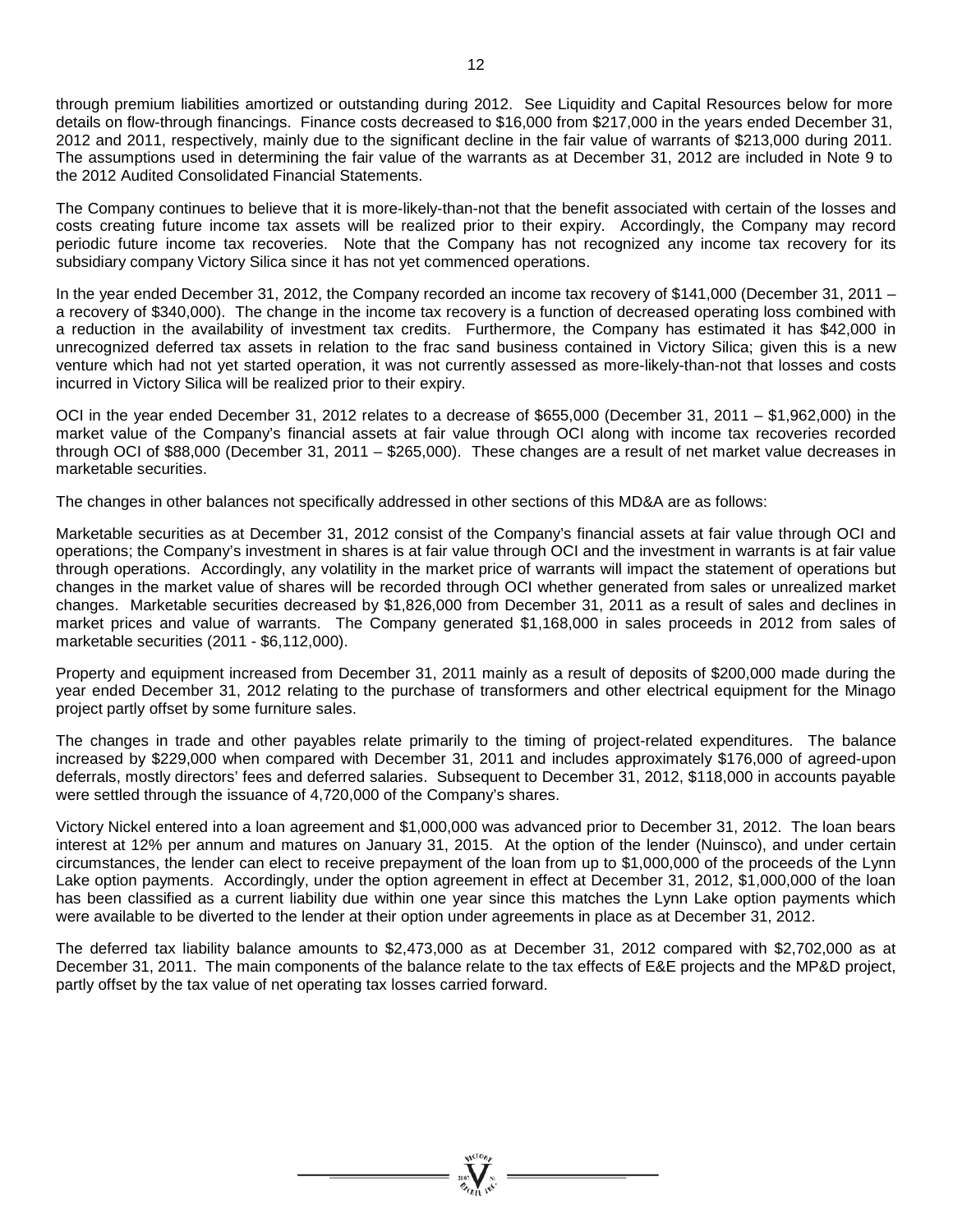#### **SUMMARY OF QUARTERLY RESULTS**

Selected financial information for each of the last eight quarters ended December 31, 2013 is as follows:

| Fiscal year 2013                              |    | 4 <sup>th</sup> Quarter<br>3rd Quarter |     |                         |     | 2 <sup>nd</sup> Quarter |     |                         |  | 1 <sup>st</sup> Quarter |
|-----------------------------------------------|----|----------------------------------------|-----|-------------------------|-----|-------------------------|-----|-------------------------|--|-------------------------|
| Net finance costs                             | S  | (1)<br>(3,614)                         | \$. | (69)                    | \$  | (75)                    | S   | (37)                    |  |                         |
| Net loss                                      | \$ | (2)<br>(3, 839)                        | \$  | (521)                   | \$  | (429)                   | S   | (315)                   |  |                         |
| Total comprehensive loss                      | \$ | (3)<br>(3, 810)                        | \$  | (537)                   | \$  | (507)                   | S   | (440)                   |  |                         |
| Loss per share - basic and diluted            | \$ | (0.01)                                 | \$  | (0.00)                  | \$  | (0.00)                  |     | (0.00)                  |  |                         |
| Fiscal year 2012                              |    | 4 <sup>th</sup> Quarter                |     | 3 <sup>rd</sup> Quarter |     | 2 <sup>nd</sup> Quarter |     | 1 <sup>st</sup> Quarter |  |                         |
| Net finance (costs) income                    |    | (9)                                    | S   | (2)                     | \$. | 2                       | \$. | (4)                     |  |                         |
| Net (loss) income                             | S  | (139)                                  | \$  | (5)<br>60               | \$  | (6)<br>(571)            | \$  | (8)<br>467              |  |                         |
| Total comprehensive (loss) income             | \$ | (4)<br>(193)                           | \$  | 6                       | \$  | (7)<br>(1, 252)         | \$  | (9)<br>689              |  |                         |
| (Loss) earnings per share - basic and diluted |    | (0.00)                                 | \$  | 0.00                    |     | (0.00)                  |     | 0.00                    |  |                         |

(1) Net finance costs for the period includes \$3,289,000 for the loss on adjustment of estimated cash flows for the Amended Loan and \$173,000 for the increase in value of the embedded derivative related to the convertible promissory note.

(2) Net loss for the period includes \$240,000 for costs charged under the management agreement with Nuinsco and reflects increased activity on the frac sand business and an income tax recovery of \$558,000.

(3) Total comprehensive loss for the period includes the effects noted above.

(4) Total comprehensive loss for the period includes \$49,000 net after-tax decline in the market value of securities.

(5) Net income for the period includes \$450,000 recovery on the Lynn Lake option with Prophecy Platinum.

(6) Includes an increase in income taxes of approximately \$150,000 which was reversed in the fourth quarter as it was not necessary.

(7) Total comprehensive loss for the period includes \$681,000 net after-tax decline in the market value of securities.

(8) Net income for the period includes \$1,000,000 recovery on the Lynn Lake option with Prophecy Platinum.

(9) Total comprehensive income for the period includes the recovery noted above as well as \$222,000 net after-tax improvement in the market value of securities.

# **LIQUIDITY AND CAPITAL RESOURCES**

As at December 31, 2013, the Company had working capital of \$465,000, including cash and cash equivalents and marketable securities. As at December 31, 2012, the Company had a working capital deficiency of \$583,000 which included approximately \$176,000 of agreed-upon deferrals owing to directors and senior management as well as accounts payable of \$118,000 subsequently settled in shares of the Company.

Working capital as improved from the prior year but financing remains challenging although the Company has closed many successful financings during the year. As the 7P Plant completion approached and the prospect of revenues became more real, the opportunities for financing have improved and the Company has been able to consummate even more financings.

The 7P Plant has been designed to be able to process 500,000 tpa rather than the initial 400,000 tpa originally planned. This occurred because of some necessary engineering changes which were not originally contemplated but were then leveraged to build a plant with increased capacity. This caused the cost of the 7P Plant to be in excess of its original plan and put significant pressure on working capital. This will be a future benefit as capacity has increased by 25%.

The main financings occurring during the year are described in the following sections.

**Loan and Amended Loan with Nuinsco of up to \$3,000,000** was entered into in 2012 and was amended in March 2013. Recognizing the challenging financing markets, the Company entered into the loan agreement with Nuinsco, \$1,000,000 of which was advanced prior to December 31, 2012 and was used for working capital purposes; the Amended Loan provided additional funds of up to \$2,000,000 under certain circumstances which were capped as described under the Rights offering narrative below at \$1,707,584, \$1,207,584 of which was advanced as backstop under the rights offering. As described earlier, as at December 31, 2012, despite the loan having a contractual repayment term of January 31, 2015, the ability of the Lender to divert payments under the Lynn Lake option agreement required the Company to classify the whole principal balance as being due within one year. On March 1, 2013, the Lynn Lake option agreement was amended to include \$125,000 due March 1, 2013 which was received and retained by Victory Nickel. Other payments of \$125,000 and \$150,000 were received in May and September (and also retained by the Company) and the remaining \$175,000 was due by the end of 2013 with an additional \$550,000 due by August 29, 2014. However, as described earlier, Wellgreen has relinquished the option agreement and no further option receipts are due.

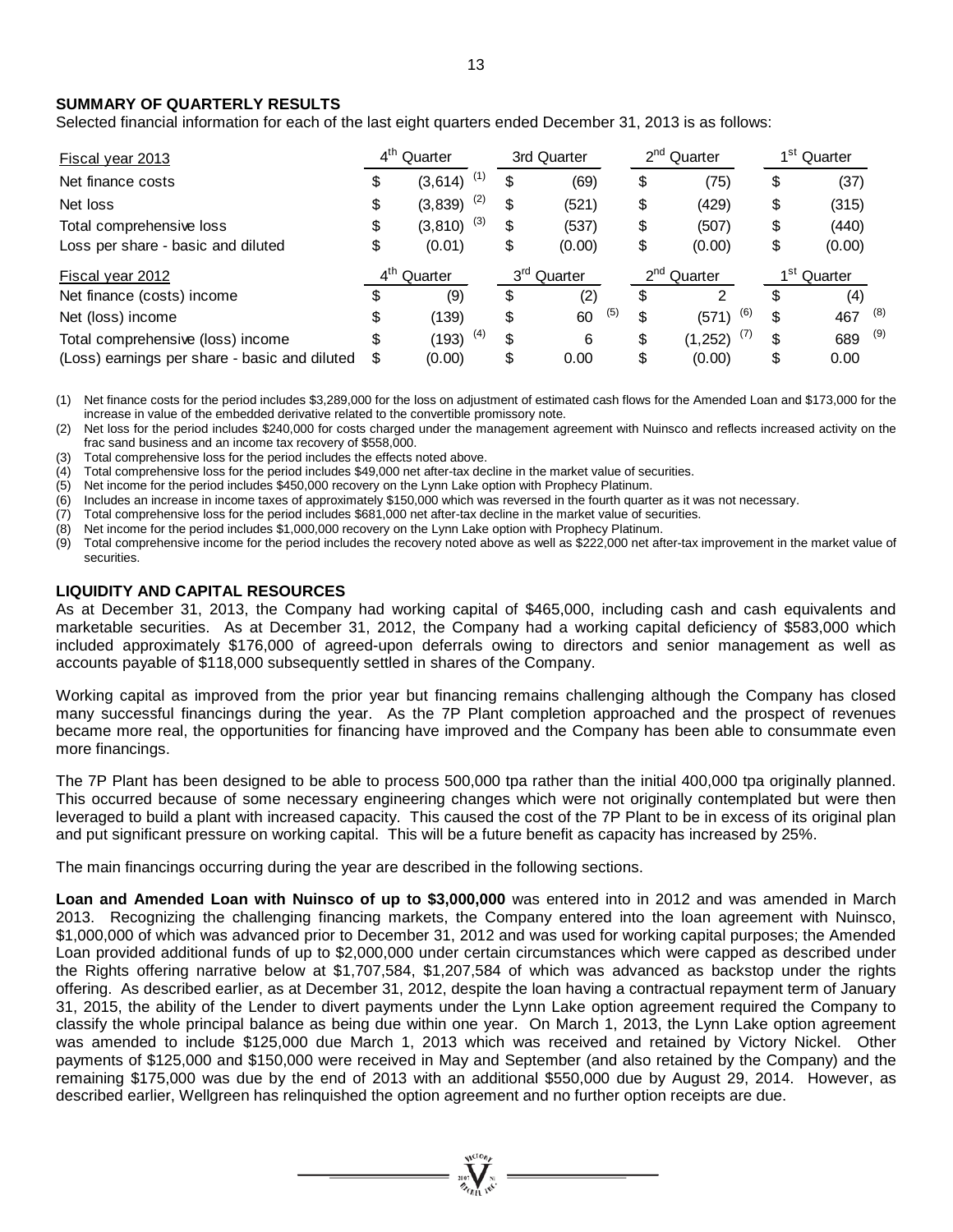On March 25, 2013, the Company amended and extended the loan agreement to up to \$3,000,000 under certain circumstances – and which was capped at \$2,707,584. The Amended Loan bears interest at 12% per annum, payable quarterly, and matures on January 31, 2015. Prior to June 1, 2014, the Lender, Nuinsco, has the right to convert the outstanding balance of the Amended Loan into a participating interest (the "Conversion") whereby the Lender is entitled to receive a share of net cash flows earned from the sale of frac sand from the 7P Plant. Nuinsco's participation is capped at \$10,000,000, with a minimum of \$7,500,000, and is subject to adjustment under certain circumstances – refer below. On Conversion, the Amended Loan would be considered paid in full.

Nuinsco had also agreed to backstop an equity issue, if any was announced, with cash or by converting a portion of the Amended Loan into shares, at the Lender's option to an amount up to \$1,500,000 under certain circumstances. On June 14, 2013, the Company announced a rights offering as described more fully below with maximum gross proceeds of approximately \$2,700,000. Under the backstop provision, Nuinsco subscribed for units of the rights offering for cash in the amount of \$1,207,584 which, along with exercise of other rights and its pre-existing shares, resulted in Nuinsco increasing its share ownership in the Company to approximately 12.24% as at July 30, 2013 and made Nuinsco a related party of the Company.

The Company agreed to pay, with shares, an arrangement fee of up to \$300,000 plus a commitment fee of 1.5% per annum on unutilized balances. Effective July 2013, the cumulative arrangement fee was capped at \$270,758 and was settled with shares. Such fees are amortized into interest expense using the effective interest rate method. An aggregate of \$120,000 in interest expense was paid in cash for interest accrued for the year ended December 31, 2013; interest is due in cash at the end of each calendar quarter. Non-cash amortization of loan fees brings interest expense on the loan to \$254,000 for the year. The commitment fee will be settled in shares and amounts to \$11,000 as at December 31, 2013.

On February 4, 2014, both Nuinsco and Victory Nickel agreed to cancel the amount that remained available to be drawn down under the Amended Loan. This fixed the commitment fee to be paid in shares at \$12,000 and also amended the range of the Company's participation in the net cash flows earned from the sale of frac sand to a maximum of \$10,222,831 with a minimum of \$7,667,124. This range could be decreased should Victory Nickel repay some or all of the \$1,000,000 balance outstanding before Conversion.

Because the 7P Plant is being commissioned and the frac sand business is commencing, the Company expects that the Conversion right will be exercised by Nuinsco. While this will eliminate the loan payable, it will be replaced by a future outgoing cash flow stream. Accordingly, the Company has recorded the loan at an amortized cost of \$4,100,000. This amount was determined as described earlier and will be subject to ongoing revaluation as the frac sand business develops and cash flow amounts become more certain. Under present assumptions and business expectations, contractual payments to Nuinsco would not commence until approximately mid-2015 when Phase 1 capital costs and preoperating expenditures have been recovered.

The Company will reassess the carrying value of the loan as circumstances warrant.

**Private placement of \$2,209,000** was entered into with a key investor. On March 22, 2013, the Company issued 44,178,500 common shares under the private placement with a key investor at \$0.05 per share, generating gross proceeds of approximately \$2,209,000. This, along with the Amended Loan, significantly improved available working capital in early 2013.

**Rights offering of \$2,400,000** was completed on July 30, 2013 which generated gross proceeds of \$2,400,000 through issuing 100,000,000 units, each unit comprising one common share and one common share purchase warrant. Each warrant enables the holder to buy an additional common share of the Company for \$0.035 per share for a 12-month period commencing July 31, 2014. The proceeds included provisions under the Amended Loan for a backstop and top-up which aggregated \$1,207,584 and effectively capped the Amended Loan at \$2,707,584 with then future available advances to the Company being \$500,000. As noted above, both the Company and Nuinsco have cancelled the available amount outstanding effective February 4, 2014.

**Private placement of \$300,000** was closed on September 19, 2013 generating gross proceeds of \$300,000 through issuing 12,500,000 units, each unit also comprising one common share and one common share purchase warrant. Each warrant enables the holder to buy an additional common share of the Company for \$0.035 per share for two years from the closing date of September 19, 2013.

**Convertible Note for US\$2,000,000** was entered into on November 11, 2013. The accounting complexities have been described earlier. The Convertible Note has a term of two years, bears interest at 14.8% calculated on a monthly basis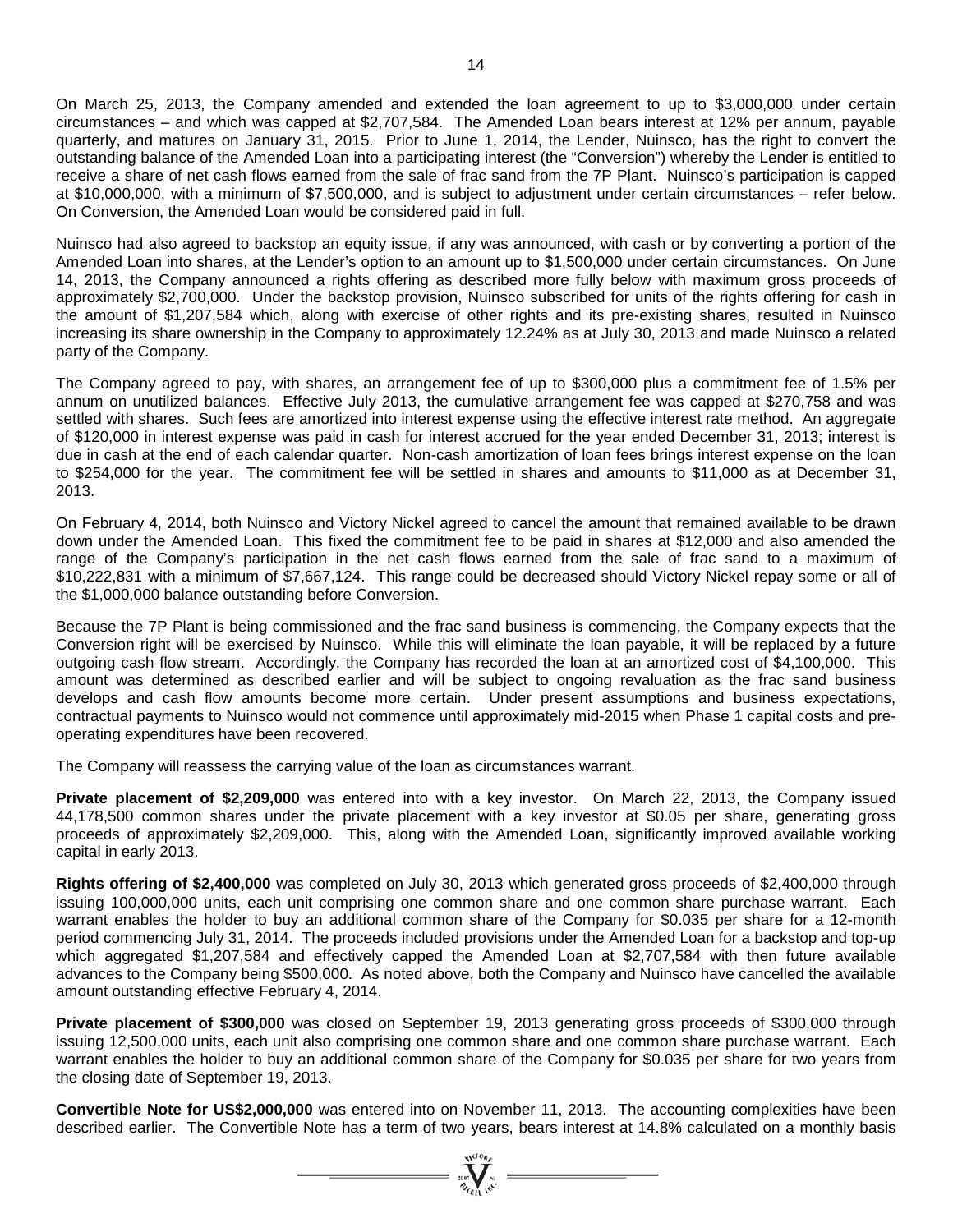15

and settled quarterly and may be converted in whole or in part, at any time, at the option of the holder into Victory Nickel shares at a conversion price of \$0.10 per share. This is part of an umbrella package of convertible financing approved by regulatory authorities to a maximum of \$5,000,000. The financing has been completed in tranches and has similar terms to the Convertible Note. Subsequent to December 31, 2013, the Company has closed an aggregate of US\$1,750,000 and \$265,000 under the umbrella package.

Discussions are also underway to source additional working capital financing for the frac sand business.

Other asset sales, as well as the sale of royalties on certain properties, are possibilities which would provide liquidity during this difficult period. With lower trading volumes, marketable securities are not as saleable as they have been in the past. Consequently, management is looking to realize on the sale of other assets as a mechanism to improve liquidity. The Company is also investigating the possibility of generating cash through the sale of new royalty arrangements on its properties.

**Cash flows in 2013** - Cash and cash equivalents as at December 31, 2013 and 2012 were held with major Canadian banks. The Company has a corporate policy of investing its available cash in Canadian government instruments and certificates of deposit or other direct obligations of major Canadian banks, unless otherwise specifically approved by the Board. Marketable securities are available to be sold for liquidity purposes, as the Company requires, providing funds for its operations and activities.

For the year ended December 31, 2013, the Company used cash in operating activities of \$2,374,000 (December 31, 2012 - \$1,295,000). As the Company is in the exploration, evaluation and development stage and has yet to produce frac sand at the 7P Plant, there are no revenues to recover expenses and the operating activities represent the corporate and administrative costs incurred mostly to maintain a public company and to set up the frac sand operations. The Company estimates that public company costs in the year ended December 31, 2013 amounted to \$848,000. Many of these costs are incurred in the early part of the year. In the same period of 2012, such costs were approximately \$730,000, calculated on a comparable basis. Consequently, the Company's liquidity is reduced unless and until there are revenues, financing activities or sales of assets to provide funds. Note that the costs cited above do not include the costs of financing arrangements which are deducted directly from equity – these can be significant. Costs incurred to advance the Company's exploration, evaluation and development projects are capitalized, as summarized below under the discussion of investing activities. Costs to set up the Company's frac sand operations are expensed as part of pre-operating expenditures, in 2013, \$605,000 was spent on frac sand activities, compared with \$159,000 in 2012.

The adjustment for net finance costs of \$3,781,000 primarily relates to the non-cash change in the carrying value of the loan with Nuinsco as described above. While this is a fair value adjustment it is an estimation of future outgoing cash flows under the participating interest should Nuinsco opt for Conversion. Nuinsco has not yet announced its intention.

During the year ended December 31, 2013, net cash used by investing activities was \$2,798,000, compared with cash generated of \$34,000 in the prior comparable period. Aggregate amounts of \$973,000 and \$138,000 were used to advance the MP&D project and E&E projects, respectively, during the year ended 2013 (2012 - \$2,201,000 and \$183,000). In 2013, \$2,021,000 was used for expenditures on the 7P Plant acquisition and improvements (2012 – \$nil).

During the early part of the year, the Company sold shares for aggregate proceeds of \$59,000 (2012 – \$1,168,000); the Company will continue to sell marketable securities for liquidity purposes when pricing is acceptable although present valuations would not generate significant cash flows. Aggregate funds of \$400,000 were received with respect to the option agreement with Wellgreen for the Lynn Lake property in 2013 compared with \$1,450,000 received in 2012.

The Company made payments of \$152,000 in the year ended December 31, 2013 relating to the transformer equipment (2012 - \$200,000) under the agreement to purchase transformers and other electrical equipment at an aggregate cost of US\$2,840,000. The balance is due prior to shipping.

The Company generated \$6,319,000 in financing activities during the year compared with \$1,000,000 in 2012. In 2013, this comprised net cash of \$4,496,000 from the issuance of shares and warrants; being \$2,197,000 pursuant to a private placement with a key investor in the first quarter of 2013, net proceeds of \$2,025,000 from the rights offering that closed on July 30 2013 and net proceeds of \$279,000 from the private placement completed on September 19, 2013 (\$5,000 in share issue costs were incurred on a non-cash item). Loan interest of \$173,000 was paid during 2013; \$9,000 of that relates to interest accrued in 2012. Aggregate payments under leases for deposits and other principal payments totalled \$100,000; there were no such payments in 2012. The Convertible Note generated net funds of \$2,096,000 in 2013 compared with funds of \$1,000,000 under the Facility with Nuinsco in 2012 as amended in 2013.

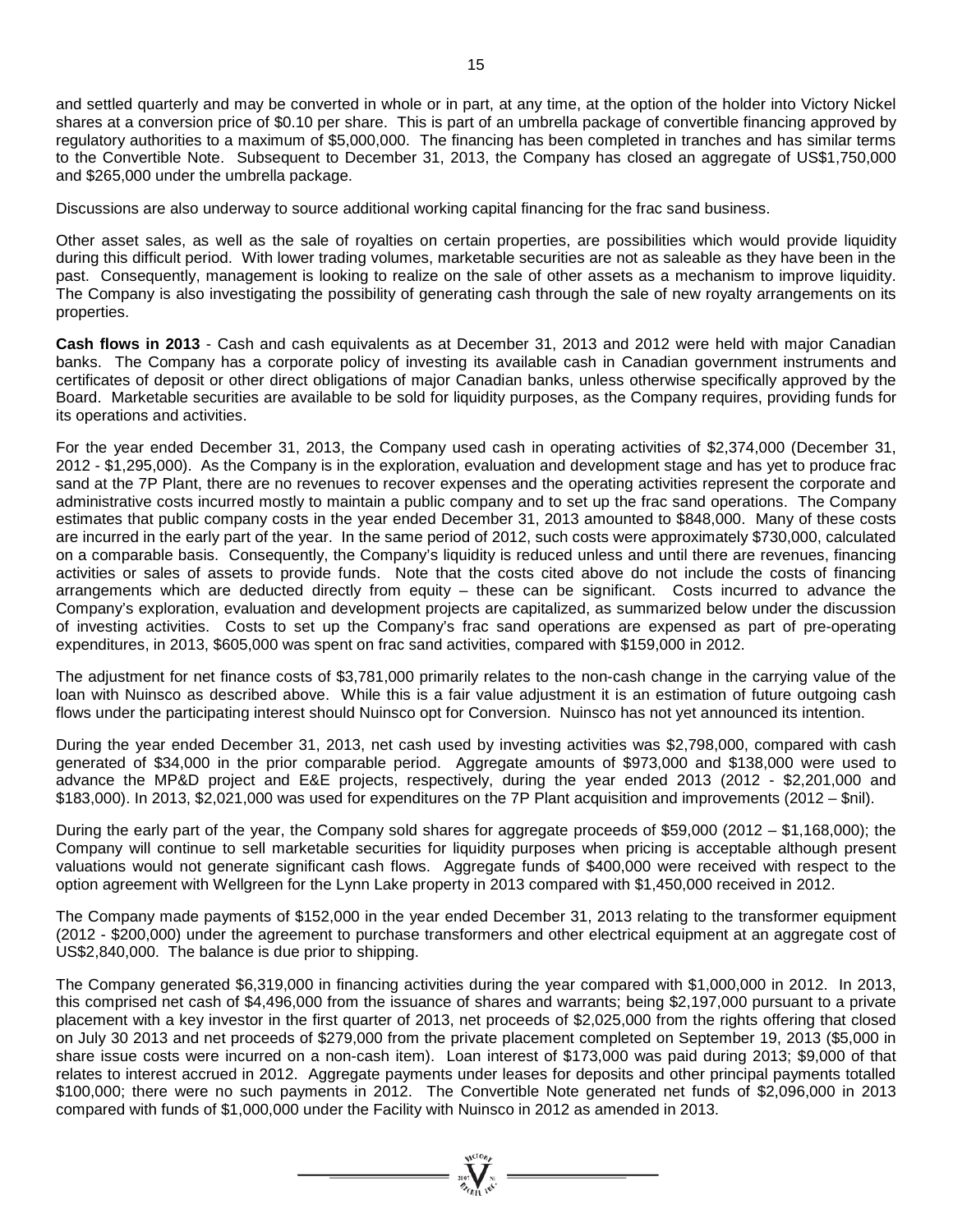There were no equity financings completed during the year ended December 31, 2012, although the Company received \$1,000,000 under the Facility. The Company's operations in 2012 were financed through sales of marketable securities, option payments and the loan advance noted above.

The Company's activities during the year ended December 31, 2013 provided cash and cash equivalents of \$1,147,000, compared with a net decrease in cash of \$261,000 during 2012. In 2013, there was an unrealized foreign exchange gain of \$20,000 on cash and cash equivalents.

The Company's remaining portfolio of marketable securities had a market value of \$278,000 as at December 31, 2013. Effective February 4, 2014, there are no amounts available under the Amended Loan.

# **Table of Contractual Commitments**

|                                                          | Due Date                            | <b>Currency</b>  |   |               | March 31, 2014 December 31, 2013 December 31, 2012 |       |
|----------------------------------------------------------|-------------------------------------|------------------|---|---------------|----------------------------------------------------|-------|
| Transformer and electrical equipment                     | On shipping                         | <b>US Dollar</b> | S | 1,396 \$      | 1,396 \$                                           | 1,546 |
| Flowthrough expenditures outstanding                     | Not applicable                      | Canadian Dollar  |   |               | - \$<br>- \$                                       |       |
| Loans and borrowings (including unpaid accrued interest) |                                     |                  |   |               |                                                    |       |
| Amended Loan                                             | January 31, 2015                    | Canadian Dollar  |   | $1,000$ \$    | $1.000$ \$                                         | 1,009 |
| Convertible Note                                         | November 11, 2015 US Dollar         |                  |   | $2,000$ \$    | $2,000$ \$                                         |       |
| Purchase of 7P Plant                                     | Refer to note below Canadian Dollar |                  |   |               | - \$<br>- \$                                       |       |
| Leased mobile equipment                                  | Within one year                     | Canadian Dollar  |   | 166 \$        | 190 \$                                             |       |
|                                                          | One to five years                   | Canadian Dollar  |   | $423 \quad $$ | 447 \$                                             |       |

Note that the final acquisition of the 7P Plant is subject to conditions precedent, including the transfer of leases which requires regulatory approval. The Company has fulfilled all of the reporting obligations required to secure the approval and received signoff by the AER on March 18, 2014. Further note that the Amended Loan (unless converted to a participating interest by Nuinsco) is contractually payable on January 31, 2015. The Convertible Note may also be settled in part or in whole through the issuance of the Company's shares.

As described above, exploration, evaluation and development companies such as Victory Nickel have historically been heavily reliant upon the equity markets to fund their activities as they have no short-term sources of revenue other than through monetization of assets. Opportunities available to Victory Nickel for financing would normally be through private placements in the equity markets. Today's equity markets continue to make this alternative difficult if not impossible without incurring significant dilution to existing shareholders. For this reason, the Company had chosen to liquidate portions of its securities holdings rather than raise equity financing. However, the results of this are also dependent upon market conditions which are outside the control of the Company, and market circumstances have also impacted the Company's investees and their market values impacting the funds which could be generated from sales.

In the first quarter of 2013, an opportunity was identified to enter into a private placement with an investor at an appropriate price. On March 22, 2013, the Company completed a private placement of 44,178,500 shares which generated approximately \$2,209,000 in cash. While this is dilutive to existing shareholders, alternative financing sources, if any, take considerable time and resources to complete – as was the case with the rights offering.

The rights offering to existing shareholders announced mid-June raised \$2,400,000 in gross proceeds effective July 30, 2013; all shareholders at the record date had the opportunity to participate in this potentially non-dilutive financing. The warrants issued under the rights offering have the ability to generate an additional \$3,500,000 in funding between one and two years from closing – that is from July 31, 2014 onwards. The warrants are exercisable at \$0.035; Victory Nickel shares have consistently traded in excess of that price since mid-December. Because the standby facility was utilized in the rights offering, the funds available under the Amended Loan with Nuinsco as at December 31, 2013 were \$500,000; as described above, this amount has been cancelled and is no longer available to Victory Nickel.

Note that, through the backstop, Nuinsco owns shares of Victory Nickel rather than having advanced funds which would need to be repaid by Victory Nickel at a future date. Further note that advances under the backstop are considered in the same fashion as loan advances and form part of the calculation of cash flows under the convertibility feature of the Amended Loan.

Another private placement was completed mid-September 2013 generating gross proceeds of \$300,000. The warrants issued under this private placement (issued on the same terms as the rights offering but exercisable at any time) have the potential to generate additional cash of approximately \$438,000 until September 19, 2015.

 $\sum_{n=1}^{\text{NLO},b}$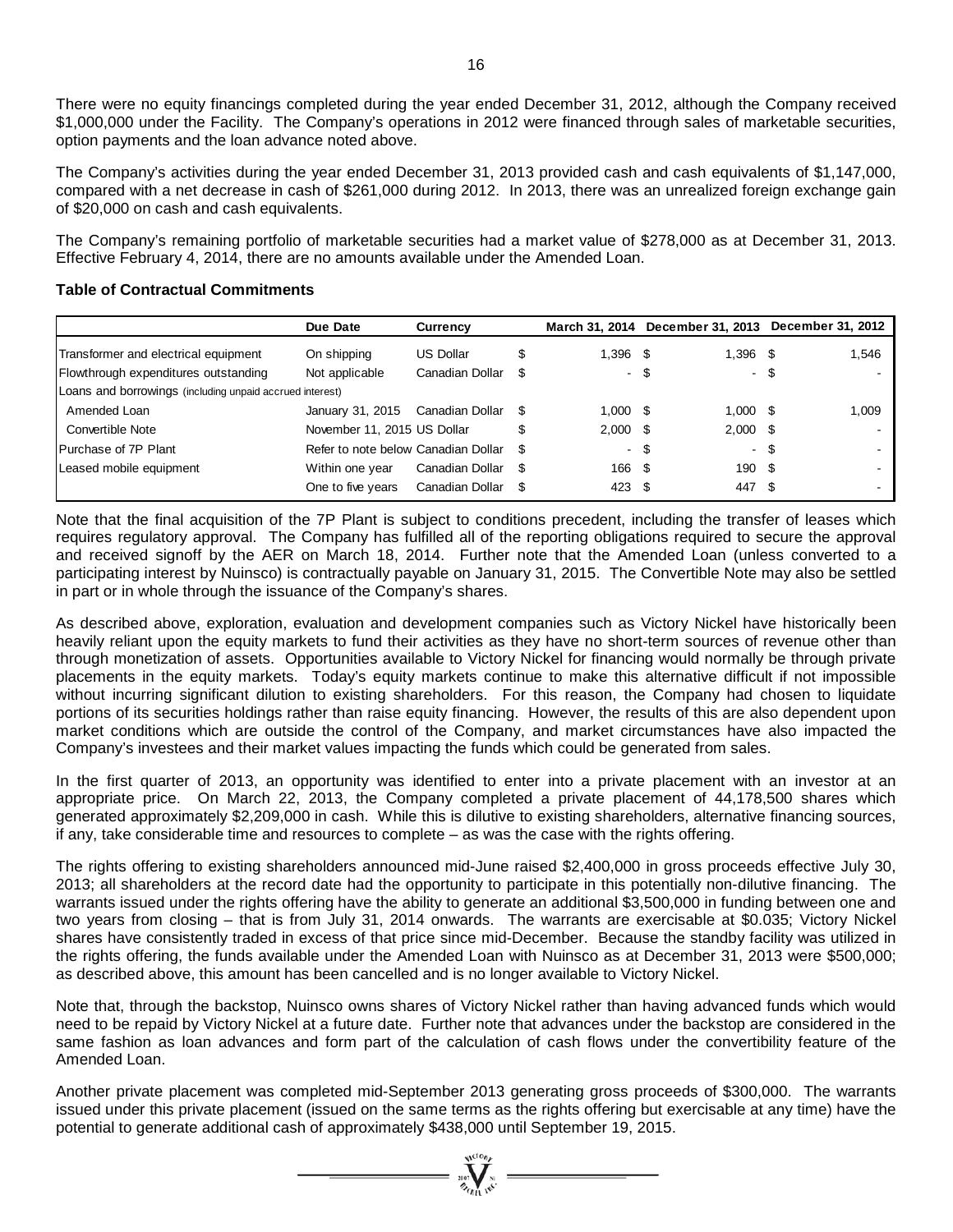The Company will continue to balance its financing choices as a function of availability and market activity. Managing in challenging times takes as much, if not more, senior management effort. However, senior management of both the Company and Nuinsco have periodically agreed to accept salary deferrals. Although all deferrals have now been settled, this is a mechanism that the Company has been able to utilize on a number of occasions. Directors have also periodically accepted deferrals of fees. More recently, the Company has issued convertible notes. Regulatory approval has been received to issue up to \$5 million in aggregate. On November 11, 2013, the Convertible Note in the amount of US\$2,000,000 was issued and several tranches of similar notes have been issued to date on similar terms aggregating \$265,000 and US\$1,750,000.

The Company will continue to consider all financing alternatives given acceptable pricing and other market conditions to advance its projects, put the frac sand plant into production and maintain liquidity. The optioning of the Lynn Lake property is one example of a corporate transaction that can generate cash and add value for shareholders while maintaining participation in the upside in the subject property.

The loan advance of \$1,000,000 in 2012 was the first stage of an expanded loan agreement announced by the Company in March 2013. The initial advance was for working capital purposes and other amounts under the Amended Loan were advanced by way of the standby facility under the rights offering. The Amended Loan is subject to the Conversion right by the Lender which would allow the Lender to convert its debt (including funds advanced under the backstop of the rights offering) into a net cash flow participation in funds expected to be generated by the frac sand initiative.

In addition to generating cash flow, the frac sand initiative is intended to establish the Company's presence in the frac sand market. However, this initiative, while relatively near-term compared with mine-building, is not expected to begin generating cash flow from sales until early 2014. As reported already, the Company has announced the acquisition of the 7P Plant which continues to be subject to certain conditions precedent, including the transfer of leases. On July 11, 2013, the Company received approval from the AER, which allowed for restoration and development of the 7P Plant. Site restoration has been completed and the closure report has been filed; follow-up questions have been received and responded to and final clearance was received in March, 2014.

The Company expects that the Lender will convert its loan payable to a participating interest in future cash flows from the frac sand business; similarly, the Company expects that the share price will improve as the frac sand business develops and that the holder of the Convertible Note will convert it into equity. Conversion of any amounts will also reduce the future interest burden. With the expected extinguishment of those gross contractual liabilities of \$1,000,000 and US\$2,000,000, the cash resources available of \$1,423,000, combined with the advances available under the convertible notes entered into to date of approximately \$2,190,000, the Company is positioning itself to be able to fund the remaining refurbishment costs of the 7P Plant and commence generating positive cash flows from the frac sand business. Note that cash flows under the participating interest do not commence until the company has recovered its Phase 1 capital costs as well as its pre-operating expenditures. The Company is also undertaking advanced discussions to secure a working capital facility to fund the future frac sand inventory and receivables activity.

In January, 2014, employees, consultants, officers and directors exercised options which generated cash of \$220,000 to the Company.

As at March 31, 2014, the aggregate market value of the Company's marketable securities held in public company shares is approximately \$374,000, using closing March 28, 2014 prices. The market value of such shares may go up or down. Trading volumes have experienced declines and it is generally acknowledged that equities are being undervalued.

As at March 31, 2014, the Company had options outstanding which could bring in additional cash funds of approximately \$1,973,000. Most of those instruments are presently not "in-the-money" and the receipt of such funds cannot be relied upon. However, the exercisable options at \$0.055 cents or below could generate \$633,000. Furthermore, the warrants issued under the rights offering and private placement could generate additional cash of \$3,500,000 from July 31, 2014 and \$438,000 from now. These warrants are "in-the-money".

As described above, the equity markets continue to be volatile and it is uncertain how future financing initiatives will be received, what the future market value of securities will be and how successful liquidity efforts will be in generating cash to finance activities. In particular, the financing required for the development of the Minago project is considerable.

The Company has good title to its projects and will continue to maintain the projects in good standing. The Lynn Lake property has been returned to the Company and could be subject to a further option.

=  $\sum_{n=1}^{\infty} \frac{1}{n!}$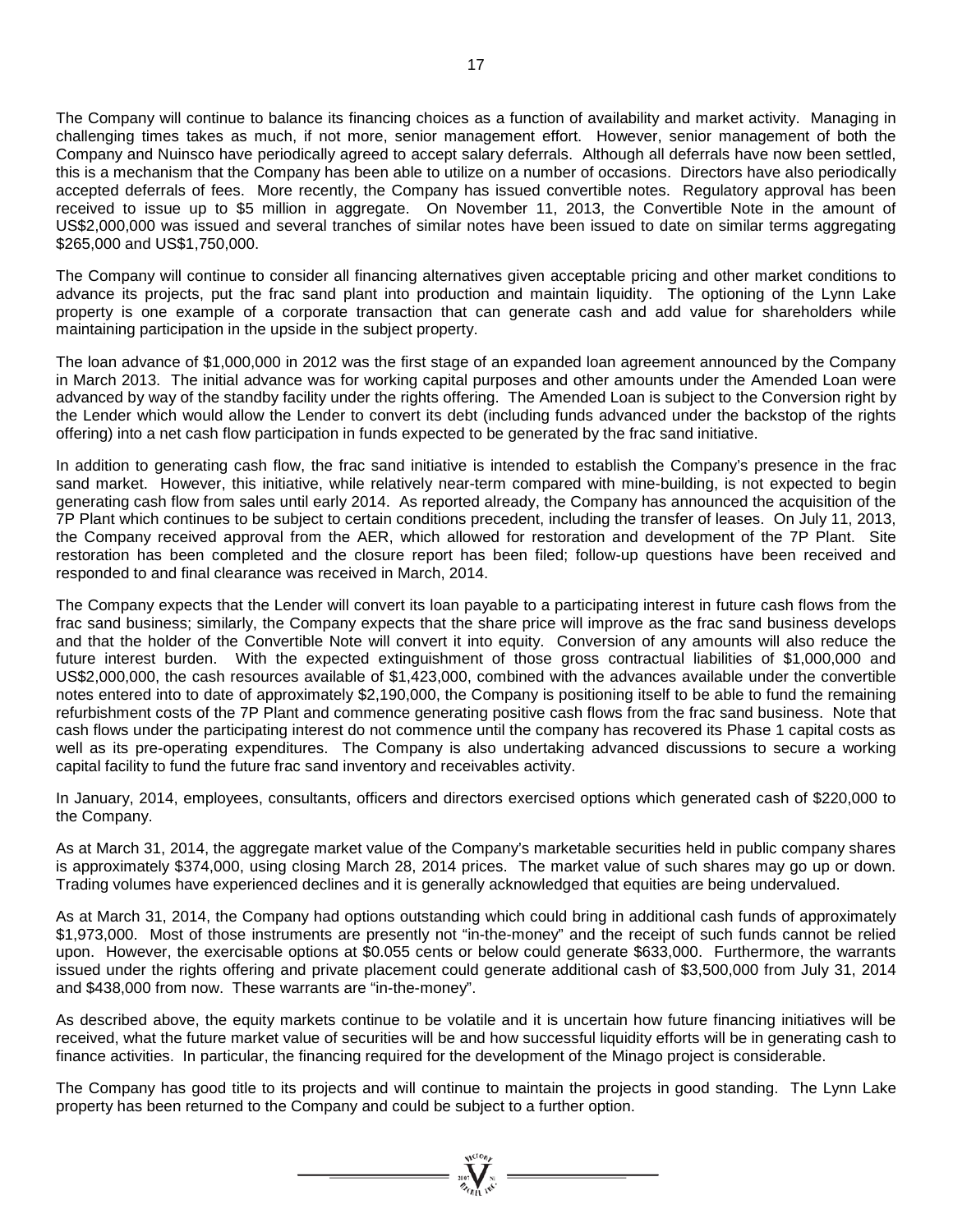Monthly average administrative costs for 2013 are budgeted at \$119,000 – or approximately \$1,400,000 on an annual basis, most of which are incurred to meet statutory requirements; actual annual cash-based costs for 2013 were \$1,631,000 before frac sand pre-operating costs. These figures exclude salary amounts capitalized as part of project expenditures which need to be considered as part of annual cash requirements. Annual capitalized salaries in 2012 (including some part-time workers) amounted to \$487,000; for 2013 these are budgeted at approximately \$373,000 and actual salaries capitalized to projects amounted to \$378,000.

The Company's budgeted cash operating requirements for 2013 were approximately \$1,800,000 before project expenditures or \$150,000 monthly average. Calculated on the same basis, average monthly cash costs in the year ended December 31, 2013 were approximately \$180,000 which is higher than budget; such costs are weighted towards the beginning of a year because of statutory requirements such as audit and include the effect of the frac sand operations in its pre-operating phase.

Budgeted corporate cash operating requirements for 2014 (excluding frac sand operations) are approximately \$2,056,000 before project expenditures or \$171,000 monthly. Additional budgeted salary amounts capitalized to exploration and development projects amount to \$395,000.

Controls on minimizing discretionary expenditures are in place and non-essential services have been cancelled. The Company continues to control operating costs; Victory Nickel and Nuinsco did not implement an across-the-board salary increase for 2012 and there were no general salary increases in 2013 in either company.

The Company continues to have amounts owing to fulfil the electrical equipment purchases initiated during 2010.

Through the combination of sales of marketable securities, the expected extinguishment of the gross liabilities under the Amended Loan of \$1,000,000 (into a net participating interest) and the Convertible Note of US\$2,000,000 (into equity), the cash resources available of \$1,423,000 combined with the additional tranches of convertible notes of \$2,190,000 to date, the Company expects to be able to meet its annual operating obligations and finance the acquisition of, and capital expenditures at, the 7P Plant. Additional working capital funding to support the operations of the frac sand business continues to be sought and advanced discussions are underway.

Development of the Minago mine will require considerable financial resources. The Company has put together a financing strategy which includes several components; the relative proportion of each will be dependent upon the market conditions at the time the strategy is executed. Components include: securing a joint venture partner for nickel and/or frac sand, off-take agreements for both nickel concentrate and frac sand, plant and equipment leasing for the mine and frac sand plant, bank borrowing and/or equity issues.

The Company continues to hold discussions with local and overseas financiers and potential business partners with respect to the nickel and frac sand opportunities.

# **BUSINESS UPDATE**

# **Reporting Segment**

The Company is engaged in the exploration, evaluation and development of properties for the mining and production of nickel and associated products. The Company is about to enter the frac sand market and will have formal operating segments in 2014 when it expects to have operating revenues, products, processes and customers. Accordingly, the Company will commence reporting on a segmented basis in 2014. The Company expects to have three reporting segments: Corporate, Exploration and Development, and Frac Sand.

The Corporate segment will operate to support the Company's activities, including exploration and development projects and the frac sand business. The Company will continue to receive administrative support from Nuinsco (Note 23 in the 2013 Audited Consolidated Financial Statements) to do so.

Senior management makes decisions with respect to Exploration and Development by considering exploration and development potential and results on a project basis. The exploration and development projects are all located in Canada. Any applicable amounts relating to such projects will continue to be capitalized to the relevant project as either *Exploration and evaluation projects* or *Mine property and development project* on the consolidated balance sheets.

The Frac Sand segment is managed and operated by Victory Silica's executives and employees although the business and operating assets are part of Victory Nickel (refer also to Note 24 in the 2013 Audited Consolidated Financial Statements). The segment is located in Canada although sand purchases are expected to be sourced from the US.

=  $\sum_{\substack{i=1\\ i\neq j}}^{n} \sum_{\substack{i=1\\ i\neq j}}^{n}$  =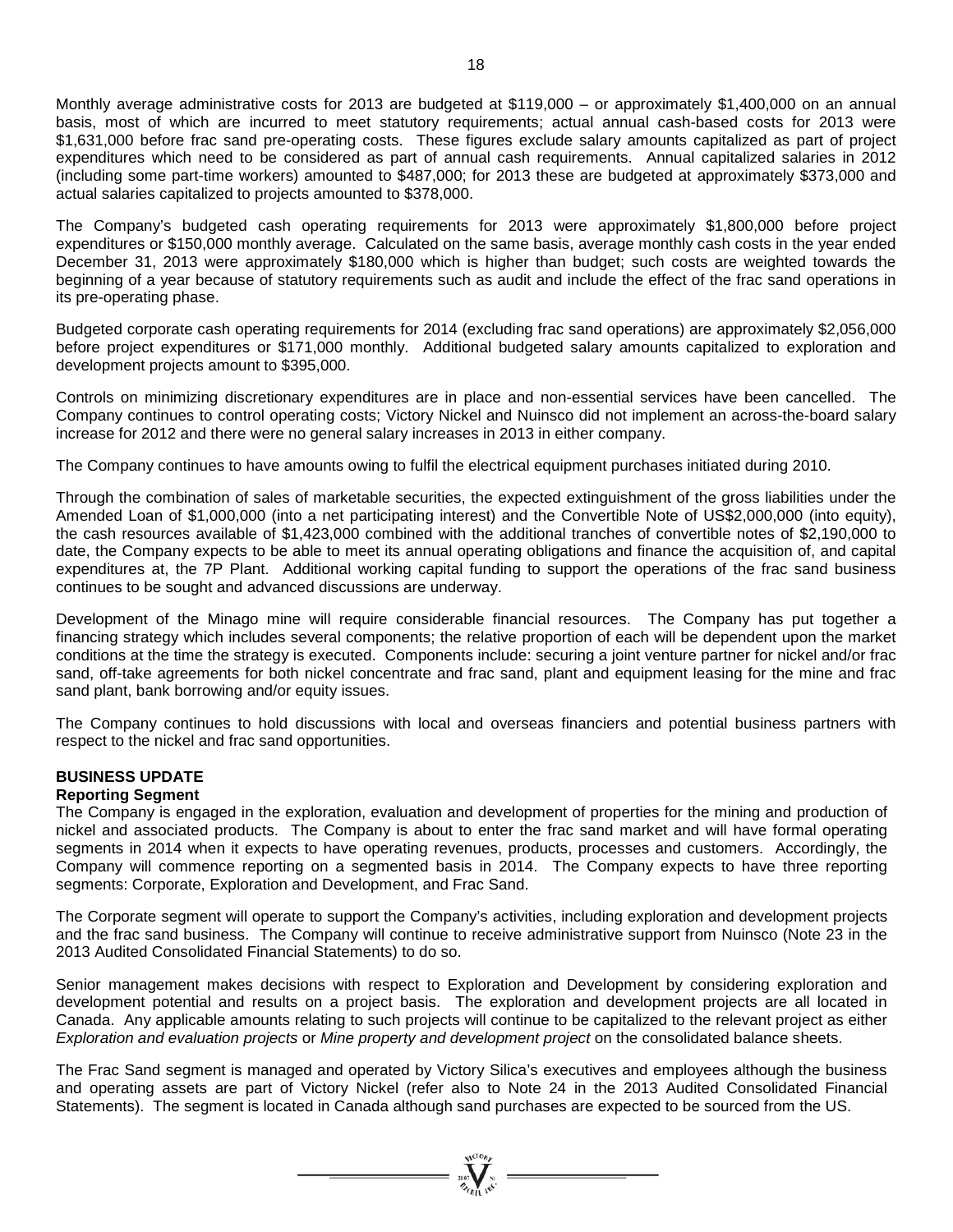In order to assist in understanding the Company's transition, the following tables provide information on the Company's segments in accordance with expected reporting for 2014 onwards.

| As at December 31,                 | 2013        |
|------------------------------------|-------------|
| Canada                             |             |
| Corporate                          | \$<br>1,952 |
| <b>Exploration and Development</b> | 55,056      |
| Frac Sand                          | 3,886       |
| <b>Total Assets</b>                | 60,894      |
|                                    |             |
| Year ended December 31,            | 2013        |
| Canada                             |             |
| Corporate                          | \$<br>324   |
| <b>Exploration and Development</b> |             |
| Frac Sand                          |             |
| Inter segment elimination          | (324)       |
| <b>Total Revenues</b>              | \$          |

#### **EXPLORATION AND DEVELOPMENT ACTIVITIES**

**Paul Jones, Vice-President, Exploration, is a "qualified person" as defined under NI-43-101, and he has supervised and approved the preparation of the information relating to the material mineral projects of the Company described herein.**

#### **MINE PROPERTY AND DEVELOPMENT ACTIVITIES**

During the year ended December 31, 2013, \$843,000 (before receipt of a government grant of \$72,000) was incurred on the Minago project (December 31, 2012 - \$2,376,000 before receipt of a government grant of \$50,000).

#### **Minago Project**

The Company's 100%-owned Minago project is a permitted project ready for development. It is located on the unexposed southern part of the Thompson Nickel Belt in Manitoba, and is one of Canada's largest undeveloped sulphide nickel deposits. Minago has been shown to be capable of producing a nickel concentrate grading from 22.3% up to 35.0%, making it reportedly the world's highest grade nickel concentrate. In addition to metal by-products such as copper, cobalt, gold, platinum, palladium, silver and rhodium, a layer of silica sand averaging approximately nine metres thick overlies the nickel mineralization within the open pit. Approximately 84% of the sand is marketable as hydraulic fracturing "frac" sand, which is used to improve well recoveries in the oil and gas industry. The frac sand forms part of the overburden that must be removed prior to mining the nickel ore. According to the FS, production of frac sand could begin 20 months after the start of mine development.

The analytical data and geological interpretations obtained from a work program in 2010 were incorporated into an updated geological model and resource estimate. The updated resource incorporates a 24% increase (over the previous resource estimate) in the NI-43-101-compliant measured and indicated, pit-constrained, sulphide nickel resource used in the Minago FS. The FS is posted at [www.sedar.com.](http://www.sedar.com/) Note that all resources are contained in the Nose Deposit and the update below does not include the results of the 2011 drilling program.

|                                       | April<br>2011<br>Resource' |              | <b>Pit-Constrained</b>         |                 | March 2010 In-Pit Resource <sup>2</sup> |                         | Increase (Decrease) in<br><b>Contained Metal</b> |        |
|---------------------------------------|----------------------------|--------------|--------------------------------|-----------------|-----------------------------------------|-------------------------|--------------------------------------------------|--------|
|                                       | Tonnes                     | Grade        | <b>Ni Content</b>              | Tonnes          | Grade                                   | Ni Content              | <b>Ni Content</b>                                | Change |
| Category                              | <b>Millions</b>            | $%$ Ni $S^3$ | <b>MLb</b>                     | <b>Millions</b> | %NiS <sup>3</sup>                       | M Lb                    | M Lb                                             | %      |
| <b>Measured</b>                       | 8.2                        | 0.473        | 85.0                           | 6.6             | 0.488                                   | 71.4                    | 13.7                                             | 19.2   |
| <b>Indicated</b>                      | 22.8                       | 0.432        | 217.2                          | 19.1            | 0.410                                   | 172.6                   | 44.6                                             | 25.9   |
| M&I                                   | 31.0                       | 0.443        | 302.2                          | 25.7            | 0.430                                   | 243.9                   | 58.3                                             | 23.9   |
| <b>Inferred</b>                       | 0.2                        | 0.380        | 1.4                            | 1.4             | 0.402                                   | 12.2                    | (10.8)                                           | (88.4) |
| Lerch-Grossman pit optimization shell |                            |              | Whittle pit optimization shell |                 |                                         | Nickel in sulphide form |                                                  |        |

A winter work program was conducted at Minago in 2011. The program comprised 8,793m of diamond drilling in 20 drill holes with associated ground and borehole electromagnetic geophysics. The program was intended to evaluate parts of

 $\sum_{\alpha}$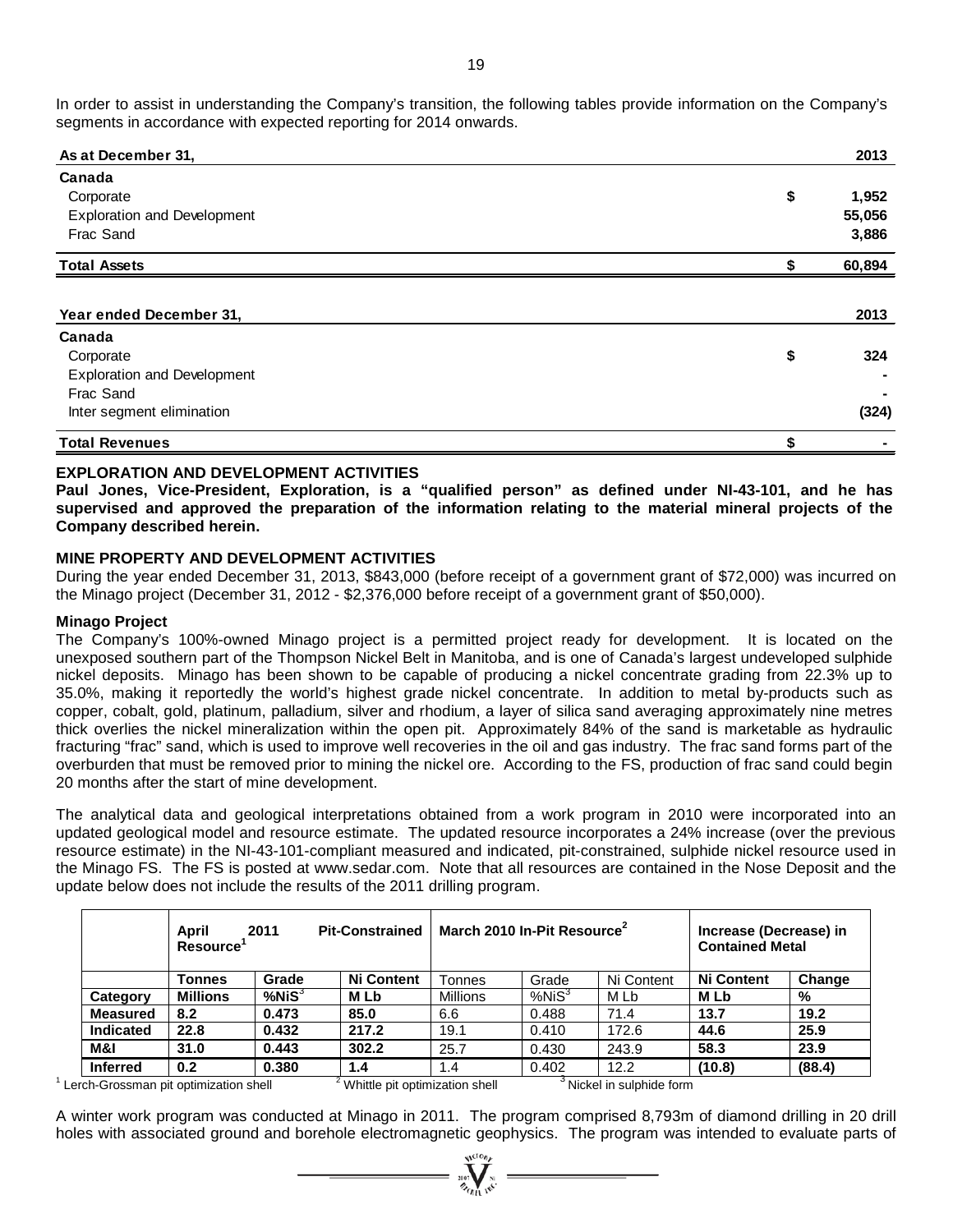the project that have seen little work to date as well as to build upon the existing data-set of the Nose Deposit nickel mineralization. The entire pit-constrained resource is located within the Nose Deposit. A total of 15 holes were collared to intersect the "North Limb", a domain of nickel-bearing ultramafic rock extending at least 1.5km north from the Nose Deposit. A single deep hole was collared on the Nose Deposit to evaluate the depth extension of the ultramafic host rock and nickel mineralization. The hole was drilled to a total length of 1,527m and intersected approximately 160m of ultramafic rock near the bottom of the hole – confirming the extension of the host rock to depths several hundred metres below that previously tested. A single drill hole was collared in the western part of the property in order to test the thickness of the Winnipeg Formation sand horizon. As anticipated, the hole successfully intersected the Winnipeg Formation sandstone layer (frac sand horizon) immediately above the unconformity with the Thompson Nickel Belt rocks.

A 3,500m winter work program was conducted in early 2012. The program tested a number of targets around the property that have been identified in previous work programs as well as areas that are scheduled for Minago mine infrastructure development. In part, the drilling evaluated the nickel-bearing Ospwagan Group/Pipe Formation rocks in the vicinity of the Minago Nose Deposit. Given the widespread nature of nickel mineralization on the Minago property and the number of targets identified, the possibility of intersecting completely new nickel mineralization was considered good. The drilling intersected magnetite-bearing amphibolite domains, pyrite-pyrrhotite intervals and minor serpentinite.

Importantly, two holes of the 2012 program tested known nickel-bearing serpentinite that underlies mining lease ML-003 approximately 5km south of the Nose Deposit. Thirteen historic drill holes are known to have been drilled by previous operators in the area between 1968 and 1971. Ten of the thirteen holes intersected serpentinized ultramafic rock, while seven of these holes obtained significant intersections of nickel-mineralized serpentinite from within a body interpreted to be >2 km long. The most extensive intersection, in MXB-70-60, was 605m grading 0.3% Ni from 154m down hole. DDHs V-12-07 and V-12-09 completed in the winter of 2012 both intersected significant widths of serpentinite and obtained analytical results consistent with historic results.

No fieldwork has been conducted on the project subsequent to the winter 2012 work program; current work is related to reporting and evaluation of existing results as well as gathering additional geochemical information from existing drill core. An application to renew the Minago mining leases ML-002 and ML-003 was successful and both leases have been renewed for a 21-year term.

# *Frac Sand*

An indicated resource of 15 million tonnes of sandstone has been estimated to occur within the current Minago pit shell. The frac sand component of this resource of approximately 11 million tonnes is a significant contributor to the positive economics at Minago. As part of the FS, Outotec produced a feasibility-level design for a frac sand plant complete with capital and operating costs to produce 1,140,000 tonnes of frac sand annually for a ten-year period. Considerable potential exists to expand the resource beyond the limits of the current pit. The Company has also announced the creation of Victory Silica to advance a plan which will allow the Company to exploit this long-term sand resource. Refer to Discussion on Frac Sand segment activities

# **EXPLORATION AND EVALUATION ACTIVITIES**

For the year ended December 31, 2013, the Company incurred exploration expenditures on its E&E projects of \$135,000 (December 31, 2012 - \$161,000). Expenditures have been minimal due to the tight equity markets and management's focus on Victory Silica and the frac sand business. The 2013 expenditures are shown before the transfer of \$392,000 through operations (December 31, 2012 - \$1,450,000) with respect to the Lynn Lake option receipts in excess of carrying value.

#### **Lac Rocher**

Lac Rocher is located in northwestern Québec and has measured (0.29 million tonnes grading 1.23% Ni) and indicated (0.51 million tonnes grading 1.05% Ni) resources of 0.80 million tonnes grading 1.12% nickel, at a 0.5% nickel cutoff, for approximately 20 million pounds of in-situ nickel located between surface and 125 vertical metres. Additional inferred resources total 0.44 million tonnes grading 0.65% Ni. Mineralization remains open to the southwest. The breakeven price of nickel per lb in the Lac Rocher PEA was US\$9.74 with copper at US\$3.65.

The Lac Rocher property is subject to a discovery incentive plan (the "DIP") to reward certain individuals involved in the discovery of Lac Rocher with a 2% net smelter royalty ("NSR") for mines that were discovered on certain properties prior to the expiry of the DIP. The NSR is payable only on revenues earned after recovery of all development costs for any mine on the property. The terms of the DIP provide the Company with a right of first refusal on any proposed disposition of the NSR. In addition, the DIP contains put/call provisions under which the Company may be required to purchase, or may exercise an option to purchase, the NSR at the value of its discounted cash flows, as defined therein. The Lac

=  $\sum_{i=1}^{N^{(10)}}$  =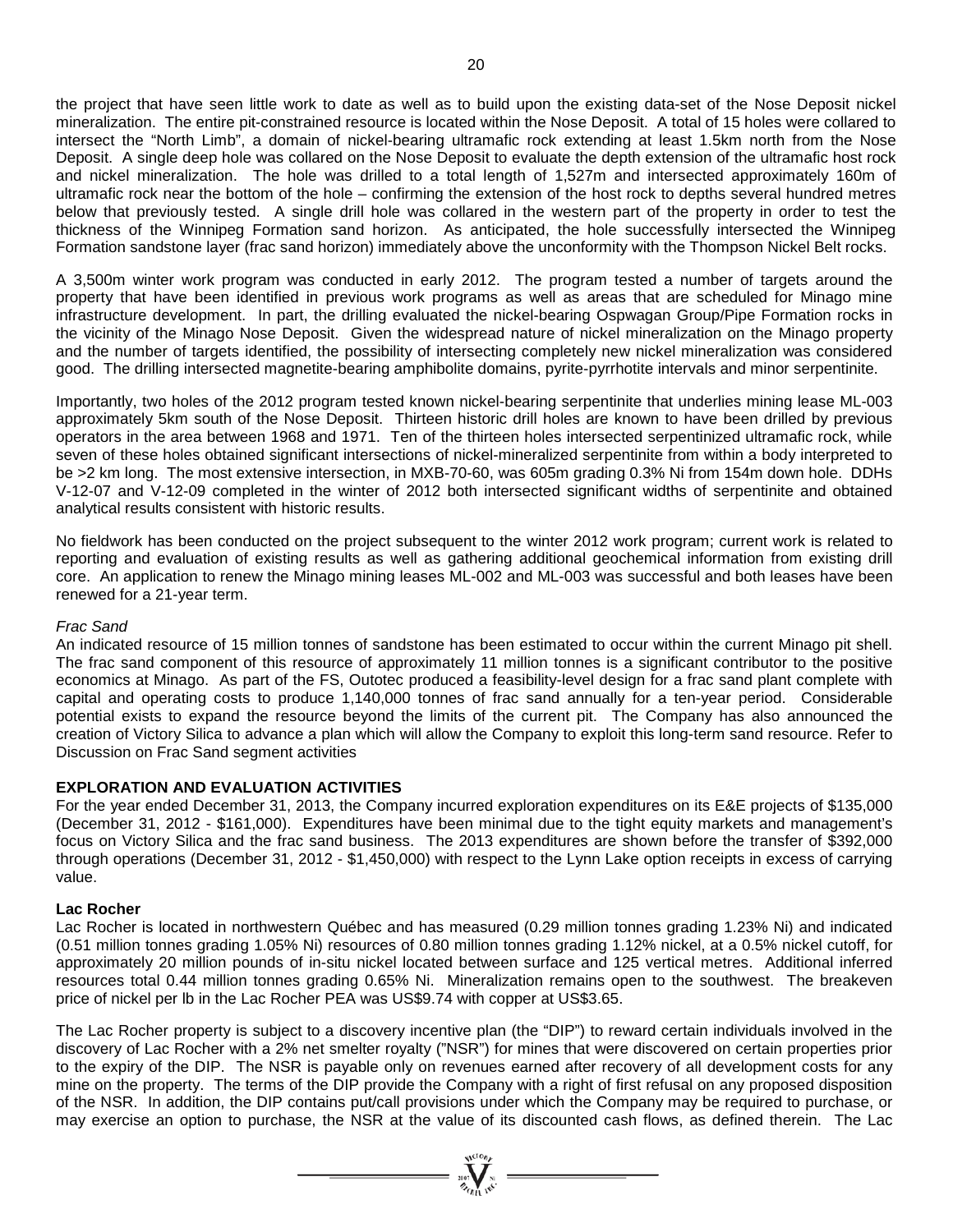Rocher property is the only property subject to the DIP. As the Lac Rocher property is not yet in production, no royalties are currently payable.

Year round access is now available to the site. In December 2009, diamond drilling was conducted to provide geotechnical data deemed necessary for future portal and ramp development. An InfiniTem ground electromagnetic survey was conducted over a portion of the property to test for deeper extensions to the nickel mineralization. At the same time, evaluation of the availability of borrow material was also conducted in the local region. In 2013, a program to retrieve all accessible drill core from the site was conducted. This core will be securely stored in Chibougamau at the Copper Rand mine site before being moved to permanent storage.

#### **Mel Project**

The Mel project is located on the Thompson Nickel Belt, just north of Thompson, Manitoba. It is a large property, approximately 25km east-west by about 6km north-south, and remains underexplored.

Mel has an indicated resource of 4.3 million tonnes grading 0.88% nickel (approximately 83 million pounds in-situ nickel) and an additional inferred resource of one million tonnes grading 0.84% nickel (approximately 19 million pounds in-situ nickel) and offers significant exploration upside as well as near-term production potential.

The Company had earned a 100% ownership of Mel subject to a 51% Vale back-in right. During the third quarter of 2010, the Company announced that Vale had determined that it would not exercise its back-in right. Title to the property has been transferred. Accordingly, the Company is in a position to determine future programs at Mel in its sole discretion.

Ten drill holes, totalling 3,459m, comprised the 2011 winter work program on the Mel Property, the first managed by the Company. Two drill holes, totalling 739m, were collared to test a UTEM geophysical anomaly approximately 700m north of the Mel deposit associated with earlier prospective nickel results; no sulphide mineralization was encountered. Eight drill holes, totalling 2,720m, were collared to test the down-dip extension of the Mel resource shell; all holes intersected nickel mineralization of grade and width comparable to that obtained in holes that comprise the existing resource.

The re-evaluation of the Mel dataset is continuing for both the drill hole data on the Mel deposit and the considerable drilling (111 drill holes) conducted of the claims portion of the property. The study has included reinterpretation of the geological context in order to evaluate new or under-tested target areas for future work and that can be incorporated into further, more refined, modelling of the Mel resource. No fieldwork was conducted during 2012 or in 2013 to date. An application to renew Mel mining lease ML-007 was successful and the lease has been renewed for a 21-year term.

Under the terms of the option agreement, Vale must mill ore from the Mel project at cash costs plus 5% subject to capacity availability and metallurgy – this is unaffected by Vale's decision not to exercise its back-in right. Furthermore, in accordance with the terms of the agreement with Vale, they now are entitled to a 10% royalty on "distributable earnings" as defined in the agreement. Distributable earnings is defined as net revenue less operating expenses, before federal and provincial income taxes, after provincial mining taxes and less aggregate pre-production capital but before depreciation.

#### **Lynn Lake**

The Lynn Lake property is located in the historic mining town of Lynn Lake in northern Manitoba, about 320km by road northwest of the Thompson mining camp.

As discussed earlier and described in Note 12 to the 2013 Audited Consolidated Financial Statements, the Company had optioned Lynn Lake to Prophecy Coal with subsequent assignment to Wellgreen. In March, 2014, Wellgreen relinquished the option on the property and it has reverted to the Company. Given the stage of the option agreement, the Company had not considered Lynn Lake to be a material mineral project of the Company. The Company will review the exploration material and data once Wellgreen fulfils its obligation to provide this and will determine next steps accordingly.

#### **FRAC SAND SEGMENT**

As explained above, the Frac Sand segment is managed and operated by Victory Silica's executives and employees although the business and operating assets are part of Victory Nickel (refer also to Note 24 in the 2013 Audited Consolidated Financial Statements). The segment is located in Canada although sand purchases are expected to be sourced from both Canada and the US.

On June 19, 2012, the Company announced this initiative through the creation of Victory Silica and the hiring of Ken Murdock as its CEO. The objective is to establish the Company as a supplier of premium frac sand prior to commencing

 $= \sum_{i=1}^{N^{(10)}p_i}$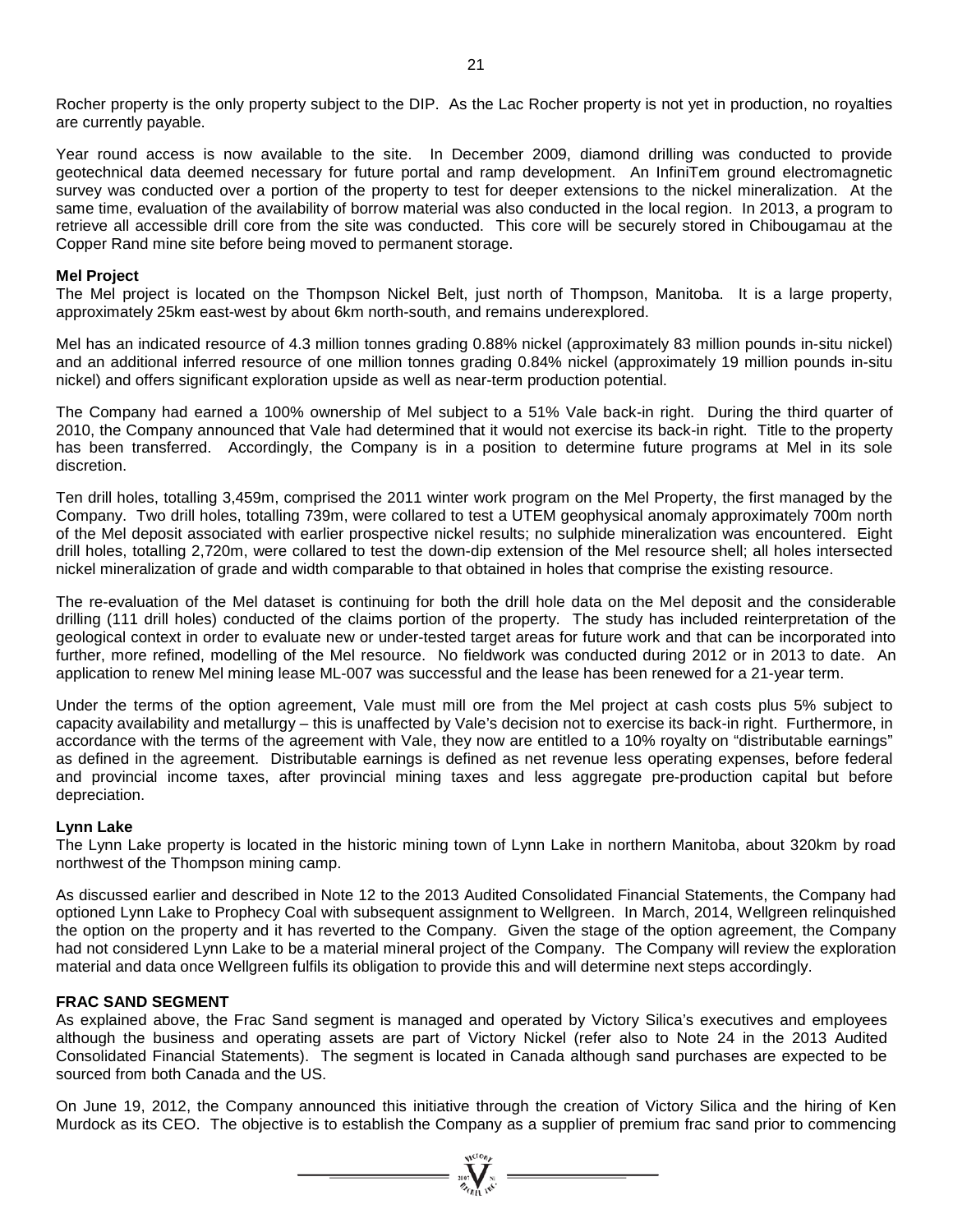frac sand sales from the Minago project at the same time as generating significant cash flow. On January 9, 2013, the Company announced that it had completed an asset purchase agreement for the purchase of the 7P Plant located near Medicine Hat, Alberta.

Expenditures on non-capital items are presently classified as pre-operating expenditures and are charged through operations. Plant acquisition costs and plant improvement costs are capitalized as 7P Plant within Property and Equipment on the consolidated balance sheet without amortization since the plant is not available for use as at December 31, 2013. Certain mobile equipment used in the plant improvements are being depreciated.

Site reclamation work has been completed and the final closure report has been filed with the AER and was cleared on March 18, 2014. Major equipment has been received and the 7P Plant is in the process of being commissioned. All supply and service contracts have been completed, including agreements on the terms for purchase of, and for the washing and concentrating of, Jordan Formation frac sand in Wisconsin. A rail contract and credit facility has been approved by Canadian Pacific ("CP") for the shipping of concentrated sand from Wisconsin for finishing at the 7P Plant, as has a siding agreement to provide access for private cars on the CP rail line. Rail car leasing and transload agreements have also been completed.

Several deliveries of sand have been made to the 7P Plant and are warehoused ready for processing. Processing of sand as part of commissioning occurred in March 2014.

# **IMPAIRMENT ANALYSIS**

While the metals markets and other general economic factors continue to be relatively stable, there has been no marked recovery except for a strengthening US dollar. The Company performed a detailed impairment analysis on each of its E&E projects and the MP&D project as at December 31, 2013. The Company does not believe that there have been any material changes to date which would adversely affect this analysis. Furthermore there has been no change in management's plans for the projects which would cause a reassessment.

The challenge remains to find financing for development of projects*.* This difficulty is not a reflection of the quality of the Company's projects but is indicative of a continued general malaise affecting the junior resources sector in general. The Company performed a detailed impairment analysis at the project level.

An initial indicator of impairment considers the market capitalization of a company compared with its net book value. At and around the end of December 31, 2013, the Company's market capitalization was below its net book value – being approximately 50% of net book value which represents an improvement from December 31, 2012. A 100% ratio would require a share price of approximately \$0.09 which was most recently achieved in late 2011. However, many resource companies continue to experience similar circumstances in present markets despite having good projects. In particular, the Company continues to note situations where a company's cash balances may exceed its market capitalization. An analysis was performed on each of the Company's E&E projects and the MP&D project.

The analysis reviewed historic expenditures recorded on each project along with any purchase price allocations from acquisitions, reflected the existence of previous writedowns or reversals of impairment and also considered the existence of any economic studies which had been performed. The assumptions used in such studies were reviewed for such factors as: forecast metals prices, foreign exchange rates, changes in resource and/or cost estimates, changes in royalty arrangements, the existence of significant by-products and other matters as necessary. In addition, any third-party arrangements, such as the Lynn Lake option, were also taken into consideration.

Forecast metals prices were estimated from third-party sources such as analyst consensus reports and other available documentation which were considered to be reasonable by management. In particular, for the FS base case, long-term annual forecasted nickel prices with an average of US\$11.19 and an exchange rate of US\$0.9116 : C\$1.00 were used. Since the FS was performed, metals prices have changed. The Company continues to work on updating the FS for improved economics and announced updated resource estimates in 2011 as a result of the drilling performed in 2010. For the purposes of impairment testing, the FS was re-run using prices derived from forecasts using a range of US\$7.18 to US\$8.75 for nickel and an exchange rate of US\$0.8978: C\$1.00. Market consensus appears to be that the US dollar will continue to strengthen and that has a positive impact on the FS economics. In 2012, the Company identified cost savings of approximately \$5.6 million with respect to removing the overburden on the Minago pit footprint and, as yet unquantified, savings from the relocation of the tailings pond. A discount rate of 12% was used in the analysis. Considering these factors has produced a positive NPV in excess of the book value of the project. In addition, the Minago project contains significant frac sand and only that portion removed as part of the open pit shell has been included in project economics. Accordingly, no impairment exists on the Minago project.

=  $\sum_{\substack{3007\\760 \text{ Hz}}}^{3007} \sum_{\substack{311\\100}}^{31}$  =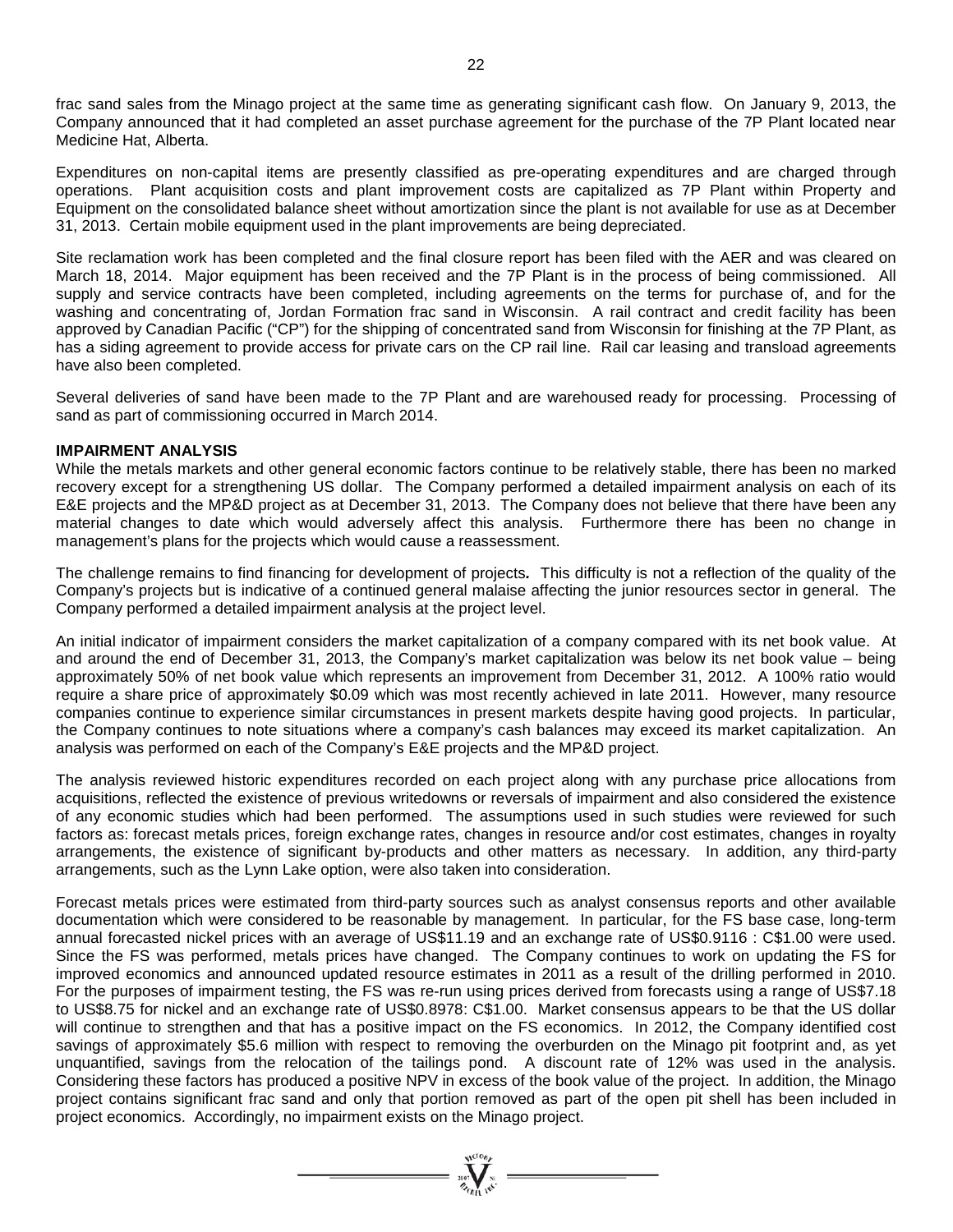Capital and operating cost estimates generally were reduced from those used in historic studies if documentary evidence had recently been obtained as part of the review work which had been undertaken for the Minago FS. For the Minago project in particular, the transformer commitment has been made at a much-reduced cost than was used in the FS. Used equipment prices cannot be typically reflected in a FS, as the market is unpredictable, except where firm pricing has been negotiated. Often cost estimates used in previous studies had been derived when such were universally recognized to be at historic highs. We have seen evidence of engineering firms broadly announcing price freezes. Experience with equipment strategies at the 7P Plant has proved that good quality used equipment can be sourced and equipment financing is available. This represents an additional cost-saving opportunity which has not been quantified in the impairment analysis.

Furthermore, management's intentions with respect to future expenditures and plans for the projects were considered. With the exception of some small projects, all projects have had recent expenditures and are considered to be active. All of the Company's projects were tested for impairment as at the balance sheet dates.

Management concluded that no impairment existed in each of its projects effective December 31, 2013 and that costs incurred to date are recoverable. The Company will continue to monitor developments as they occur in the metals markets and the economy and will update its impairment analysis to take account of any such changes, as appropriate.

# **CRITICAL ACCOUNTING ESTIMATES AND JUDGEMENTS**

Critical accounting estimates and judgements used in the preparation of the consolidated financial statements include determining the carrying value of investments, MP&D and E&E projects, assessing the impairment and classification of long-lived assets, determining the recoverability of deferred income tax assets, the valuation of the convertibility feature of the loans and promissory notes, the valuation of share-based payments and the disclosure of contingencies and going concern matters. These estimates involve considerable judgement and are, or could be, affected by significant factors that are out of the Company's control.

For a complete list of the significant accounting policies as well as information concerning the use of estimates, judgements and measurement uncertainty, reference should be made to Note 3 to the Company's 2013 Audited Consolidated Financial Statements. The Company's financial statements have been prepared using the going concern assumption; reference should be made to Note 1 to the Company's 2013 Audited Consolidated Financial Statements.

The recorded value of the Company's E&E projects and the MP&D project is based on historic costs that are expected to be recovered in the future. The Company's recoverability evaluation is based on market conditions for minerals, underlying mineral resources associated with the properties and future costs that may be required for ultimate realization through mining operations or by sale. The Company is in an industry that is exposed to a number of risks and there is always the potential for a material adjustment to the value assigned to these assets. Such risks also extend to the evaluation of fair values of net assets upon acquisition.

The fair value of the stock options and warrants, as well as the embedded option derivative in the promissory note, is calculated using the Black-Scholes option-pricing model that takes into account the exercise price, expected life of the option/warrant, expected volatility of the underlying shares, expected dividend yield, and the risk-free interest rate for the term of the option/warrant or embedded option derivative.

The Company has determined that it is highly probable that Victory Nickel will generate returns sufficient to utilize its taxable losses prior to their expiry. This is a significant judgement that, dependent upon future events, may turn out to be incorrect. Presently, since Victory Silica is in its pre-operating phase, a full valuation allowance has been recorded against losses incurred in that subsidiary. Given that operations at the 7P Plant commenced in March, 2014, the Company expects that it will be able to reverse the valuation allowance in 2014.

# **NEW ACCOUNTING POLICIES**

IFRS issued by the International Accounting Standards Board ("IASB") have been adopted in the Company's 2013 Audited Consolidated Financial Statements. Note 3 to those statements include the accounting policies that have been applied.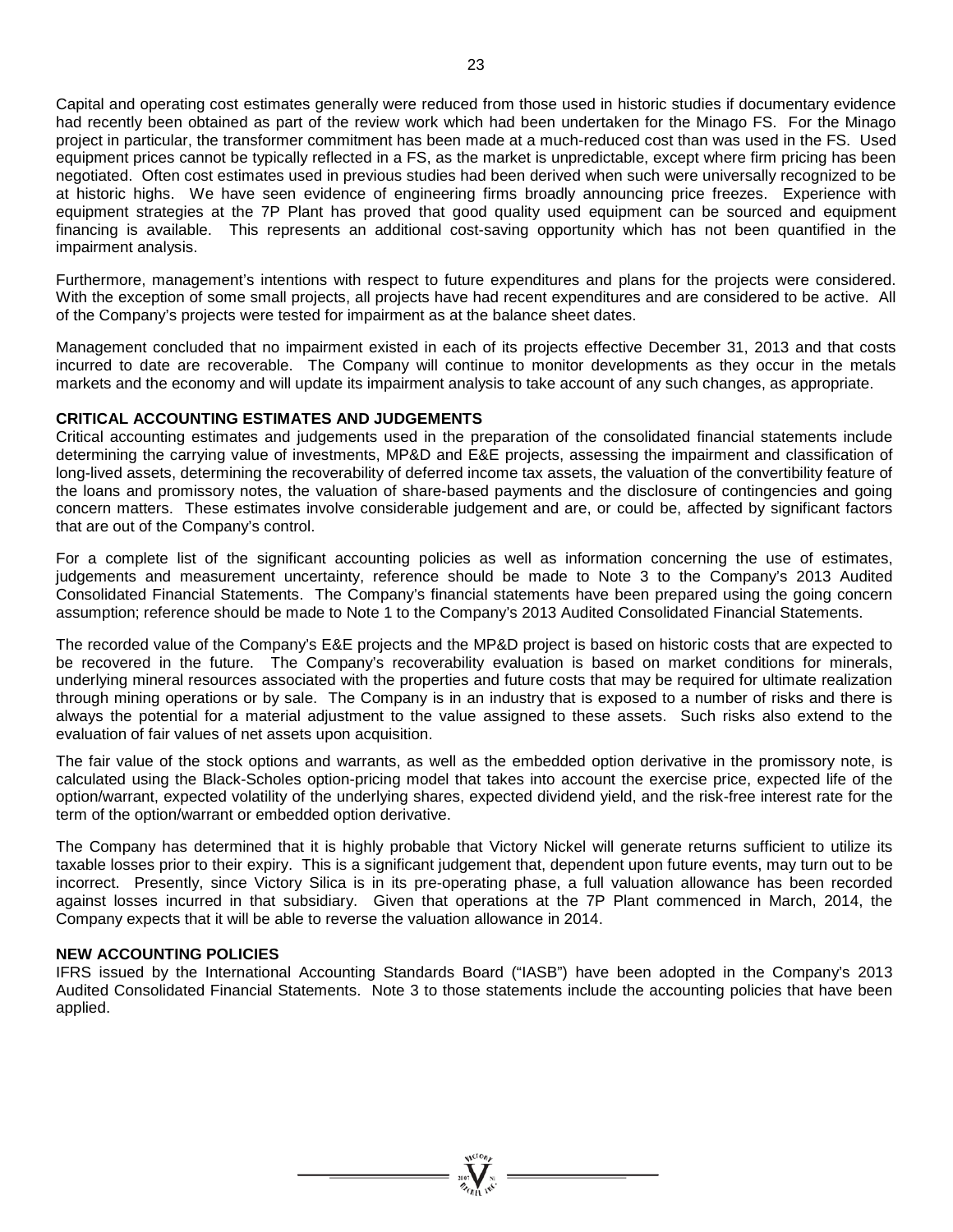# **FUTURE ACCOUNTING CHANGES**

# **New Standards and Interpretations Not Yet Adopted**

Since the issuance of the Company's 2013 Audited Consolidated Financial Statements, the IASB and International Financial Reporting Interpretations Committee ("IFRIC") have issued no new and revised standard and interpretations which are applicable to the Company or which have caused changes to its accounting policies. Refer to Note 3 to those statements.

# **CORPORATE GOVERNANCE**

The Company's Board of Directors is responsible for ensuring that management fulfils its responsibilities for financial reporting and internal control and exercises this responsibility principally through the Audit Committee. The Audit Committee, which is comprised of directors, none of whom are employees or officers of the Company, meets with management to review the 2013 Audited Consolidated Financial Statements to satisfy itself that management is properly discharging its responsibilities to the directors who approve the financial statements. The Board of Directors has also appointed compensation and corporate governance and nominating committees composed of non-executive directors.

#### **Evaluation of Disclosure Controls and Procedures**

The Company's Chief Executive Officer and Chief Financial Officer, (collectively, the "Certifying Officers"), are responsible for designing a system of disclosure controls and procedures, or causing them to be designed under their supervision, to provide reasonable assurance that information required to be disclosed in reports filed with or submitted to, securities regulatory authorities is recorded, processed, summarized and reported within the time periods specified under Canadian securities laws and that material information relating to the Company is made known to them with respect to financial and operational conditions to allow timely decisions regarding required disclosure. For the fiscal year ended December 31, 2013, an evaluation was commissioned by the Company under the supervision of the Certifying Officers and with the participation of management of the effectiveness of the Company's disclosure controls and procedures as defined under the rules adopted by the Canadian securities regulatory authorities. Based on this evaluation, the Certifying Officers have concluded that the design and operation of the Company's disclosure controls and procedures were effective as at December 31, 2013. Such controls are facilitated by the small size of the Company's senior management team and their access to material information.

There were no changes to the Company's disclosure controls and procedures that occurred during the year ended December 31, 2013 that materially affected, or are reasonably likely to affect, the Company's disclosure controls and procedures.

# **Evaluation of Internal Control over Financial Reporting**

The Company's Certifying Officers are responsible for designing a system of internal controls over financial reporting, or causing them to be designed under their supervision, to provide reasonable assurance regarding the reliability of financial reporting and preparation of consolidated financial statements for external purposes in accordance with Canadian GAAP. The Company used the COSO (1992) control framework and is in the process of updating its methodology to incorporate the COSO (2013) framework into its analyses for 2014. The COSO Board has made the COSO (1992) framework available for use until December 15, 2014 at which date it will be considered superseded. For the fiscal year ended December 31, 2013, an evaluation was commissioned by the Company under the supervision of the Certifying Officers and with the participation of management of the effectiveness of the Company's internal control over financial reporting. Based on this evaluation, the Certifying Officers have concluded that the design and operation of the Company's internal controls over financial reporting and procedures were effective as at December 31, 2013. During the year, the Company made improvements to the controls over financial reporting as part of its continuous improvement process.

The management of the Company was required to apply its judgement in evaluating the cost-benefit relationship of possible controls and procedures. The result of the inherent limitations in all control systems means no evaluation of controls can provide absolute assurance that all control issues and instances of fraud, if any, have been detected.

There were no changes to the Company's internal controls over financial reporting that occurred during the year ended December 31, 2013 that materially affected, or are reasonably likely to affect, the Company's internal controls over financial reporting.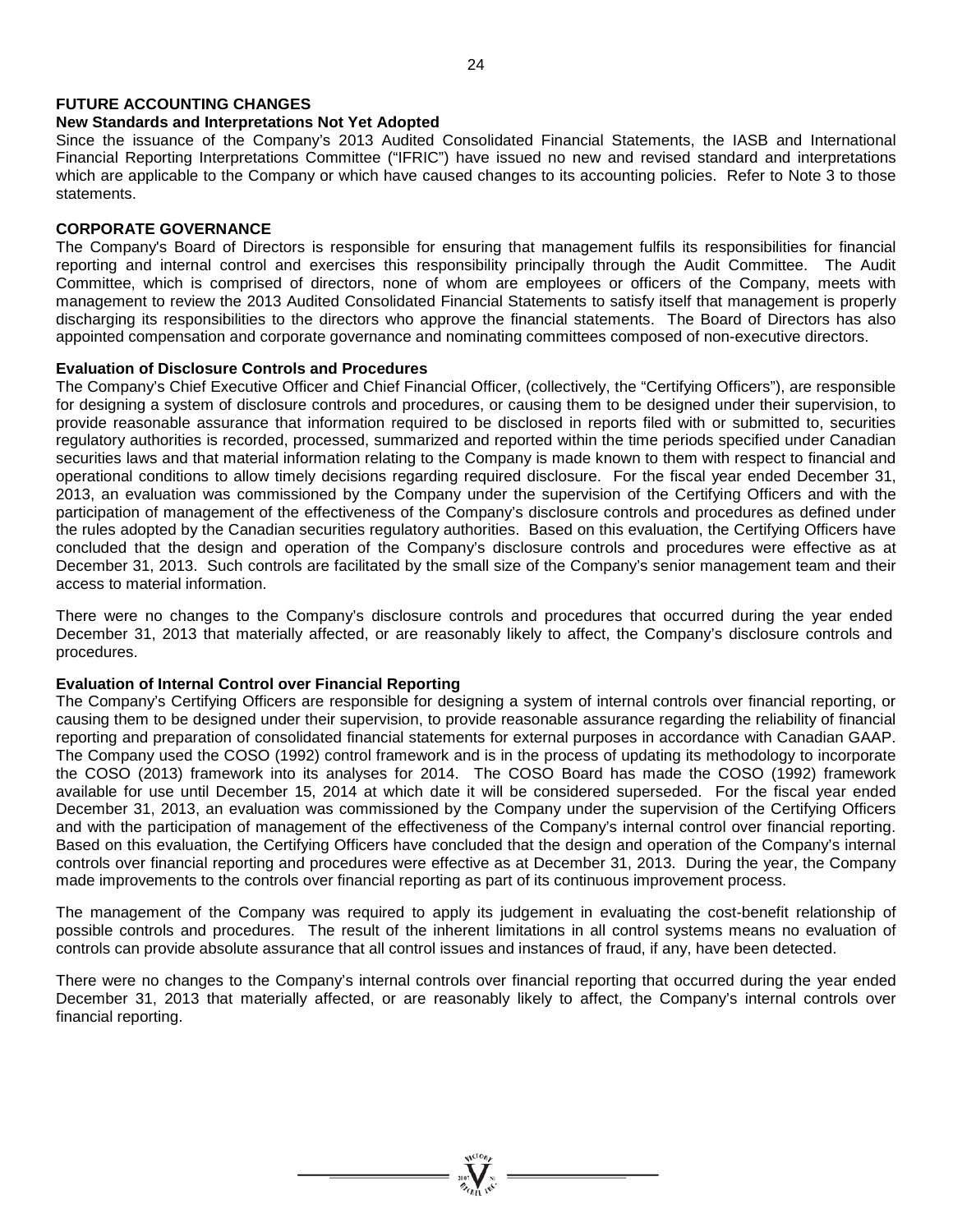# **TRANSACTIONS WITH RELATED PARTIES AND MANAGEMENT AGREEMENT WITH NUINSCO RESOURCES LIMITED**

# **Related Party Balances and Transactions for Services**

Short-term employee benefits provided by the Company to key management personnel include salaries, directors' fees, statutory benefit contributions, paid annual vacation and paid sick leave as well as non-monetary benefits such as medical care. The Company's non-monetary benefit package for key management personnel is the same as that available to all full-time employees. In addition to short-term employee benefits, the Company may also issue options and shares as part of the Stock Option Plan and Share Bonus Plan (Notes 17 and 19 to the 2013 Audited Consolidated Financial Statements). Payables to key management personnel generally relate to directors' fees, consulting fees, and expense reimbursements.

Balances and transactions with related parties as at and for the years ended December 31, 2013 and 2012 are shown in the following tables:

| As at December 31,                  | 2013 | 2012 |
|-------------------------------------|------|------|
| <b>Balances Outstanding</b>         |      |      |
| Payable to key management personnel | 119  | 157  |

Key management personnel compensation comprises:

| Years ended December 31,                | 2013  | 2012 |
|-----------------------------------------|-------|------|
| Short-term employee benefits            | 952   | 807  |
| Share-based payments - options          | 118   | 217  |
| Share-based payments - Share Bonus Plan | 66    |      |
|                                         | 1.136 | .024 |

# **Balances and Transactions with Nuinsco Resources Limited under the Management Agreement**

The Company shares management, administrative assistance and facilities with Nuinsco pursuant to a management agreement; management operates under the supervision of the respective board of directors of each respective company; there is only one common director, being Mr. René Galipeau. As described earlier, Nuinsco became a related party of the Company effective July 30, 2013. The costs charged by Nuinsco are recorded at the cost to Nuinsco of such services plus 10 per cent. The management agreement commenced February 1, 2007 and is terminable by the Company upon 180 days' notice and by Nuinsco upon 90 days' notice.

Balances and transactions with Nuinsco under the management agreement as at and for the years ended December 31, 2013 and 2012 are shown in the following tables:

| As at December 31,                                         | 2013           |      | 2012 |
|------------------------------------------------------------|----------------|------|------|
| <b>Balances Outstanding under the Management Agreement</b> |                |      |      |
| Payable to Nuinsco Resources Limited                       | 56 \$          |      |      |
| Receivable from Nuinsco Resources Limited                  | $\blacksquare$ | -SS  | 37   |
| Years ended December 31,                                   | 2013           |      | 2012 |
| <b>Transaction Values under the Management Agreement</b>   |                |      |      |
| Overhead charges from Nuinsco Resources Limited            | 755            |      | 654  |
| Overhead charges to Nuinsco Resources Limited              | 18             |      | 27   |
| Project costs charged to Nuinsco Resources Limited         | 37             | - \$ | 22   |
| Project recoveries charged by Nuinsco Resources Limited    | 30             |      | 31   |

Amounts due to or from Nuinsco under the management agreement are unsecured, non-interest bearing and due on demand. Amounts due to or from Nuinsco thereby are settled on a regular basis.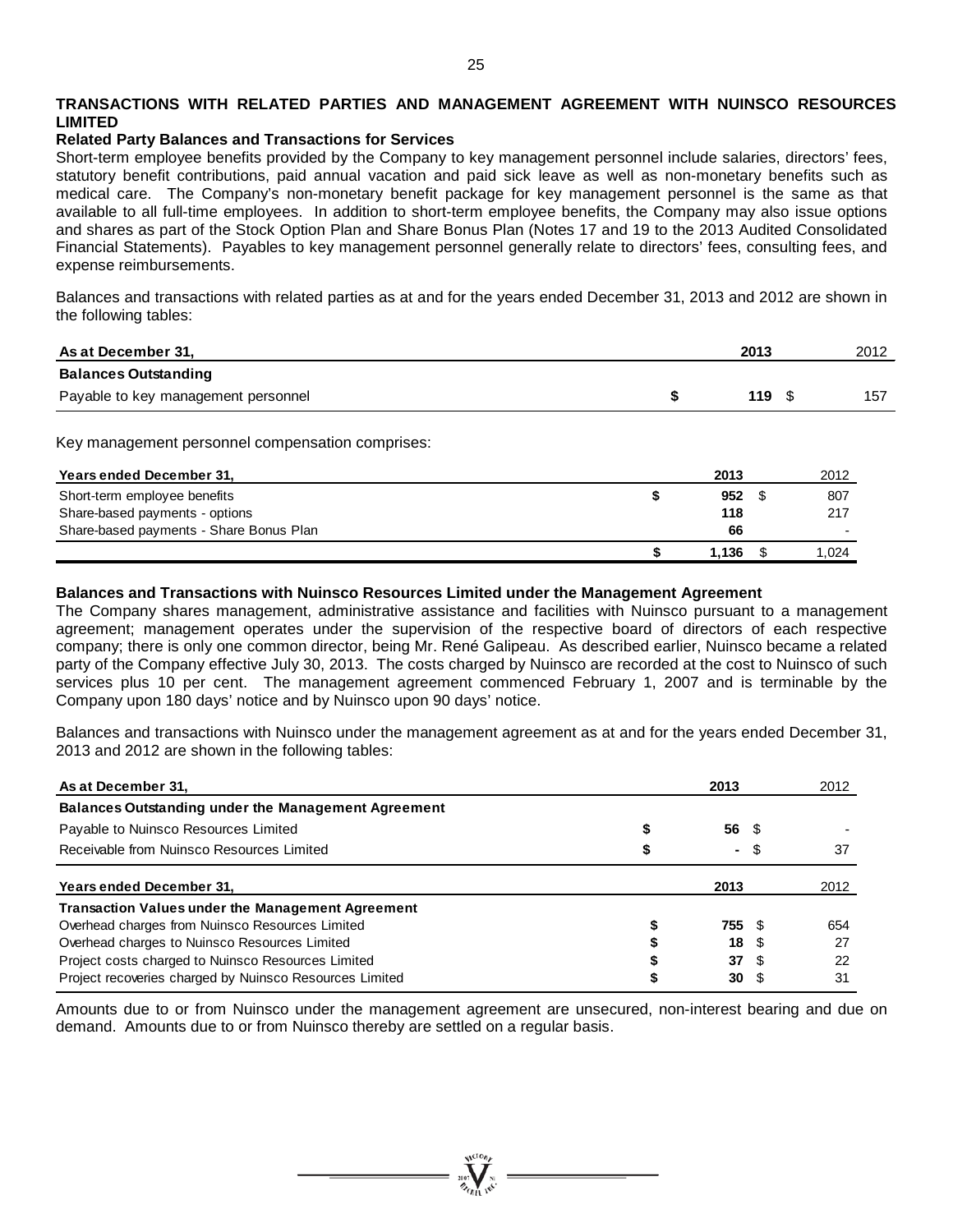#### **Balances and Transactions with Nuinsco under the Amended Loan**

The terms of the Amended Loan are described in Note 14 to the 2013 Audited Consolidated Financial Statements as well as in the Liquidity and Capital Resources section of this MD&A. A summary of the balances and transactions of the Amended Loan is included in the table and accompanying note below:

|                                                   | December 31,     | December 31, |
|---------------------------------------------------|------------------|--------------|
| Loan payable to Nuinsco Resources Limited         | 2013             | 2012         |
| Advance for working capital                       | \$<br>$1,000$ \$ | 1,000        |
| Advance under Amended Loan for standby commitment | 1,207            |              |
| Aggregate advances                                | 2,207            | 1,000        |
| Accrued interest payable                          |                  | 9            |
|                                                   | 2,207            | 1,009        |
| Less: settled in Units of Victory Nickel          | (1, 207)         |              |
| Less: unamortized loan fees                       | (189)            | (1)          |
|                                                   | 811              | 1,008        |
| Less: loans and borrowings - current portion      |                  | (1,000)      |
| Change in fair value of loan                      | 3,289            |              |
| Loans and borrowings - long-term portion          | \$<br>4,100      | 8<br>\$      |

The Company has accrued \$11,000 for commitment fees payable in shares to Nuinsco upon the final advance under the Amended Loan and these are included in *Finance costs* for the year ended December 31, 2013. Victory Nickel incurred interest of \$120,000 for the year ended December 31, 2013 which was paid in cash at the end of each respective quarter; \$9,000 related to 2012 was paid in the first quarter of 2013.

# **OUTSTANDING SHARE DATA**

As at March 31, 2014, the Company had 571,660,820 common shares issued and outstanding. In addition, there were 28,187,500 stock options and 112,500,000 warrants outstanding which, if exercised and issued, would bring the fully diluted issued common shares to a total of 712,348,320 and would generate cash of approximately \$5,911,000. However, many of the options are not "in the money" and most of the warrants cannot be exercised until July 31, 2014.

# **RECENT DEVELOPMENTS**

#### **Private Placements**

In January and March, 2014, the Company issued promissory notes under private placements, generating gross proceeds of approximately \$265,000. The promissory notes bear interest at a rate of 14.8% payable quarterly, have terms of two years and are convertible into the Company's common shares at the holder's option at \$0.10 per share.

In February and March, 2014, the Company issued promissory notes under private placements, generating gross proceeds of approximately US\$1,750,000. The promissory notes bear interest at a rate of 14.8% payable quarterly, have terms of two years and are convertible into the Company's common shares at the holder's option at \$0.10 per share.

The Company has reserved 66,666,666 common shares for the convertible notes issued under the umbrella approval by the TSX of \$5,000,000.

# **Stock Options**

In January and February 2014, 4,630,000 options were exercised generating aggregate gross proceeds of \$220,000.

On February 4, 2014, the Company granted 2,630,000 options to officers, employees and consultants at an exercise price of \$0.055. Of these options, 1,465,000 vest immediately and 1,165,000 vest over one year.

# **Other**

There have been no other additional developments not already discussed elsewhere in this MD&A.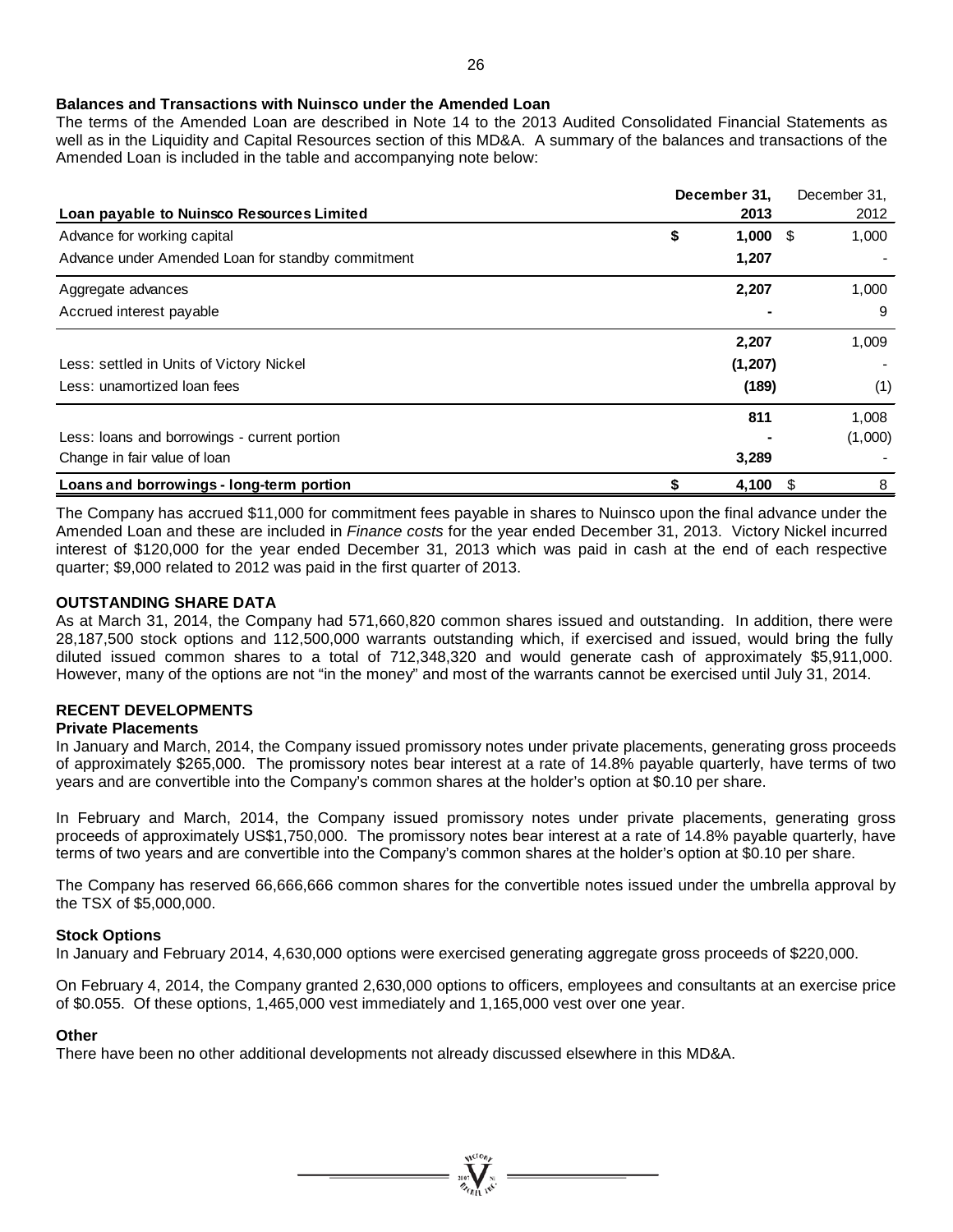#### **RISKS AND UNCERTAINTIES**

The exploration and development of natural resources are speculative activities that involve a high degree of financial risk. Additionally, there are specific risks related to the Company's presence in the frac sand market. The risk factors which should be taken into account in assessing Victory Nickel's activities and an investment in its securities include, but are not necessarily limited to, those set out in detail below.

The relative significance of each risk described below will vary as a function of several factors including, but not limited to, the state of the economy, the stage of Victory Nickel's projects, the availability of financing on acceptable terms and other matters.

Any one or more of these risks could have a material adverse effect on the value of any investment in Victory Nickel and the business, financial condition, operating results or prospects of Victory Nickel and should be taken into account in assessing Victory Nickel's activities.

#### **Industry Risks**

#### *Speculative Nature of Mineral Exploration*

Mineral exploration is highly speculative in nature, involves many risks and frequently is non-productive. There is no assurance that Victory Nickel's exploration efforts will be successful. Few properties that are explored are ultimately developed into economically-viable operating mines. Success in establishing reserves is a result of a number of factors, including the quality of Victory Nickel's management, level of geological and technical expertise, the quality of land available for exploration and other factors. Once mineralization is discovered, it may take several years in the initial phases of drilling until production is possible, during which time the economic feasibility of production may change. Substantial expenditures are required to establish proven and probable reserves through drilling to determine the optimal extraction method for the ore and the metallurgical process to extract the metals from the ore and, in the case of new properties, to construct mining and processing facilities. It is possible that even preliminary due diligence will show adverse results, leading to the abandonment of projects. It is impossible to ensure that preliminary feasibility studies or full feasibility studies, such as has been released with respect to Minago, on Victory Nickel's projects or the current or proposed exploration programs on any of the properties in which Victory Nickel has exploration rights will result in a profitable commercial mining operation. As a result of these uncertainties, no assurance can be given that Victory Nickel's exploration programs will result in the establishment or expansion of resources or reserves.

#### *Evaluation and Development Projects*

In general, evaluation and development projects have no operating history upon which to base estimates of future cash operating costs. For evaluation and development projects such as the mineral resource properties owned by Victory Nickel, estimates of proven and probable reserves are, to a large extent, based upon the interpretation of geological data obtained from drill holes and other sampling techniques and feasibility studies. This information is used to calculate estimates of the capital cost, cash operating costs based upon anticipated tonnage and grades of ore to be mined and processed, the configuration of the ore body, expected recovery rates, comparable facility and equipment operating costs, anticipated climatic conditions and other factors. In addition, there remains to be undertaken certain feasibility and/or development preparation work on the projects that could adversely impact estimates of capital and operating costs required for the development of the projects. Costs necessary to develop the projects could be significant and will have a direct impact on the economic evaluation of the projects. As a result, it is possible that the actual capital cost, cash operating costs and economic returns of the projects may differ from those currently estimated. The costs estimated under the FS for Minago differed from the PEA and may differ again upon actual development.

#### *Frac Sand Industry*

Frac sand processing is a new business for Victory Nickel. The industry is closely linked to the oil and gas industry and is therefore affected by economic factors impacting that industry, including the effect of future cycles based on historic experience. Demand for frac sand is influenced by many factors, including: global and regional economic and political events and conditions, fluctuations in pricing and availability of oil and gas and other energy sources, demand for oil and gas products, demand for cars and other vehicles, technological innovation impacting alternative energy sources, changes in the regulatory framework for mining and processing frac sand and the hydraulic fracturing industry. The oil and gas industry can be prone to sudden, unexpected production slowdowns which may impact exploration, development, production and well completion activities. These factors cannot readily be predicted or controlled. Negative developments could cause the demand for frac sand products to decline which could have adverse effects on business, financial condition, results of operations, cash flows and prospects.

With respect to the frac sand industry itself, risks include: changes in transportation availability and pricing, inclement or hazardous weather conditions from flooding or climate change, environmental hazards, industrial accidents, changes in the regulatory framework impacting mining, processing and the fracking industries in both Canada and the US, inability to<br> $\frac{W^{10}_{\lambda}P_{\lambda}}{W^{10}_{\lambda}P_{\lambda}}$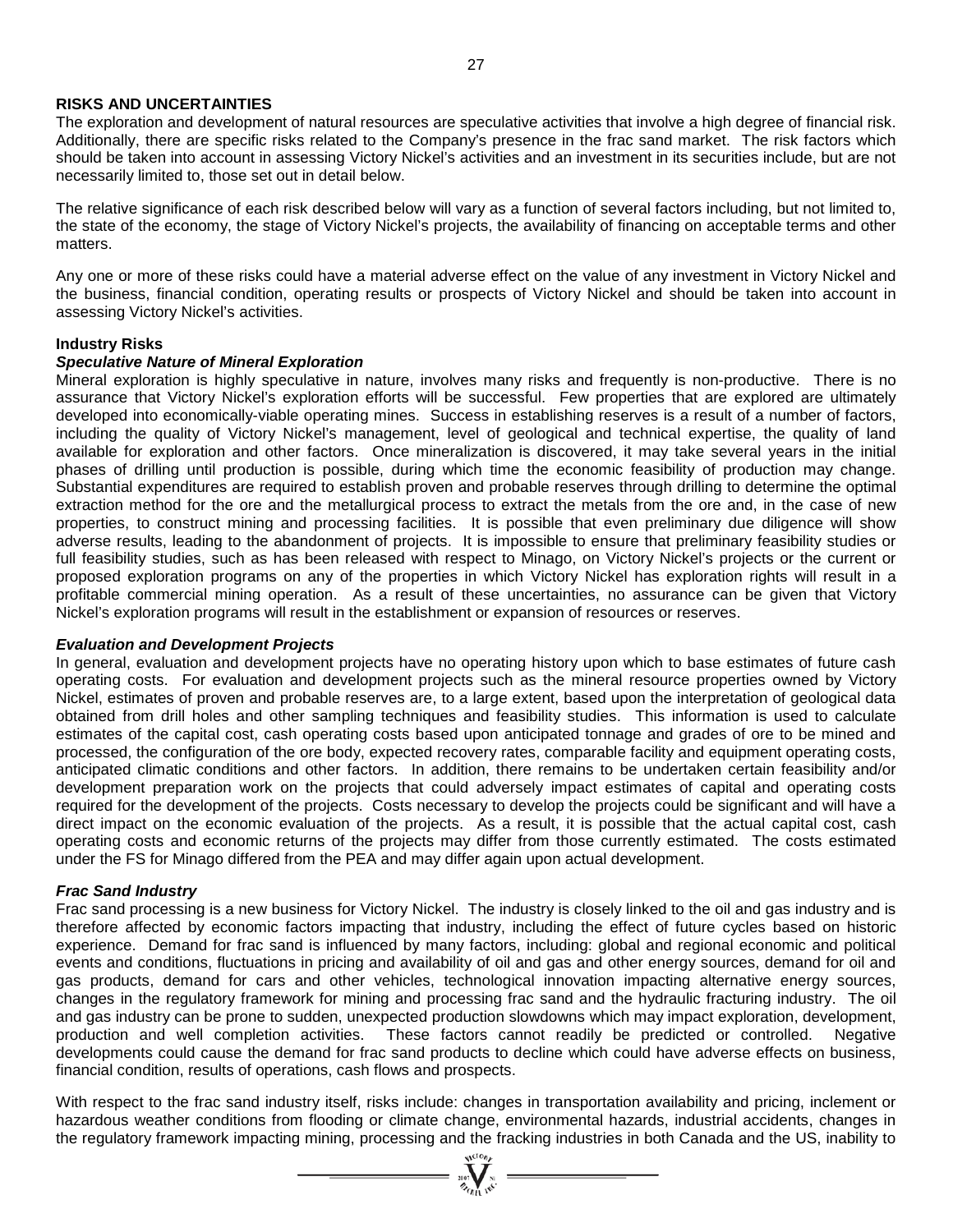procure sand in the required quantities or qualities, inability to obtain replacement parts or equipment on a timely basis, reduction in the availability of water for processing, inability to hire, train and retain qualified staff at acceptable rates; and other technical difficulties or failures. Any prolonged downtime could impact deliveries and reputation.

The fracking industry has been hailed as significantly contributing to North America's energy self-sufficiency. A combination of techniques is used, any changes impacting the use of frac sand as a proppant through regulation or technological innovation may negatively impact the frac sand industry. In addition, heightened political, regulatory and public scrutiny of hydraulic fracturing practices could potentially expose us or our customers to increased legal and regulatory proceedings, and any such proceedings could be time-consuming, costly or result in substantial legal liability or significant reputational harm.

#### *Competition*

The mineral exploration business is highly competitive in all of its phases. Victory Nickel competes with numerous other companies and individuals, including competitors with greater financial, technical and other resources than Victory Nickel, in the search for and acquisition of exploration and development rights on attractive mineral properties. Victory Nickel's ability to acquire exploration and development rights in the future will depend not only on its ability to develop the properties on which it currently has exploration and development rights, but also on its ability to select and acquire exploration and development rights on other suitable properties. There is no assurance that Victory Nickel will compete successfully in acquiring exploration and development rights on such other properties or in securing customers, sand supplies or other resources such as transportation.

Victory Nickel also faces competition in the frac sand market with respect to the frac sand initiative and there is no assurance that Victory Nickel will compete successfully processing and selling frac sand in such market. Frac sand is a proppant used in the completion and re-completion of oil and natural gas wells to stimulate and maintain oil and natural gas production through the process of hydraulic fracturing. Frac sand is the most commonly used proppant and is less expensive than other proppants, such as resin-coated sand and manufactured ceramics. A significant shift in demand from frac sand to other proppants, or the development of new processes to replace hydraulic fracturing altogether, could cause a decline in the demand for the frac sand the Company processes and result in a material adverse effect on the Company's financial condition and results of operations. If significant new reserves of raw frac sand are discovered and developed, and those frac sands have similar characteristics to the raw frac sand processed by the Company, the Company's ability to maintain or acquire contracts may be negatively impacted which could have a material adverse effect on the Company's results of operations and cash flows over the long term. Additionally, quality sand supply is a limited resource and the presently-identified sources are a significant distance away from the 7P Plant which provides logistical challenges in securing timely railcar and other transportation at acceptable prices.

# **Operational Risks**

#### *Limited History of Operations*

Victory Nickel has no history of earnings and limited financial resources. Victory Nickel currently has no operating mines and its ultimate success may depend on the ability of active mining operations to generate cash flow in the future, as well as its ability to access capital markets for its development requirements. There is no assurance that Victory Nickel will earn profits in the future. Significant capital investment will be required to achieve commercial production at Victory Nickel's existing nickel projects. There is no assurance that Victory Nickel will be able to raise the required funds to continue these activities.

In particular, frac sand processing represents a new initiative for Victory Nickel which is expected to generate significant cash flow for the Company, if successful. While the Company believes it has mitigated the risks of entering a new market through the hiring of experienced personnel, there is no assurance that this initiative will be successful.

#### *Frac Sand Processing Operations*

The 7P Plant is freshly-built and in the process of being commissioned. Production risks might be expected to be higher for a new operation than one which has been in operation routinely. However, a new plant may have a reduced risk profile as far as reliability is concerned. Despite hiring experienced management, many new operators will be hired, while risks will be mitigated by training, it is possible that early production may experience excessive downtime. The availability of suitably-qualified staff at acceptable prices also represents a risk.

The procurement, production and delivery of frac sand can be logistically complex – transportation costs represent a significant portion of frac sand costs. Unavailability of appropriate transportation and rail cars or lines on a timely basis may impact turnaround and cause delays in deliveries. Changes in respective transportation costs or decreases in dependability may also impair the Company's ability to receive and/or deliver product with adverse effects on costs, revenues and reputation.

 $= \sum_{\substack{1007 \ \text{odd } \text{yN}}} \sum_{\substack{N=1 \ \text{odd } \text{yN}}}$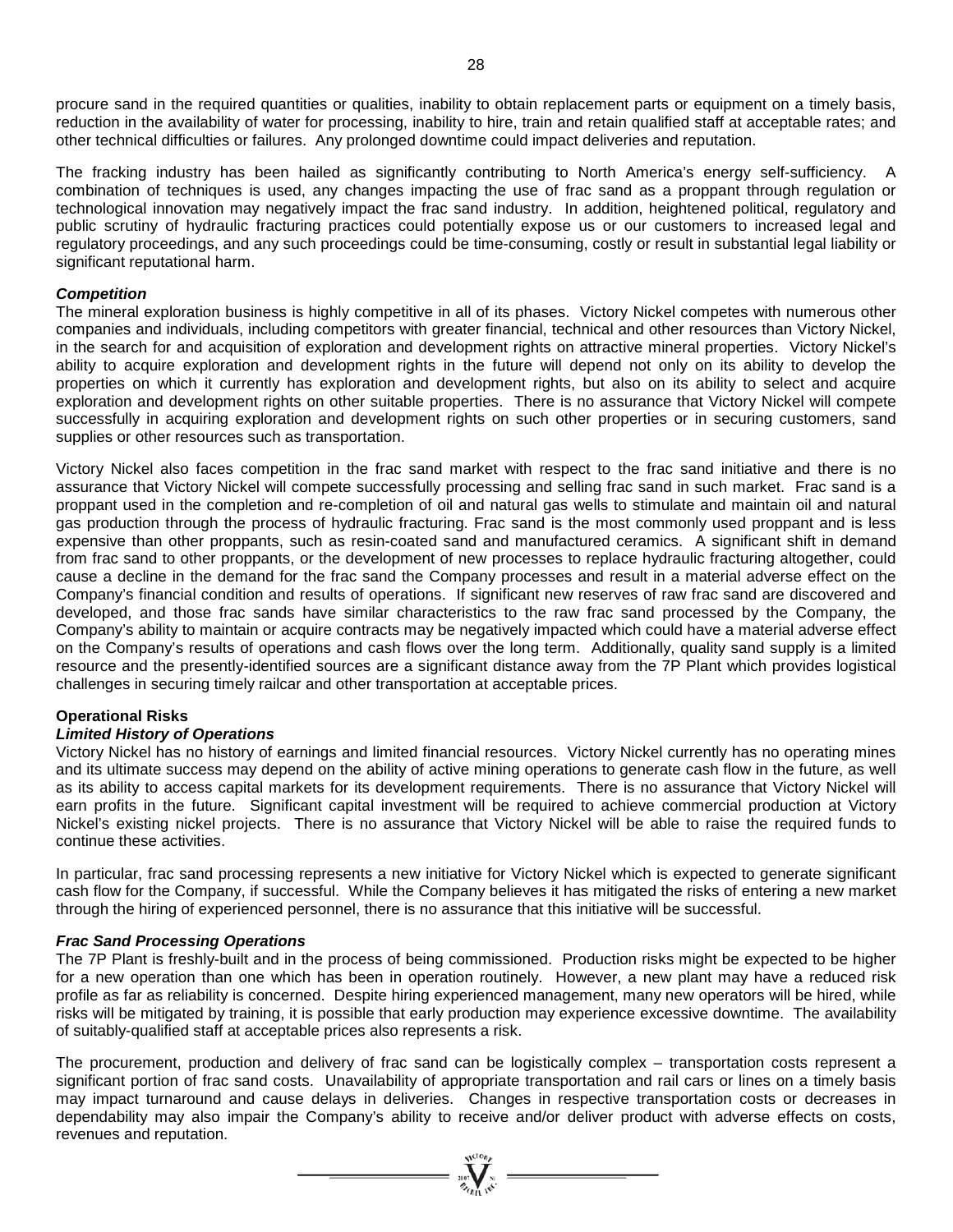Processing frac sand includes substantial costs for energy – electricity and gas – as well as water. Problems in securing sufficient energy supply at appropriate prices would have impact on operating costs and the ability to recover those increased costs may be impaired.

The specifications for frac sand are detailed; maintaining a robust quality control process is key to producing a high-quality product. Failure to do so could cause lost revenues and lost reputation.

# *Development Targets, Permitting and Operational Delays*

There can be no assurance that Victory Nickel will be able to complete the planned development of its projects on time or on budget due to, among other things, delays in receiving required consents, permits and registrations, the delivery and installation of plant and equipment and cost overruns, or that the current personnel, systems, procedures and controls will be adequate to support Victory Nickel's operations. Any failure to meet development targets or other operational delays or inadequacies could have a material adverse effect. In particular, the Minago EAL was granted for a three-year period and expires on August 22, 2014. There is no guarantee that development work will commence on or before that date or that an extension will be granted. The Company believes that it has mitigated this risk through work performed on relocating tailings impoundments and the regulatory filings related thereto should either represent development or should extend the expiry.

The Company's frac sand business in its present phase, is reliant upon a third-party supplier of sand; any difficulties the supplier experiences with respect to securing, maintaining or extending permits for its properties and operations including appropriate water rights, may have adverse effects on the supply of sand.

# *Resources and Reserves*

The figures for mineral resources and mineral reserves are estimates and no assurance can be given that the anticipated level of recovery and/or grades of mineral reserves or mineral resources will be realized. Moreover, short-term operating factors relating to ore reserves and resources, such as the need for orderly development of an ore body or the processing of new or different ore grades, may cause a mining operation to be unprofitable in any particular accounting period.

The Company's frac sand business in its present phase is reliant upon one supplier for its product. The Company has no resources or reserves of its own that can presently be exploited. The frac sand resource at Minago is not contemplated to be developed until either Phase 3 of the frac sand initiative or as part of the Minago FS which requires significant financing to be developed.

# *Title Risks*

Victory Nickel's ability to hold various mineral rights require licences, permits and authorizations and, in some cases, renewals of existing licences, permits and authorizations from various governmental and quasi-governmental authorities. Management believes that Victory Nickel currently holds or has applied for all necessary licences, permits and authorizations to carry on the activities which Victory Nickel is currently conducting and to hold the mineral rights Victory Nickel currently holds under applicable laws and regulations in effect at the present time. Management also believes that Victory Nickel is complying in all material respects with the terms of such licences, permits and authorizations. However, Victory Nickel's ability to obtain, sustain or renew such licences, permits and authorizations on acceptable terms is subject to changes in regulations and policies and to the discretion of the applicable governmental and quasi-governmental bodies.

# *Insurance Risk*

Victory Nickel faces all of the hazards and risks normally incidental to the exploration and development of base metals, any of which could result in damage to life or property, environmental damage and possible legal liability for any or all such damage caused. Victory Nickel's activities may be subject to prolonged disruptions due to weather conditions depending on the location of operations in which Victory Nickel has interests; not all such risks are insurable.

Similarly, the frac sand processing plant faces many hazards and risks arising from the transportation and processing of frac sand materials, any of which could result in the matters described above. Again, not all such risks are insurable.

# **Financial and Investment Risks**

# *Going Concern*

None of the Company's projects has commenced commercial production and, accordingly, the Company is dependent upon debt or equity financings and the optioning and/or sale of resource or resource-related assets for its funding. The recoverability of the carrying value of exploration and evaluation projects and the mine property and development project, and ultimately the Company's ability to continue as a going concern, is dependent upon exploration results which have the

 $= \sum_{i=1}^{N^{(10)}_{N}}$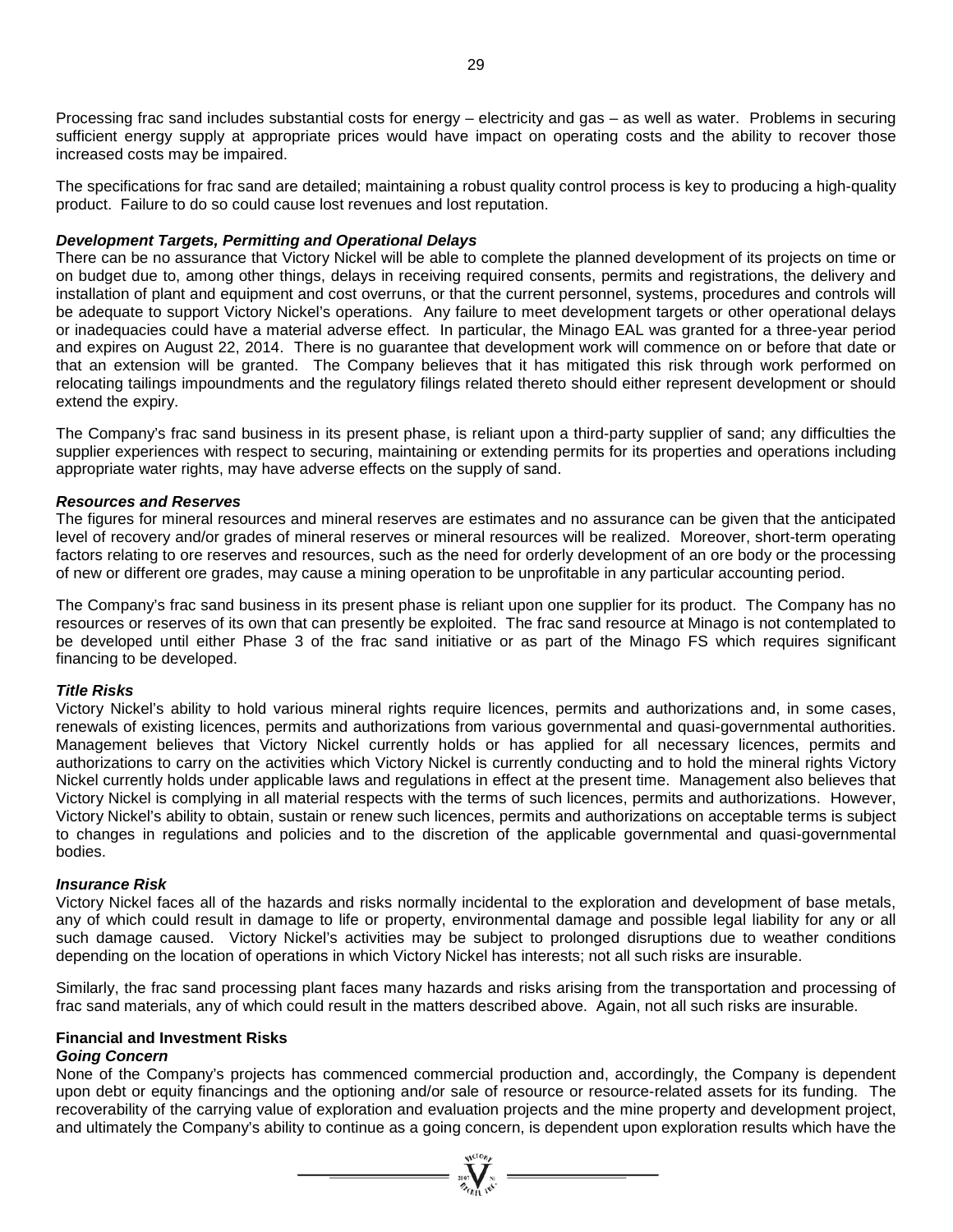potential for the discovery of economically-recoverable reserves and resources, the Company's ability to finance exploitation of its projects through debt or equity financings and the optioning and/or sale of resource or resource-related assets for its funding.

Should the Company not be able to continue to achieve favourable exploration results, obtain the necessary financing, achieve profitable operations on the frac sand business or achieve future profitable production or sale of properties, the carrying value of the Company's assets could be subject to material adjustment and, in addition, other adjustments may be necessary to these financial statements should such adverse events impair the Company's ability to continue as a going concern as contemplated under GAAP. There is no certainty, especially in the present environment, that the Company's initiatives to improve working capital will be successful or that working capital generated thereby will be sufficient to fund the Company's activities including project expenditures and corporate costs.

#### *Substantial Capital Requirements*

Victory Nickel will have to make substantial capital expenditures for the development of and to achieve production from its nickel projects. Production will only be reached a number of years following the start of development. Until that time, the Company is reliant on cash flows generated by its nascent frac sand business, on the equity markets and asset sales to generate cash for ongoing operations and programs. There can be no assurance that any debt or equity financing or cash generated by operations or asset sales will be available or sufficient to meet these requirements or for other corporate purposes or, if debt or equity financing is available, that it will be on terms acceptable to Victory Nickel. Moreover, future activities may require Victory Nickel to alter its capitalization significantly. The inability of Victory Nickel to access sufficient capital for its operations could have a material adverse effect on its financial condition, results of operations or prospects. Flow-through financing cannot be used to fund the Company's corporate costs.

The 7P Plant has been substantially completed. Future capital requirements for the plant should be minimal. However, future phases will require additional capital. This capital requirement may be in excess of the net funds generated by the business. The frac sand operations have ongoing requirements for working capital financing. There is a risk that sufficient working capital financing may not be available at suitable prices.

#### *Market Perception*

Market perception of junior exploration, development and mining companies may shift such that these companies are viewed less favourably. This factor could impact the value of investors' holdings and Victory Nickel's ability to raise further funds by issue of additional securities or debt.

By entering the frac sand market and becoming an operating company with operating cash flows, Victory Nickel is attempting to distinguish itself from other juniors. This represents a risk in itself.

# *Metal and Mineral Prices*

There is no assurance that, even if commercial quantities of mineral resources are developed, a profitable market will exist for the sale of such product. Nickel and by-product prices fluctuate on a daily basis and are affected by numerous factors beyond Victory Nickel's control – including factors which are influenced by worldwide circumstances. The level of interest rates, the rate of inflation, world supply and demand for commodities and stability of exchange rates can all cause significant fluctuations in commodity prices. Such external economic factors are in turn influenced by changes in international investment patterns and monetary systems and political developments. The prices of nickel and by-products have historically fluctuated widely and future price declines could cause commercial production to be uneconomical and such fluctuations could have a material adverse effect on Victory Nickel's business, financial condition and prospects. As Victory Nickel has historically been in the exploration and development stage, the above factors have had no material impact on present operations but were considered in evaluating the impairment of long-lived assets. However, these factors are of significant importance for the FS and decisions related thereto as well as being important to the developing frac sand business.

The business case developed to support the Company's entry into the frac sand business made significant assumptions on pricing of frac sand as well as for important cost elements of production and transportation. While many of the important costs have been fixed contractually, the price for frac sand sales is subject to market forces beyond the Company's control.

#### *Areas of Investment Risk*

The common shares of Victory Nickel are listed on the TSX. The share prices of publicly-traded companies can be volatile as the price of shares is dependent upon a number of factors, some of which are general or market or sector specific and others that are specific to Victory Nickel.

 $=\prod_{\alpha_{i} \in \mathcal{N}_{\alpha_{i}}}^{\alpha_{i} \alpha_{i}}$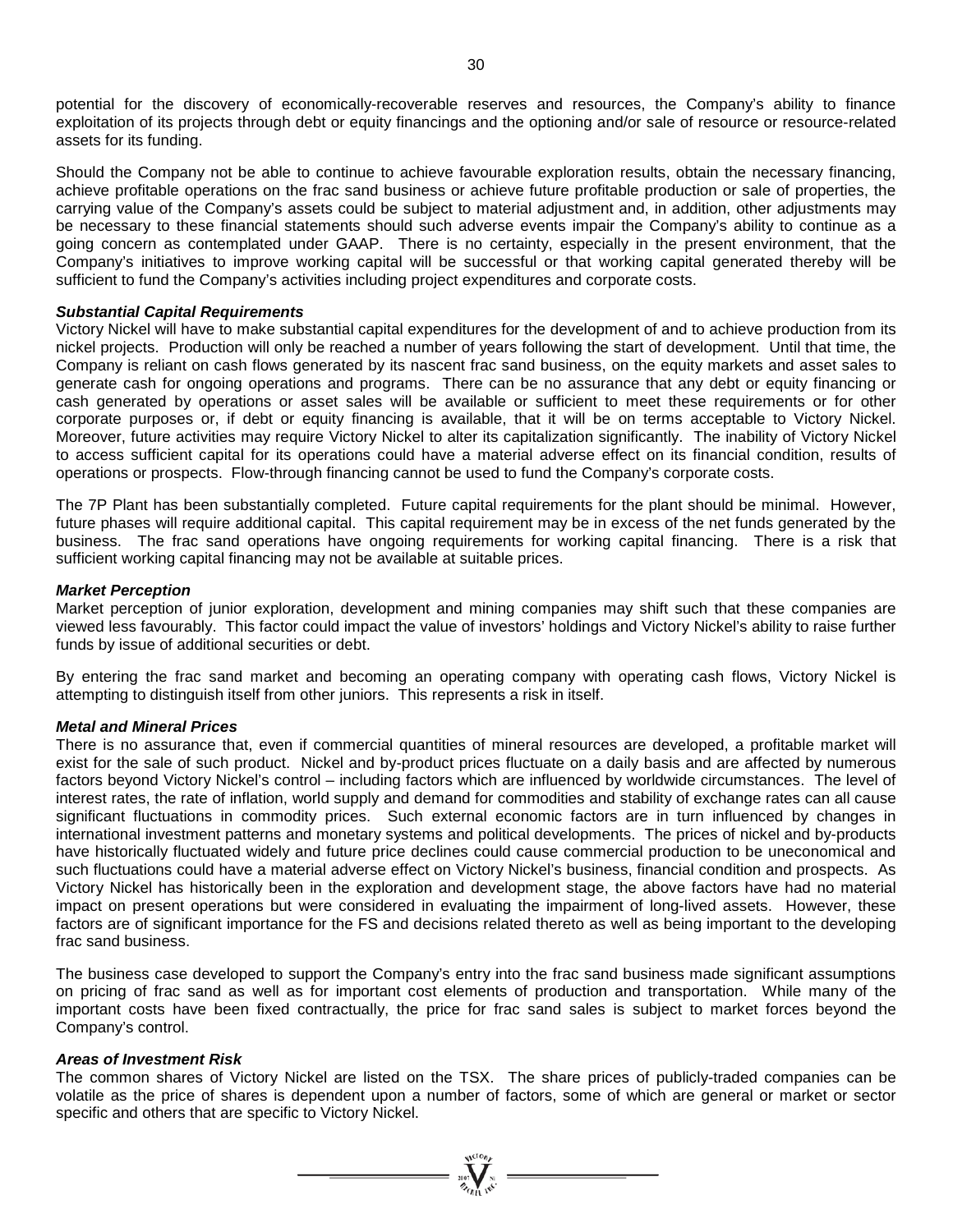The market for shares in small public companies is less liquid than for large public companies. Investors should be aware that the value of the Company's common shares may be volatile and may go down as well as up and investors may therefore not recover their original investment.

The market price of the Company's common shares may not reflect the underlying value of Victory Nickel's net assets or its ongoing operations. The price at which investors may dispose of their securities may be influenced by a number of factors, some of which may pertain to Victory Nickel and others of which are extraneous. On any disposal of their common shares, investors may realize less than the original amount invested.

# **Regulatory Risks**

#### *Government Regulation*

Existing and possible future environmental and social impact legislation, regulations and actions, including the regulation of air and water quality, mining reclamation, solid and hazardous waste handling and disposal, the promotion of occupational health and safety, the protection of wildlife and ecological systems and the protection of the societies and communities of indigenous peoples, could cause significant expense, capital expenditures, restrictions and delays in activities, the extent of which cannot be predicted and which may well be beyond Victory Nickel's capacity to fund. Environmental laws are becoming more stringent and actively enforced. Environmental and social impact studies may be required for some operations and significant fines and clean-up responsibilities may be assessed for companies causing damage to the environment in the course of their activities.

# *Economic, Political, Judicial, Administrative, Taxation or Other Regulatory Factors*

Victory Nickel may be adversely affected by changes in economic, political, judicial, administrative, taxation or other regulatory factors in the areas in which Victory Nickel does or will operate and holds its interests, as well as unforeseen matters. In particular, the fracking industry is often at the forefront of public attention whether or not deserved. Nonetheless, this provokes attention and scrutiny.

# **Other Risks**

# *Environmental and Health Risks*

The Company has no significant exposure to environmental or health risks from its exploration and development activities, although this will change as the Company's projects approach production (a normal characteristic of mineral industry projects). Lynn Lake, acquired pursuant to a takeover bid and recently relinquished from option by Wellgreen, is a former operating mine; however indemnifications exist from the Manitoba Government with respect to any pre-existing environmental concerns at that property.

The frac sand operation involves processing silica sand. In addition to environmental regulation, the Company is subject to laws and regulations relating to human exposure to crystalline silica under the *Occupational Health and Safety Act*. Workplace exposure to crystalline silica is monitored and the occupational exposure limits in Alberta for respirable crystalline silica are among the lowest in Canada and the US.

#### *Key Personnel*

Victory Nickel relies on a limited number of key consultants and senior management and there is no assurance that Victory Nickel will be able to retain such key consultants or other senior management. The loss of one or more such key consultants or members of senior management, if not replaced, could have a material adverse effect on Victory Nickel's business, financial condition and prospects. Directors and management had previously accepted deferrals of remuneration in order to assist the Company through the economic turmoil; however, this potentially adds to the risk of losing experienced personnel.

#### *Conflicts of Interest*

Certain of the Company's directors and officers are also directors and officers of other natural resource companies. Consequently, there exists the possibility for such directors and officers to be in a position of conflict. Any decision made by any of such directors and officers relating to Victory Nickel will be made in accordance with their duties and obligations to deal fairly and in good faith with Victory Nickel and such other companies.

#### *Investments and Other Agreements with Resource Companies*

In addition, Victory Nickel makes, from time to time, investments in the common shares of publicly-traded companies in the junior natural resources sector or may enter into option or other agreements therewith. These companies are subject to similar risks and uncertainties as is Victory Nickel, and Victory Nickel's investments in and agreements with these companies are subject to similar areas of risk as noted above. Victory Nickel seeks to manage its exposure by ensuring that appropriate recourse is included in such agreements upon the counterparty's or assignee's failure to meet contractual obligations.

=  $\sum_{\substack{i=1\\ i\neq j}}^{\infty} \sum_{\substack{i=1\\ i\neq j}}^{\infty}$  =